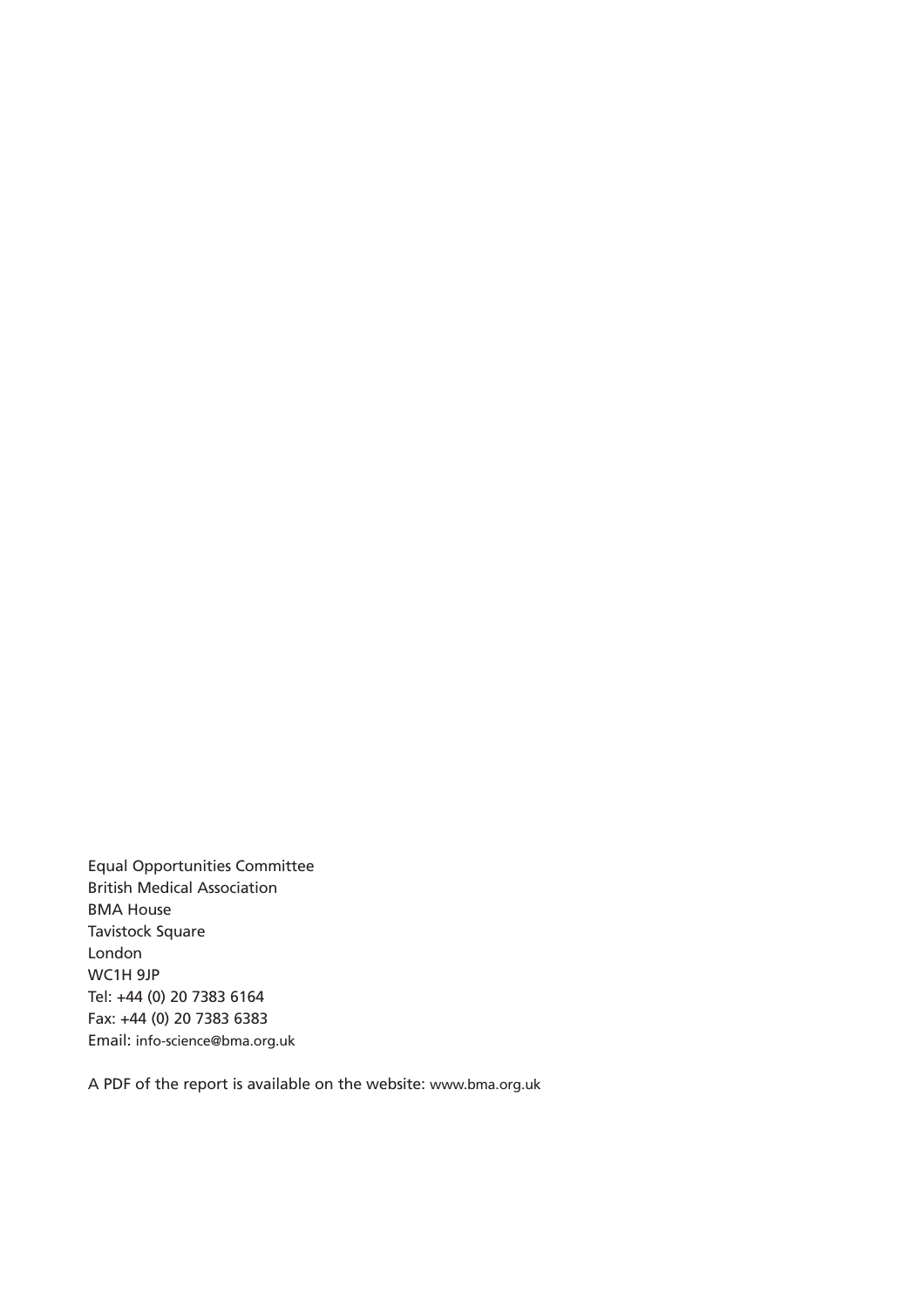# Career barriers in medicine: doctors' experiences

June 2004



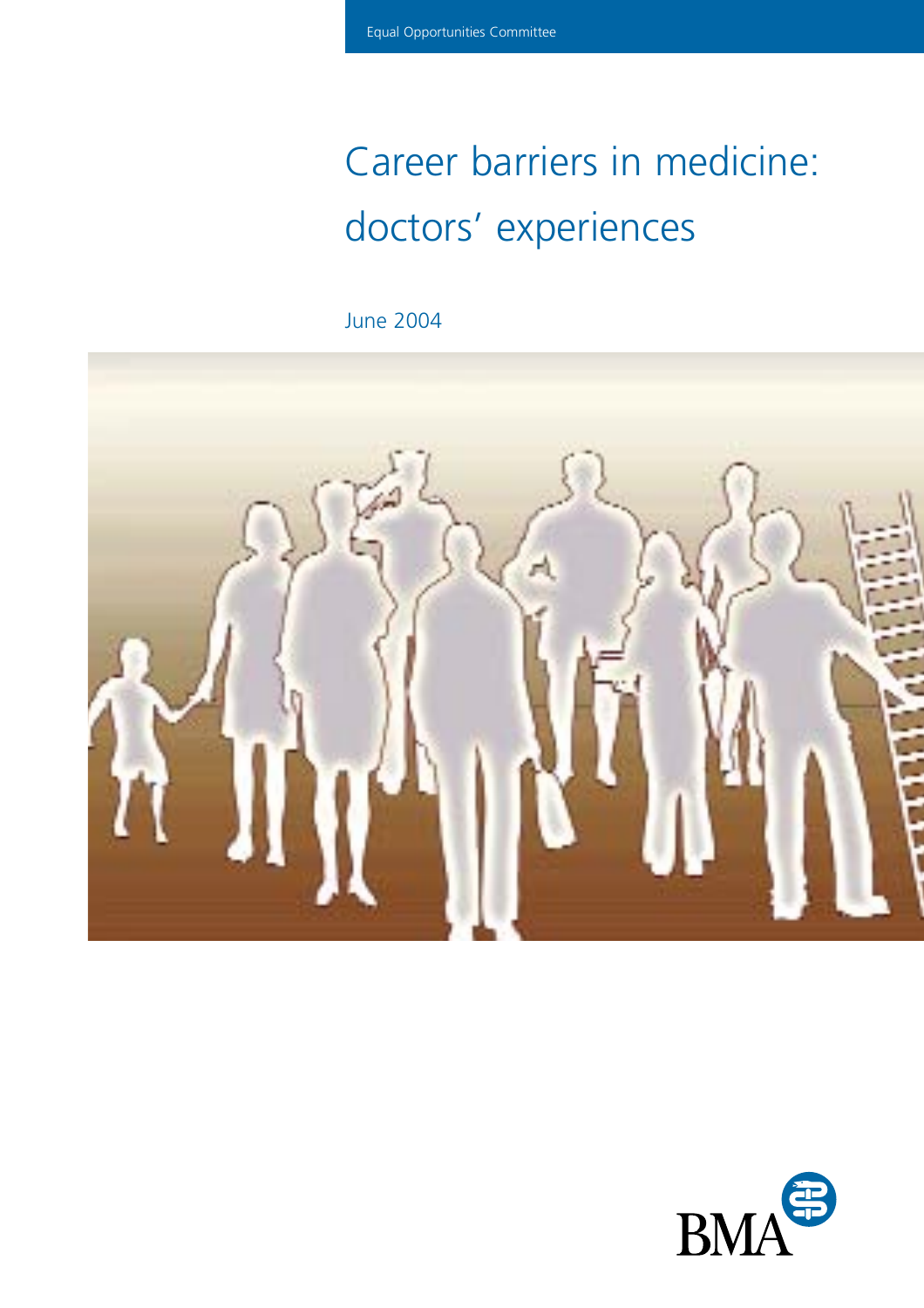Career barriers in medicine: doctors' experiences

British Medical Association Equal opportunities committee www.bma.org.uk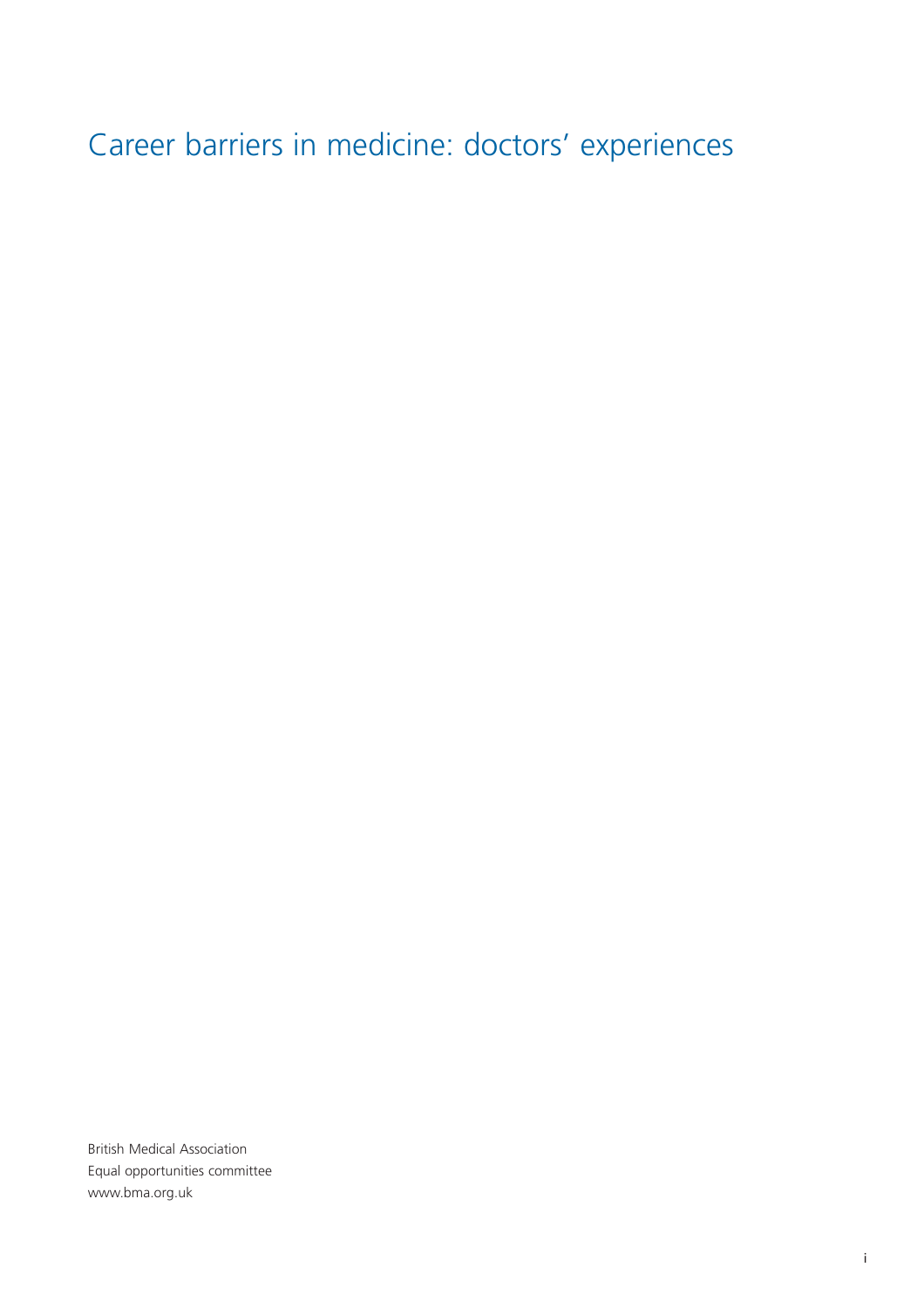# Editorial board

A publication from the BMA science and education department and the equal opportunities committee.

| Chair, equal opportunities committee | Dr George Rae                                                                                                                         |
|--------------------------------------|---------------------------------------------------------------------------------------------------------------------------------------|
| Director of professional activities  | Professor Vivienne Nathanson                                                                                                          |
| Head of science and education        | Dr Caroline Seddon                                                                                                                    |
| Project manager                      | Hilary Forrester                                                                                                                      |
| Research and writing                 | Dalia Ben-Galim                                                                                                                       |
| Research and editorial team          | Bimal Chaudhari<br>Fleur Conn<br>Sherri Cooper<br>Darshna Gohil<br>Nicky Jayesinghe<br>Louise Lakey<br>Elaine Martyn<br>Angela Sharpe |

Cover photograph: Getty Images Creative Printed by the BMA publications unit: © British Medical Association 2004

British Library Cataloging-in-Publication Data. A catalogue record for this book is available from the British Library.

British Medical Association 2004. All rights reserved. No part of this publication may be reproduced, stored in a retrievable system or transmitted in any other form or by any other means that be electrical, mechanical, photocopying, recording or otherwise, without the prior permission in writing of the British Medical Association.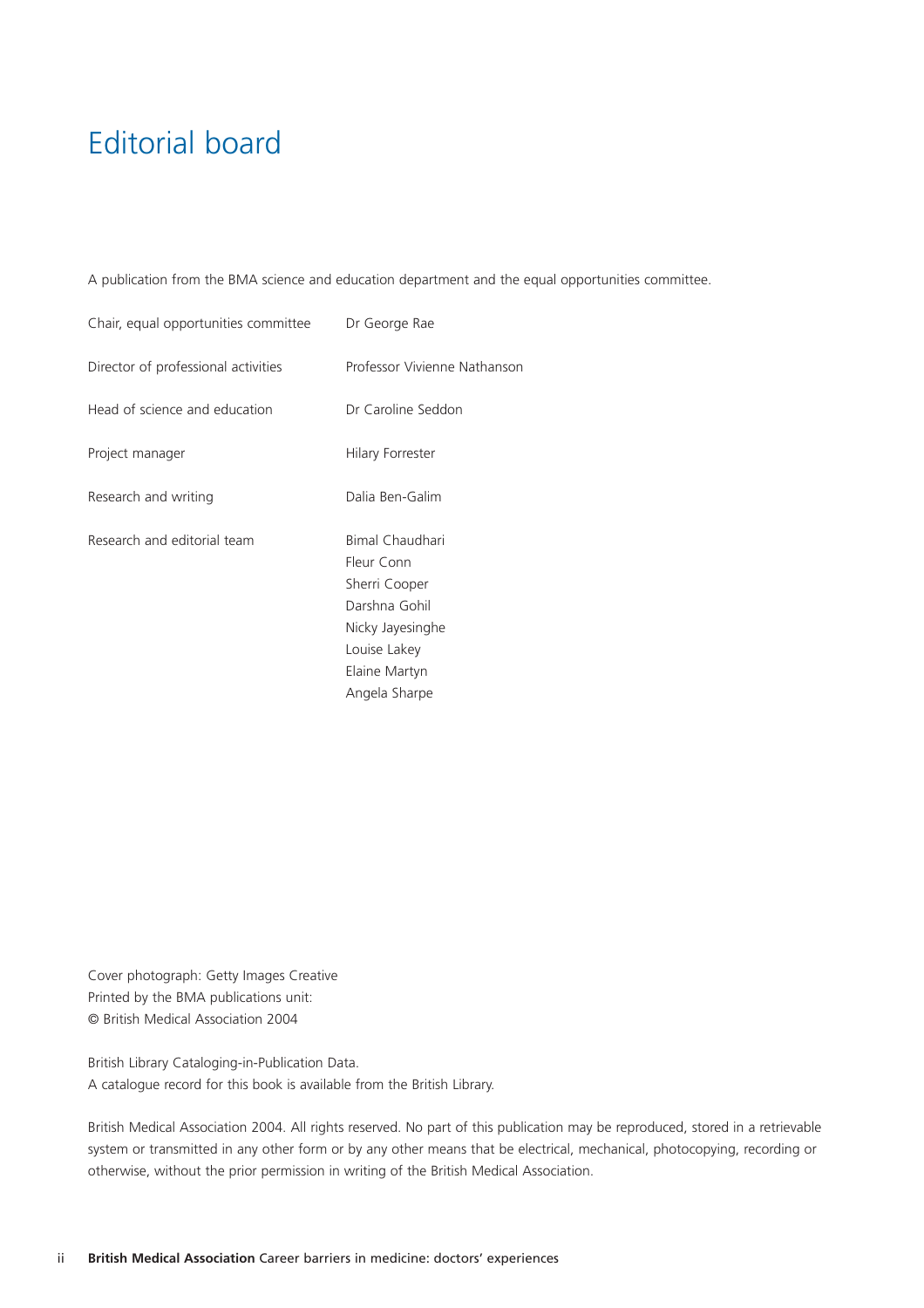# Equal opportunities committee

This report was prepared under the auspices of the equal opportunities committee of the British Medical Association, whose membership for 2003/2004 is as follows.

| Sir Brian Jarman | President, BMA                                                   |
|------------------|------------------------------------------------------------------|
| Dr G Rae         | Chairman, BMA representative body                                |
| Mr J Johnson     | Chairman, BMA council                                            |
| Dr D Pickersgill | Treasurer, BMA                                                   |
| Dr G Rae         | Chair, equal opportunities committee                             |
| Dr E Borman      |                                                                  |
| Mr M Khan        |                                                                  |
| Dr T John        |                                                                  |
| Mr C Darke       |                                                                  |
| Mr S Smith       |                                                                  |
| Mr J Waters      |                                                                  |
| Mr L Ali         |                                                                  |
| Mr M Oko         |                                                                  |
| Dr P Miller      |                                                                  |
| Dr J Chisholm    |                                                                  |
| Miss K Hebert    |                                                                  |
| Dr G Dilliway    |                                                                  |
|                  |                                                                  |
| Dr A Esmail      | elected co-chair, equal opportunities committee (from July 2004) |
| Dr S Everington  | elected co-chair, equal opportunities committee (from July 2004) |
|                  |                                                                  |

Approval for publication as a BMA policy report was recommended by BMA board of professional activities on 16 June 2004.

#### Acknowledgements

The Association is very grateful for the help provided by the BMA committees and many outside experts and organisations. We would particularly like to thank reviewers Dr E Borman, Dr S Everington, Dr J Fenton-May, Dr D Goodsman, Professor R Gupta, Dr R MacDonald, Dr S Mercer, Dr L Miller, Dr B Muller, Surg Cdre JJW Sykes and Mr P Taysum.

We are indebted to Dr Danë Goodsman (JCHST Curriculum Project Manager, Royal College of Surgeons of England) for providing training and guidance to the research team in conducting the interviews and analysing the responses.

We would also like to thank the doctors who contributed to this study.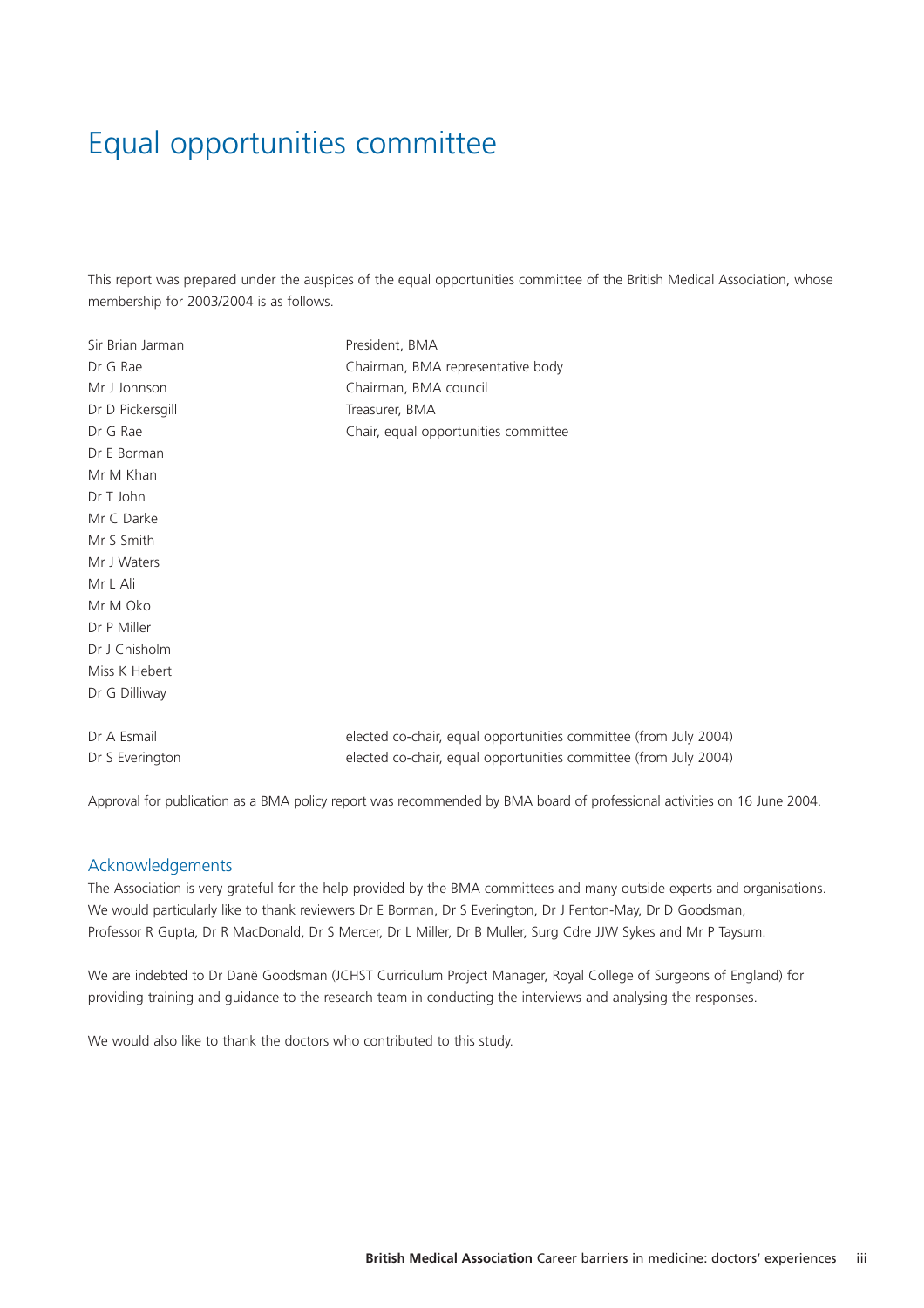# Career barriers in medicine: doctors' experiences

#### **Contents**

#### Tables and figures

| Table 1   | Profile of ethnicity of the medical workforce (hospital staff) for England and Scotland                        |
|-----------|----------------------------------------------------------------------------------------------------------------|
| Table 2   | Comparison of the ethnic origin of the medical workforce by grade                                              |
| Table 3   | Number of GMC registrations from UK and non-UK qualified doctors                                               |
| Table 4   | Country of qualification by grade - hospital medical staff (England)                                           |
| Table 5   | Disability – Great Britain for age and ethnicity                                                               |
| Table 6   | Comparison between applicants and acceptances for medicine compared to all courses                             |
| Figure 7a | Gender profile of UK medical workforce using representative data from 2000-03 – general practitioners          |
| Figure 7b | Gender profile of UK medical workforce using representative data from 2000-03 – medical workforce              |
| Table 8   | Gender profile of the hospital medical workforce by grade (England)                                            |
| Table 9   | Gender profile of medical school applications and acceptances                                                  |
| Table 10  | Consultant workforce by specialty and gender - all general medical specialties, United Kingdom                 |
| Table 11  | Consultant workforce by age and gender – all medical specialties England, Wales, Northern Ireland and Scotland |
|           |                                                                                                                |

Table 12 Most frequent reasons given for a GP leaving a practice, split by sex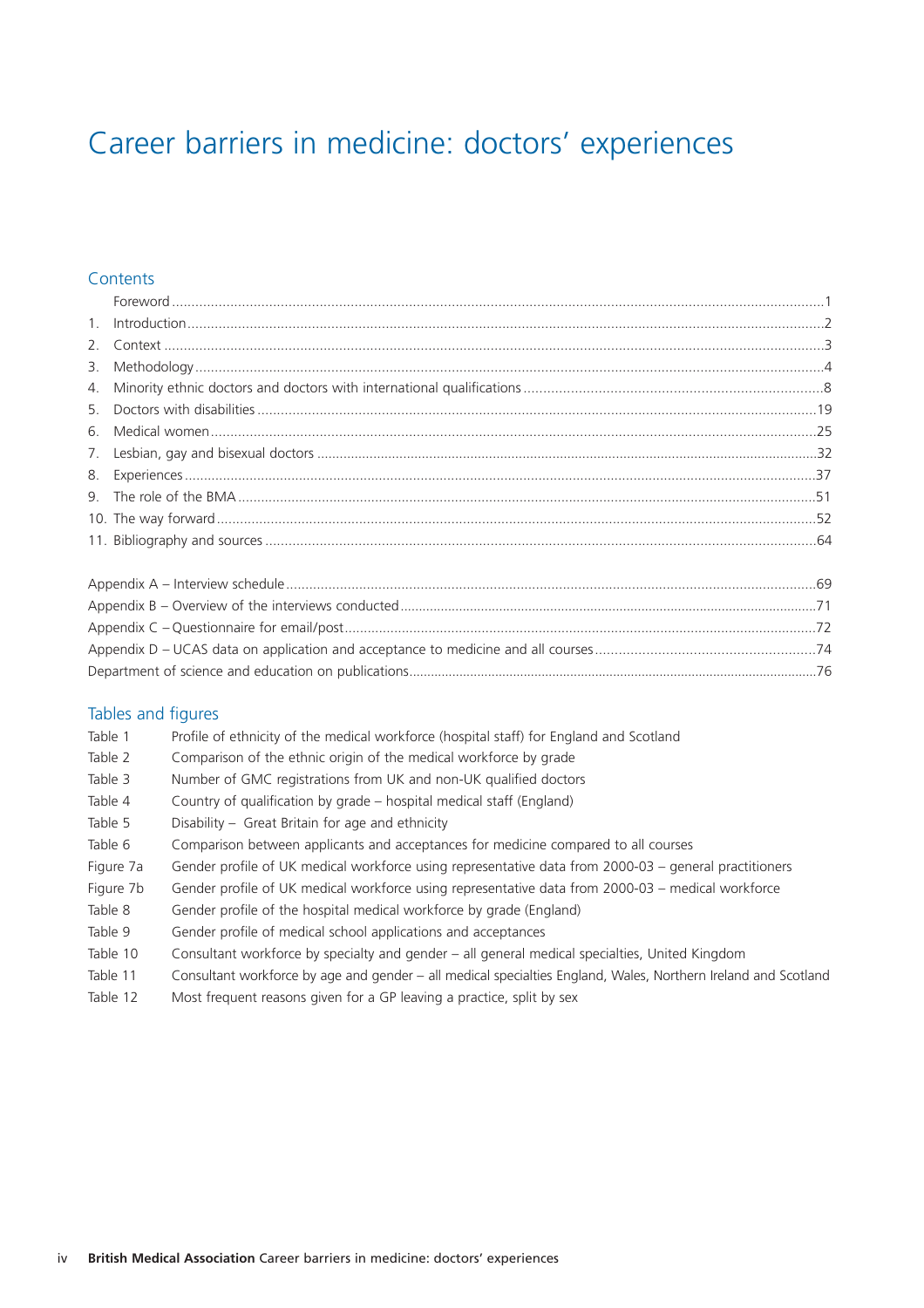### Foreword

The BMA is committed to the elimination of unlawful discrimination and the removal of barriers to careers throughout the medical profession. In order to further explore these issues, the equal opportunities committee (EOC) decided that the remit of this publication should include doctors of minority ethnic groups, women doctors, disabled doctors, and gay, lesbian and bisexual doctors. These doctors are likely to experience career barriers and discrimination; this report aims to explore how they are affected and provide insight into how this kind of discrimination manifests itself. This report provides some key messages about medical career barriers and illustrates that these have broad consequences for the medical profession as a whole.

The BMA demands more action to tackle discrimination. However, this report does not aim to answer all the questions nor solve the problems identified. It does identify some of the key issues that need to be addressed and presents suggested approaches, upon which we would welcome further discussion.

The science and education secretariat carried out the research for this report. Through the accounts of individual experiences, it provides insight into some of the barriers that have been experienced by those who participated in the interviews. This report forms a fundamental component of the BMA's evolving equality and diversity strategy. This strategy has a strong focus on issues of race, but also includes emphases on other strands of equality such as disability, gender, age, sexual orientation, religion and belief.

The EOC has produced other reports and guidance on equality issues. For example, *Dealing with discrimination: a guide for BMA members,* and an internet resource for doctors with disabilities. The EOC is currently working on a number of other projects that address issues of equality and discrimination, such as the production of anti-discriminatory language guidelines and guidance on ethnicity monitoring. The BMA is also involved with other professional stakeholders to address many of the issues relating to equality and diversity within the medical profession.

This report is for doctors, healthcare professionals, medical workforce managers, educationalists and organisations that have strategic and operational responsibilities for the career progression of doctors.

*No*rge/æ

Dr George Rae Chair, equal opportunities committee June 2004

'As co-chairs of the EOC we are committed to tackling the career barriers identified in this report. It is no longer acceptable in this day and age for doctors to be denied the opportunity to fulfil their potential because of discrimination and inequalities. We will be working with the members of the EOC and the staff of the BMA to challenge and change attitudes both within the medical profession and in the wider NHS which deny opportunities to doctors to fulfil their potential. For too long little has been done to ensure equality of opportunity for doctors in the NHS. This report sets out clearly the size of the problem and the effects it has on individual doctors' lives. The challenge now is to deliver real change over the next few years so that every doctor, regardless of skin colour, gender, disability or sexual orientation is able to play a crucial part in the NHS and deliver first class care to patients. Only in this way can doctors realise their full potential and ensure that the NHS achieves its goals.'

*Dr Aneez Esmail and Dr Sam Everington – elected co-chairs equal opportunities committee*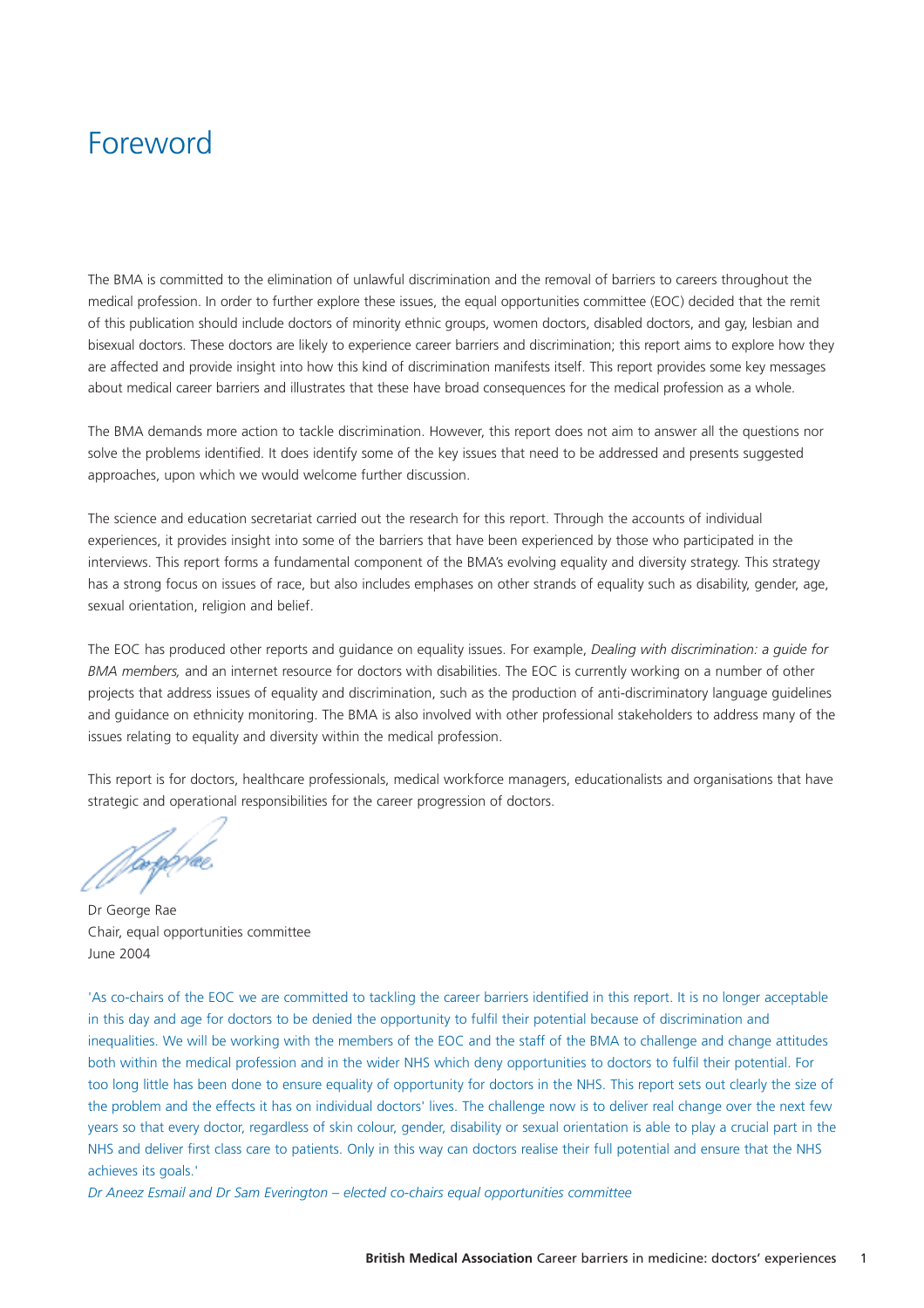## 1 Introduction

#### **BMA equal opportunities statement**

The British Medical Association is committed to equality in the provision of its services to its members and stakeholders.

This ensures that all members, those applying for membership, and other service users will receive the highest possible standards of service from the BMA, irrespective of race, ethnicity, gender, sexual orientation, marital status, age, disability, chronic illness, religion or beliefs.

Our equal opportunities policy has been developed to ensure that BMA members and staff are fully aware of our commitment to provide equality of opportunity in all of our functions.

Furthermore, the BMA will monitor the implementation and application of its equal opportunities policy and ensure that it reflects and meets the requirements of the increasingly diverse membership which we seek to serve.

#### Tackling career barriers

This report contributes to the BMA's commitment to promote equality and diversity. It is clear that career barriers do exist for some doctors and that discrimination is a major contributing factor. As the regulator of the profession, the GMC outlines the duties of a doctor in *Good medical practice* (2001). It includes guidance on professional standards, patient care and working with colleagues. Medical practitioners are instructed to always treat their colleagues fairly. The aim of this research is to provide a voice for doctors who have experienced obstacles during their medical careers. By identifying some common themes of discrimination, recommendations and solutions can be enhanced. A further aim of this report is to consider how these individual experiences connect to the profession by reviewing some of the published research.

The report is based on qualitative primary research using interviews so that the stories and voices of those who have experienced barriers can be highlighted. It also reviews some of the published research to provide a more comprehensive analysis. The findings have raised some crucial concerns and issues, providing insight into some of the barriers that may affect the profession more broadly and need to be addressed. Suggestions are presented for the BMA as well as other key organisations such as the NHS, GMC, royal colleges and medical schools.

The BMA is committed to equality and diversity within medicine and healthcare. This includes the provision of support and guidance for BMA members who faced barriers to their career progression. Publications such as *Dealing with discrimination* (2003), *Racism in the medical profession* (2003), *Appraisal: a guide for medical practitioners* (2003) and *Exploring mentoring* (2004) are examples of BMA documents with a focus on support and guidance for doctors.

As the regulator of the profession, the GMC outlines the duties of a doctor in *Good medical practice* (2001). It includes guidance on professional standards, patient care and working with colleagues. Medical practitioners are instructed to always treat their colleagues fairly.

This report has highlighted many areas where change should occur. It should not be read as an independent document, but rather considered within a spectrum of medical experiences. The use of interview data to inform the suggested approaches is intended to provide more impetus for practical implementation.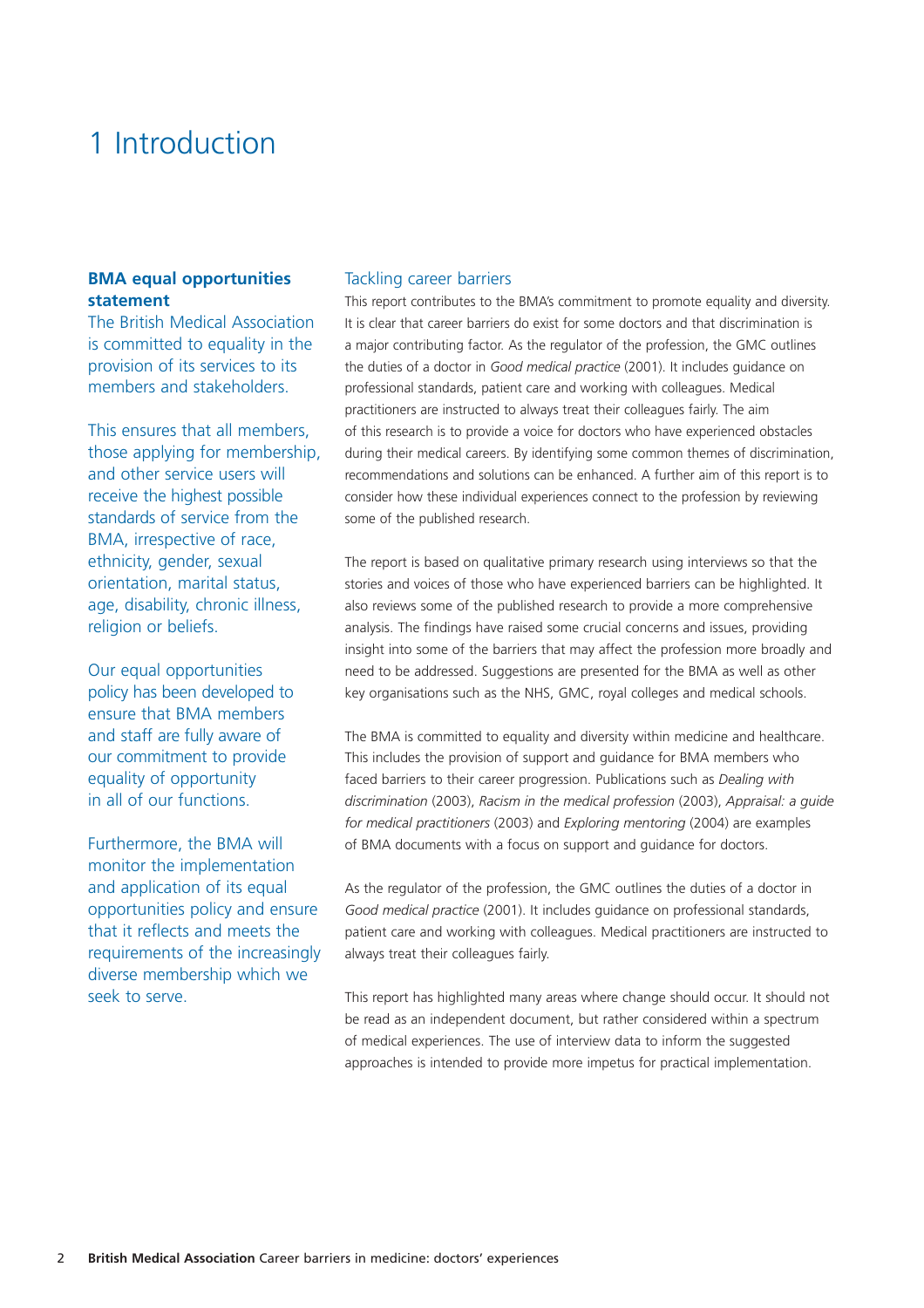# 2 Context

The wider context of the medical profession involves changing work patterns, the implementation of the European Working Time Directive, the expansion of the EU, changes to the NHS, and an increasing amount of legislation focused on discrimination. It is within these often-changing parameters that the individual experience of a doctor needs to be considered.

There are numerous initiatives aimed at removing some of the obstacles encountered by doctors throughout their careers. Royal colleges, medical schools, the NHS, health departments, primary care organisations (PCOs) and primary care trusts (PCTs) are among the organisations that have implemented programmes and initiatives. Examples include Positively Diverse, the NHS's zero tolerance zone campaign for bullying and harassment, the Department of Health's flexible careers and delayed retirement schemes and the Modernising Medical Careers initiative. Furthermore, the BMA and BMJ are leading a national initiative called Supporting Doctor's Career Choices, with the aim of improving career services for doctors.

In addition, the published literature includes a wealth of information in the form of studies, editorials and discussions. Many of these have been drawn upon to inform this report. It is an interesting area that is of concern to many stakeholders including patients, medical workforce planners, medical schools, the government and healthcare providers.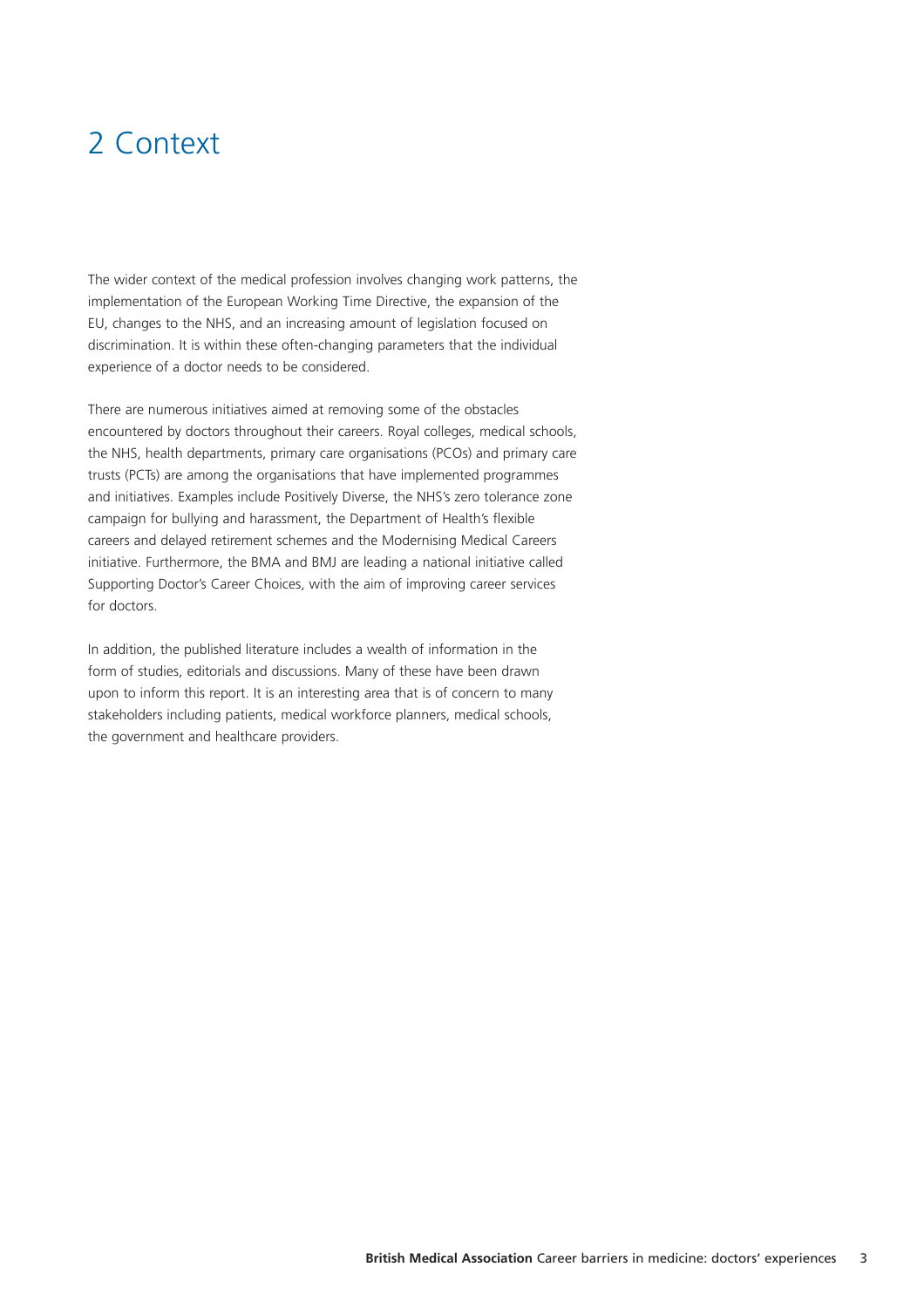### 3 Methodology

#### Rationale

Primary research was undertaken to investigate the barriers that doctors may experience throughout their career progression. This qualitative approach took the form of semi-structured interviews and questionnaires. The interview is a flexible and adaptable tool to explore a topic. It has the potential of providing rich and highly illuminating material. Face-to-face interviews offer the possibility of modifying the line of enquiry, following up interesting responses and investigating underlying motives. Nevertheless, the flexibility of this approach does have well established limitations in terms of potential bias in both data gathering and interpretation.

Through personal stories, the interviews and questionnaires were designed to illustrate a range of perceptions, experiences and attitudes that exist within the medical profession. Qualitative methods typically produce detailed information about a small number of people and cases. This increases the understanding of the specifics of the situations studied, providing potential ideas and hypotheses to test in a wider context. Furthermore, qualitative methods, such as interviews, can contribute to depth, openness and detail of collected data.

Validity in qualitative methods hinge on the skills, competence and rigour of the researchers. In this case, seven researchers from the science and education department ('the research team') conducted interviews using the same interview schedule (appendix A). The structure of the interview was discussed among the research group and appropriate generic questions decided upon with the assistance of an expert. The generic questions were modified depending on the group being interviewed. This assured that all interviewers were using the same format for their questions.

The advantage of other research methods such as a quantitative approach is that it is possible to measure the reactions of a greater number of people to a limited set of questions, thus facilitating comparison and statistical aggregation of the data. In this study, qualitative research was deliberately chosen as the primary research method to contextualise the data complied. This approach enabled the report to present a more comprehensive analysis of the issues identified.

#### Finding willing respondents

It was decided that a minimum of 16 interviews would be sought, four from each group (minority ethnic groups, disabled doctors, women doctors, and gay, lesbian and bisexual doctors). Seventeen face-to-face interviews were conducted by the research team and eight subjects submitted their responses by email and post, (appendix B provides an overview of the interviews conducted).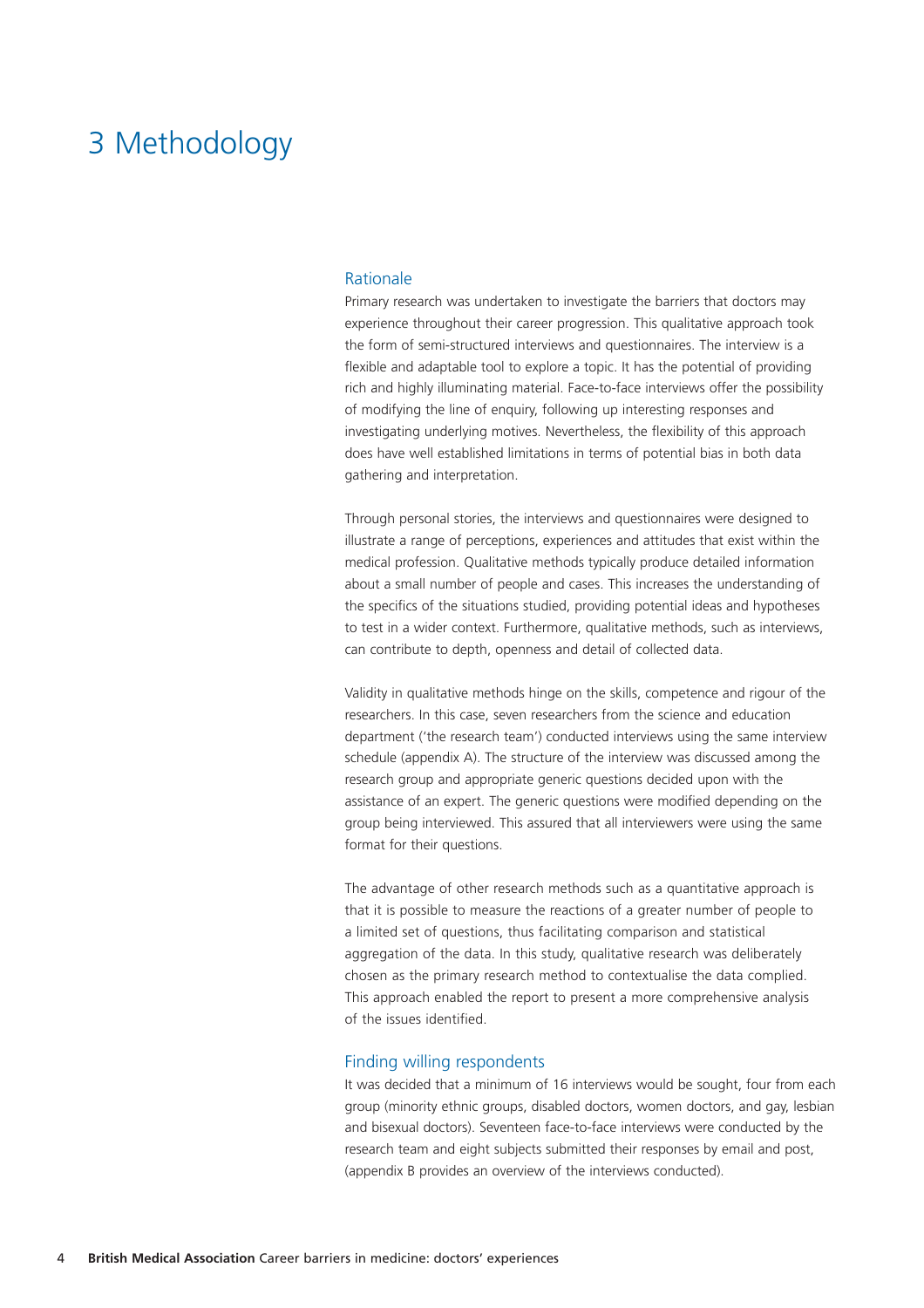The sample was not intended to be representative of the medical profession as a whole, but rather to offer an insight to highlight prominent themes and issues that affected the career progression of the doctors interviewed. It was a smallscale study, with self-selected participants and therefore, the findings should be interpreted as indicative.

Several umbrella organisations were contacted including the Gay and Lesbian Association of Dentists and Doctors (GLADD), Medical Women's Federation (MWF), Press for Change (PFC) and the BMJ careers matching schemes (for discrimination and chronic illness). Through these avenues, participants were invited to contact the BMA directly to express their interest and willingness to participate. These networks provided the research team with most of the volunteers for interview.

In order to collect written responses, participants completed a questionnaire (appendix C) which was adapted from the interview schedule (appendix A). It is acknowledged that there are differences to the ways in which people 'tell their stories' when the data is collected by questionnaires and by interviewing. However, it was decided that the collection of additional data would be beneficial to the study. As the sample was intended to be a snapshot and an illustration, this method provided an avenue to accommodate more insight from those who wished to contribute. Through interviews and questionnaires, a greater response rate was generated.

#### Doctors as respondents

Those interviewed for this study were self-selected volunteers. Given the scope and theme of the research, those who came forward were more likely to have experienced barriers. Respondents were asked to describe their experiences. For some, this related to the beginning of their career, or a specific period and may be some time ago. For others, the experiences described were more recent or current.

The participants did not represent a homogenous group and although there were often similar experiences described, they were told from an individual perspective. In addition to the categories identified for interview, the interviewees differed in other variables such as age, location and professional interests. For example, they ranged across various stages of their medical career from medical students to retirement. All face-to-face interviews were conducted in England, and written responses were collected from subjects across the UK.

Some interviewees acknowledged that they were in a position to be interviewed. They were willing or able to take a 'risk'. This perhaps meant that they had left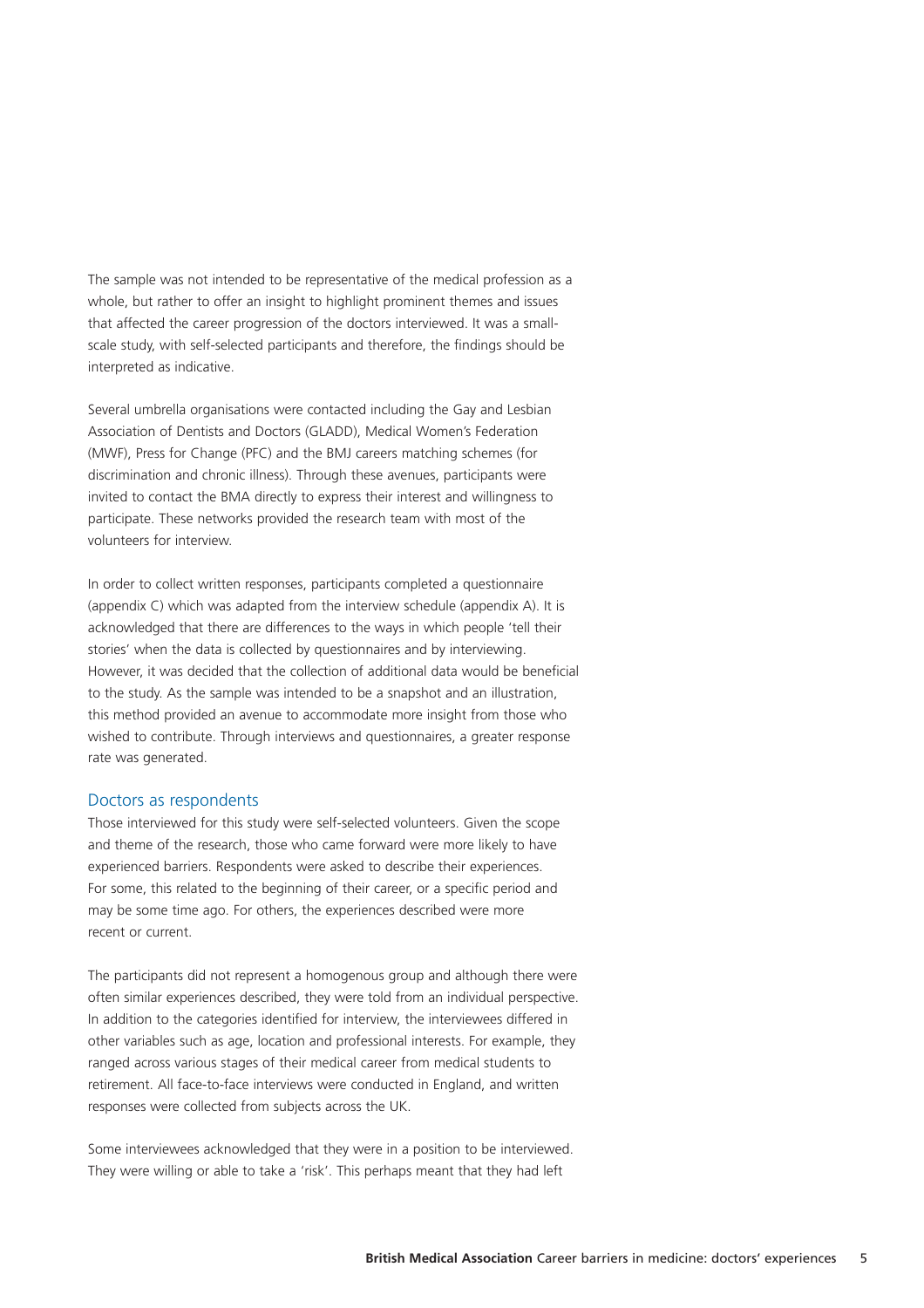the medical profession, retired or had 'come out'.<sup>i</sup> It was difficult to capture the experiences of others who may have stories to tell, but may not be connected to any network that was contacted.

Transsexual and transgender (trans) doctors may have similar experiences to gay, lesbian and bisexual doctors in terms of stereotypes and assumptions. However, there are several key differences in particular many of the issues and concerns for the trans community are focused on gender identity and legality.<sup>ii</sup> Although there was an attempt made to interview trans doctors there were no available participants.

#### Confidentiality and accuracy

Permission to record interviews was sought prior to arranging them and again at the start of each interview. Ensuring that the voices of the contributors were retained throughout the process was a priority. Interviewees were sent copies of their transcripts for verification. Additionally, once a draft was completed, interviewees were sent copies to see how their comments had been contextualised. Identifying features were removed in order to protect anonymity. The process was conducted in accordance with the British Educational Research Association<sup>1</sup> guidelines.

#### Analysis of the data

The data convey a bleak message that many barriers are still prevalent within medicine today. The main concerns and themes throughout the report reiterate much of the existing research. The findings produce multiple layers for analysis, which provide an opportunity to inform recommendations and actively identify and encourage change within the medical profession.

The interviews generated an immense volume of relevant material. It is clear that many of the experiences described and obstacles faced by doctors are detrimental to their career progression. The researchers who had undertaken the primary research in the separate areas (disability, minority ethnic, women and gay, lesbian and bisexual) identified the themes common to that group. Once that exercise had been completed for the different groups, some themes that were common across the groups were extracted. (These are presented in section 8). Although there are signs of changes in attitude, this exercise has unequivocally proven that not enough is being done.

i 'Coming out' is about identifying as gay, lesbian, bisexual or transgender. It is usually a process which includes telling and disclosing this to other people. ii The Gender Recognition Bill and organisations such as Press for Change (www.pfc.org.uk) assist in understanding some of the issues and concerns related to the trans community.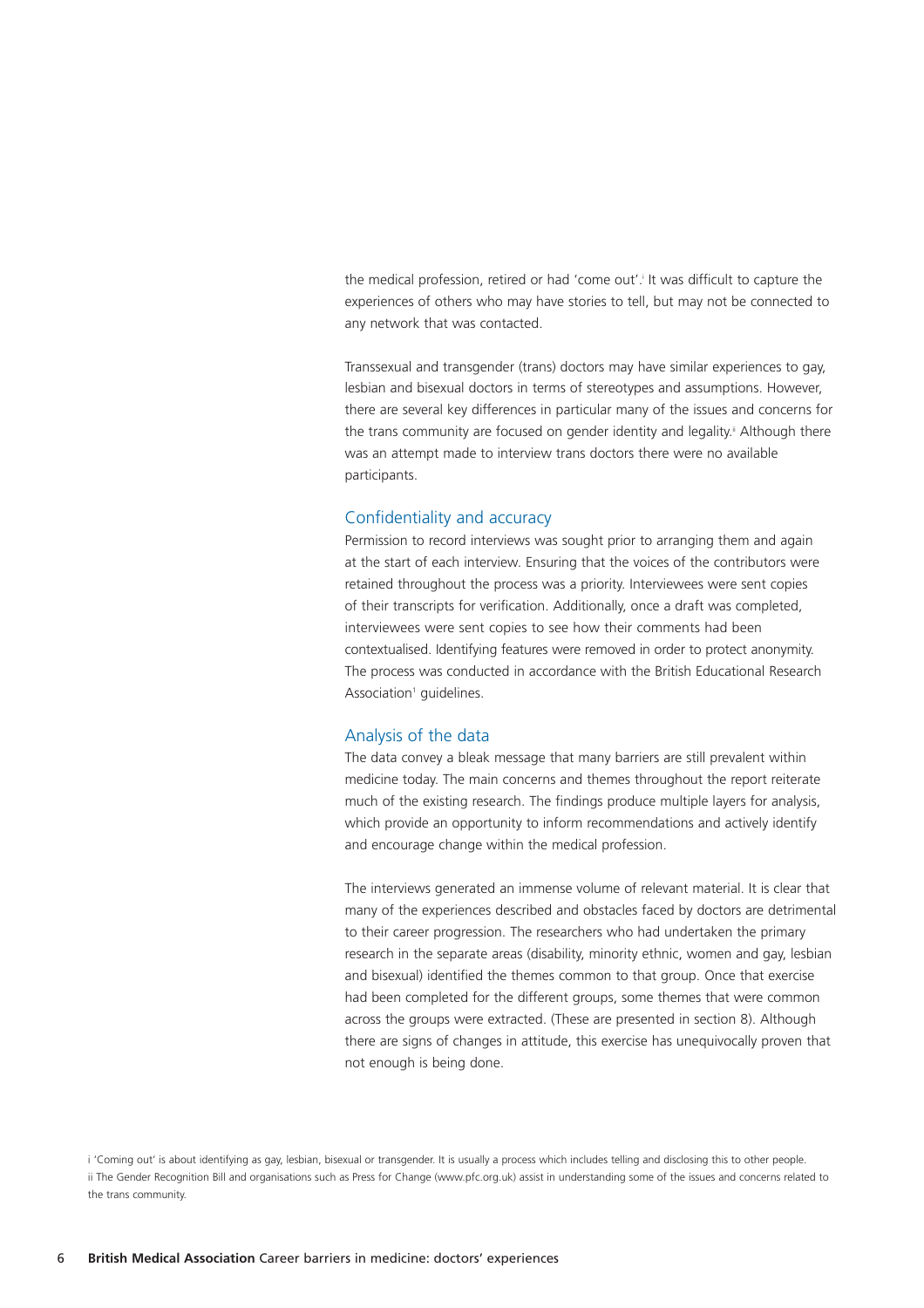#### Structure of the report

Sections 4-7 explore the issues identified from the interview data in the context of other published research. There are separate sections for minority ethnic doctors and doctors with international medical qualifications, doctors with disabilities, women doctors and gay, lesbian and bisexual doctors. By linking the quantitative research to some of the qualitative research findings, it is possible to illustrate some of the initiatives that are already taking place and to recommend areas where more work needs to be done.

Section 8 illustrates some of the common themes and experiences extracted from the qualitative research. Many of these themes also appear throughout the published research. It is recognised that despite themes being displayed collectively, there are differences in the way that they impact on certain groups of doctors and individuals. It has been chosen to combine them in this way, because they illustrate common attitudes and experiences of the different groups interviewed.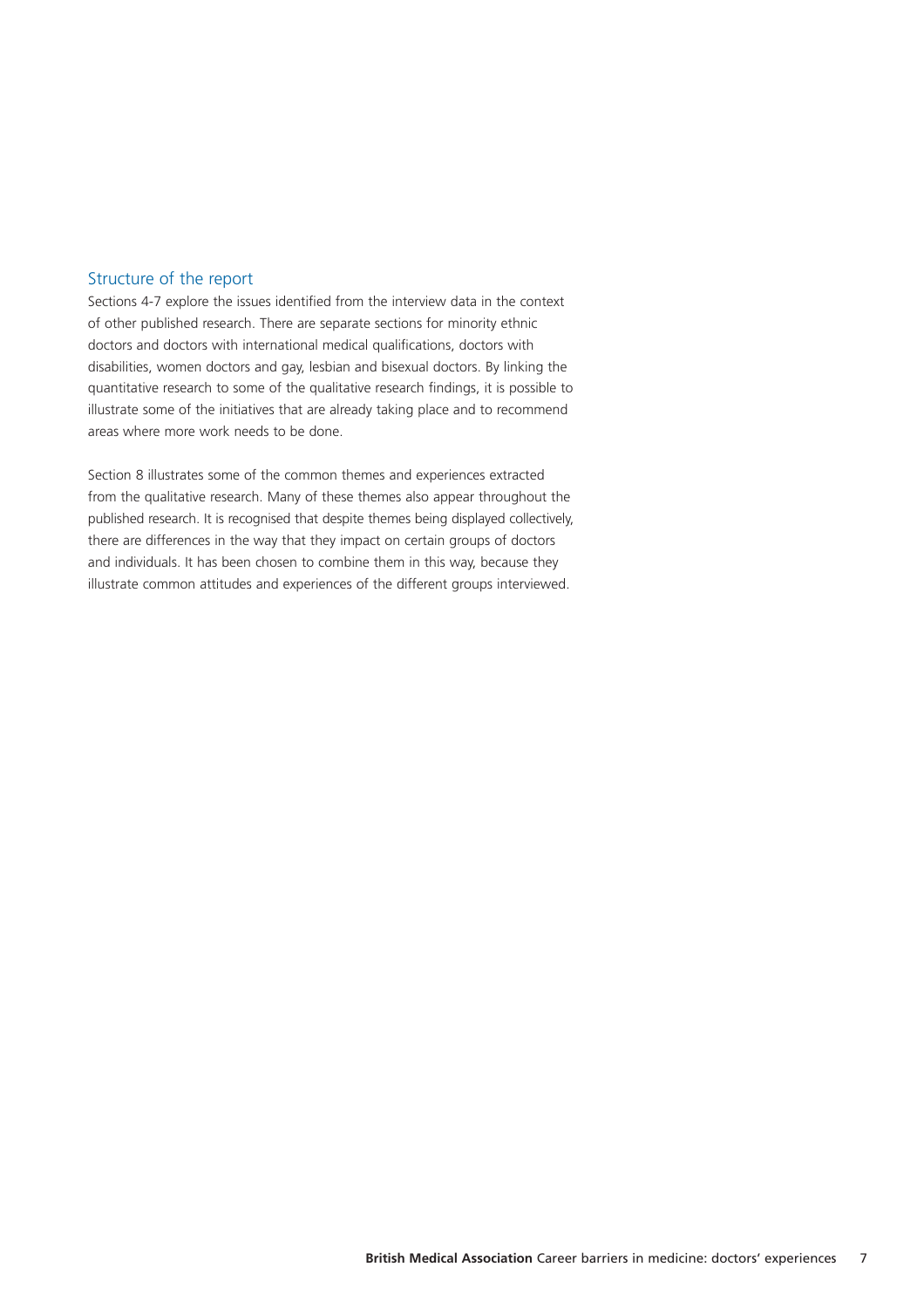# 4 Minority ethnic doctors and doctors with international qualifications

#### Key issues

- Racism towards minority ethnic doctors is still prevalent throughout the medical profession at all stages.
- A lack of information is a key barrier identified for doctors who come to the UK with international medical qualifications.
- Greater proportions of minority ethnic doctors are concentrated in staff and associate specialist grades. And more than 60 per cent of associate and staff grade hospital doctors (in England) have medical qualifications from outside the UK and EEA.
- Concerns in GP recruitment and retention are magnified because of the high proportion of minority ethnic doctors who work in primary care; the prediction that two thirds are likely to retire by 2007; and that many minority ethnic GPs practise in deprived areas.
- The number of GMC registrations is increasing at a greater rate from non-UK qualified than UK qualified doctors.

The concerns that confront minority ethnic doctors and doctors with international qualifications vary widely. The following section considers some of the issues that arise at the different career stages and grades. In addition, it separates some issues for minority ethnic UK trained doctors from those faced by doctors with international qualifications and also refugee doctors.

The minority ethnic doctors who were interviewed as part of this report all had international qualifications. Many of the experiences described, related to registering and integrating into the UK system. The responses were generally not positive. Much of the criticism was focused on the procedures and obstacles within the examination and registration processes.

#### Racism

There is much anecdotal evidence of racism in the NHS and that doctors from minority ethnic groups find it difficult to progress in their chosen specialty. Doctors from these groups report that they are not shortlisted for jobs for which they have sufficient qualifications and experience.<sup>2</sup> Doctors may be inhibited from complaining about discrimination because they fear victimisation afterwards.<sup>2,3</sup>

Perhaps the most frequently cited research into the operation of racism in the medical profession is that undertaken by Esmail and Everington.<sup>4,5</sup> The authors sent matched applications to 50 advertised senior house officer posts. Applications with an Asian name were significantly less likely to be shortlisted than identical applications with an English name. The authors recommended the use of standard and anonymised application forms together with strict enforcement and publication of the results of equal opportunities monitoring.

*'their career progression has been blocked because of their ethnic background'*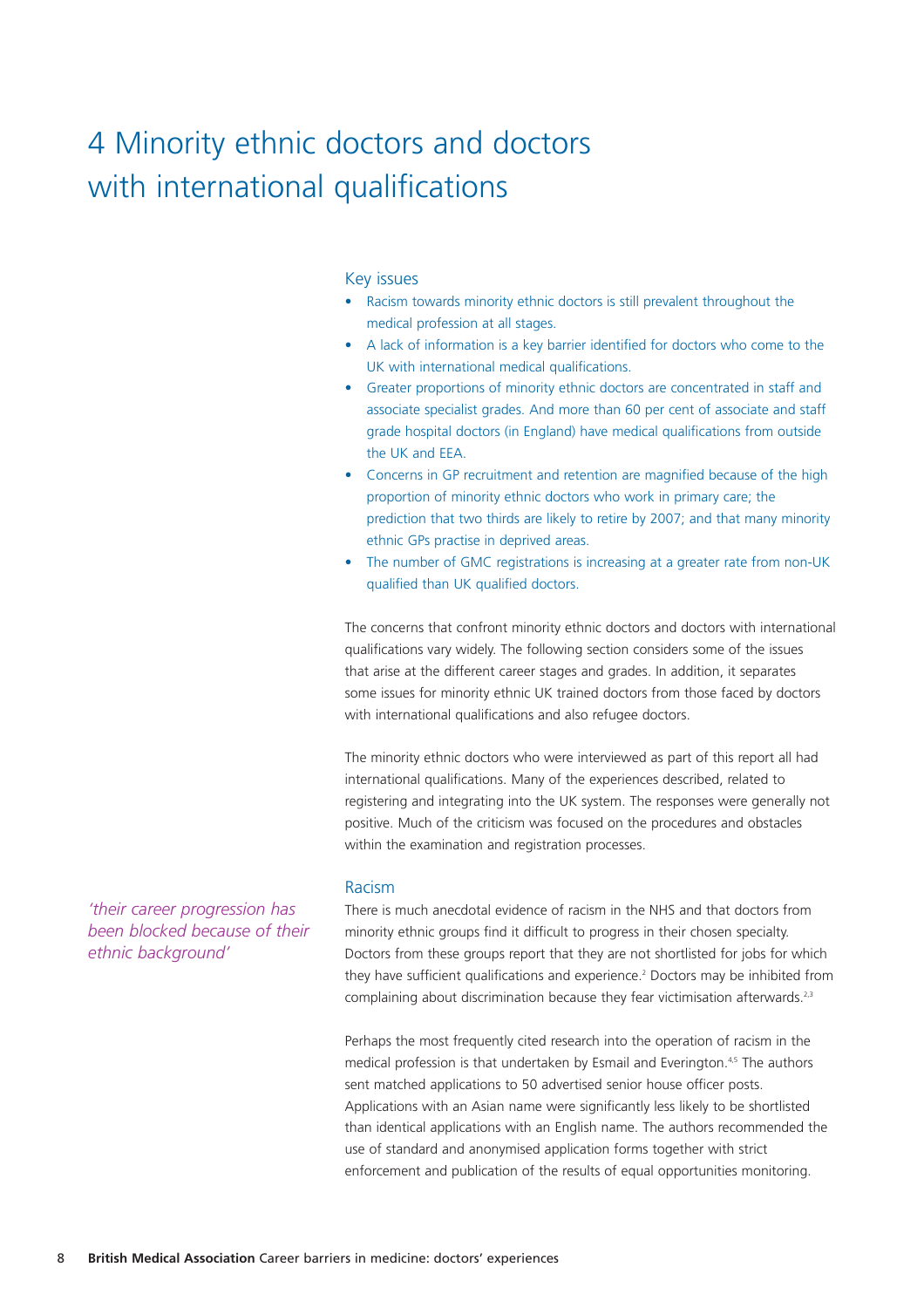Esmail and Everington demonstrated that names could potentially jeopardise a career.4 This type of prejudice is also experienced by doctors trained internationally and can manifest itself in different ways, for example in relation to language skills. Doctors who have international qualifications also face many similar challenges. However, there is also confusion and misinformation regarding qualifications, examinations and registration.<sup>iii</sup>

The problem of racism is also highlighted among graduates. The BMA's report, *Racism in the medical profession: the experience of UK graduates* (2003), found that racism is still prevalent within the medical profession and illustrated ways in which this was experienced by UK graduates. It found that the culture is maintained because of the following factors:

'In the population of UK graduates racism is manifest in access to training and careers, and in norms of acceptable behaviour. The system is sustained by the reluctance of trainees to complain and the widely held view within the profession that problems encountered by trainees from an ethnic minority are due to valid reasons such as "not understanding English culture".' Source: BMA (2003) *Racism in the medical profession: the experience of UK graduates.*

The interview data obtained for this research corroborate much of this existing research. Some excerpts from the interviewees describe racist attitudes and experiences.

'Twice I was discriminated against "white" candidates. First was for a registrar job in a teaching hospital and then for senior registrar job in the 1990s.'

'Lots of ethnic minority doctors get stuck at LAT [Locum Appointment for Training], LAS [Locum Appointment for Service], trust grade, staff grade, associate specialists and locum consultants. Their career progression has been blocked because of their ethnic background.'

'I remember I went to an interview appointments committee and when I came home I had two phone calls from panel members saying that they don't want to be party to this appointment committee. They were quite racist, you should have heard the jokes ... My consultant then ... said ... if they didn't give you a job, there's no point in trying to go there and just to get the next job.'

'It seems common for white consultants or their wives to be invited out socially by established consultants or their wives; but not the ethnic minority consultants.'

iii Constable J, Fish I & McKenna C (2002) A quick guide to working in the United Kingdom. *British Medical Journal* **325**: 153 provide a concise and beneficial resource for understanding examinations and registrations procedures.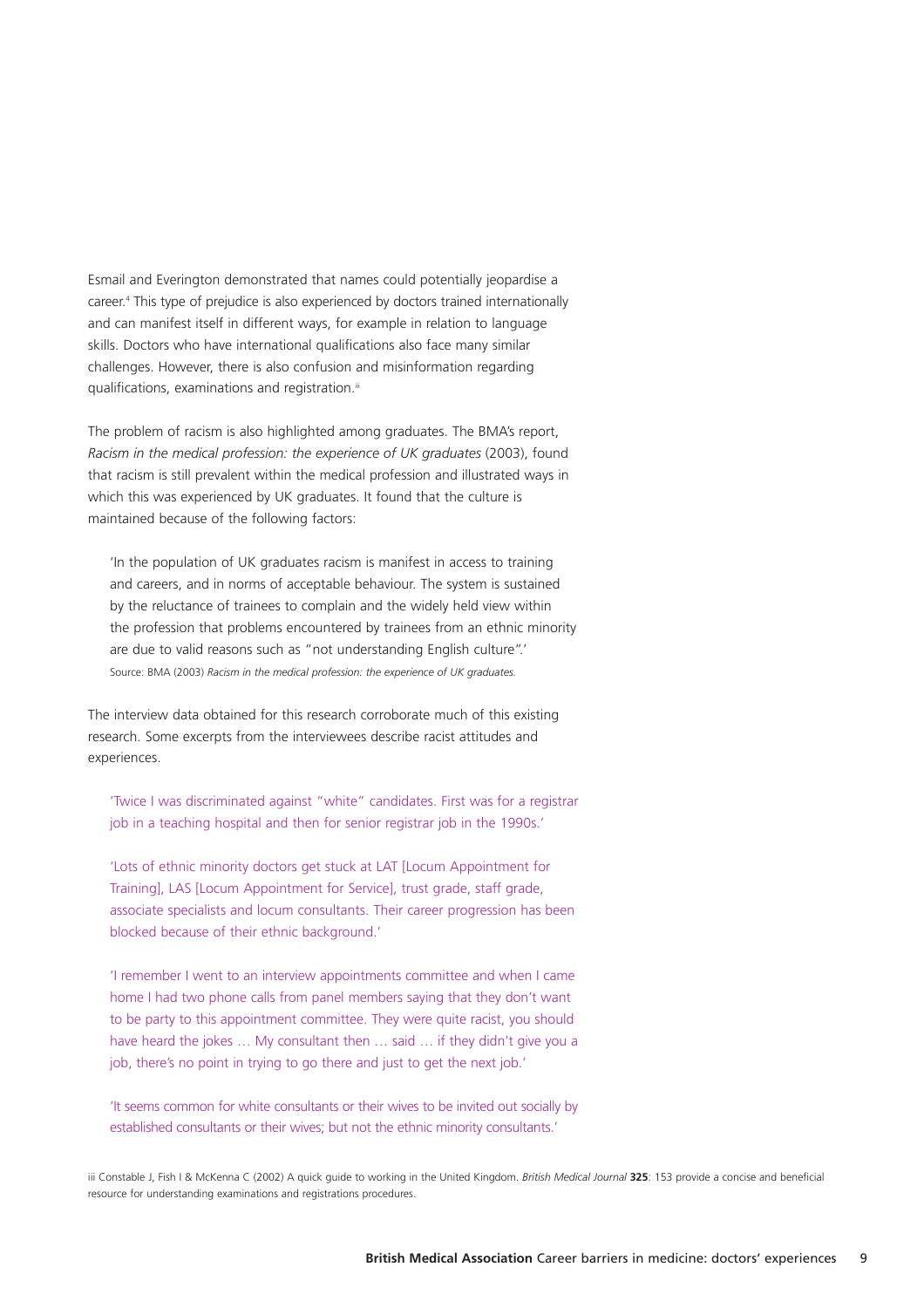#### Profile of medical workforce based on ethnicity

The following tables provide an overview of the available data on the medical workforce in terms of ethnicity.

#### **Table 1: Profile of ethnicity of the medical workforce (hospital staff) for England and Scotland\*** 100 90 80 70 60 50 40 30  $20$ 10 0  $\Box$  England Scotland White Black Asian Mixed Chinese Any<br>other ethnic group Not stated Did not wish to take part Per cent

Sources: England: Department of Health (2003) *Medical and dental workforce census England.*

Scotland: ISD Workforce Statistics (2002) *G2 – hospital, community and public health medical and dental staff, by grade and ethnic origin.*

\*Data collected in England and Scotland use different sub categories in the collection of each ethnic category. Data has been collated to present a more complete illustration.

| Table 2: Comparison of the ethnic origin of the medical workforce by grade in England |              |                 |                                                 |                         |                |                               |                   |  |
|---------------------------------------------------------------------------------------|--------------|-----------------|-------------------------------------------------|-------------------------|----------------|-------------------------------|-------------------|--|
|                                                                                       | White<br>(%) | <b>Black or</b> | Asian or<br>Black British (%) Asian British (%) | <b>Mixed</b><br>$(\% )$ | Chinese<br>(%) | Any other<br>ethnic group (%) | Not stated<br>(%) |  |
| Consultants                                                                           | 78.3         | 2.7             | 12.0                                            | 0.7                     | 0.9            | 4.2                           | 1.2               |  |
| Associate specialists                                                                 | 41.6         | 5.0             | 36.9                                            | 1.0                     | 0.7            | 13.3                          | 1.5               |  |
| Staff grade                                                                           | 35.5         | 7.6             | 41.1                                            | 1.0                     | 0.7            | 11.4                          | 2.1               |  |
| Registrar group                                                                       | 58.6         | 3.6             | 27.5                                            | 1.6                     | 2.4            | 5.2                           | 1.1               |  |
| Senior house office                                                                   | 47.0         | 5.1             | 34.5                                            | 2.1                     | 2.4            | 5.2                           | 3.7               |  |
| House officer                                                                         | 56.6         | 2.8             | 23.9                                            | 1.9                     | 2.6            | 3.5                           | 8.7               |  |

Source: Department of Health (2003) *Medical and dental workforce census England.*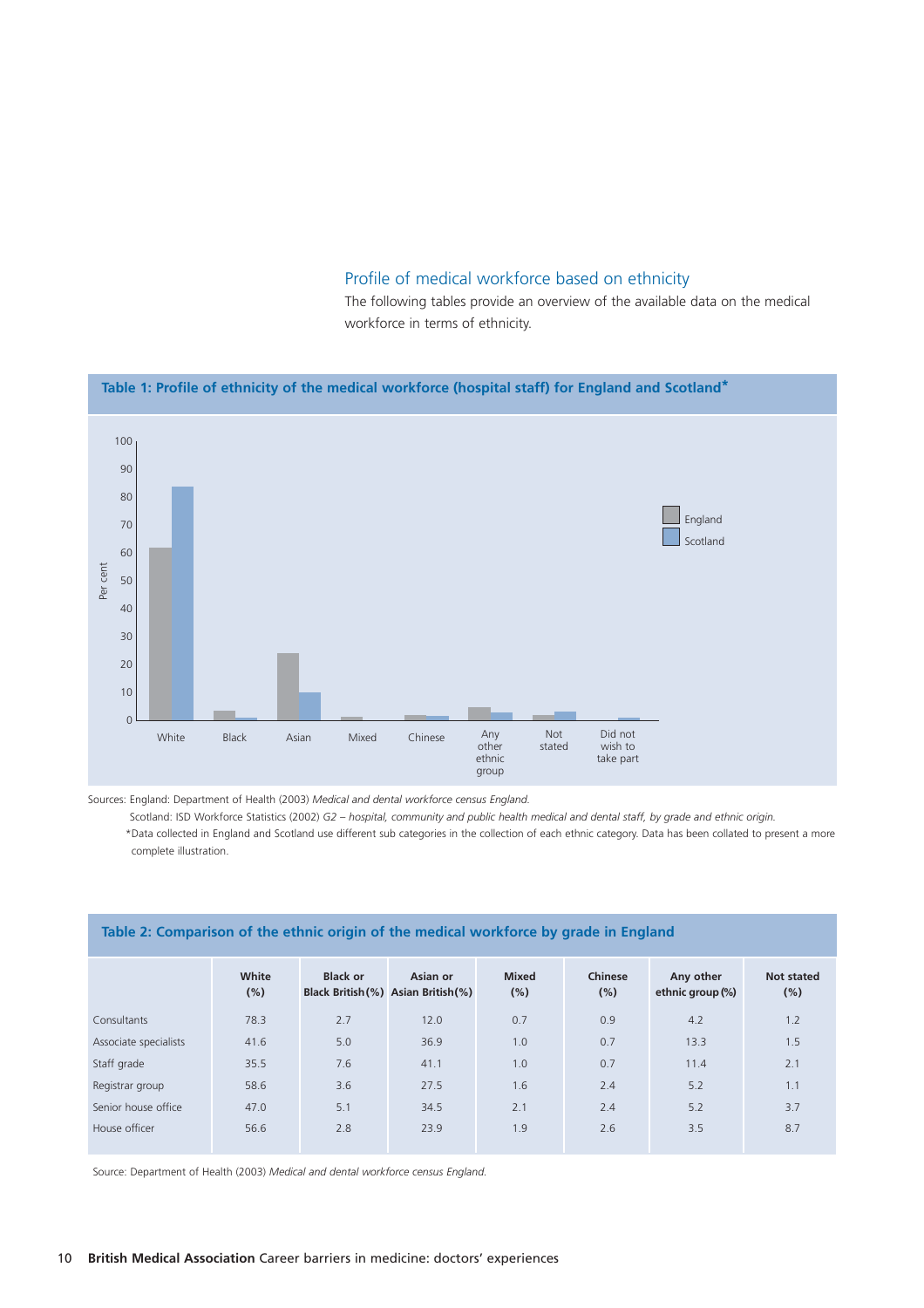Tables 1 and 2 demonstrate that the distribution of minority ethnic doctors throughout career grades is disproportionate. For example, over three-quarters of consultants are 'white' and there is a high concentration of minority ethnic doctors within the associate specialists and staff grade.

#### Profile of medical workforce based on country of qualification

The GMC registration statistics illustrate that in 2003 over 18,000 doctors were registered in the UK. Nearly 14,000 were non-UK qualified whilst just over 4,700 were UK qualified.<sup>6</sup> Table 3 displays the number of GMC registrations for the last five years. It illustrates that the number of GMC registrations is increasing at a greater rate from non-UK qualified than UK qualified doctors.

| Table 3: Number of GMC registrations from UK and non-UK qualified doctors |                   |                             |                         |  |  |  |  |
|---------------------------------------------------------------------------|-------------------|-----------------------------|-------------------------|--|--|--|--|
|                                                                           | All registrations | <b>Non-UK registrations</b> | <b>UK</b> registrations |  |  |  |  |
| 2003                                                                      | 18,656            | 13,926                      | 4,730                   |  |  |  |  |
| 2002                                                                      | 11,234            | 6,830                       | 4,404                   |  |  |  |  |
| 2001                                                                      | 9,422             | 5,143                       | 4,279                   |  |  |  |  |
| 2000                                                                      | 9.096             | 4,646                       | 4,450                   |  |  |  |  |
| 1999                                                                      | 8,792             | 4,492                       | 4,300                   |  |  |  |  |

Source: GMC Press Office (2004) *Registration statistics 1999-2003.*

From these figures, it is clear that doctors with international qualifications from outside the UK make up a significant proportion of the medical workforce. Table 4 displays some of these figures according to grade based on country of qualification.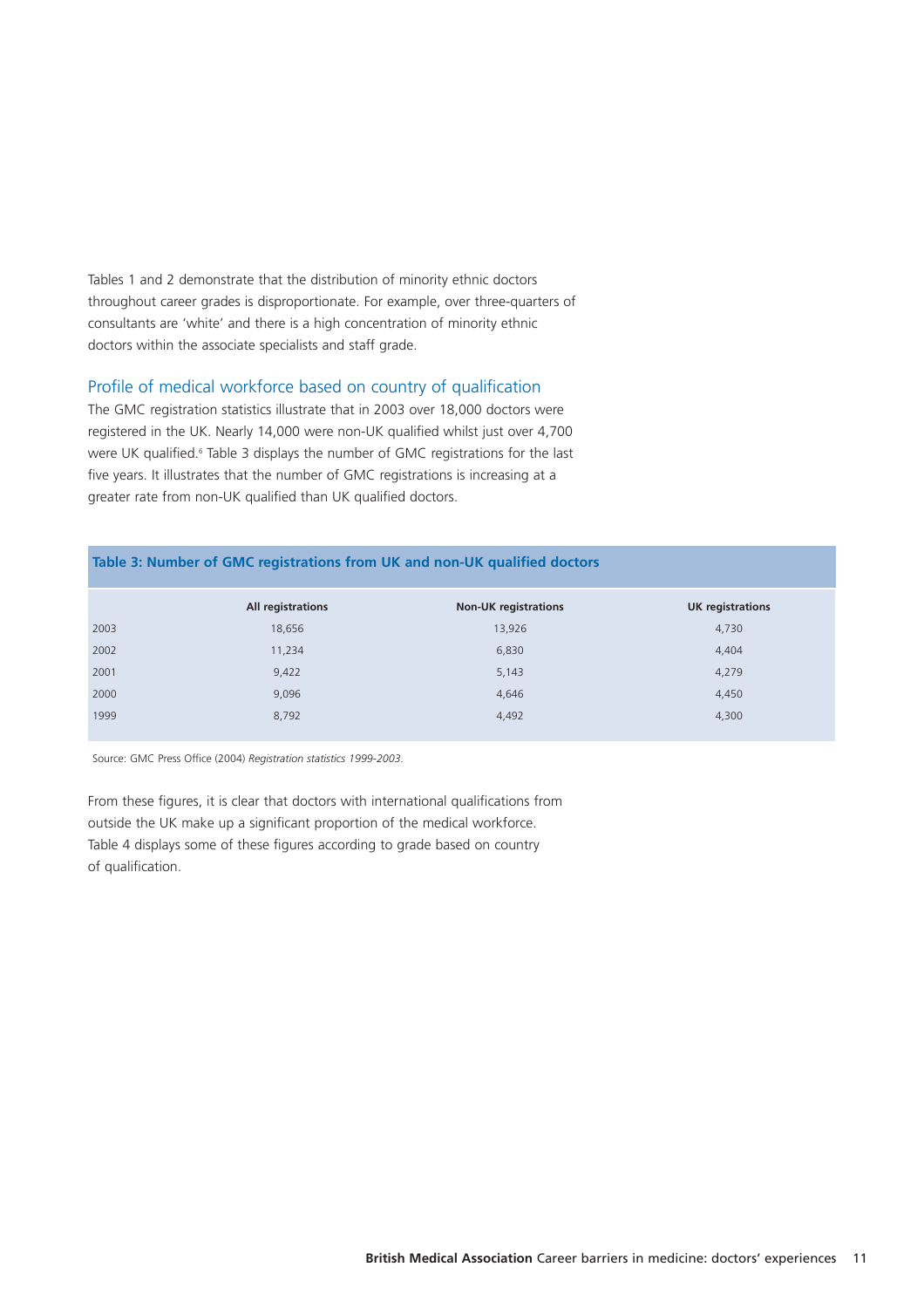

#### **Table 4: Country of qualification by grade – hospital medical staff (England)**

Source: Department of Health (2003) *Table 5: Hospital medical staff by country of qualification, gender and grade.*

Although this table is limited to hospital doctors in England, illustrative data can be extracted. It shows that a disproportionate number of doctors who qualified outside of the UK and EEA are associate specialist and staff grade doctors. This is similar to tables 1 and 2 which illustrate that a high concentration of ethnic minority doctors are in these grades.

In addition to the lack of training and career progress offered at those grades, doctors with international qualifications face other difficulties. For example, a study conducted for the GMC by Professor Allen found some discrepancies in the number of complaints and suspensions between doctors who are UK qualified and internationally qualified.<sup>7</sup> The report found that in 2001, 30 per cent of the complaints received by the GMC were about doctors with international qualifications; and that the proportion of internationally qualified doctors considered by the Preliminary Proceedings Committee (PPC) has remained constant at about 39 per cent; while the proportion of overseas doctors who had appeared before the Professional Conduct Committee (PCC) had increased to 58 per cent.<sup>8</sup> These figures are again disproportionate in relation to the medical workforce and pose some challenging questions.

The National Clinical Assessment Authority was set up in 2001 to provide a service to support the NHS in dealing with doctors and dentists whose performance gives cause for concern. They provide advice about the local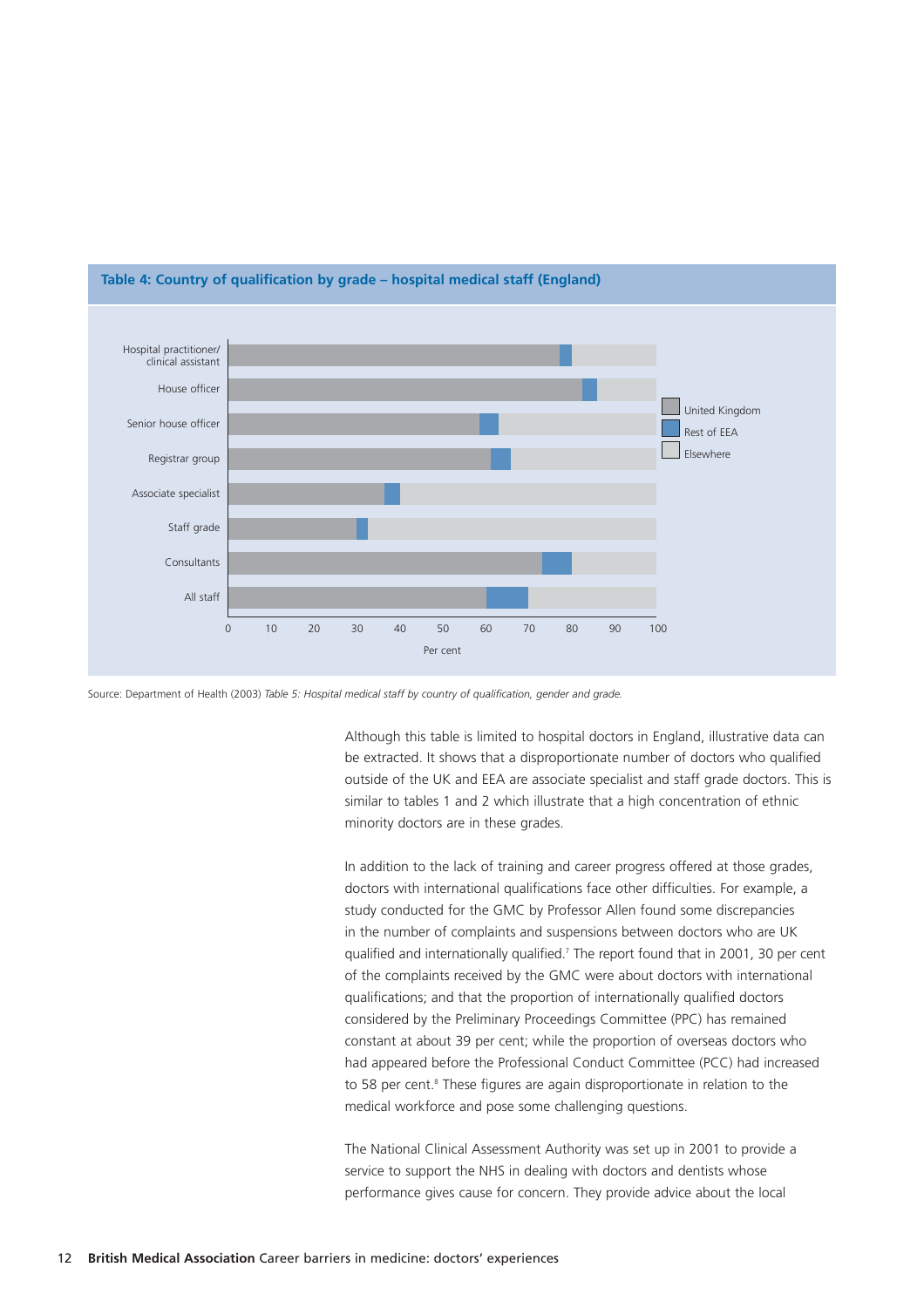handling of cases, and where necessary carry out clinical performance assessments to clarify areas of concern and make recommendations on how difficulties may be resolved. Between 2001 and 2003 approximately 40 per cent of referrals from hospitals involved minority ethnic doctors and dentists.9 This is again overrepresentative, compared to the hospital workforce (Table 2).

In 2004, the BMA published the results of a study of personal misconduct cases involving disciplinary action taken against BMA members between June 2001 and May 2003.<sup>10</sup> The results showed that 21 per cent of the consultants involved in disciplinary action were from ethnic minorities. This is greater than the percentage of ethnic minority consultants in the workforce. However, the proportion of overseas doctors involved in disciplinary action was similar to the percentage of overseas doctors in the medical workforce. Some of the underlying reasons behind the disciplinary action were also explored. These included interpersonal and communication problems, relationship problems with managers and employers, and work pressures.

#### Hospital doctors

As highlighted in tables 1-4, a greater proportion of minority ethnic doctors and doctors with international qualifications are concentrated in associate specialist and staff grades. At the present time, many doctors find that the staff and associate specialist grades provide no educational opportunities and no certainty of career progression. The evidence also indicates a general lack of continuing professional development (CPD) for staff and associate specialist grade doctors and shows that many take little study leave.<sup>11</sup> This could be due to a variety of reasons such as choice, limited resources or staff constraints. The lack of educational opportunities contributes to the difficulty of doctors in these grades to progress.

The BMA's response to the Department of Health's consultation document, *Choice & opportunity: modernising medical careers for non-consultant career grade doctors,* welcomed the recognition and willingness to confront some of the problems faced by staff and associate specialist doctors. The BMA supported the recommendations that doctors in these grades receive proper recognition, genuine opportunities for career progression and autonomy.12

Consultant status is not an end in itself. One way in which contributions made to the profession are acknowledged is through distinction awards.<sup>13</sup> Research into the allocation of distinction awards suggested that they were discriminatory against minority ethnic and women doctors. In England and Wales 'white' consultants had 1.37 (95% confidence interval 1.31 to 1.44) times as many awards as 'non-white' consultants and in Scotland 1.34 (95% confidence interval 1.08 to 1.66).<sup>14</sup> The research also found that the ratios increased with the increasing level of the award.<sup>14</sup> This research is not isolated and once again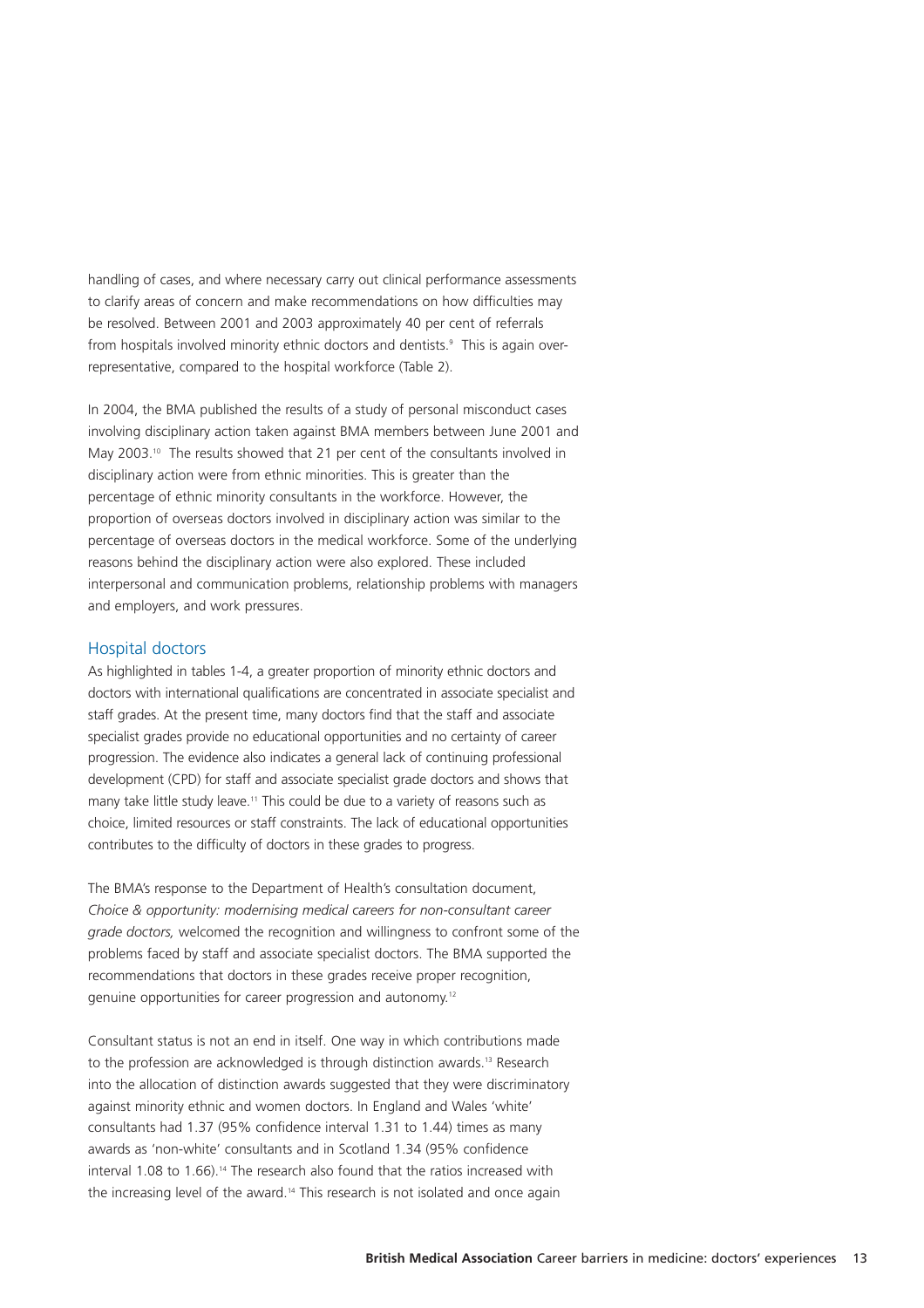exhibits an uneven distribution. In an attempt to ensure a fairer distribution of awards with greater openess and transparency, new clinical excellence award schemes have been introduced in England (2004) and Wales (2003). Northern Ireland implemented changes for the 2001-02 awards and have recently completed further consultation about them. In Scotland, discussions are ongoing about changes to the existing award scheme.

#### General practitioners

Minority ethnic doctors (overseas and UK trained) have been and continue to be vital to the primary care workforce, making invaluable contributions to the NHS.15 Minority ethnic doctors often practise in deprived areas with large patient lists.<sup>16</sup> However, in spite of this important role, data on ethnicity is not collected for GPs in the UK. Country of birth has been used as a proxy, but is constrained as an explanatory variable.<sup>16</sup> Using family names as a proxy is an alternative method, but should be only used as an interim solution. It is estimated that one in six practising GPs in the NHS qualified in a South Asian medical school and that two thirds are likely to retire by 2007.<sup>17</sup>

#### Refugee Doctors

Refugee doctors are often grouped with minority ethnic doctors and doctors with medical qualifications from outside the UK. However, just as there are significant differences between and within those categories, there are differences in many of the primary concerns of refugee doctors.

The BMA has been coordinating an active campaign to assist refugee doctors. Its international committee has established a refugee database that has close to 1,000 entries. This resource enables refugee doctors to be more accurately targeted so that they can be updated on developments, projects and vacancies.

#### PLAB and other examinations

The Professional Linguistics Assessment Board (PLAB) has been raised as a possibly discriminatory exam. Passing the PLAB examination is a requirement for practising medicine in the UK for doctors with qualifications from outside the EU. It is a difficult test of both language and clinical skills.<sup>18</sup> It has been suggested that a high proportion of British doctors would fail PLAB because of its clinical difficulty.<sup>2</sup> Doctors (with international qualifications) interviewed in this research commented on PLAB. It seemed to be one of the most significant barriers that this group of doctors experienced. PLAB is critiqued and discussed in a number of different ways.

The criticism of PLAB and other exams such as the International English Language Testing System (IELTS) is not related to the skills themselves, but rather the stagnant process, the cost involved and lack of information for those who are studying and taking the exam.

*'there are many, many more like me who are well prepared and they can't practise'*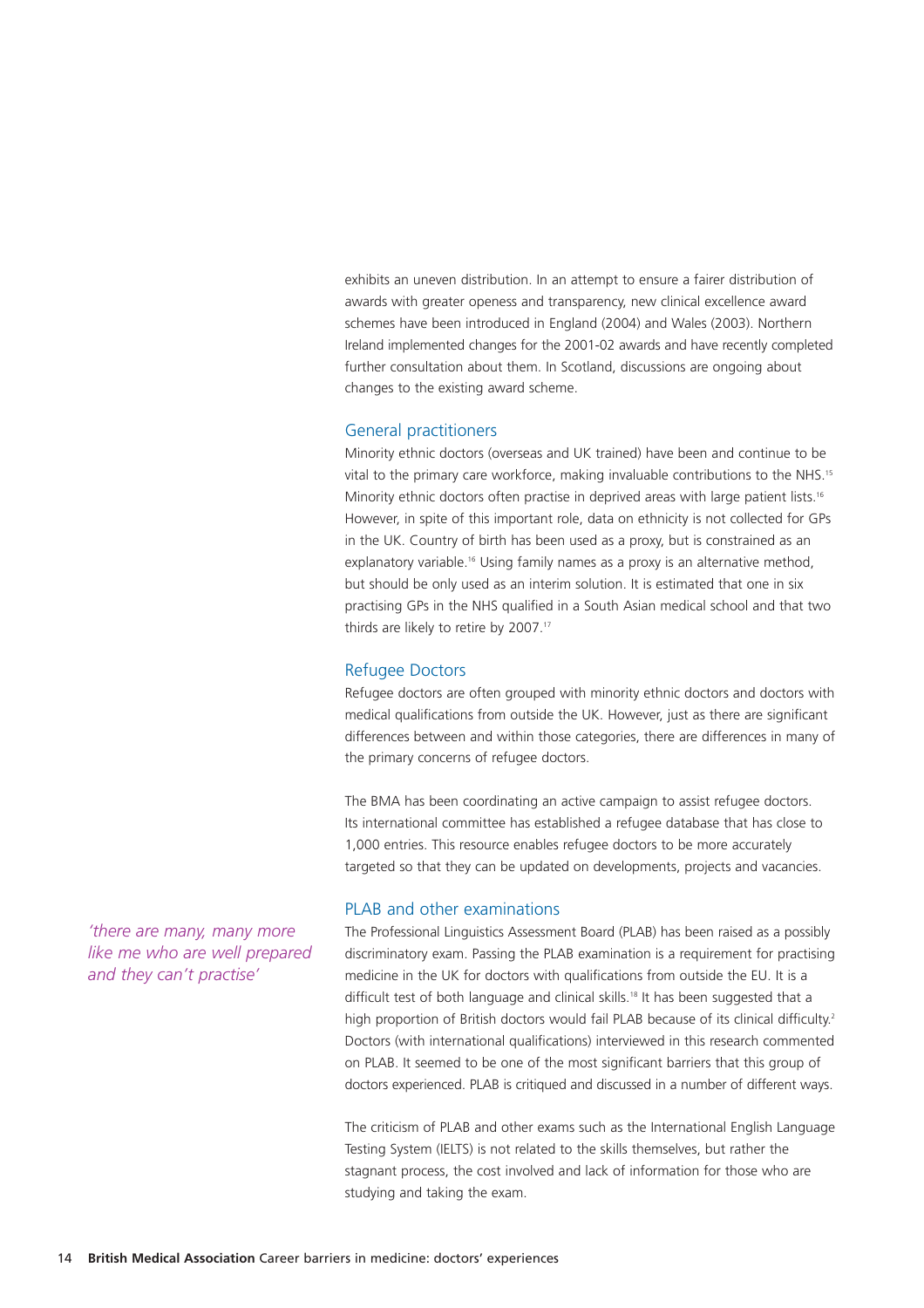'You get trained doctors saying I am glad I don't have to take that [PLAB] because I don't think I would pass it. They have said that to me. If it was testing you on content that would be a different matter, but it's not.'

'I am a qualified doctor from a reputable medical school recognised by everybody including the GMC and I can't practise. I don't think that the GMC or the medical system should accept an individual into the system just like that. But I am saying that for me personally what could happen is I could be given an attachment at a hospital and I could be monitored and assessed over a period of time and a report sent to the GMC to say that I am safe to practise. I really don't see why this barrier is there … They are not really testing the true knowledge and potential of the individual in a setting like that. "You pass it and you are safe to practise", I think it's a misnomer … We are short of doctors and I can't work.'

'There are many, many more like me who are well prepared and they can't practise. I have studied in English all my life and I have been asked to do the English exam.'

'Obviously, I mean if you are a foreigner whose first language is not English you cannot converse well in English. And when it comes to the practical aspects of most of these exams, how fluent or how well you can express yourself in English actually tends to favour you. Because if you cannot express yourself well it may be a reflection of your confidence, not how well you know medicine.'

'And working, having a full-time job and studying for the PLAB is not easy, it is not a straight forward thing, you know. You just cannot do that, you have to sit and prepare properly. How am I going to do that when I am working fulltime? Should I give my job up to do it? So I find it very unfair, that I am not able to practise and I think that I have very good training. I have the motivation to do well in medicine and I have not been given the opportunity to do it.'

Generally there seems to be a sense of frustration. For example, other research has discovered 'doctors who have passed the PLAB test and have not found a job for months; candidates with the membership staggering from one locum post to another; and doctors moving into psychiatry or other shortage specialties simply to earn a living. There is a glaring disparity between the number in pursuit of higher training and the number of posts available.<sup>19</sup>

The criticism relates to previous PLAB experiences. The GMC is leading a review on PLAB and registration in the UK. The review explores many of the experiences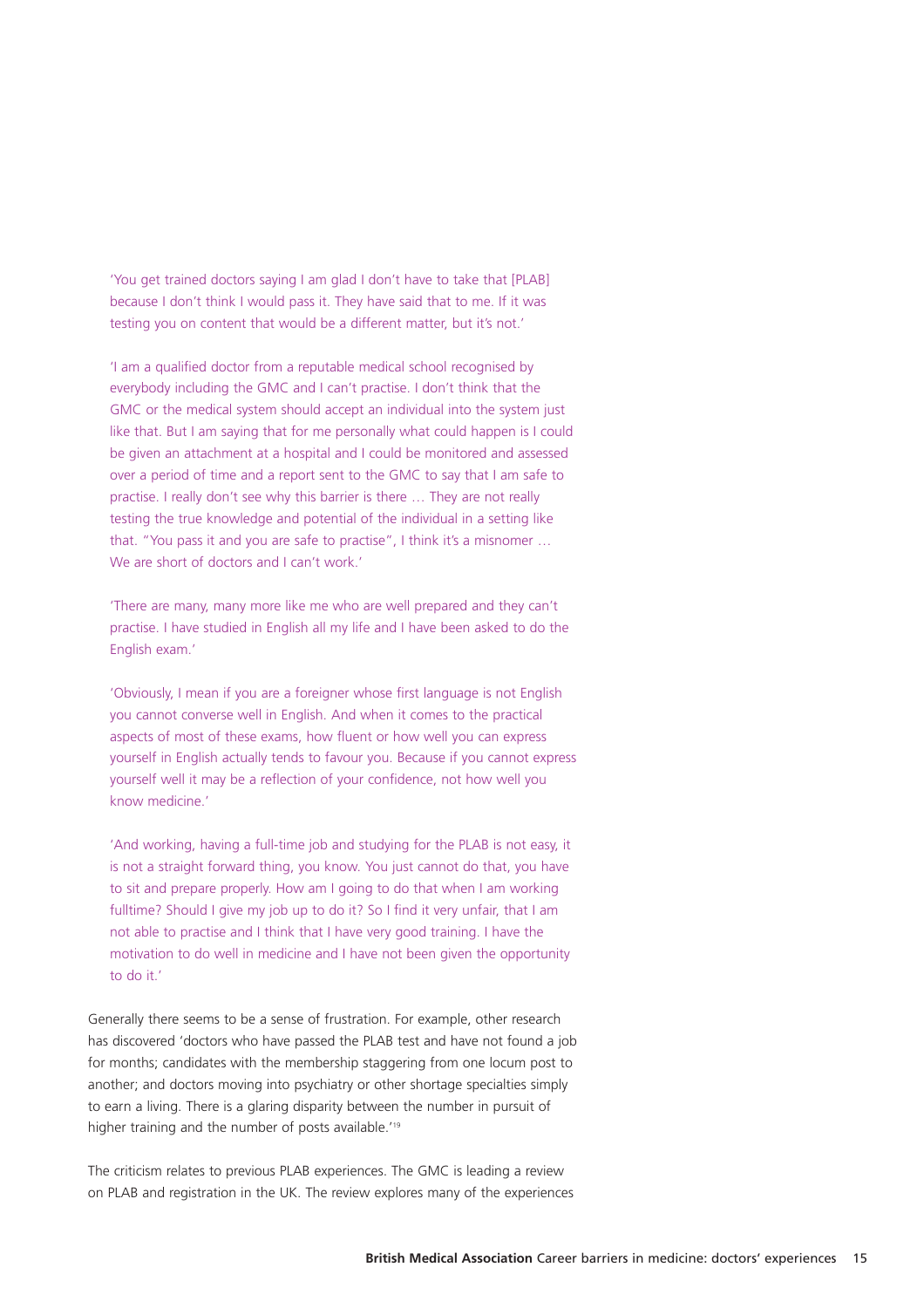described here. There is additional guidance available on the GMC's (and NHS careers) website.

#### Lack of information/misleading information

In addition to the criticism lodged towards PLAB and other exams, there seemed to be a sense of confusion and lack of information that was prevalent from the respondents who had trained internationally.

'[I applied to] a lot of jobs that I shouldn't even have tried to apply for. I did not know what the difference was between a staff grade SHO and a SHO in training. I did not know a lot of things really.'

'When I first came here I was misguided in lots of ways. I wasn't provided with appropriate information ... The information that I got back (from the GMC) was quite clear that my degree was recognised and I would be able to practise here. There was nothing in those documents suggesting that between the recognition of my qualification and starting to work, that there was an adjustment of taking the PLAB … so it was a shock when I went to the GMC and they said you have to take the PLAB.'

Some of the doctors interviewed described their first experiences of working in the UK. One respondent highlighted the benefits of doing clinical attachments.

'They were very keen for me to have a job, but they simply couldn't give me a job because UK graduates needed all the jobs. It went on like that and they were sad and I was sad. There was an excellent consultant who supported me, but couldn't help. And yes it was quite hard. Eventually, three months later, I got my first job. And that's it, from then onwards life was very easy, really easy. From then onwards I had jobs after jobs.'

'Then after two weeks I was with one consultant physician, a very nice man. He said that I didn't need a one month clinical attachment – I was fine. He gave me a reference and told me to start applying, but that I might have to apply to every job ... and that I will need to take any job going ... [It was] very good advice ….'

#### Interview structures and shortlisting

There has been much written about interview structures and processes. Recruitment techniques and processes are key areas where changes are often considered. Changes to interview structures and shortlisting need to be contextualised in the broader framework of job structures.

One participant applied for 'in excess of a hundred if not two [jobs].'

*'I was misguided in lots of ways'*

*'somebody else who knows what to say'*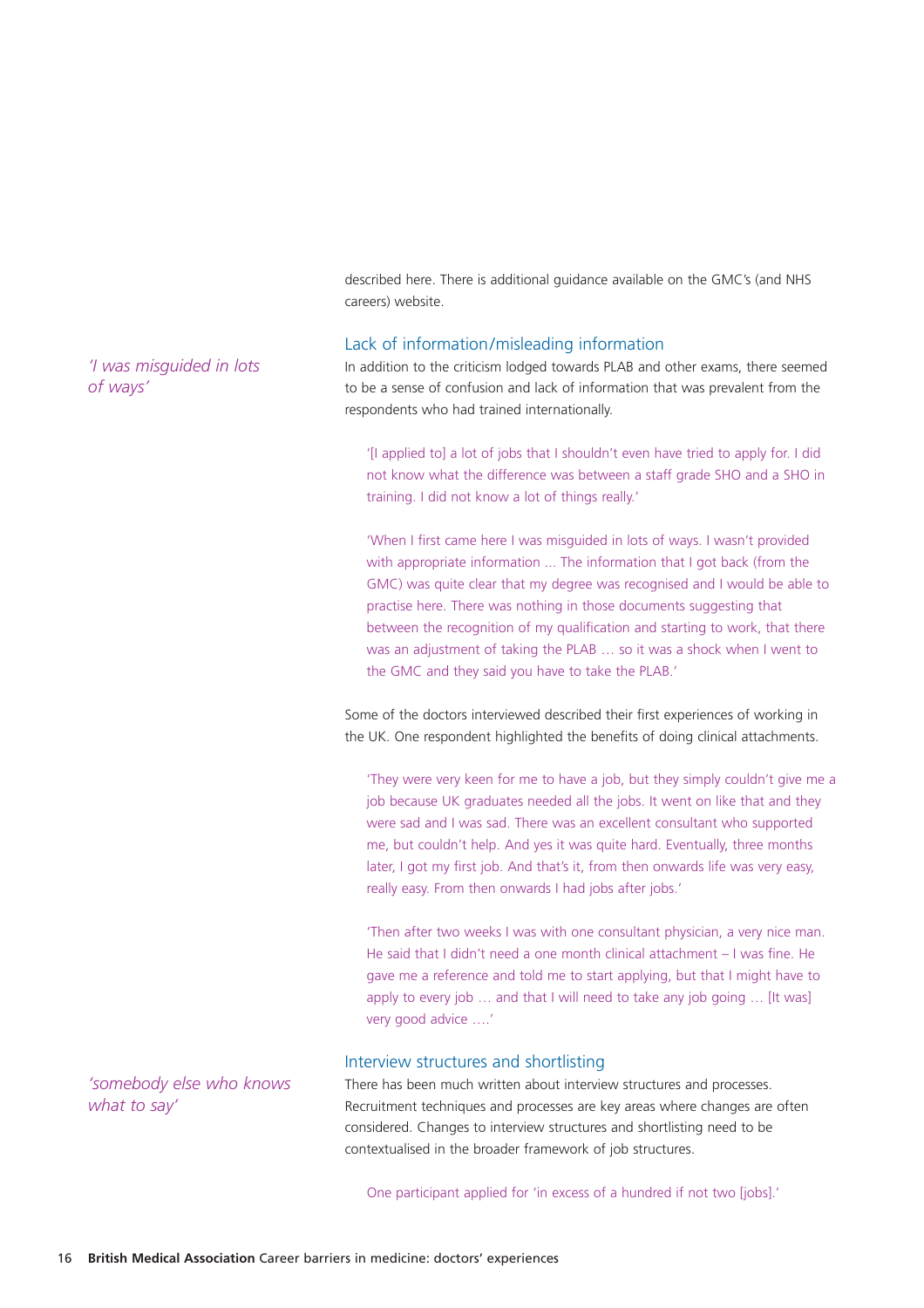Cultural differences, especially related to interview preparation was another aspect where information seemed lacking. For example, one of the interviewees highlighted the differences in how to answer an interview question about making mistakes.

' "Have you ever made a mistake and learned anything from that?" This doctor said, "no I have never made a mistake", and so gets one mark out of five. Then somebody else who knows what to say and how [to say it] gets five marks for that question.'

'I remember one of my very good friends phoned me, we were registrars together. After the interview selection committee for registrars and she was distraught. She phoned me at home to say "today we interviewed 58 people and we appointed 24 white people and only four ethnic minorities and about 23 minorities didn't get the jobs. I am quite upset about it, but the truth is some of them interviewed so badly they were not in the running. If you were going to do something to help people you need to get them improving their interview skills because I have marked them honestly." The marks were genuinely not good for some people, and she gave an example of a very good doctor with very good references. She said this is the question and this is the answer. But this person can answer this question much better … I think training everybody who is going to be on interview committees on issues related to ethnicity, equal opportunities and really to reflect themselves. I think the chairman should remind them [the committee] in the interviews that they have been trained and that there is an expectation to behave and to be aware and that there should be no discrimination. Any biases that they may have should be left at home.'

'I am for protecting the profession in a sense that people must be safe, but protection doesn't mean that you should put any kind of barrier around and prevent anyone else from getting in. That's how I feel, I feel that I am not in the system. I am outside although I am fully trained.'

#### Cost

Cost was identified as a critical barrier in the experiences of doctors who have international qualifications in registering for exams and preparation courses.

'The only problem was the expense. Both the English exam and the PLAB exam cost a lot. Otherwise, in terms of content, they were alright … The barrier at that stage is not ethnicity but the financial costs.'

'There were courses ranging from £300 to £1,000 … But how can I even afford to pay for these courses which everybody was telling me were most crucial. Without taking at least a couple of those courses – there is no way

*'how can I even afford to pay for these courses'*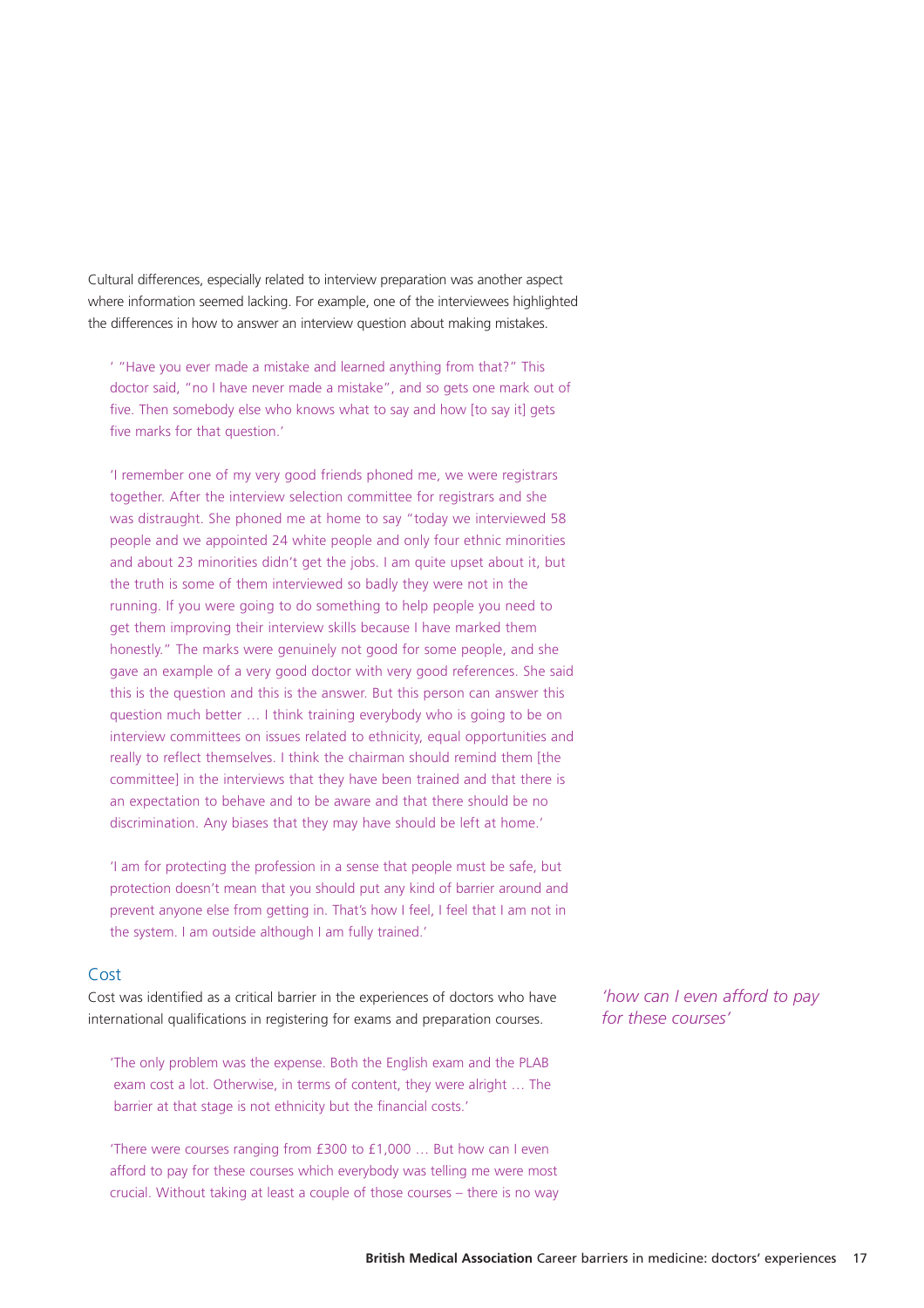you can even get close enough to passing the exam … The first one I got, I was lucky, the next one would have been difficult. So, that stopped me from … carrying on.'

#### Key messages from the respondents: minority ethnic doctors and doctors with international qualifications

- The findings illustrate the prevalence of racist attitudes and experiences.
- Much of the criticism towards exams such as PLAB and IELTS is related to the stagnant process and lack of information for those who were studying and taking the exam.
- Recruitment techniques (application forms, short-listing and interviews) are often seen as barriers for minority ethnic doctors and doctors with international qualifications.
- Cost is also considered to be a barrier especially related to registration and exams.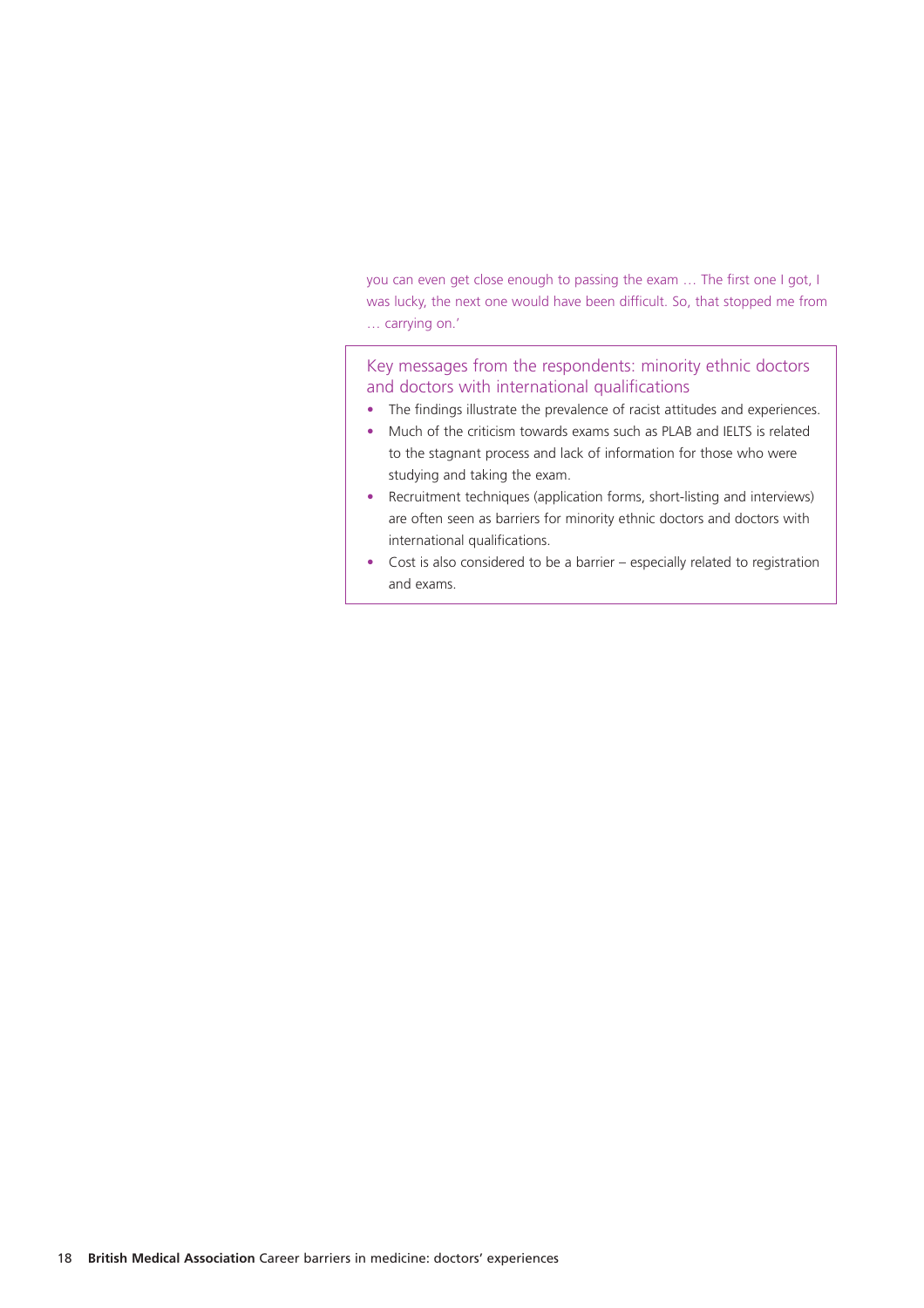# 5 Doctors with disabilities

#### Key issues:

- Doctors with disabilities or chronic illness are often stigmatised.
- There are few data collected or collated for doctors with disabilities.
- Doctors with disabilities may not be willing to identify themselves, for it may potentially undermine career progression.
- Based on UCAS data, the number of applicants and acceptances to medical school is similar whether a student indicates they have a disability or not.
- The Disability Discrimination Act (DDA) has been extended to enhance the legislative framework and includes the requirement for organisations to make 'reasonable adjustments'.
- The data generated from the interviewees unequivocally compels organisations including the BMA to have a stronger focus on the concerns of doctors with disabilities.

Doctors who have a chronic illness or disability often face many difficulties. Inflexible working patterns, poor contingency cover, and colleagues who are 'sympathetic until it affects them' often add guilt to an already difficult situation and leave doctors wondering whether they can continue working in a position that makes little allowances for specific health needs.

The Disability Rights Commission (DRC) estimates that there are 8.6 million people in Britain with a disability.<sup>20</sup> Further research highlights that nearly one in five people of working age in private households are disabled (3.3 million women and 3.6 million women); employment rates vary according to the type of impairment and that there are regional differences in rates of disability (16% in London; 23% in Wales; 25% in the north east of England).<sup>21</sup> Table 5 below illustrates that disability rates differ with age and ethnicity.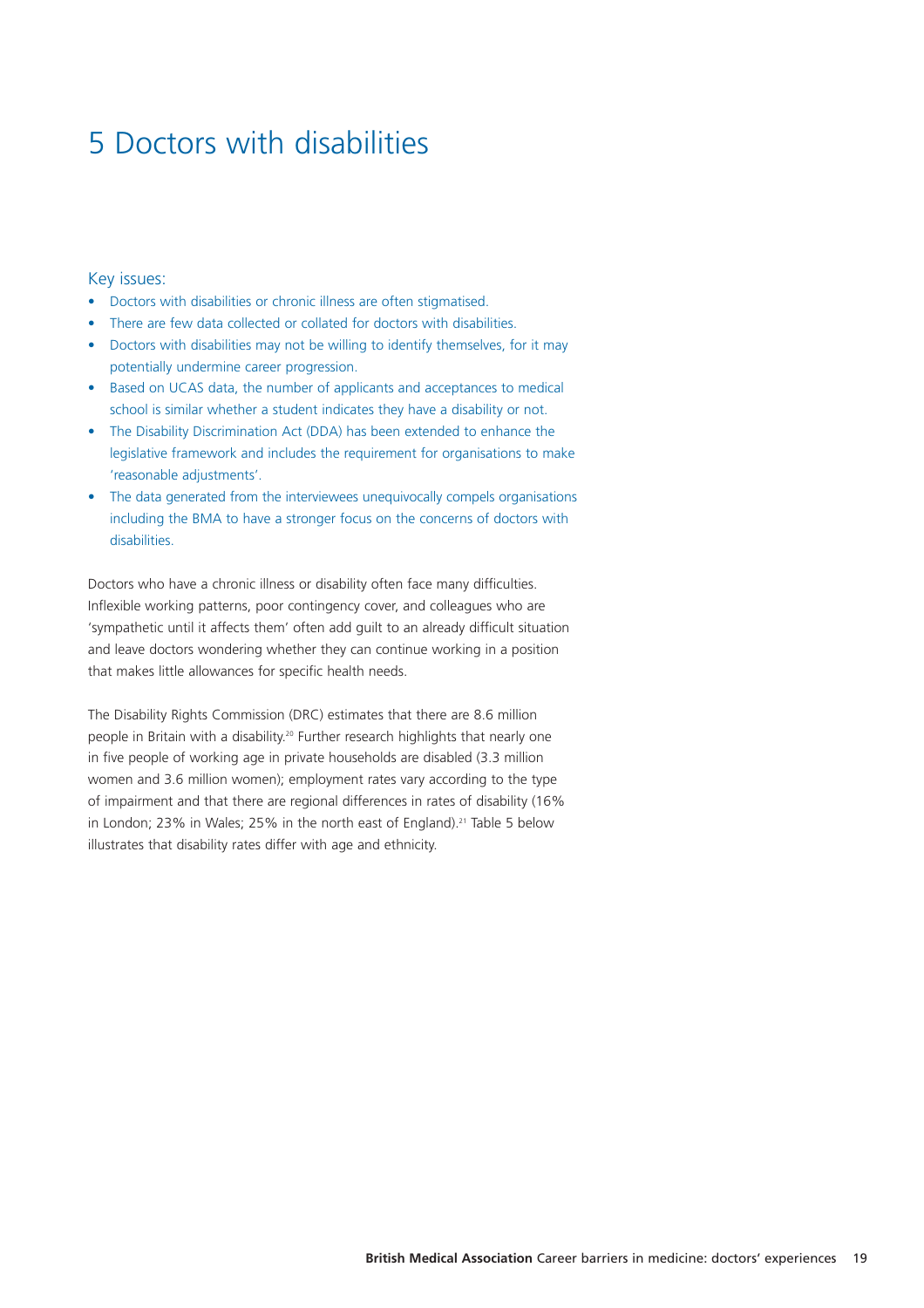| (thousands and per cent) | $16 - 24$                       | 25-34             | $35 - 49$ | 50-59/64                     | All aged 16-59/64 |
|--------------------------|---------------------------------|-------------------|-----------|------------------------------|-------------------|
| All disabled             | 659                             | 975               | 2,337     | 2,890                        | 6,860             |
| (% of total population)  | 10%                             | 12%               | 18%       | 33%                          | 19%               |
| White                    | 606                             | 882               | 2,093     | 2,745                        | 6,326             |
|                          | 11%                             | 13%               | 18%       | 33%                          | 19%               |
| Mixed                    | $\hspace{0.1mm}-\hspace{0.1mm}$ | $\qquad \qquad -$ | 20        | $\qquad \qquad \blacksquare$ | 36                |
|                          |                                 |                   | 30%       |                              | 16%               |
| Asian and Asian          | 28                              | 53                | 127       | 90                           | 298               |
| <b>British</b>           | 7%                              | 10%               | 26%       | 45%                          | 19%               |
| <b>Black and Black</b>   | 13                              | 22                | 56        | 28                           | 119               |
| <b>British</b>           | 8%                              | 11%               | 17%       | 35%                          | 15%               |
| Chinese                  | $\overline{\phantom{a}}$        | $\qquad \qquad -$ | -         |                              | 11                |
|                          |                                 |                   |           |                              | 7%                |
| Other ethnic groups      | $\qquad \qquad -$               | 10                | 37        | 17                           | 67                |
|                          |                                 | 7%                | 27%       | 35%                          | 17%               |

#### **Table 5: Disability – Great Britain for age and ethnicity**

Source: Disability Rights Commission (2004) *Disability briefing – January 2004.* 

These data are informative in highlighting the type of data that can be collected. It also provides insight into understanding the complexity of how disability can impact differently when related to different variables such as age and ethnicity.

There are few data (quantitative or qualitative) on doctors with disabilities. Statistics are not kept on the number of disabled doctors in the medical workforce.

#### Defining disability

Perhaps there are few data because of confusion in defining disability. The DRC defines disability for the purpose of implementing the DDA. Although the definition does not provide much detail, given the legislative framework on disability, it is a relevant starting point.

A person is disabled if they have:

- a mental or physical impairment
- this has an adverse effect on the ability to carry out normal day-to-day activities
- the adverse effect is substantial
- the adverse effect is long term (meaning it has lasted for 12 months, or is likely to last for more than 12 months or for life). Source: Based on Disability Rights Commission (2004) *Definition of disability.*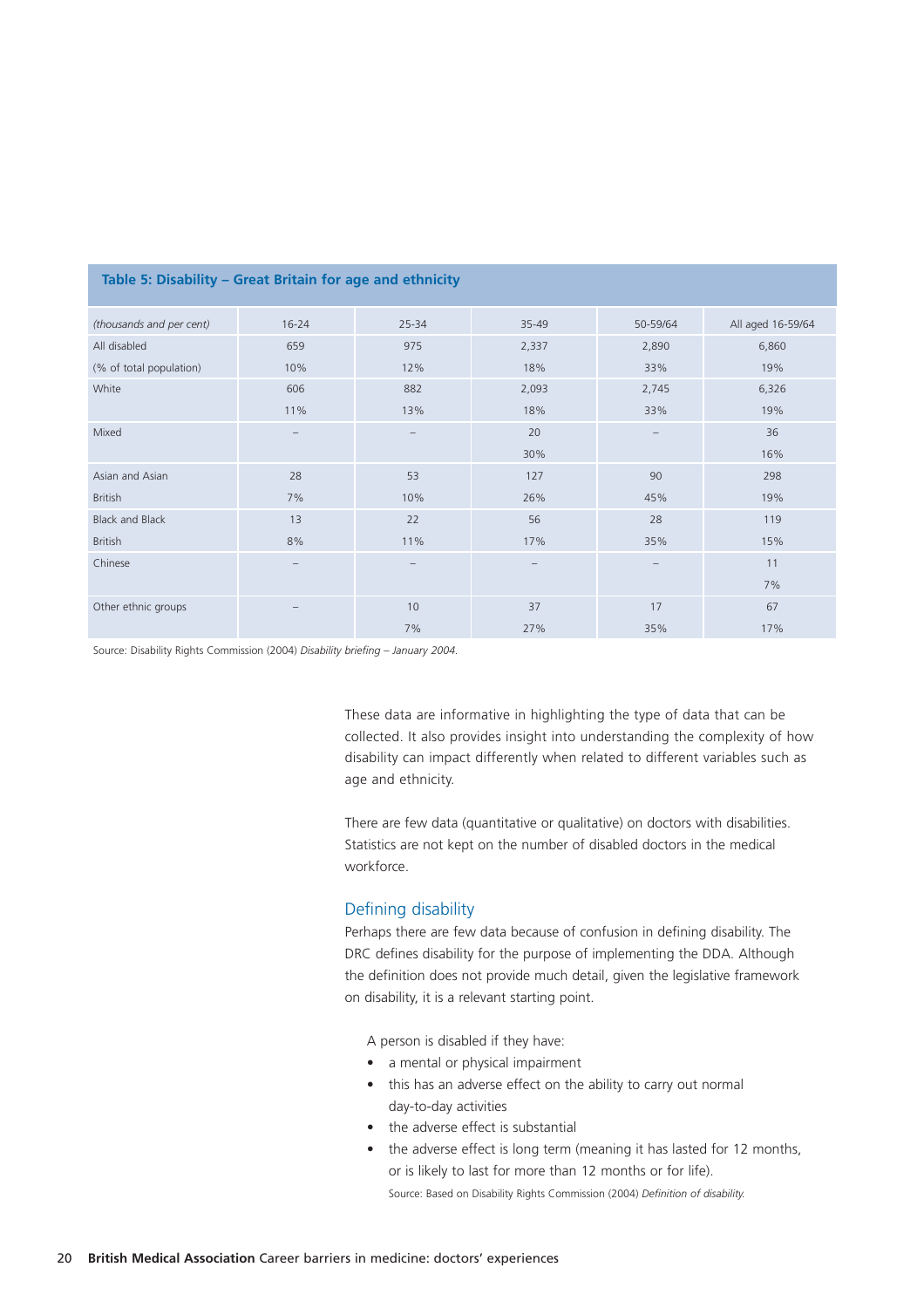Other definitions include recognition of the disabling environment: for example, moving from the 'medical model of disability' to the 'social model of disability'. Broadly, the medical model of disability identifies the disabled person as the problem. People with disabilities are expected to adapt to their surrounding environment. If they are not able to, then basic needs are met at home or in specific institutions.<sup>22</sup> The social model of disability aims to be more inclusive. It highlights the disabling environment and that people with disabilities are disadvantaged (individually and collectively) based on constructions of institutional discrimination<sup>22</sup>

The BMA's disabled doctors working party defined disability as:

'The end result of either physical, mental or sensory impairments (and people can be healthy with such impairments) or long term ill health (which can limit functional ability). Either case may result in a loss or limitation of opportunities.' Source: British Medical Association (1997) *Meeting the needs of doctors with disabilities.* 

#### Collection of data

Another reason for the lack of data could be that doctors with disabilities may not be willing to identify themselves for it may undermine their careers as doctors. Additionally, many potential doctors may have been turned away from the profession and, as a result, it is difficult to capture their views. Increasingly, guidance is being produced providing organisations with methods and examples of good practice to ensure that they do not discriminate against people with disabilities and to suggest ways of providing an enabling environment. This is particularly timely, as from October 2004, the DDA is being extended. From that date, service providers have to consider making 'reasonable adjustments' to their physical environment.<sup>iv</sup>

#### Medical schools and disability

UCAS collate statistics on medical school applicants and acceptances. Table 6 compares these figures with the number of applicants and acceptances of all courses, (a fuller table of these statistics appears in appendix D). These numbers are indicative. The accompanying UCAS explanatory notes highlight that these figures may not be representative as potential students may not give accurate information. With this information, table 6 illustrates that the percentage of students who apply to and are accepted to study medicine with and without indicating disability is similar. The numbers, however, differ substantially. Compared to the overall statistics for all courses, table 6 shows that the rate of

iv The DRC explain that a 'reasonable adjustment' can include making adjustments to premises (for example installing ramps or an induction loop); reallocating work within a team; finding suitable alternative work for someone who has become disabled; being flexible, for example allowing someone to have different core working hours and to be away from the office for rehabilitation, assessment or treatment; providing training; using modified equipment; making instructions and manuals more accessible; or using a reader or interpreter.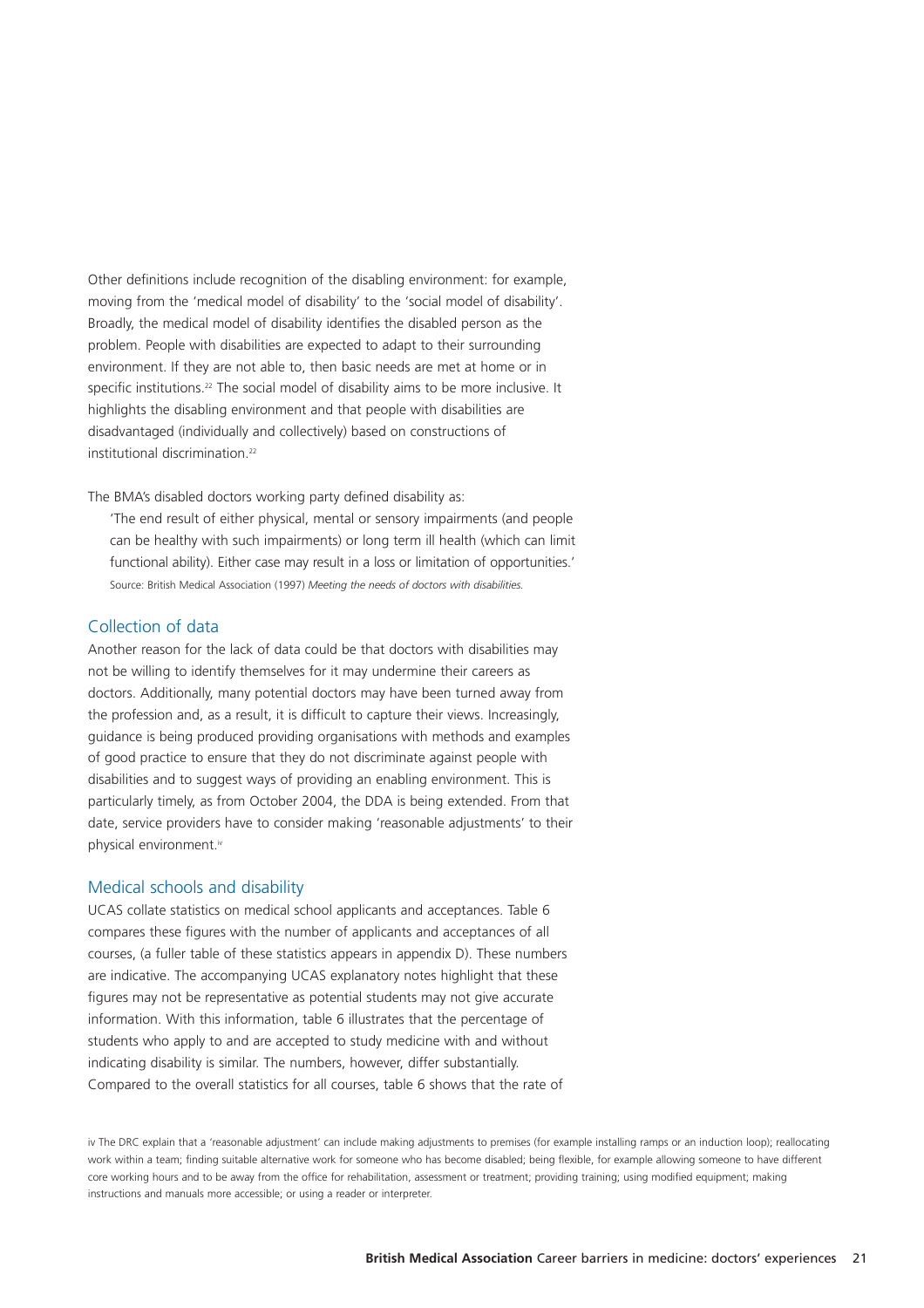being accepted to medicine (in general) is lower than the overall rate of acceptance to higher education.

| lable 0. Comparison between applicants and acceptances for ineurchie compared to an courses. |         |         |         |         |  |  |  |
|----------------------------------------------------------------------------------------------|---------|---------|---------|---------|--|--|--|
|                                                                                              |         |         |         |         |  |  |  |
| <b>Medicine</b>                                                                              | 2000    | 2001    | 2002    | 2003    |  |  |  |
| With disability (applicants)                                                                 | 218     | 263     | 323     | 462     |  |  |  |
| With disability (acceptances)                                                                | 112     | 140     | 168     | 212     |  |  |  |
| % of acceptances                                                                             | 51%     | 53%     | 52%     | 46%     |  |  |  |
|                                                                                              |         |         |         |         |  |  |  |
| With no disability (applicants)                                                              | 10,597  | 10,565  | 12,368  | 15,428  |  |  |  |
| With no disability (acceptances)                                                             | 5,602   | 6,100   | 6,791   | 7,455   |  |  |  |
| % of acceptances                                                                             | 53%     | 58%     | 55%     | 48%     |  |  |  |
|                                                                                              |         |         |         |         |  |  |  |
| All courses                                                                                  | 2000    | 2001    | 2002    | 2003    |  |  |  |
| With disability (applicants)                                                                 | 15,508  | 19,151  | 19,588  | 20,371  |  |  |  |
| With disability (acceptances)                                                                | 12,159  | 15,298  | 15,795  | 16,355  |  |  |  |
| % of acceptances                                                                             | 78%     | 80%     | 81%     | 80%     |  |  |  |
|                                                                                              |         |         |         |         |  |  |  |
| With no disability (applicants)                                                              | 373,583 | 380,494 | 382,266 | 389,597 |  |  |  |
| With no disability (acceptances)                                                             | 296,559 | 310,174 | 315,930 | 317,587 |  |  |  |
| % of acceptances                                                                             | 79%     | 82%     | 83%     | 82%     |  |  |  |

**Table 6: Comparison between applicants and acceptances for medicine compared to all courses.** 

Source: UCAS (2004) *Statistics compiled from UCAS website.*

*'it was a very foolish thing to say because if I had wanted to take them to the cleaners I could have.'*

#### Discrimination based on disability

The data exposed through the interviews illustrate many of the obstacles encountered by doctors with disabilities. Cost of finding and purchasing specialist equipment was also mentioned. The interviews identified feelings of isolation and stigma experienced by doctors with disabilities. They also described cases of direct discrimination.

'I had a very good CV and was short-listed for lots of jobs so I attended many interviews … I always arranged to visit early and meet at least one of the consultants on the interview committee beforehand. This was specifically … so we could talk directly about my [disability] … My referees specifically told me that, in their references, they had said that … they had been working with me for months and had not found my disability to interfere significantly with patients or with staff … I kept being turned down at interview and on two occasions was asked to wait after the other candidates had left and was told I had been turned down because of my [disability]. Once, the consultant who spoke to me told me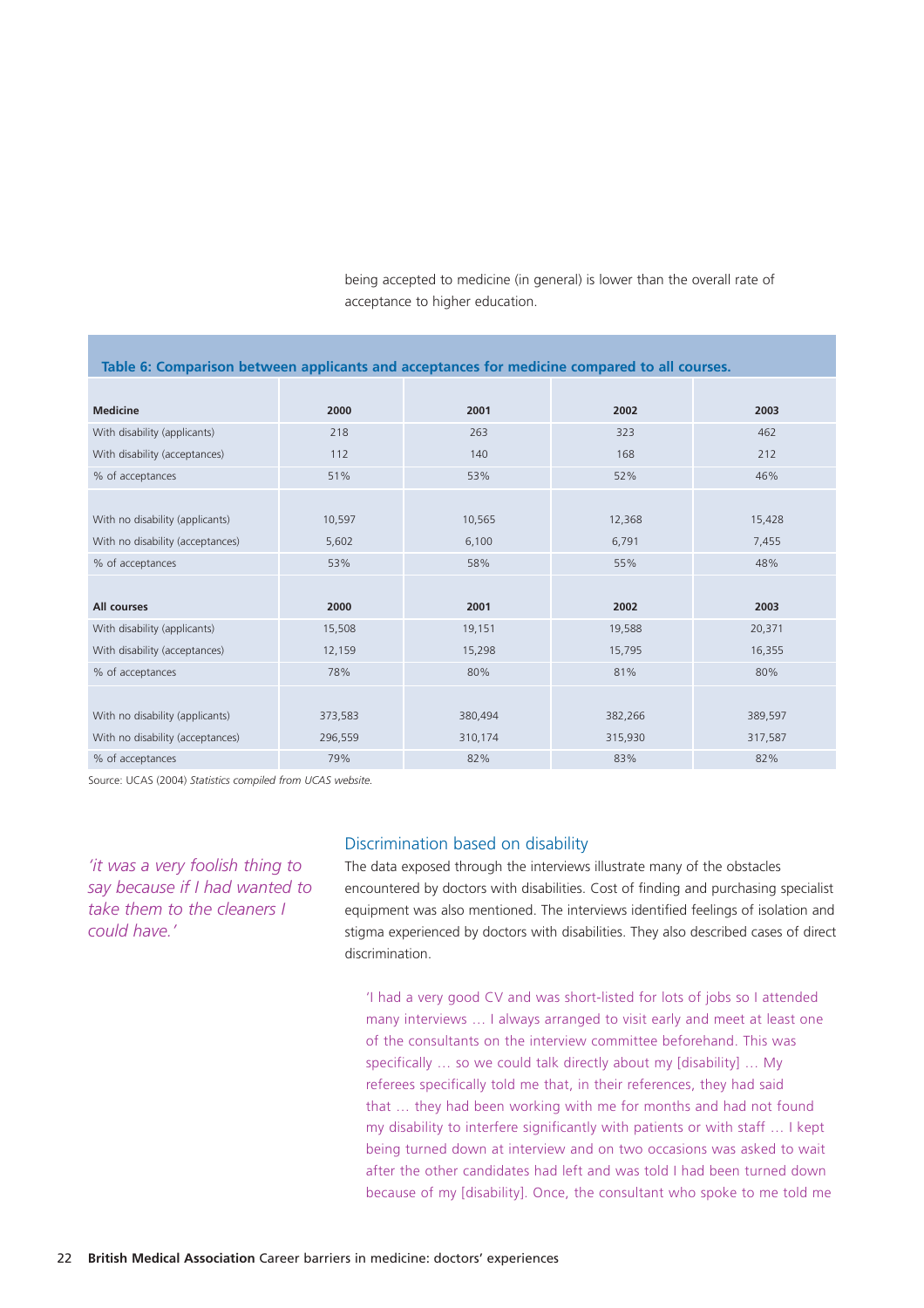that I should not be applying for clinical jobs at all and advised me to change career …'

'I went for a job … and they turned me down … he said that I had not been appointed because of my [disability] … it was a very foolish thing to say because if I had wanted to take them to the cleaners I could have.'

#### Supportive and enabling?

Medicine is often described as not being supportive or enabling, especially to those who do not conform to the normative perceived standard. Some respondents described a lack of support, others mentioned stigma associated with a specific trait or characteristic. It was of particular relevance to doctors with disabilities.

'It is difficult to talk about your weaknesses … We are expected to conform to a certain standard and I think if you have a weakness you keep it hidden, you don't want to talk about it.'

'[You] would expect tolerance from doctors, but this is the worst group when dealing with their own ... most people don't want to know … medicine has a "survival of the fittest" style.'

'I think that there's still an attitude that is around in medicine and I think it's quite a shock to people sometimes to find that they [doctors] are vulnerable ...'

'Having the badge of a physical illness is actually terribly reassuring … When I see some of the flexible trainees with mental illness, I think I've got a real physical illness, you know and one does feel a bit more relaxed because you know that it is very difficult for the bosses to get at you … they can't, you know, mumble at you.'

#### Not much has changed

In 1997, the BMA's working party outlined that the main problems and issues concerning doctors with disabilities could be categorised into:

- general attitudes towards disability (adverse or hostile)
- employment structures and procedures
- lack of resources and facilities in education and employment.<sup>23</sup>

The recommendations suggested by the working party were divided into areas of information, careers advice, occupational health services, skills assessment, access and facilities and changing attitudes. Some of these recommendations have been carried out, others have been reiterated in section 8, the way forward. The data generated from the interviewees unequivocally compels organisations, including the BMA, to have a stronger focus on the concerns of doctors with disabilities.

*'if you have a weakness you keep it hidden'*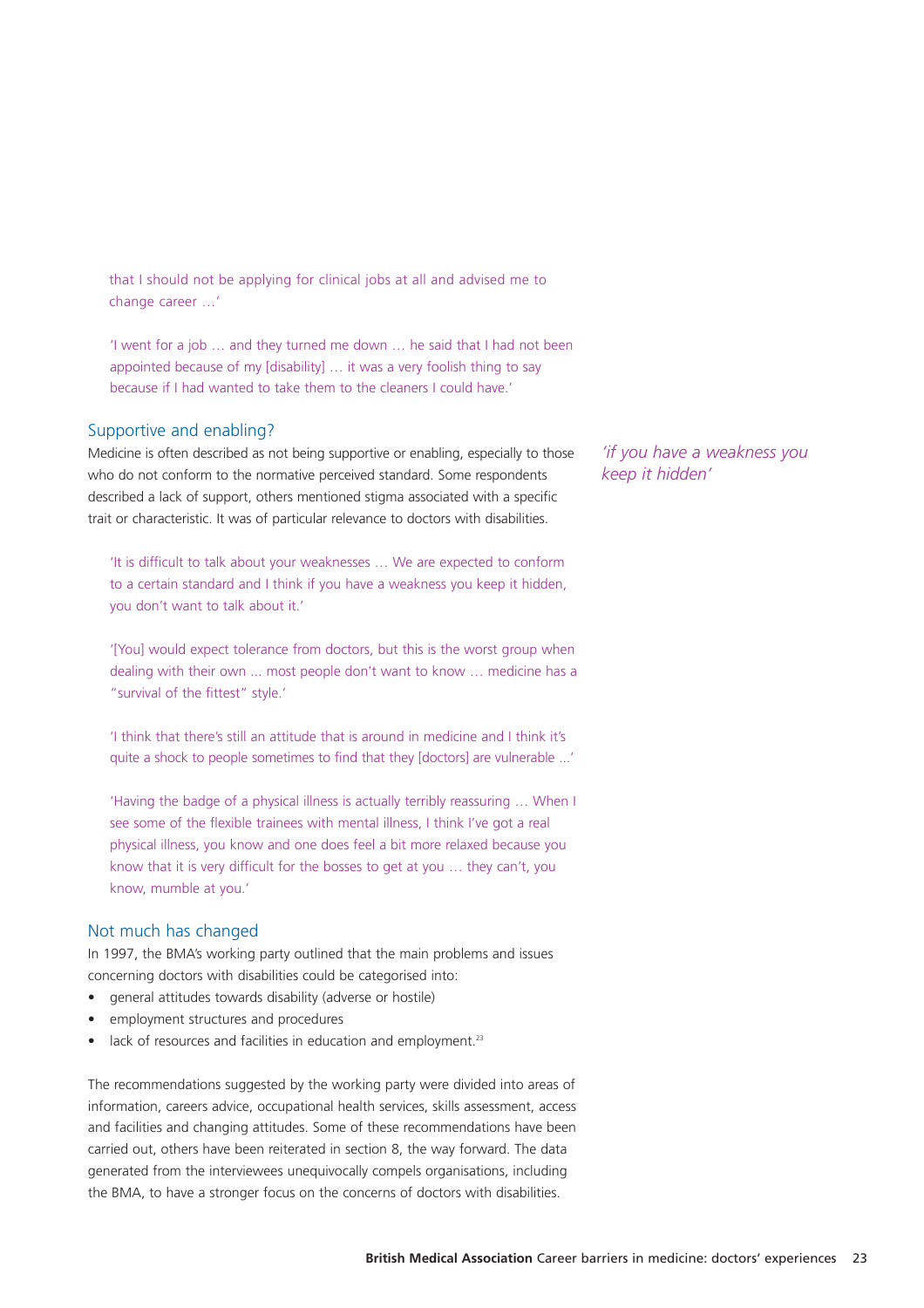The BMA plays an important role in supporting and campaigning for equal opportunities in all areas, including disability. The *Doctors with disabilities* web resource is intended as a sign-posting service. It provides contact details and links to organisations and information sources that may be helpful to doctors and medical students with disabilities. Many of the sites listed include links to more specialised information.

Key messages from the respondents: doctors with disabilities

- Direct discrimination based on disability occurs in medicine.
- Some of the implications (for doctors with disabilities) are feelings of isolation; stigma towards people with disabilities; cost associated with equipment; lack of understanding; and lack of flexibility.
- Medicine is often described as not being supportive or enabling. especially to those who do not conform to the normative perceived standard. This is particularly resonant for doctors with disabilities.
- Although there have been some changes, many of the key concerns for doctors with disabilities have not been challenged.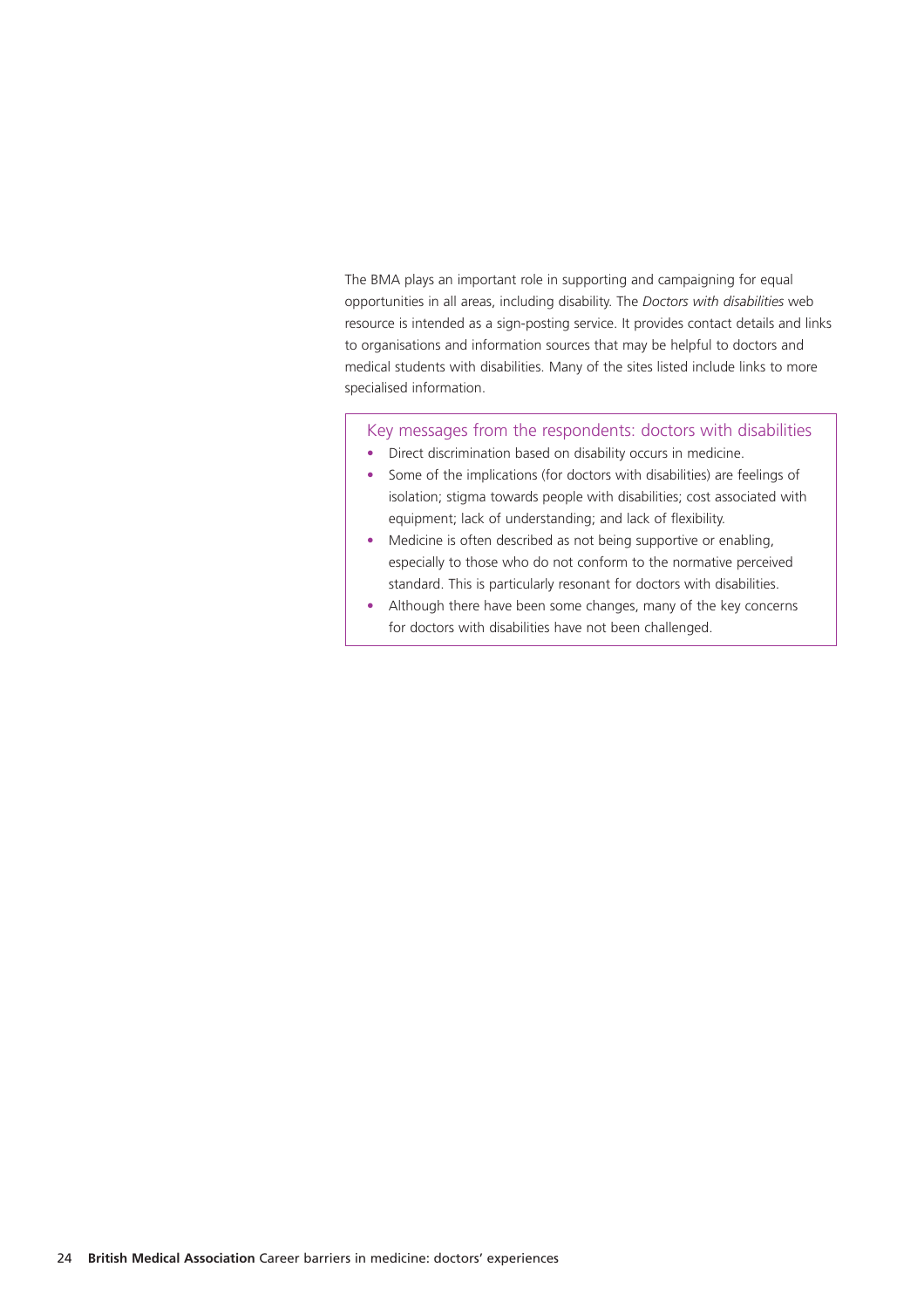### 6 Medical women

#### Key issues

- The distribution of men and women over career grades is disproportionate and the number of women at senior career grade is smaller. Seventy-six per cent of consultants (in England) are currently men. They would have graduated at a time when medical schools were male-dominated.
- Women now make up 60 per cent of the intake at medical school.
- Flexible working needs to be offered as a positive option for women and men. Schemes need to provide genuine training and progression opportunities. The disaggregation of data can help in identifying ways in which such schemes can be further developed.

#### Gender and the medical workforce

The following tables provide a representative profile of the UK medical workforce based on gender. They are beneficial in understanding the qualitative data and provide a more comprehensive overview.



Sources: (England and Wales) Department of Health (2003) *Table 1A: All practitioners GMS and PMS (excluding retainers): analysis by sex.* (Scotland) ISD Workforce Statistics (2003) *C2 – general medical practitioners; by sex and contract status – all unrestricted principles.*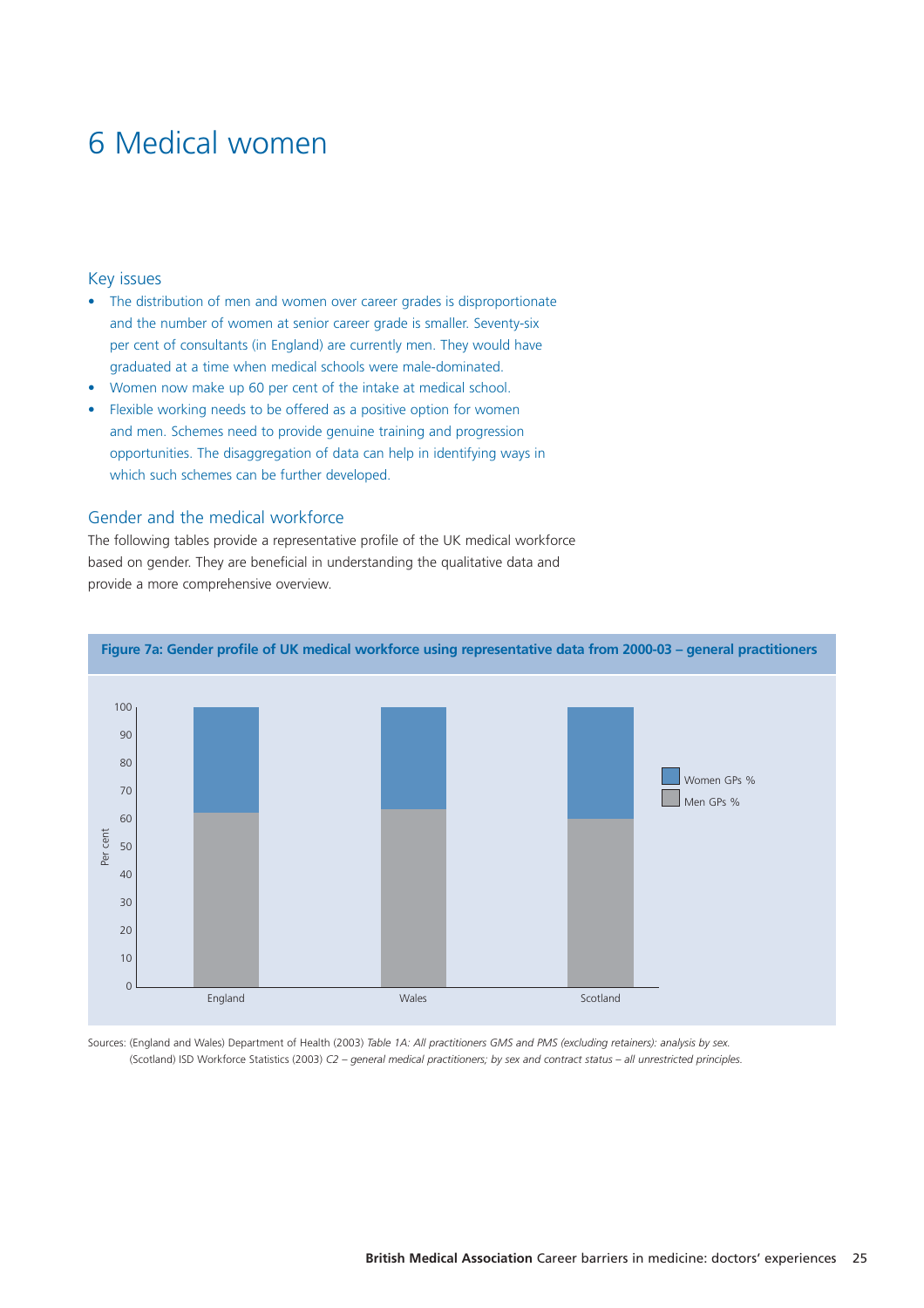![](_page_31_Figure_0.jpeg)

#### **Figure 7b: Gender profile of UK medical workforce using representative data from 2000-03 – hospital workforce**

| Per cent<br>50                                                                                                                                                                                                                                                                                                                                                                                                                                         |                       |                                                                     |                      |  |  |  |  |
|--------------------------------------------------------------------------------------------------------------------------------------------------------------------------------------------------------------------------------------------------------------------------------------------------------------------------------------------------------------------------------------------------------------------------------------------------------|-----------------------|---------------------------------------------------------------------|----------------------|--|--|--|--|
| 40                                                                                                                                                                                                                                                                                                                                                                                                                                                     |                       |                                                                     |                      |  |  |  |  |
| 30                                                                                                                                                                                                                                                                                                                                                                                                                                                     |                       |                                                                     |                      |  |  |  |  |
| 20                                                                                                                                                                                                                                                                                                                                                                                                                                                     |                       |                                                                     |                      |  |  |  |  |
| 10                                                                                                                                                                                                                                                                                                                                                                                                                                                     |                       |                                                                     |                      |  |  |  |  |
| $\mathbf 0$                                                                                                                                                                                                                                                                                                                                                                                                                                            | England               | Wales                                                               | Northern<br>Ireland* |  |  |  |  |
| * includes dental staff as well as all medical staff<br>Sources: (England) Department of Health (2003) Table 4: Hospital medical staff by nature of contract, gender and grade.<br>(Scotland) ISD Workforce Statistics (2002) B7- all medical and dental staff employed in NHS Scotland by type and service, grade, contract type and gender.<br>(Northern Ireland) NI HPSS Workforce Census (2002) The health and personal social services workforce. |                       |                                                                     |                      |  |  |  |  |
|                                                                                                                                                                                                                                                                                                                                                                                                                                                        |                       |                                                                     |                      |  |  |  |  |
|                                                                                                                                                                                                                                                                                                                                                                                                                                                        |                       | Table 8: Gender profile of the medical workforce by grade (England) |                      |  |  |  |  |
|                                                                                                                                                                                                                                                                                                                                                                                                                                                        |                       | Men %                                                               | Women %              |  |  |  |  |
| Consultants                                                                                                                                                                                                                                                                                                                                                                                                                                            |                       | 76                                                                  | 24                   |  |  |  |  |
|                                                                                                                                                                                                                                                                                                                                                                                                                                                        | Associate specialists | 63                                                                  | 37                   |  |  |  |  |
| Staff grade                                                                                                                                                                                                                                                                                                                                                                                                                                            |                       | 63                                                                  | 37                   |  |  |  |  |
| Registrar group                                                                                                                                                                                                                                                                                                                                                                                                                                        |                       | 61                                                                  | 39                   |  |  |  |  |
|                                                                                                                                                                                                                                                                                                                                                                                                                                                        | Senior house office   | 56                                                                  | 44                   |  |  |  |  |
| House officer                                                                                                                                                                                                                                                                                                                                                                                                                                          |                       | 47                                                                  | 53                   |  |  |  |  |

Figures 7a, 7b and table 8 profile the medical workforce in terms of gender. They show that currently there are more men than women doctors. Table 9 describes the current pattern of medical school entrance. Increasingly it highlights a pattern that more women than men are applying and accepting places at medical school. The BMA's *Demography of medical schools: a discussion paper* further investigates these trends.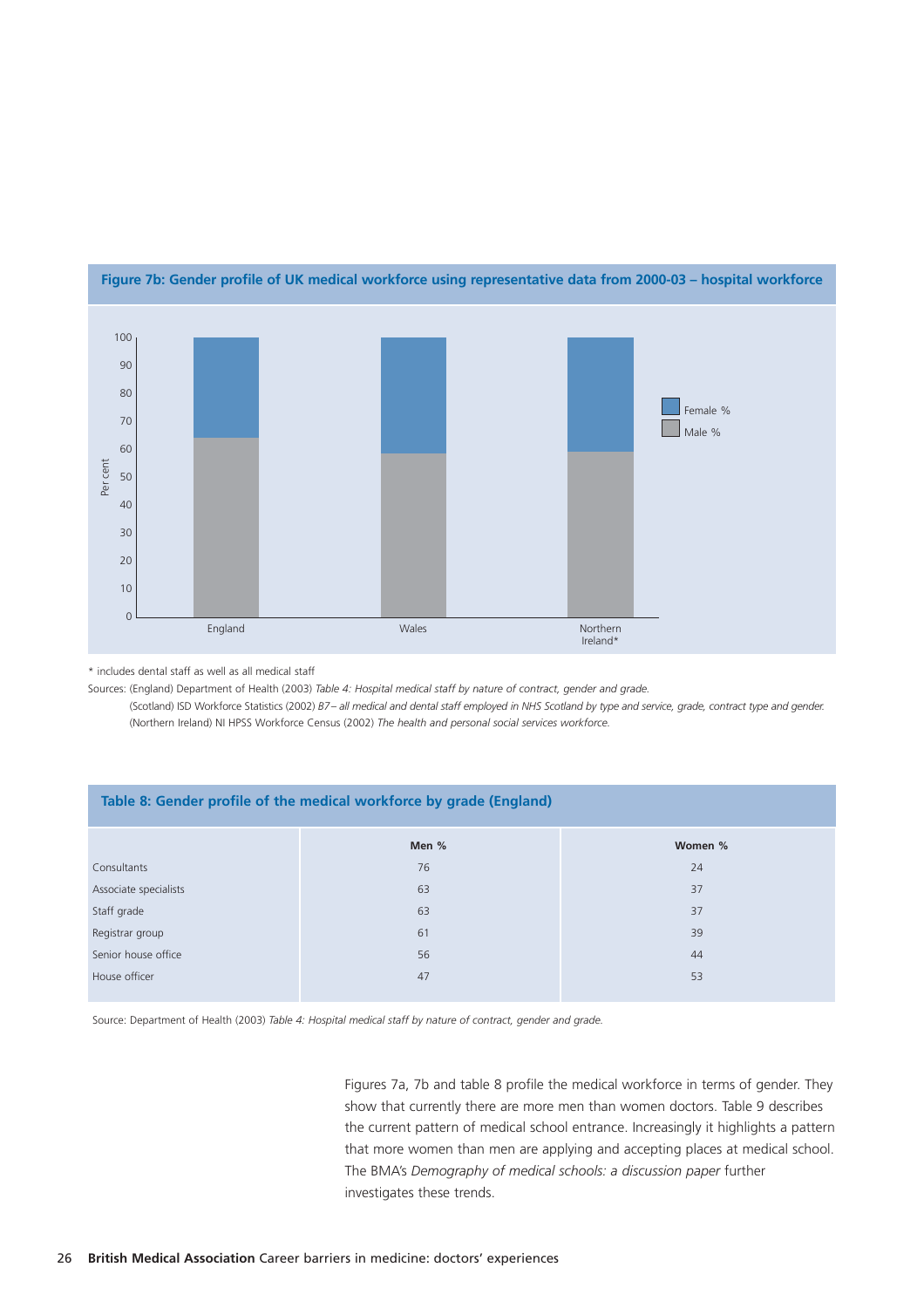|             |                                                   | 1996 | 1997 | 1998 | 1999 | 2000 | 2001 | 2002 | 2003 |
|-------------|---------------------------------------------------|------|------|------|------|------|------|------|------|
|             | <b>Female</b> Percentage of applications (female) | 50.5 | 52.0 | 52.3 | 54.1 | 56.4 | 58.0 | 58.8 | 58.8 |
|             | Percentage of acceptances (female)                | 54.4 | 54.2 | 55.5 | 56.4 | 57.9 | 59.0 | 60.9 | 61.5 |
| <b>Male</b> | Percentage of applications (male)                 | 49.5 | 48.0 | 47.7 | 55.9 | 43.6 | 42.0 | 41.2 | 41.2 |
|             | Percentage of acceptances (male)                  | 45.6 | 45.8 | 44.5 | 43.6 | 42.1 | 41.0 | 39.1 | 38.5 |
|             |                                                   |      |      |      |      |      |      |      |      |

#### **Table 9: Gender profile of medical school applications and acceptances**

Source: UCAS (2004) *Statistics compiled from UCAS website.*

Figures 7a and 7b and tables 8 and 9 illustrate the gender differences that exist within medicine. They show the number of women at each career grade decreasing. More women than men now enter medical school (table 9) and women make up a greater percentage of the house officer workforce than men. Women occupy 45 per cent of senior house officer posts, just over a third of associate specialists, staff grade and registrar groups, and 24 per cent of the consultant workforce. As current consultants graduated at a time when medical schools were maledominated, it will be interesting to see how these patterns change to reflect medical school numbers in relation to gender over the next decade.

Many of the options and solutions offered for more gender parity include the increasing need for flexible training for women and men to allow doctors to balance their career ambitions with home responsibilities, lifestyle choices and/or childcare. However, this seems to form only part of a potential solution. If a more gender-balanced workforce is the aim, there will need to be a more dramatic evaluation of the structure of the medical profession, medical training and the way doctors work. Flexible training and work is an insufficient solution on its own. Other factors need to be addressed, such as work culture and stereotypes. Work practices that accommodate a variety of needs and requirements could address a wider scope of concerns and issues for women and men.

#### Medical specialties and the gender profile

A report published by the working party of the Federation of Royal Colleges of Physicians (RCP) identifies part of the problem that women face and suggests potential solutions in greater detail. Table 10 demonstrates the further disparity between men and women consultants according to specialty whereby there is a proportionate under-representation of women. In over half the specialties, less than 21 per cent are women.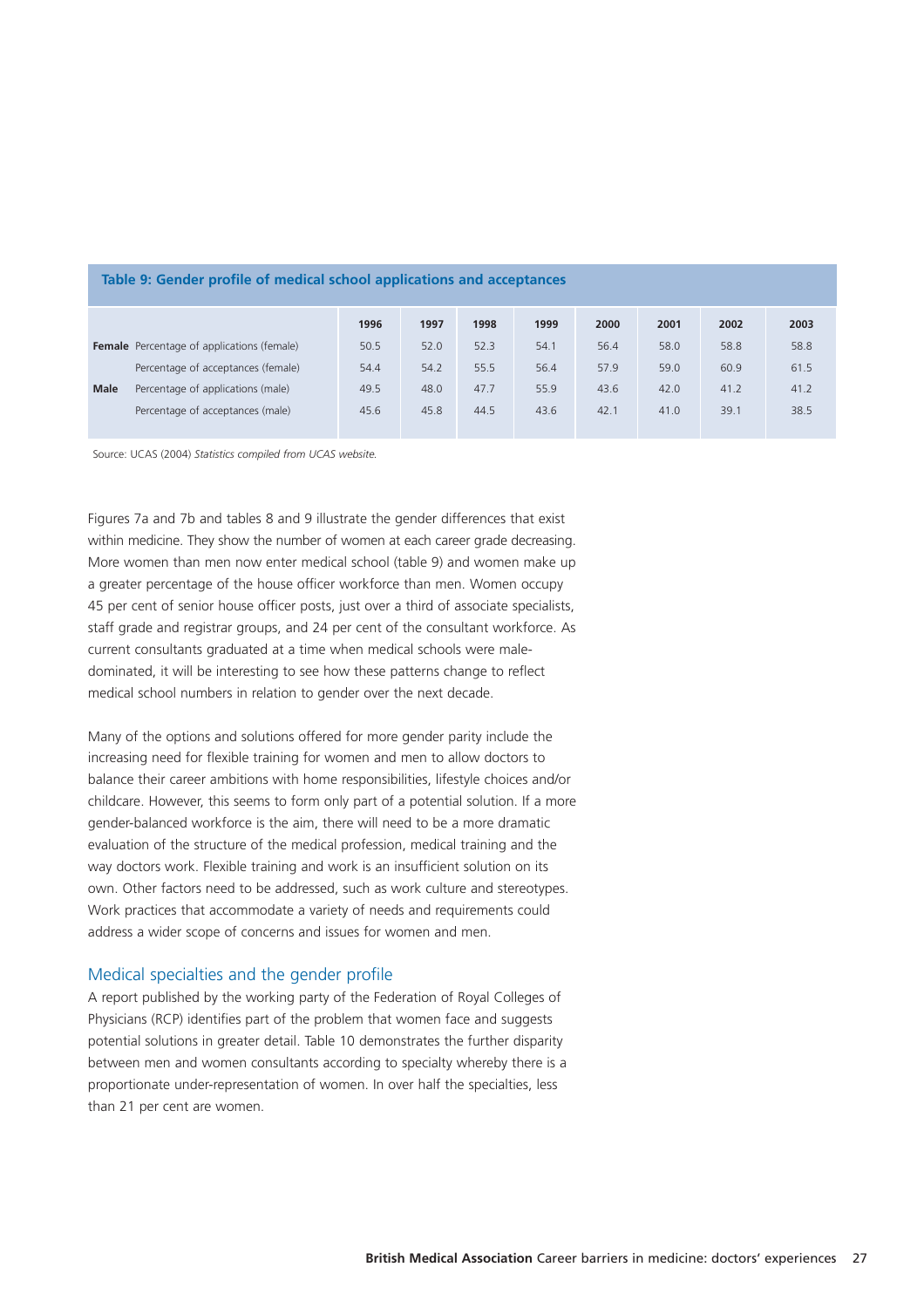| <b>Specialty</b>                     | Male consultants (%) | Female consultants (%) | <b>Total number of consultants</b> |
|--------------------------------------|----------------------|------------------------|------------------------------------|
| Cardiology                           | 93                   | $\overline{7}$         | 737                                |
| Clinical pharmacology & therapeutics | 92                   | 8                      | 74                                 |
| Gastroenterology                     | 91                   | 9                      | 693                                |
| Neurology                            | 89                   | 11                     | 404                                |
| Renal medicine                       | 89                   | 11                     | 312                                |
| Respiratory medicine                 | 88                   | 12                     | 619                                |
| Infection & tropical medicine        | 88                   | 12                     | 116                                |
| General medicine                     | 87                   | 13                     | 80                                 |
| Intensive care                       | 87                   | 13                     | 38                                 |
| Endocrinology & diabetes             | 86                   | 14                     | 597                                |
| Clinical neurophysiology             | 86                   | 14                     | 81                                 |
| Paediatric cardiology                | 84                   | 16                     | 64                                 |
| Immunology                           | 82                   | 18                     | 60                                 |
| Medical oncology                     | 81                   | 19                     | 171                                |
| Metabolic medicine                   | 79                   | 21                     | 19                                 |
| Geriatric medicine                   | 77                   | 23                     | 1,037                              |
| Rheumatology                         | 77                   | 23                     | 479                                |
| Rehabilitation medicine              | 77                   | 23                     | 133                                |
| Nuclear medicine                     | 75                   | 25                     | 60                                 |
| Haematology                          | 69                   | 31                     | 626                                |
| Genito-urinary medicine (& HIV/AIDS) | 67                   | 33                     | 287                                |
| Allergy                              | 65                   | 35                     | 20                                 |
| Dermatology                          | 61                   | 39                     | 457                                |
| Audiological medicine                | 56                   | 44                     | 34                                 |
| Clinical genetics                    | 46                   | 54                     | 127                                |
| Palliative medicine                  | 41                   | 59                     | 257                                |
| All medicine group specialties       | 79                   | 21                     | 100                                |
| Totals                               | 6,022                | 1,560                  | 7,582                              |

#### **Table 10: Consultant workforce by specialty and gender – all general medical specialties, United Kingdom**

Source: Royal College of Physicians (2002) *Specialty breakdown of consultant physicians.*

The recommendations proposed within the RCP report provide a variety of frameworks for practical implementation. For example, the report argues that parttime consultant positions were a temporary solution and do not necessarily provide the scope and flexibility required throughout a career. Furthermore, it suggested that training requirements should be based on competency rather than length of time served.<sup>24</sup> The report highlighted the benefit of forward and strategic planning to provide flexible training opportunities for the workforce and ensure that education development is available to those who do not work full time. It further suggested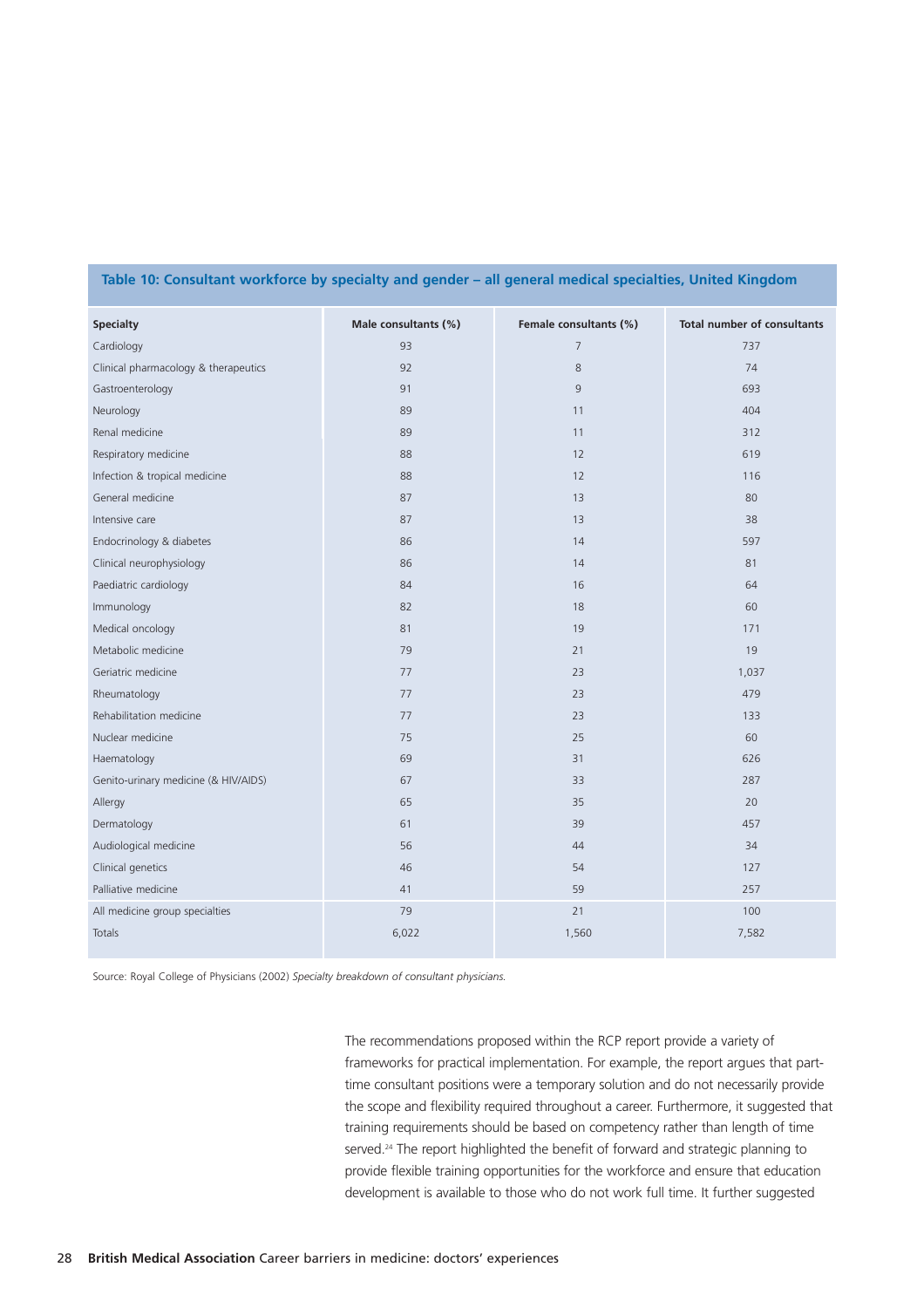that academic departments should establish part-time posts with research opportunities. These changes would demonstrate a commitment to varied work patterns within the profession and a departure from previous patterns of employment and attitudes.

Table 11 considers the consultant workforce by age and gender. It contributes to a more comprehensive understanding of where policies could to be directed. For example, it can be observed that the percentage of male consultants increases from 65.2 per cent when they are 34 or younger until the 60-64 age bracket where 92.5 per cent of consultants are men. The opposite is true for female consultants where the number steadily decreases from a maximum of 34.8 per cent at age 34 and younger to 10.5 per cent at age 65 and above. In previous decades, employment rates for women were lower, which could contribute to some of the findings especially in the older age brackets. However, this type of disaggregated data contributes towards a broader understanding of the patterns and changes in the medical workforce. It also poses questions of how the medical workforce will respond to the changing composition of medical students in relation to gender.

| Age            | Men $(\%)$ | Women (%) | Total |
|----------------|------------|-----------|-------|
| 34 and younger | 65.2       | 34.8      | 135   |
| 35-39          | 69.9       | 30.1      | 1,273 |
| $40 - 44$      | 75.3       | 24.7      | 1,678 |
| 45-49          | 78.1       | 21.9      | 1,533 |
| 50-54          | 84.3       | 15.7      | 1,418 |
| 55-59          | 88.6       | 11.4      | 1,046 |
| 60-64          | 92.5       | 7.5       | 429   |
| 65 and above   | 89.5       | 10.5      | 67    |
| Unknown        | 100        | 0.0       | 3     |
| Total          | 79.4       | 20.6      | 7,582 |
|                |            |           |       |

**Table 11: Consultant workforce by age and gender – all medical specialties England, Wales, Northern Ireland and Scotland**

Source: Royal College of Physicians (2002) *Consultant workforce by age and gender, all medical specialties.* 

A further example is a report produced by the Department of Health about general practitioner recruitment and retention. Table 12 presents the results (by sex) from a survey conducted identifying the most common reasons why GPs leave a practice. The analysis demonstrates that the differences in gender can be partly explained by the age distribution within GP practices. This finding and explanation seems to have some similarities to the data presented previously by the RCP (table 11). The breakdown of data assists in devising and determining more relevant solutions.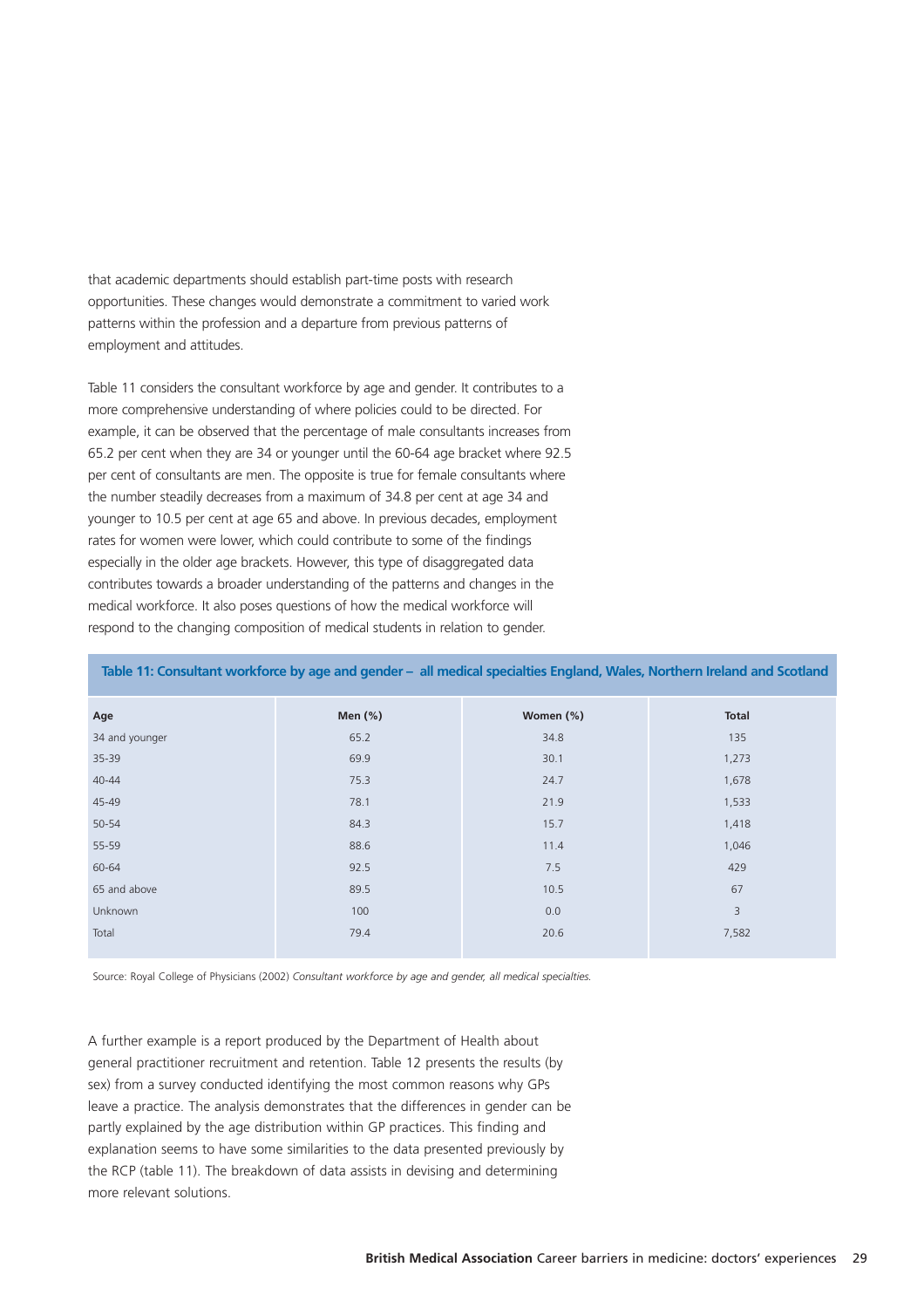#### **Table 12: Most frequent reasons given for a GP leaving a practice, split by sex**

|                                         | <b>Leaving GP</b> |            |              |  |
|-----------------------------------------|-------------------|------------|--------------|--|
|                                         | Women (%)         | Men $(\%)$ | <b>Total</b> |  |
| Family reasons                          | 74                | 16         | 62           |  |
| Emigrated                               | 45                | 55         | 11           |  |
| Taken non-medical post                  | 42                | 58         | 12           |  |
| Partnership problems                    | 41                | 59         | 22           |  |
| Taken NHS post outside General Practice | 38                | 62         | 26           |  |
| Taken GP post elsewhere                 | 34                | 66         | 83           |  |
| III health                              | 25                | 75         | 53           |  |
| Other                                   | 25                | 75         | 28           |  |
| Retired on age grounds                  | 22                | 78         | 170          |  |
| Death                                   | 14                | 86         | 22           |  |
| Total                                   | 34                | 66         | 489          |  |
|                                         |                   |            |              |  |

Source: Department of Health (2000) *General practitioner recruitment, retention and vacancy survey 2000 for England and Wales.*

*'completely opposed to women in medicine'*

#### Sexism

Data generated from the interviews further highlighted some of the obstacles directed at women throughout the medical profession. The main concerns focused on sexist attitudes towards women and a lack of flexibility within the structure of the profession.

'The fact is there are a lot of women doctors who have been very badly treated around and that is why there is a crisis.'

'I had to work for one who I knew was completely opposed to women in medicine. He had been heard telling women medical students that he thought that they shouldn't be in medicine, they should be at home having children.'

'I had to have a form signed. Now this form is quite important – I forgot what it is called, but every six months at that time, probably still, during your training you had to have approval from the consultants that you had completed that period adequately … So I went along to the meeting … there was one consultant – the particular consultant I was working for who did undoubtedly have a problem with me, as some of the others had. Anyway, he sat down and we went through the first bit of it and it was all routine. Then he came to something about my co-operation. And he said, "sorry, I just don't feel that I can sign you off for this section because I don't feel you have been cooperative." And I said, "what do you mean", baffled. You know, I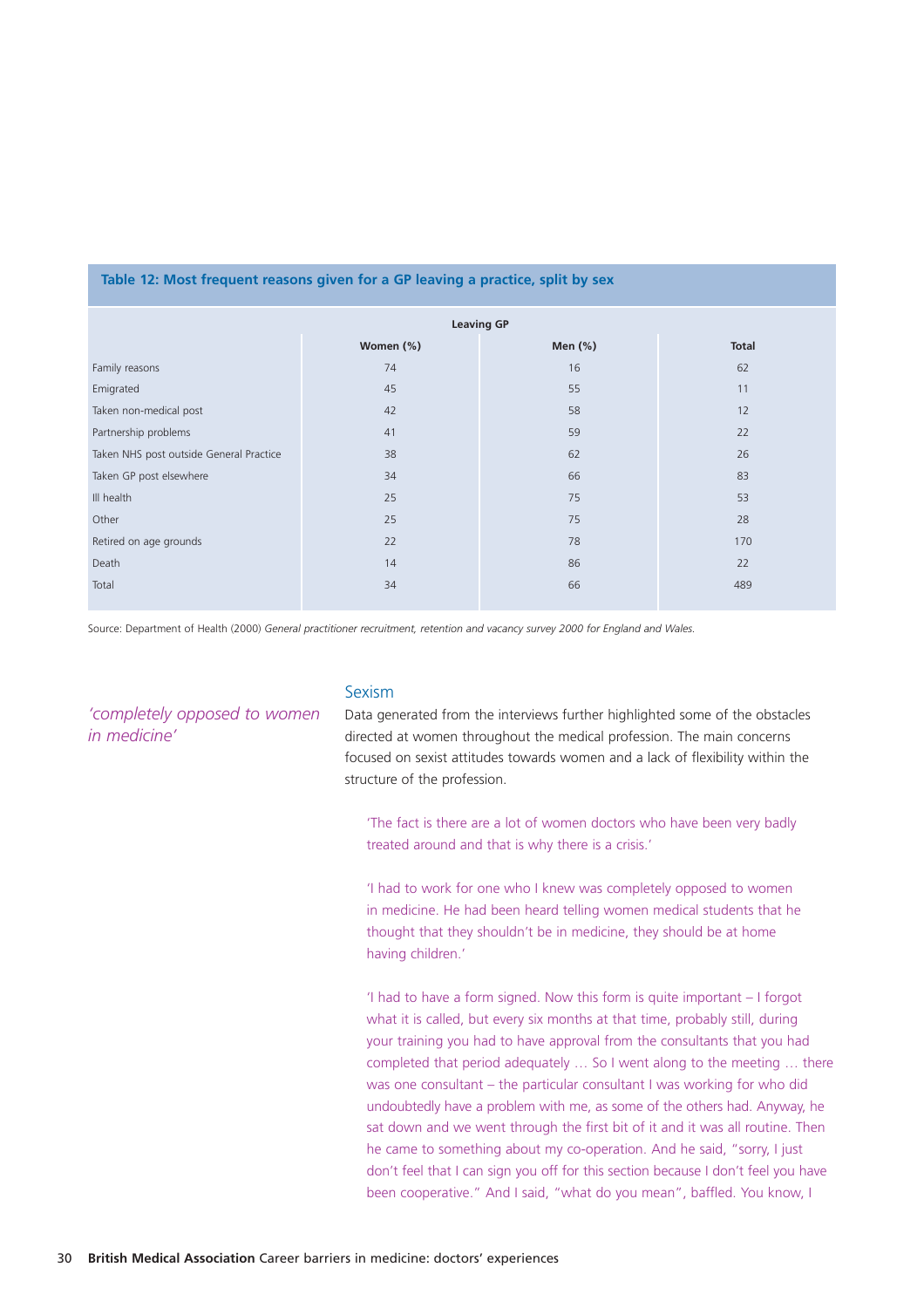thought I had gone the extra mile … I thought I was doing more than was required. He said, no, no you refused to do this list – this day case unit list. And I was just shocked, but I said, "you know it's somebody else's list, it's every second week, I said, it didn't suit me for childcare reasons, what do you mean I am not being cooperative?" And he said, "well fine, I don't feel I can sign the form." You know and that is a very serious thing, not to sign, not to give approval for my six months training with him, very serious indeed and I actually, for the first time then, I burst into tears – I couldn't believe it.'

'If men gave birth I think the medical profession would be structured somewhat differently!'

'I didn't want to take it further. I also rang up the Equal Opportunities Commission and talked to them about this, the bullying and they said they thought I had a case but they said that there was a huge emotional cost of going to an industrial tribunal to seek, whatever it is called, "constructive dismissal." And I weighed it up and I thought I probably would have a good case, but I also thought I had wasted three years of my life being terribly unhappy. I was actually very happy at home. I had three children, you know, we were very happy – they were delighted to have me around and I thought well, I'm not going to spend two years going to lawyers – living through all this over and over again, for what? For an apology, or something? I mean, you know, there could be no possible compensation. I didn't particularly want any money, even if, had that been on offer. I knew I was in the right, I knew I had been badly treated, I didn't need a court to tell me that.'

Key messages from the respondents: medical women

- Sexist attitudes are still prevalent within the medical profession.
- The structure within medicine and particularly in some specialties is not conducive to work-life balance.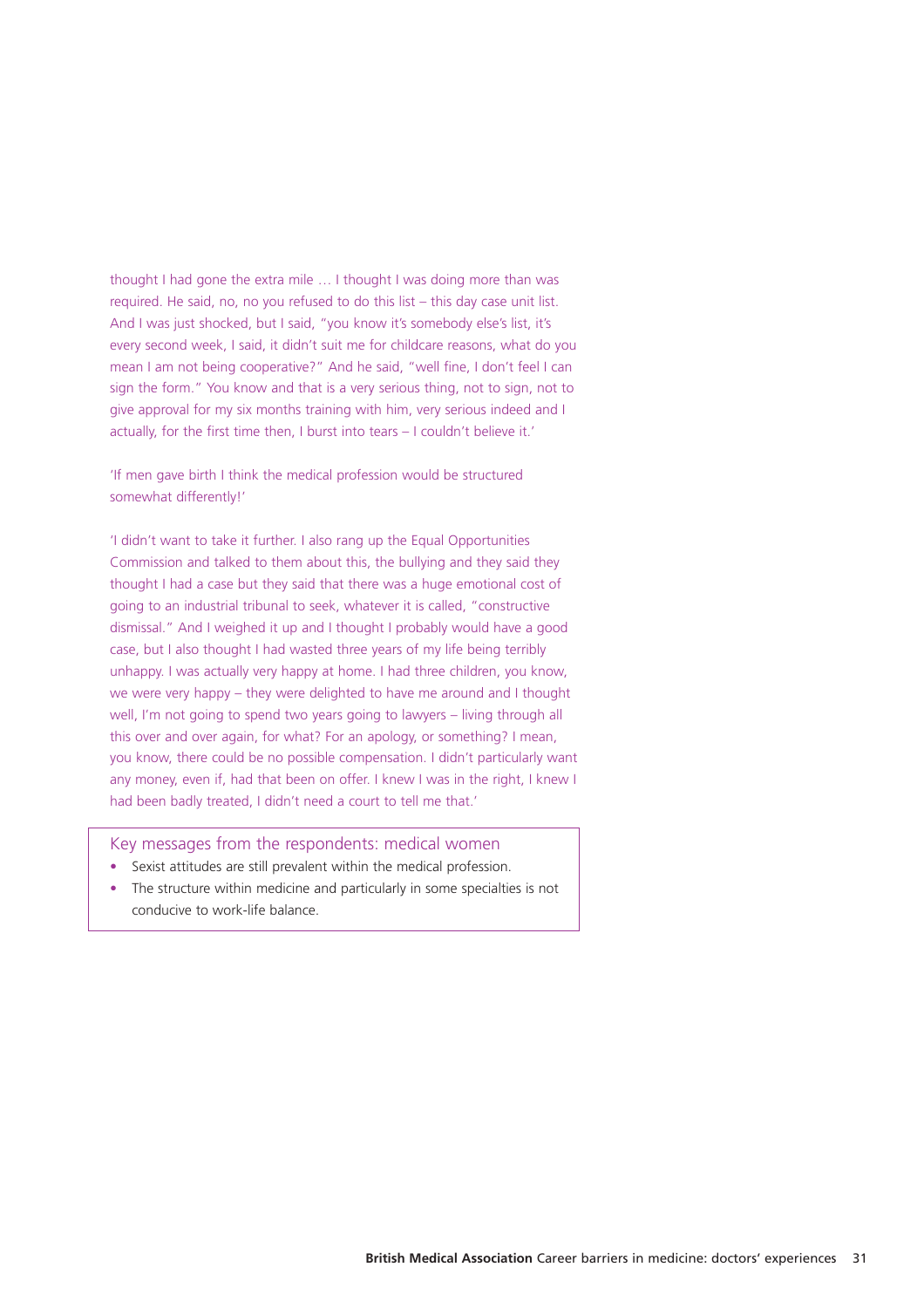# 7 Lesbian, gay and bisexual doctors

#### Key issues:

- The Employment Equality (sexual orientation) Regulations were enacted in December 2003 which make it unlawful to discriminate based on sexual orientation.
- There are few data collected and collated based on sexual orientation.
- The medical education agenda needs to be updated to not represent and define 'homosexuality' in contrast to a normative standard of 'heterosexuality' as this perpetually reinforces negative stereotypes.

The literature presents a depressing picture for lesbian, gay and bisexual doctors. There is a wide range of literature related to the decision to 'come out' and about becoming and being a doctor. However, there are very few resources that negotiate the impact concurrently.<sup>25</sup> The decision to 'come out' is a common struggle for many lesbian, gay and bisexual doctors.<sup>25</sup> It is not one moment or an event, but usually a continuous process. Some people are comfortable talking about their sexuality whereas others may not be. There are many issues to consider, for example, whether one should 'come out', how patients may respond, progression through a career, (and for the research team) how to capture the views of those people who have turned away from the profession as a result of their experiences.

In December 2003, the Employment Equality (sexual orientation) Regulations were enacted. The regulations apply across Great Britain (England, Scotland and Wales). Separate, but similar, legislation was introduced for Northern Ireland. The aim of this legislation is to 'outlaw discrimination in employment and vocational training on grounds of sexual orientation.'26 The legislation is applicable to all aspects of employment and vocational training such as recruitment, terms and conditions, pay, promotion, transfers and dismissals. Guidelines have been developed by several organisations to facilitate the implementation of these new regulations.<sup>v</sup>

Stereotypes are common and can often be misleading. Like other doctors, lesbian, gay and bisexual doctors vary in looks, personality, opinions and ambitions. Education throughout a doctor's career should reiterate that people are different. Some medical schools in the UK have developed communications courses and have revised the methods that they use to educate about sexuality. Sexuality is often inappropriately taught and discussed in the context of HIV or psychiatry. Developing communication skills is one method that demonstrates a positive step

<sup>v</sup> Some examples are: Advisory, Conciliation and Arbitration Service (2003) *Guidance, sexual orientation and the workplace; putting the Employment Equality (Sexual Orientation) Regulations 2003 into practice.* UK: ACAS. www.acas.org.uk; and Gay and Lesbian Association of Doctors and Dentists (2003) *Improving working lives: dignity at work for lesbians and gay men in the NHS*. www.gladd.org.uk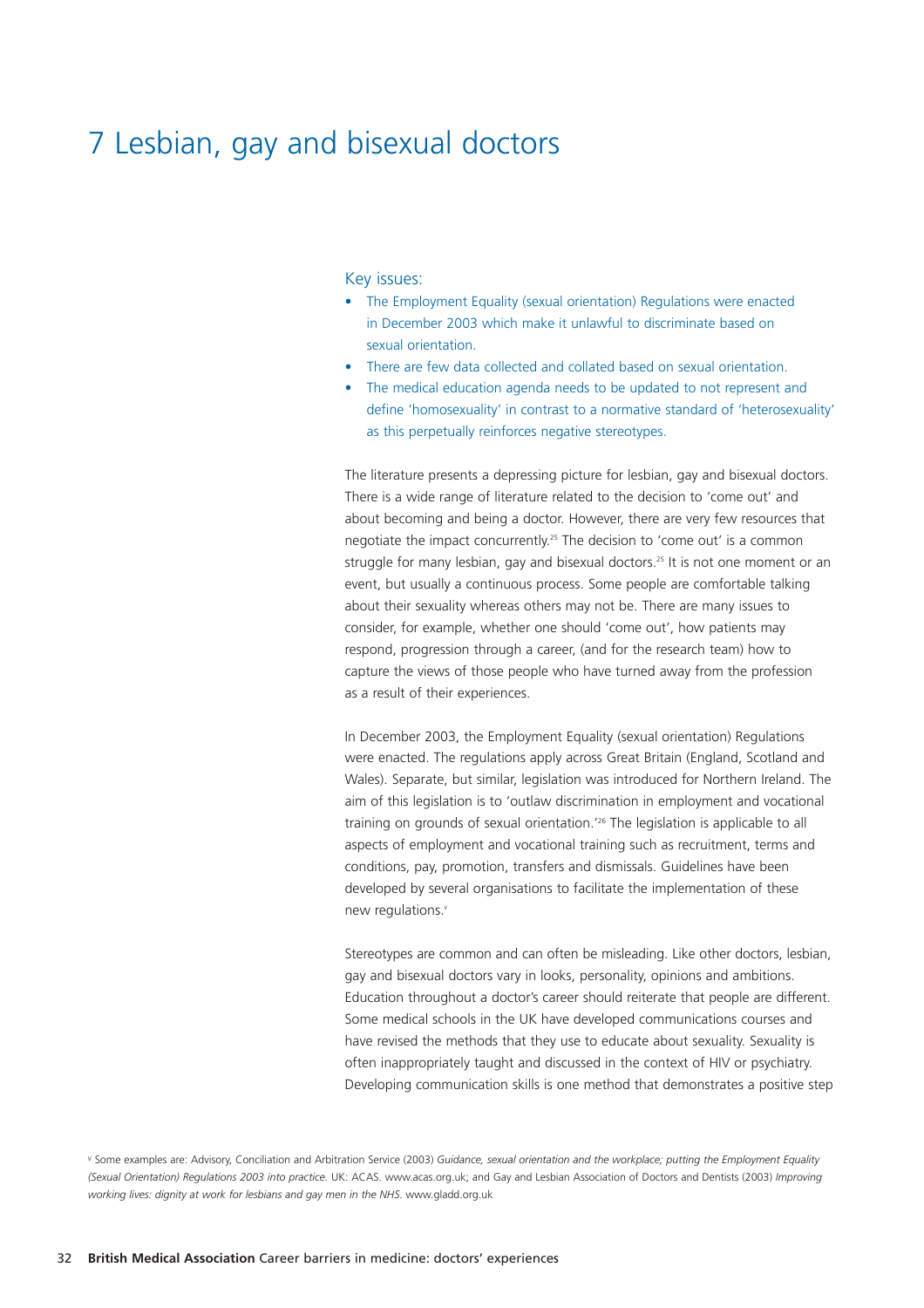towards challenging stereotypes. Communication skills including learning how to be receptive and responsive are increasingly included as part of medical education. Other suggestions of components that could benefit medical students include learning how to present oneself as non-judgemental for feelings about sexuality, privacy and vulnerability.27 Additionally, many experts believe that lesbian, gay and bisexuality should be integrated into the curriculum rather than be defined as the 'other' or in contrast to heterosexuality. Challenging the medical education agenda can be beneficial in helping to address these questions.

There are few data collected on lesbian, gay and bisexual doctors. This research demonstrated that attitudes towards sexual orientation can be confrontational. Sensitivity is paramount when discussing and implementing methods for the collection, collation and dissemination of data.

#### Common perceptions: the impact of HIV and AIDS

It is difficult to determine the impact of HIV and AIDS. For example, one study that compared attitudes of 'gay' and 'non-gay' doctors found that 'the non-gay group were aware of prejudice in the profession against gay doctors, but mainly considered that the advent of AIDS had made it worse, whereas the gay doctors believed that attitudes had always been so negative that AIDS had made only a minimal difference.'28 A further study highlights the complexity further. It suggests that 'the rise of AIDS drew fresh attention to gay men and gave homosexual and bisexual concerns a new visibility. Some homophobic views were probably softened through empathy, while others hardened amid increasing vitriol directed at the gay community.'29 Education and awareness are critical in the process of breaking down stereotypes and promoting diversity throughout the lesbian, gay and bisexual population.

#### Homophobia

Homophobia is often cited as one of the main barriers facing lesbian, gay and bisexual doctors. Homophobia can manifest itself in a number of different forms. Homophobia is often based on notions that heterosexual relationships are the only 'normal' and 'valid' partnerships.<sup>30</sup> The degree to which a homophobic attitude prevails varies widely for lesbian, gay and bisexual doctors. Isolation and loneliness are often described.<sup>31</sup>

The respondents expressed many of the concerns described above. The following excerpts reveal several instances where homophobia exists.

'My senior partner in the practice was very homophobic. Made jokes about homosexuals in front of me, and made disparaging comments about gay patients. I contacted a gay organisation to offer my services, and details were

*'made jokes about homosexuals in front of me'*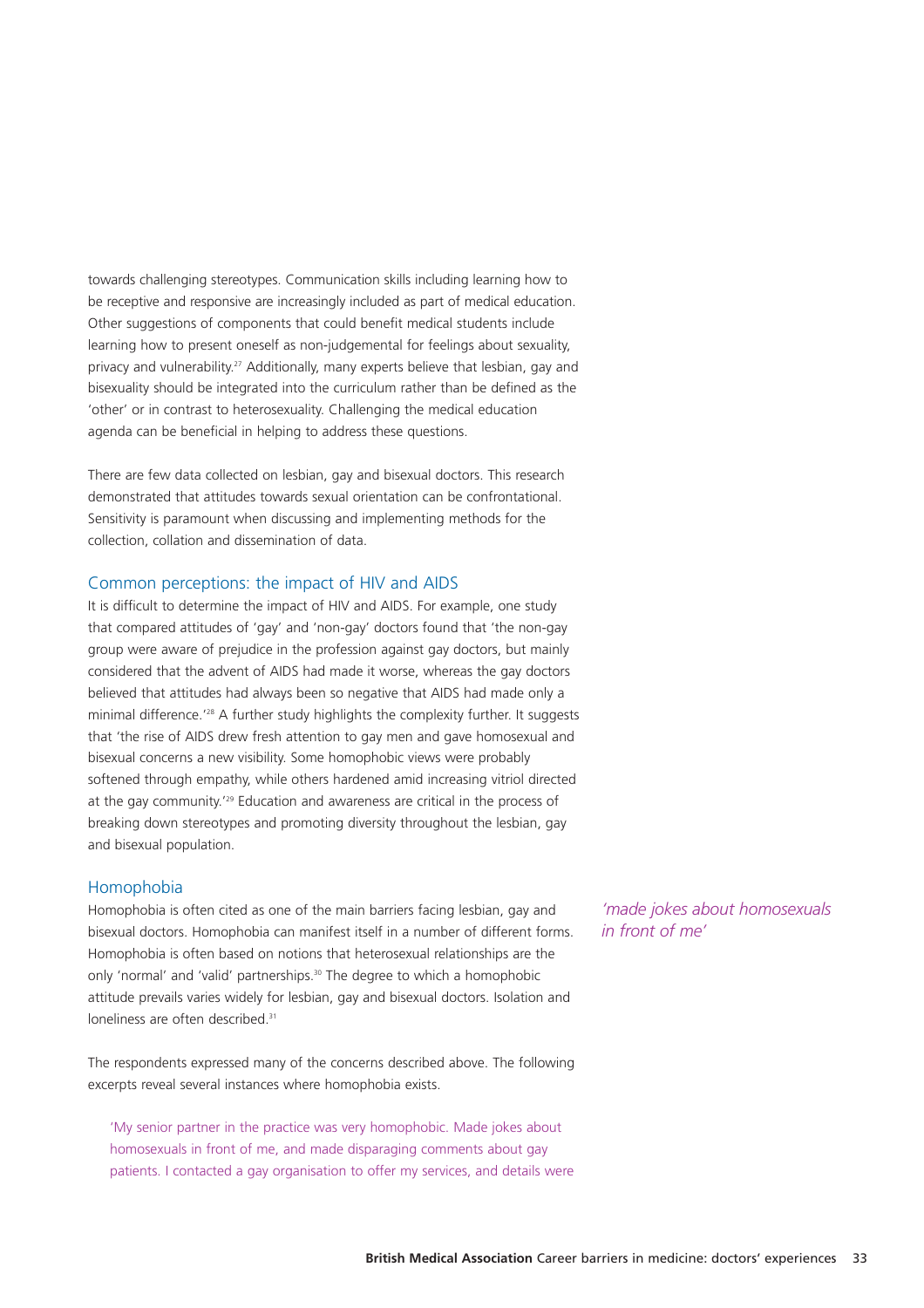sent to him as senior partner. He told the other partners that it would adversely affect the reputation of the practice, but did not confront me. I had to bring the subject up with him, and reluctantly agreed to withdraw my name from the organisation's database.'

'And certainly when I moved here it wasn't recognised that I had a partner and that had to be taken into consideration as I was offered single accommodation.'

'They sent round a news sheet inviting you to their annual golf bash and lots of opportunities to talk about medical remuneration as if it is the only thing that people care about, and the odd soft touch towards nominal wider education. A local official ... high up in the local BMA who is a GP. had written a sort of local newsy, chatty introductory article to this bulletin and it said something like "why doesn't this government get on with sorting this, that or the other out, instead of wasting their time with trivial issues like banning fox hunting and pro gay legislation", something like that … So I phoned the most senior person on the local committee and said, "what exactly are your complaint procedures, because I am a gay man I find that deeply offensive, I am not interested in the personal views of this fuddy duddy, and I would like also to know how I would take my complaint forward to BMA national because I am sure they wouldn't be comfortable with supporting these views". Well, it took two or three tries but basically I got a grovelling phone call from the GP concerned, light-hearted you know, the usual rubbish. I was absolutely gob smacked …'

Some of the respondents spoke more about prevailing societal attitudes, particularly in relation to gender roles and sexuality.

'Well I think it goes back to the whole notion of how gender is approached really. We're very socialised to look at male and female and if you deviate from that then it's pathologised in a way. So I think that does flavour how one looks at, or one medically trained looks at, that.'

'I am sure there are lots of people out there who are still homophobic, and it is not necessarily malicious, but I am very much of the opinion that the only way to heal this sort of nonsense is for people to be more open. It is a process – as more people "come out." We have a lot to thank Graham Norton for! If someone sees this great big Irish poof on the television every night and laughs it is difficult to think mean thoughts.'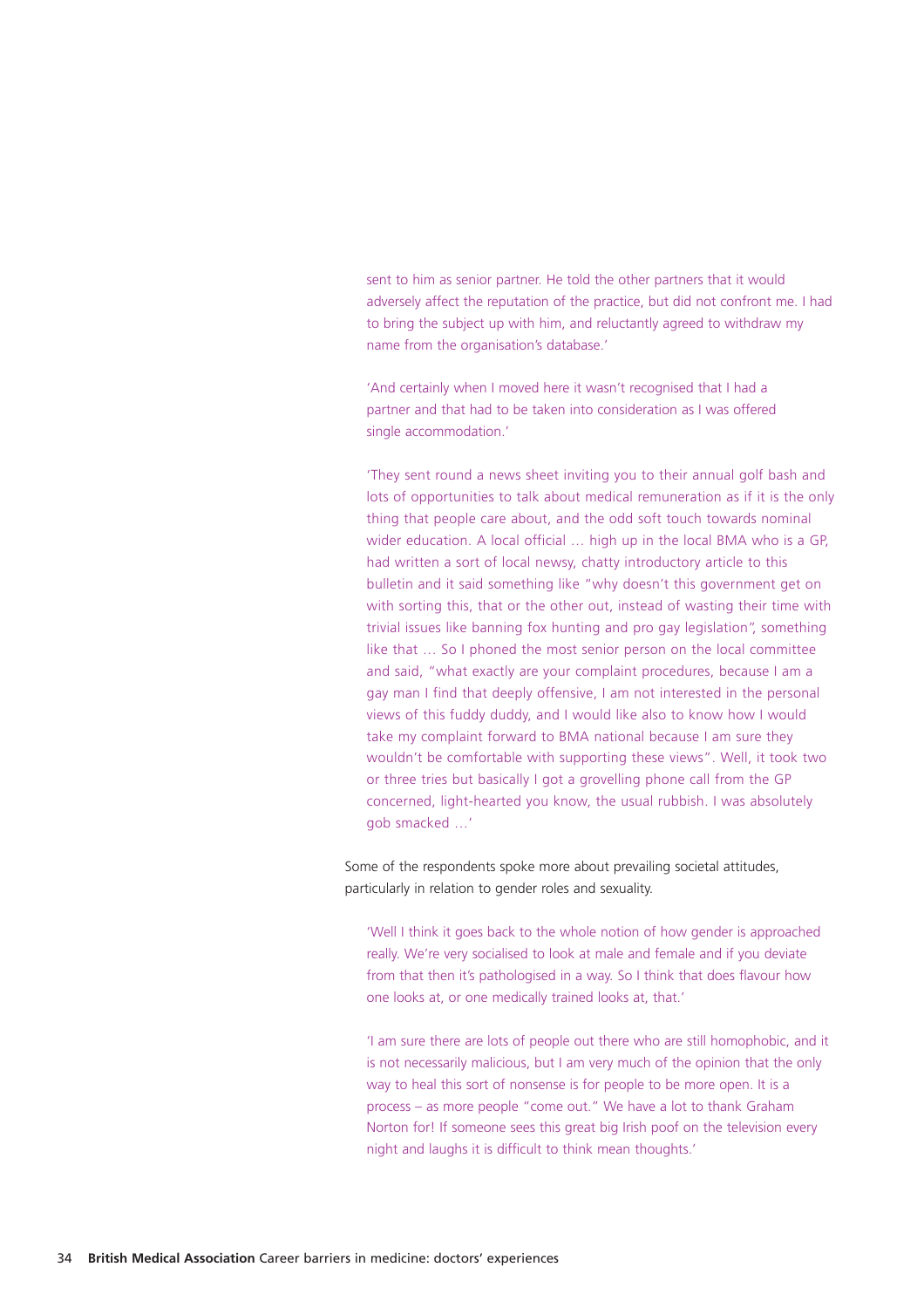#### Fear of discrimination

In addition to the comments and actual experiences described throughout this report thus far, there also seems to be a fear of discrimination. Fear of discrimination can be as important as actual discrimination. It was most often referred to (but not exclusively) in relation to sexual orientation.

'If I look at my friends that are gay doctors they don't have the freedom to be open about their sexuality in the same way, partially because their perception of the risk of being open about their sexuality is so great that they perceive it as going to stop their career progression or they are going to experience discrimination in the workplace or people aren't going to communicate with them, that they would rather stay closeted at work than come out ...'

'If people do disclose their sexuality then they feel that discrimination may be inevitable anyway – so that encourages you to follow the vicious cycle of keeping quiet when at the same time there may well be people in the work place who would be fine about it and want to help eradicate discrimination. It can feel too frightening to take the risk though – particularly if you have had previous bad experiences. So I suppose what I am saying is whether to run the risk of "outing" yourself in the workplace or on a monitoring form is complex and varies from person to person depending on other aspects of their lives and the perception of safety.'

'If somebody makes a derogatory comment like describing someone as a dyke or a poof, I won't challenge it because I don't want to draw attention to myself, but if someone makes a racial comment then I do challenge them on it. No such comments should be allowed, be it homophobic or racist.'

'I think we are very bad at supporting our own … We have very senior people who we know to be gay or lesbian, but they have kind of gone back in the closet once they have reached a certain level and they no longer support other younger lesbian or gay doctors because they see it potentially as a threat either because it will "out them" or because it … will undermine them in some way.'

## Safe space

For some respondents, especially lesbian and gay doctors, part of their decision making process was based on where they would feel comfortable.

'Becoming a radiologist was a decision very much driven by my sexuality… I was very definitely looking for a safer space in which to be a doctor and a gay man.'

'I have kind of almost given up the fight and come to the most gay friendly place in the whole of the UK … I have naturally been attracted to somewhere I feel safer …'

*'they don't have the freedom to be open about their sexuality'*

*'I have naturally been attracted to somewhere I feel safer'*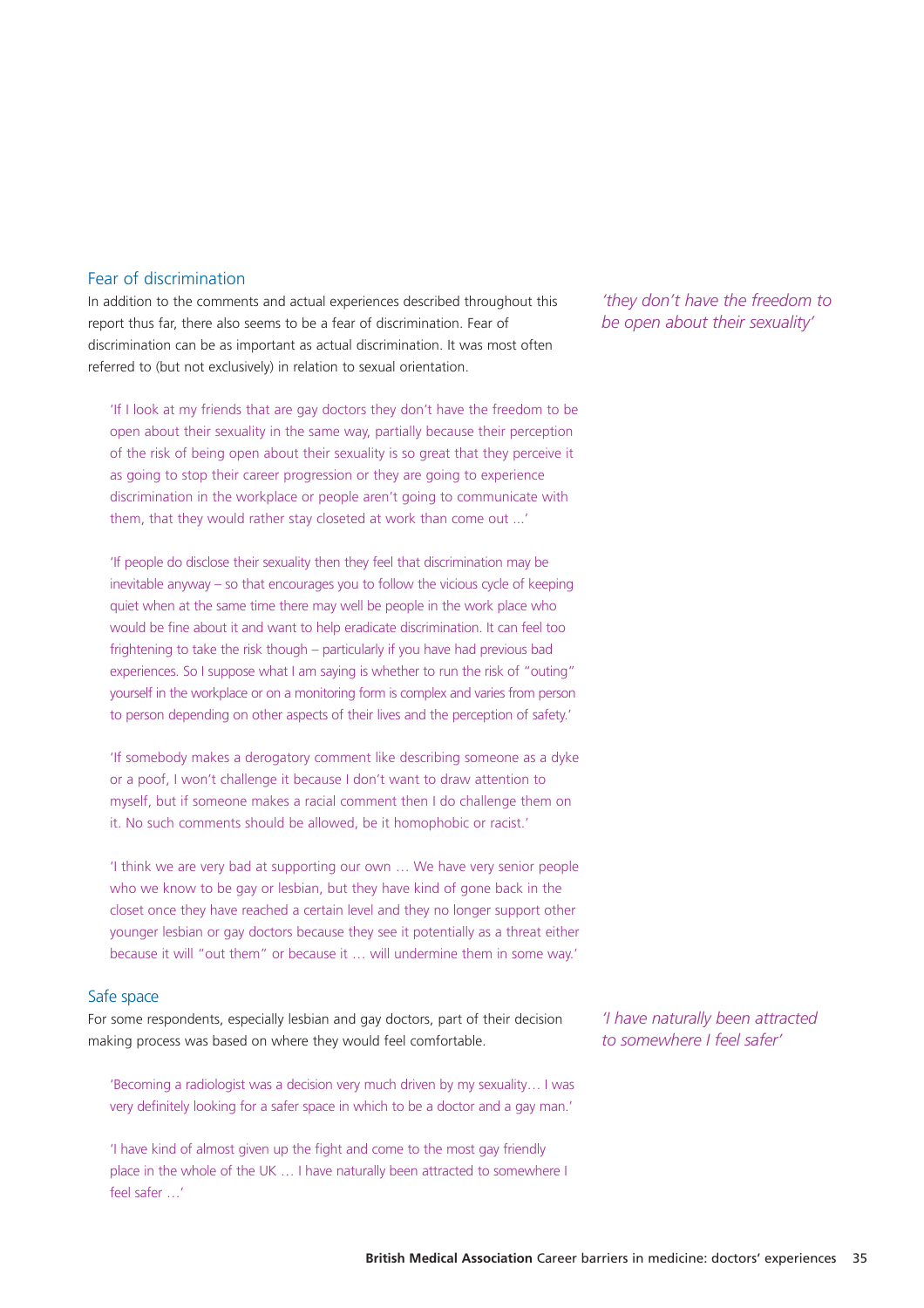## Key messages from the respondents: lesbian, gay and bisexual doctors

- Homophobic experiences exist throughout the medical profession.
- Fear of discrimination is referred to by lesbian, gay and bisexual respondents as prevalent in their work environment.
- Some doctors spoke of choosing a particular specialty where they felt safer about others' perceptions of their sexuality.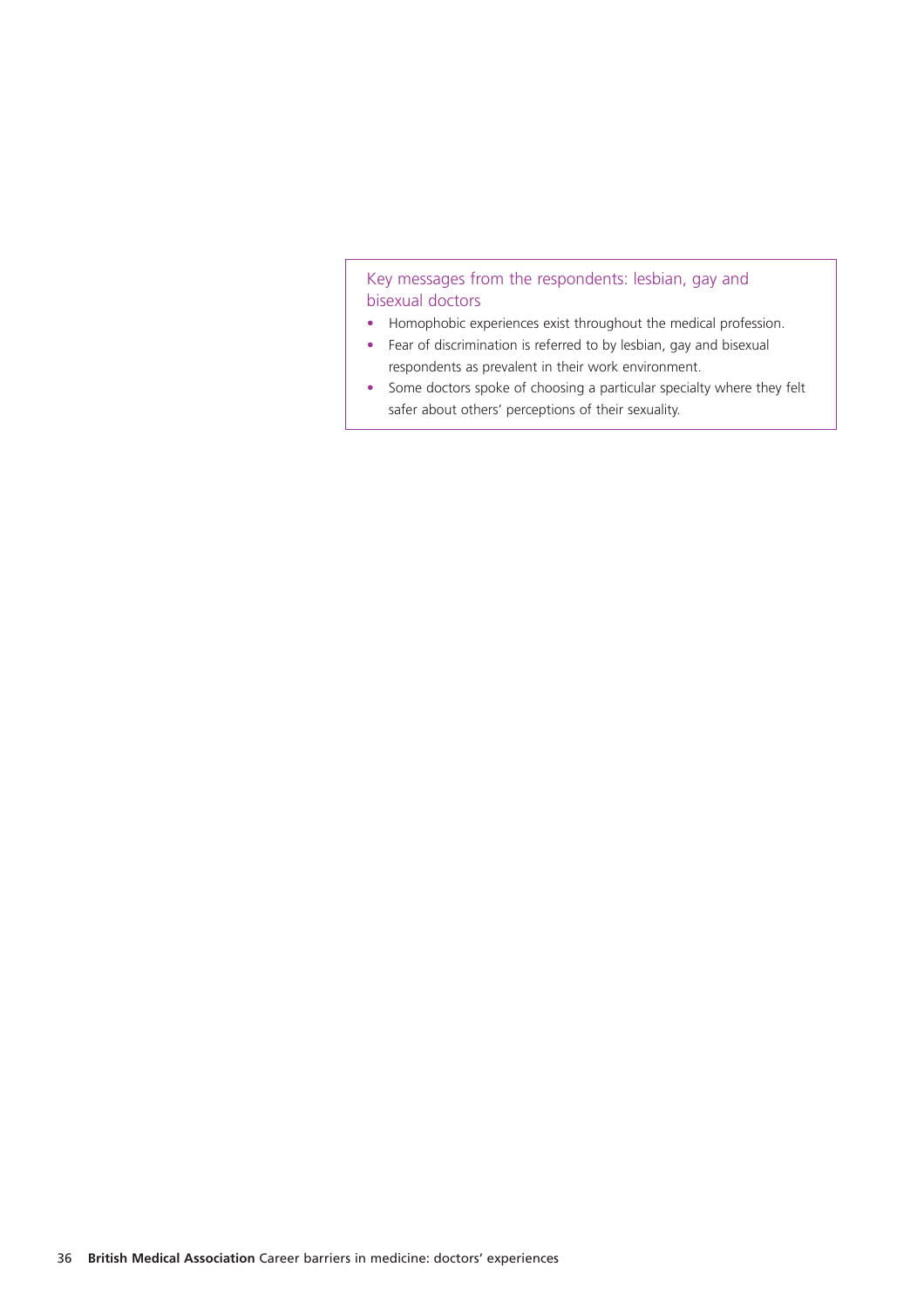# 8 Experiences

The following section provides an analysis of some of the experiences of barriers described by the respondents. While the previous sections have illustrated specific issues and concerns arising from the qualitative and existing research, the following section contextualises some of the experiences described by respondents more broadly. The experiences are from all the groups interviewed.

#### Attitudes and stereotypes within the medical profession

Many of the barriers considered in this report are also prevalent throughout different professions and industry – to different extents and with different emphases. Some of the respondents expressed concern about how the views of society pervade their profession and career progression.

Attitudes, perceptions and stereotypes were some of the most significant barriers discussed by the respondents. They were often described as obstacles and in contrast to a normative standard. Interviewees expressed negative experiences and attitudes, which impacted on the medical profession. Some interviewees felt that attitudes within society had changed over time.

'I think now people are beginning to perhaps acknowledge that there may be other people existing within medicine who are not married GPs with 2.2 children etc… But I think it is still a very conservative profession.'

'Doctors are beginning to be seen as fallible human beings … And equally doctors realise that perhaps they haven't got all the answers and that they may need sometimes to ask for help themselves. So I think that's a healthy change … It is becoming more balanced.'

'I am an openly gay man … The world has changed and also I am 15-16 years on from that point of decision making. I have never overtly experienced homophobia.'

'You have to have completed the equal opps training day and I went on that in the 90s sometime and it was utterly bizarre. It was basically a training day saying "we know you are going to be biased and prejudiced because that is the kind of people you are, so the very least you can do is not get caught with your trousers down by saying wildly inappropriate things." It was basically how to get away without embarrassing the establishment. There was no real effort to promote equality … It was very much a training in how not to embarrass the establishment by saying the wrong things in an interview process…'

Additionally, respondents seemed to imply that certain characteristics were stigmatised when one was different or deviated from a norm.

*'it is still a very conservative profession'*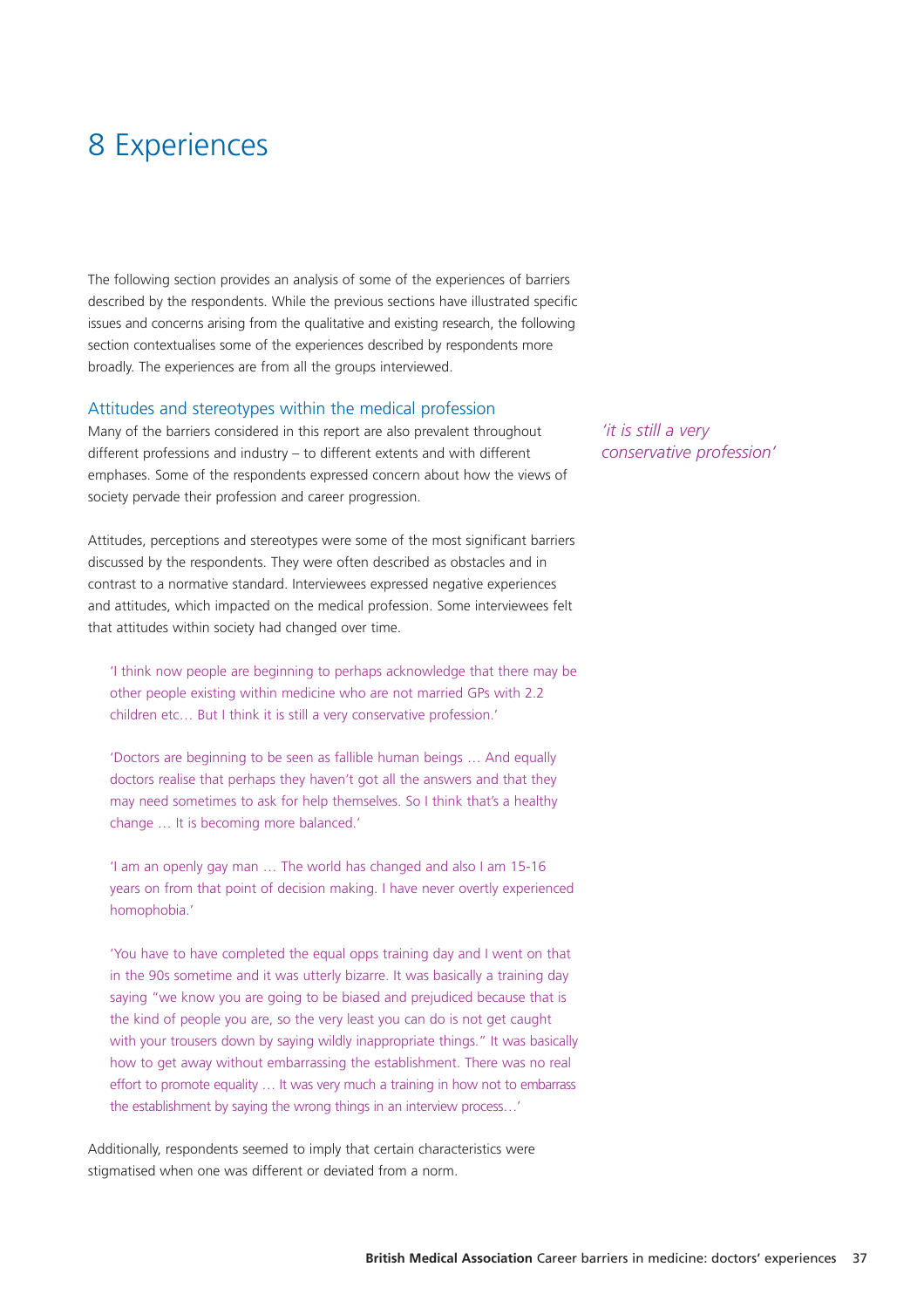'Career choice doesn't always go smoothly if [you are] perceived as different in some way.'

'Oh I bring my [same-sex] partner along ... But this is the kind of attitude that you get, very subtle. Everybody's very nice about actually being very nasty and inconsiderate.'

Key messages from the respondents: attitudes and stereotypes

- Attitudes, perceptions and stereotypes of society and the profession are identified as presenting significant barriers.
- Attitudes are slowly changing within the profession, but are not reflected across the workforce as a whole.
- Negative attitudes are experienced in contrast to a perceived normative standard.

#### **Discrimination**

The interviews highlighted instances and anecdotes of direct and indirect discrimination, bullying, harassment and victimisation. Many of the stories are extensions of the attitudes and perceptions already described. They do not portray the profession in a positive light. A finding from our research was that discrimination in some variation was evident throughout all the categories of respondents participating in the interviews. They are important to include because they are often unnoticed. Whether or not these findings are widely representative, may or may not be important – what is clear, however, is that for the people we spoke to, discrimination and a discriminatory environment were a reality.

Although there is a legislative framework within the UK to outlaw discrimination, instances of discriminatory behaviour still exist. There is a spectrum of discriminatory behaviour, prejudice and attitudes within medicine. Discrimination and fear of discrimination are often experienced within a threatening environment.

'[The post graduate dean] said to me "are you sure you want to say these things because this is a small specialty and you need a job" … So I realised that I could say no more. I withdrew my complaint … I was put into a kind of deep freeze. I had no idea what was going on. Nobody spoke to me.'

Other examples of respondents' experiences of discrimination are in sections 4-8.

*'this is a small specialty and you need a job'*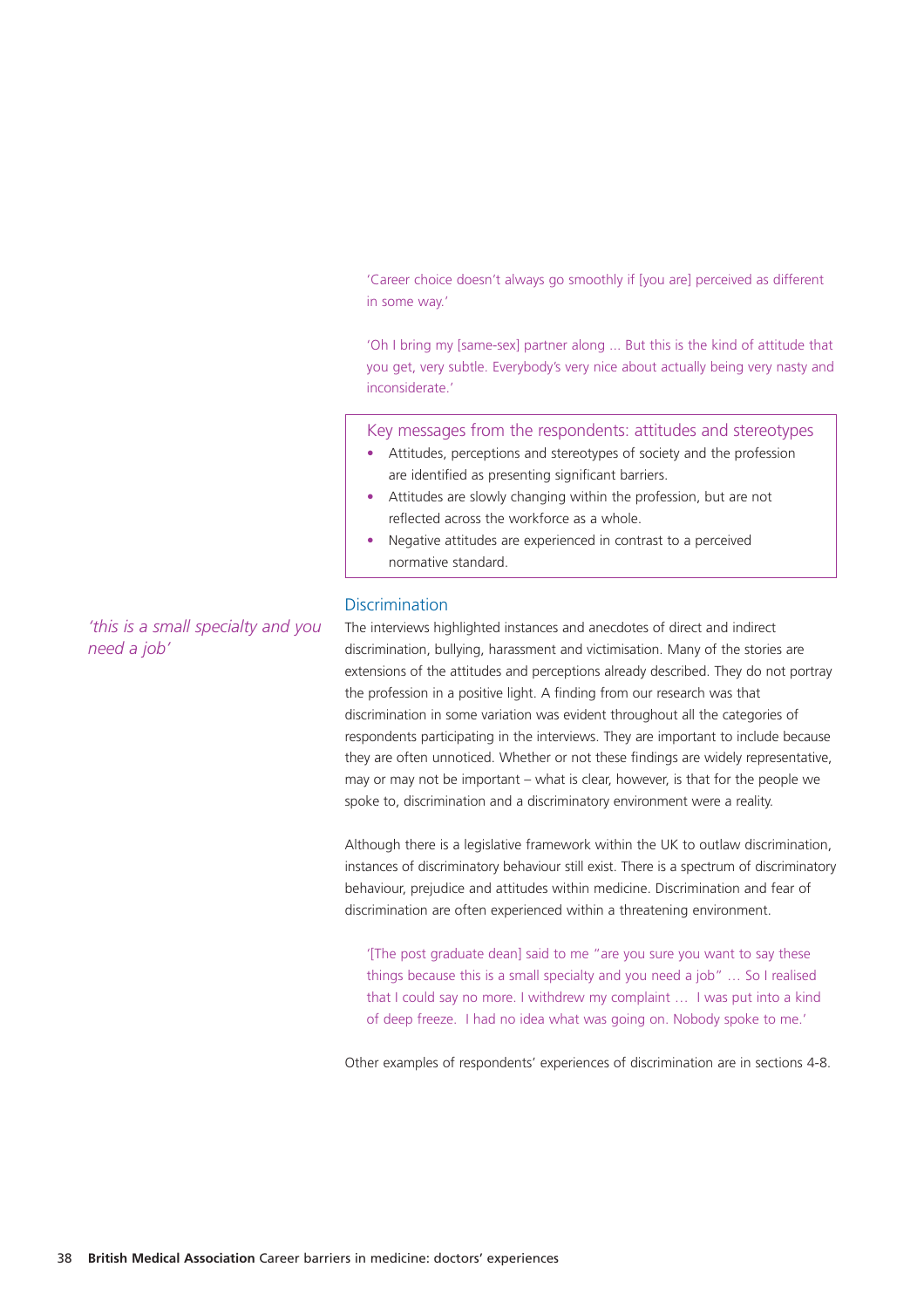#### Key messages from the respondents: discrimination

- There is an expanding legislative framework within the UK to outlaw discrimination.
- There is a spectrum of discriminatory behaviour, prejudice and attitudes identified within medicine.
- Incidents of discrimination are often unnoticed and unchallenged.
- For the doctors interviewed, discrimination and a discriminatory environment were the realities of their everyday lives.
- Doctors could not always rely on those in authority for support. Their advice was sometimes to 'not rock the boat'.
- Fear of discrimination affects people and can be as significant a barrier as actual discrimination.

#### Lack of flexibility

The attitudes and perceptions towards flexibility are significant in the way that they manifest themselves. Drawing on this theme, the respondents highlighted other ways that the structure and attitudes within medicine act as obstacles. Structural barriers such as pressure to conform, reluctance to change, lack of flexibility and adapting to non-traditional career paths were all mentioned.

'I think in order to do well in specialties for example, surgery, obstetrics and gynaecology, and so on, you have to have been progressing systematically from your primary training onwards …'

'I kept looking around for a way back into adult haematology and eventually I did get part-time jobs in haematology and then I cobbled up the odd session here and there … I think the difficulty was that I started to realise that I'd qualified at a time of change and while I had been working part-time and trying to keep my head above water, the goal posts had moved. Haematology was changing from being a laboratory specialty to a very high intense clinical specialty for which I wasn't qualified …'

'I hadn't done full-time work on call for about five years and I left in about six weeks and I just completely fell apart physically. My body couldn't cope with it, I just crashed.'

'I think medicine is quite reductionist really … There are pockets of conservatives, where people have to get on the career line and not do anything wrong. Do your research posts, do your SHO post as quickly as possible, get your exams. But there are elements – pockets where people are able to tolerate difference, and that means different career paths with different interests ...'

*'flexible training is not highly regarded'*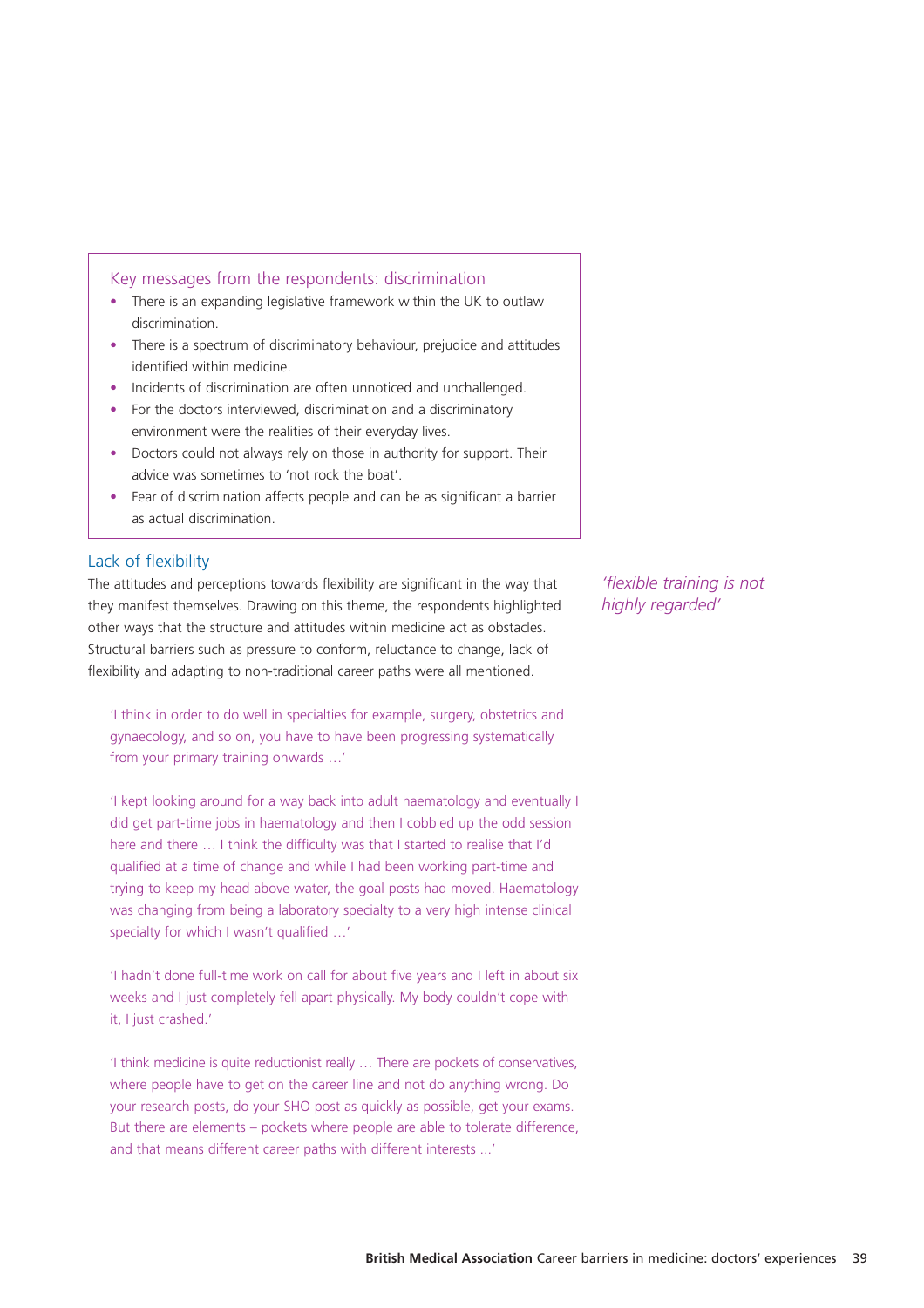Flexibility is seen as a key aspect. Even when flexible working was available, for example flexible training schemes, negative attitudes towards these options sometimes presented barriers. Previous research conducted by the BMA highlighted similar attitudes and a reluctance and stigma associated with flexibility; 'I went part-time and this was despised "half-time, half-baked, half hearted".<sup>'23</sup> For the most part, the participants in this research repeated this sentiment.

'Often meetings changed without consultation which affected my school run.'

'I think flexible training is not highly regarded nor part-time working. I think there is a bit of stigmatisation for it, which is a pity.'

'The title of my job was flexible trainee – and on one occasion the consultant accused me of not being sufficiently flexible, but the point is of course that the flexibility was for my benefit, not for his benefit, but he didn't see it that way. He thought I should be more flexible for his benefit .…'

In 2003, the BMA-led working party on flexible training published a report supporting flexible training and outlining the short-term and long-term benefits for doctors and the health service more broadly.<sup>32</sup> The recommendations focused on access and appointment processes, funding, departments of health, colleges, deanery, trainer, childcare, flexible training data and workforce planning. By outlining these areas as key, the report provides added momentum to genuinely offer more flexibility to more doctors.

#### Key messages from the respondents: lack of flexibility

- Lack of flexibility within the working environment and career structures has negative consequences for all the groups who participated in the interviews.
- Flexibility is one of the key ways that barriers to career progression can be overcome.
- Negative attitudes towards flexible options pose a new set of barriers for those attempting to follow such career paths.
- Not adhering to a standard of full-time and continuous employment can be stigmatised and is often defined negatively as 'not full time' or 'non-standard'.

*'working as a flexible trainee is crap money'*

#### Cost

In addition to the financial barriers already discussed in relation to exam costs and specialist equipment for doctors with disabilities, other cost implications were raised. Childcare costs as well as flexible working were mentioned as having cost implications.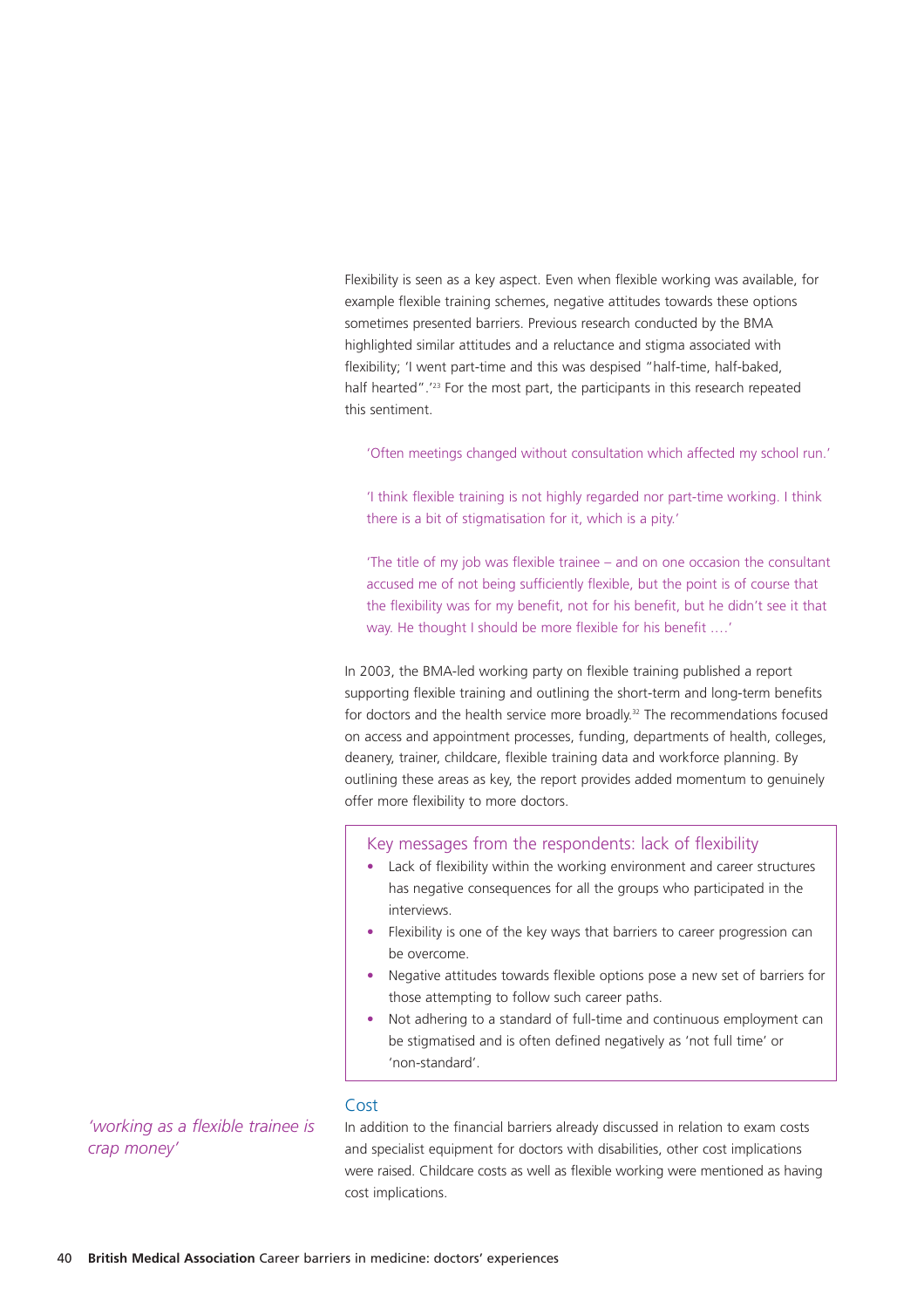'There are barriers in money, because working as a flexible trainee is crap money and that is really very frustrating.'

'Being informed that places at the workplace crèche are prioritised for nurses, as doctors earn more and can afford alternatives.'

Key messages from the respondents: cost

• Cost was identified as a barrier particularly in the context of exams and registration for overseas doctors, equipment for doctors with disabilities and childcare.

#### Career choices and constraints

There are many reasons and criteria upon which decisions are made about where to specialise within medicine. The discussion is often framed in terms of interests and skills. However, our respondents also often discussed this in the context of choices and constraints. Within the decision-making process, it is difficult to determine the influential factors and their causes. However, issues such as perceptions, stereotypes, working hours and the 'culture' of different specialties and grades can all have varying degrees of influence.

The notion of a 'glass ceiling' often enters the debate. It refers to an often invisible obstacle that limits progression and advancement throughout a career. For example, many doctors from minority ethnic groups turn to general practice. It has been suggested that this is because racism prevents them from progressing in hospital medicine.<sup>3</sup> Even when the notion of the 'glass ceiling' was only alluded to by our respondents, it was clear that the obstacles they faced presented significant barriers within their own career progression.

#### *'Culture' of specialties*

The culture of different specialties was mentioned throughout the interviews, mostly from women, gay and lesbian respondents. It seemed to be critical in the decision-making processes. Some of the following comments highlight this.

'I can talk for gay men from my own personal perspective, but I know obviously lots of other people … Well there is a kind of barrier – although I enjoyed my surgical posts and house jobs – I wouldn't necessarily choose those. There's a kind of laddish culture and that doesn't have to be gender specific. I think women in surgery can also be quite … they take on that kind of characteristic to be quite laddish. So you're excluded in a certain respect, I suppose on that level, but also that's kind of mixed up with personality types.'

'When I started medical school I said I wanted to do paediatrics and people said "you can't because you are a gay man".'

*'there are some deeply illiberal mindsets'*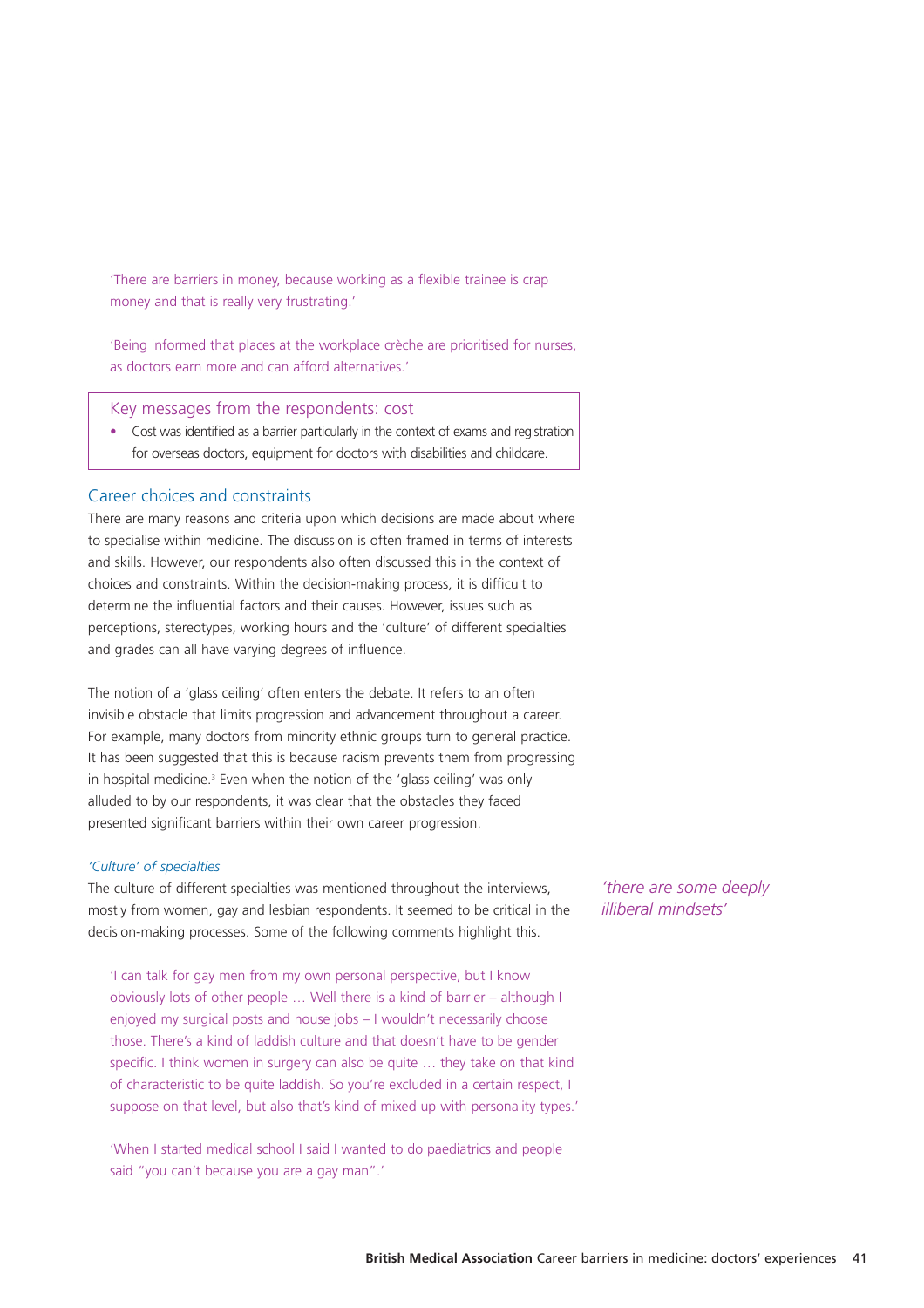'Obviously my career path would have been different … many colleagues, particularly many surgeons, seem stuck in a 1950s time warp in terms of social values. There are some deeply illiberal mindsets.'

'And certainly you know in terms of psychiatry it has got a very, well it has got a very difficult history with sexuality and gender really, so I think it's peculiar that you do find a lot of lesbian and gay, bisexual and trans doctors in psychiatry.'

'I don't think I would want to go into obs and gynae … people assume me to be a straight female so for me to go in is almost under false pretences. Patients put trust in you and yes, you are there to do your job, but the patients may (if they knew) have a different opinion. I wouldn't choose to put myself into that situation, I would feel awkward doing so.'

'And when I was working for a very eminent neurologist he said to me, if he had his time again he would do ophthalmology ... and he also said that it was a very good specialty for a woman. I have had many years to reflect upon his words … It was a very good specialty for a woman if you were prepared to be a clinical assistant. I did not understand this then. I assumed it was a good specialty for a woman as a consultant. So, certainly some misunderstanding there.'

'The gulf between my experience as the mother of three children trying to be a surgeon part time, and the powerful men who were full time, high status, extremely wealthy, was so great they could never, never see my position. They could never, never understand my situation, and only a woman could.'

#### *Personal priorities*

It is often difficult to analyse influential reasons affecting career choice. Priorities may also change throughout a doctor's life and career. What may be construed as a barrier for one doctor may not be for another – it often depends on individual circumstances and perspectives.

'I suppose the sort of choices you start having to make is when I got my specialist exams and I decided to start a family. Again I was encouraged, I was encouraged to take up a part-time job and I think I had a very enlightened consultant who was head of department at the time because he said "you must have a job to come back to after you've had your baby otherwise you'll never do it" and I think he was probably right …'

'So you know in terms of if you're looking at barriers to career progression I think it's about personal choice and the barriers are only there if you make choices in that way and make choices to spend more time with your family. It

*'I think it's about personal choice'*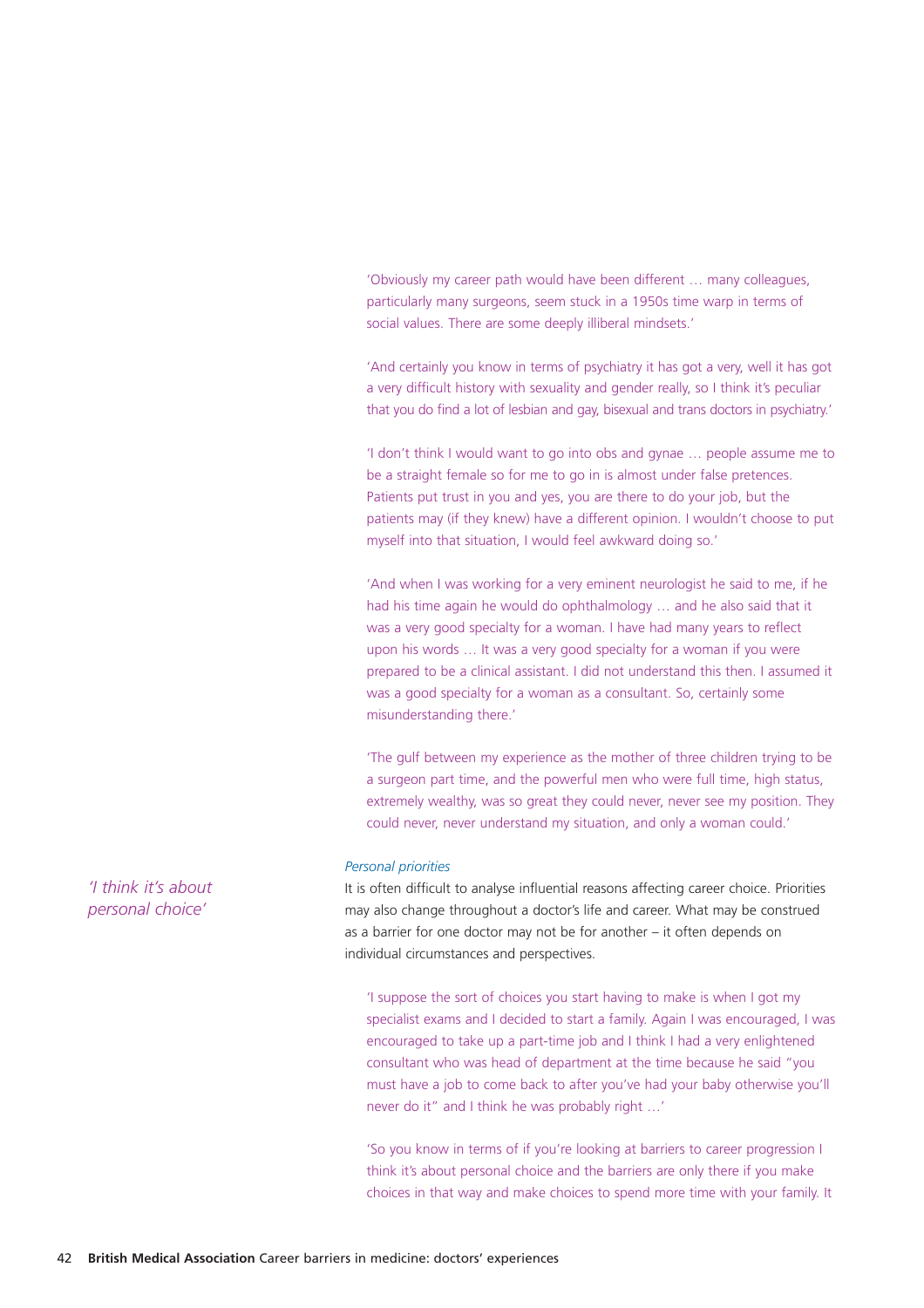is not just women who do that, men do it too and I do know men who've chosen not to go for high intensity specialties because they thought it would take them away from their family too much. So I think it is about personal choices really and I've never regretted the choices that I made.'

#### *Self-selection*

Some of the respondents selected themselves into or out of certain areas of medicine. Choices were sometimes based on the perceptions of likely constraints. Some respondents described this process as a barrier while for others it was a positive choice.

'I don't know how many people choose not to go into medicine based on … the perceived reactions they believe they will get from other students, from staff, from patients, whomever, which is sad because you could be losing many people who would be very good doctors. Because they self-select themselves and take themselves out of what is otherwise a worthwhile and fulfilling career.'

'I saw it as a specialty that would be reasonably conducive to family life because … it was laboratory based and it had more contained working hours. I mean there was on-call, but it was to a predictable rota … the working day was more contained and you could fairly reliably know that you would be able to cope with having to leave at a certain time to pick children up and that sort of thing. So I did see it in that sense as something that was conducive to family life. But, as I said, haematology changed rather dramatically and that was no longer the case really.'

'I guess it's more what my personality type was and of course part of my personality type encompasses my sexuality and my class, my family origin and various other things so it's actually quite difficult to tease out different factors.'

'Traditionally gay men, I am not so sure about women, have tended to gravitate towards larger cities were there are networks and social facilities particularly for gay people.'

'I say no no, I am doing exactly what I want – but am I? I am now working in one of the most stressful areas for general practice in the country. It is fascinating and rewarding, but stressful working in this area – I wonder is it because it is the only area in the country where it is safe to be a lesbian GP and be honest about it … without fear of being attacked or humiliated or gossiped about.'

*'I saw it as a specialty that would be reasonably conducive to family life'*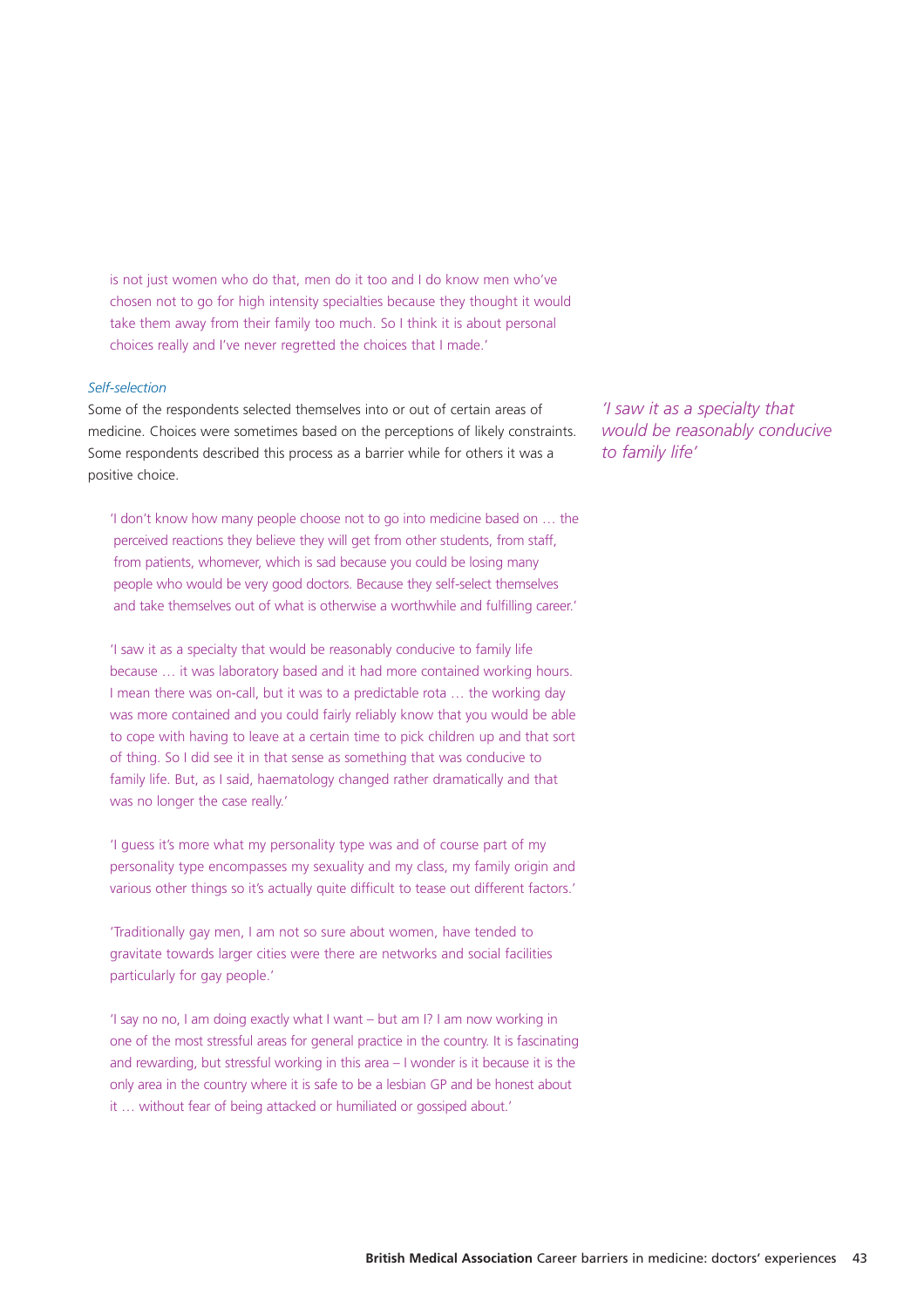#### Key messages from the respondents: career choices and constraints

- There are many constraints and fears which limit the choice of specialty in medicine, because of perceived norms.
- The decision making process can be further influenced by factors such as: – the culture of specialties
	- personal priorities
	- self-selection.
- Self-selection was identified as a barrier by some individuals, but as a positive choice by others.

#### Leaving the profession

The repondents represent a cross section from the profession in terms of age, location, specialty and career grade. The BMA recently published a report titled *Why do doctors leave the profession?* The study found that the main reasons why doctors left the profession were: that they were not valued; that they were not supported; and because of the unacceptable work-life balance.<sup>33</sup> This was also true of this research.

Some of the respondents had already left the profession. From among this group, there were individuals whose decision to leave was a consequence of the barriers that they had experienced. Some respondents commented that it was their position outside of the profession that enabled them to tell their story.

One respondent described the process of leaving the profession and decision to be interviewed.

'I have encountered extreme obstacles in my career progression to the point where I frankly didn't really want to speak to you. My memories are very painful and very unpleasant, however, I suppose, for the good of the cause I felt it an obligation to do so. But I am sure there will be women, in fact I know at least one, who I am sure will not respond to this call, because she still would be unable to describe her experience. And so you will not be getting a full sample. There are women whose experience is so painful they will not be willing to even discuss it.'

'After I had complained to the dean and I realised I was helpless … I drove up to the hospital and I just realised that I couldn't go in. So I turned around and I drove home and I went to my GP and I got a sick note and I didn't go back. And that was it really. Six to eight weeks passed during which time I began to feel more myself, and I realised how unhappy I had been because I began to feel the way I normally feel.'

'After a couple of months there, I thought "what can I do? I have to finish my training. To finish my training I have to go back to the teaching

*'I gave up the fight'*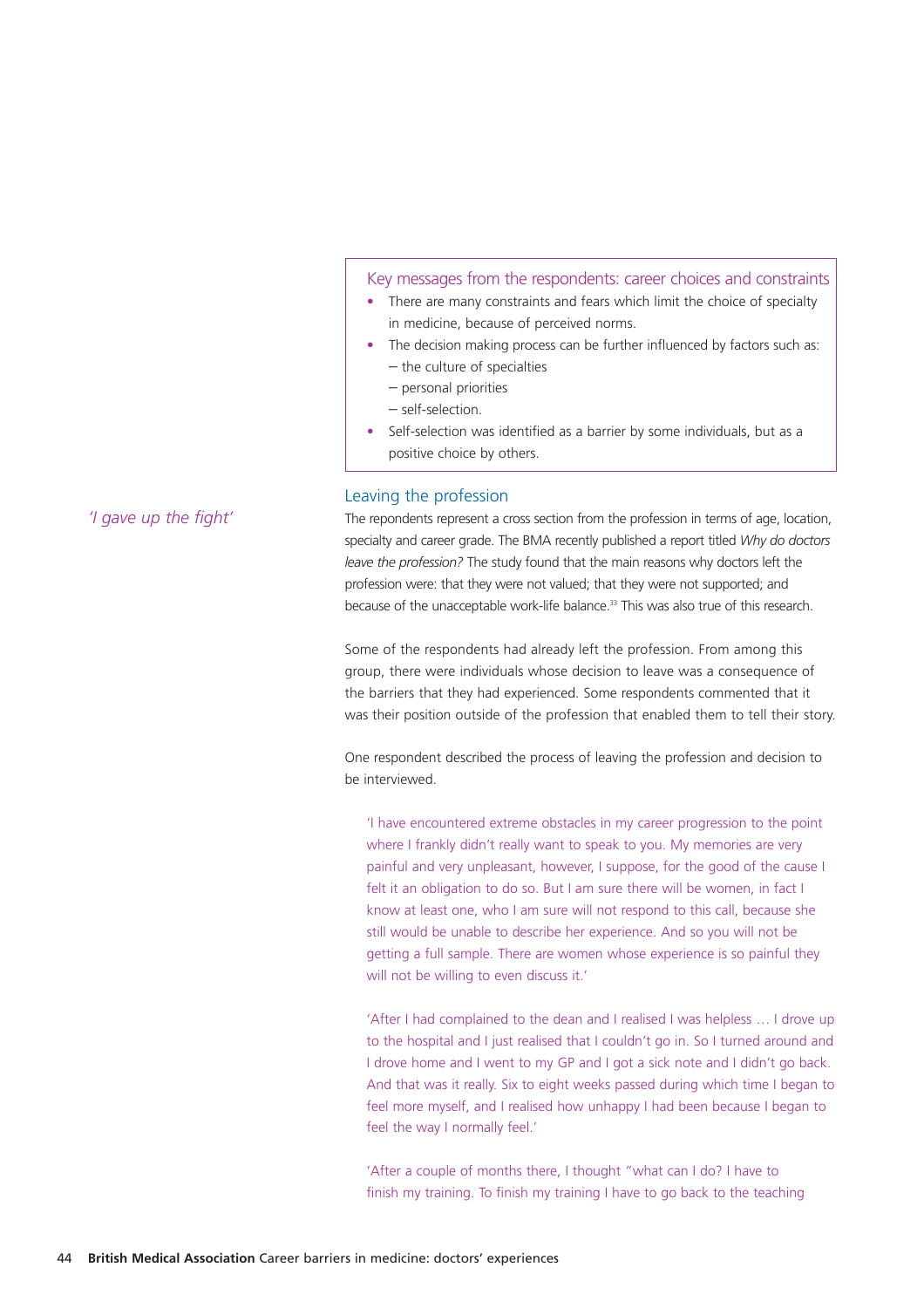hospital …" I had three small children, I couldn't commute to London. So I thought, well there is no point in carrying on because I am not prepared to go back into the same environment, so I resigned. And I left medicine.'

'This is something that has completely destroyed my career. It has had very serious implications for my mental health for some time and it was completely unnecessary, because I was totally British trained, a good quarter of a million pounds of tax payers' money went to my training and it has not been used. I am here at home. I have been home for some years. The NHS is crying out for surgeons, they are desperate.'

Other respondents described the process in terms of losing a battle or facing obstacles that could not be defeated.

'Well I have met quite a lot of good people in medicine in the UK. People who are at the cutting edge of medicine and they are excited about it. They are very hurt as well that (these are people who are friends of mine some of them are consultants) and they are very hurt that I am not able to practise medicine because they know that I would love to.'

'I think if I am honest it was a combination of pressures in the work and the [disability] ... and I gave up the fight.'

'After the first part, then I would have to sit down, study for the PLAB, clear both parts and then apply for support and continue with my training to be eligible for MRCP part II examination. It would have taken a very long time, I was short of cash, and it wasn't financially possible for me. The other option would have been to go back, continue my training and then prepare for the PLAB … So that would have been a big financial burden on me and my family. And obviously being a very junior doctor, I would not have been able to save that much, to prepare for the PLAB and take some courses and just come over here for the examination and then stay afterwards or go back and forth. So all those factors just contributed to my decision to change my career.'

While for others, leaving the profession was described as a positive gain.

'And I found that a lot of my patients would seek me out for the talking treatment. They sort of recognised that I was the doctor who wouldn't necessarily make them have the nasty treatment. I would discuss it with them and give them their own choices within the recommended treatments available. And from that I moved more into thinking "I'm not really being a medical doctor any more, I'm being a counsellor" and that took me into a career change. And so I decided eventually to retire from medicine altogether and become a counsellor instead. So again in a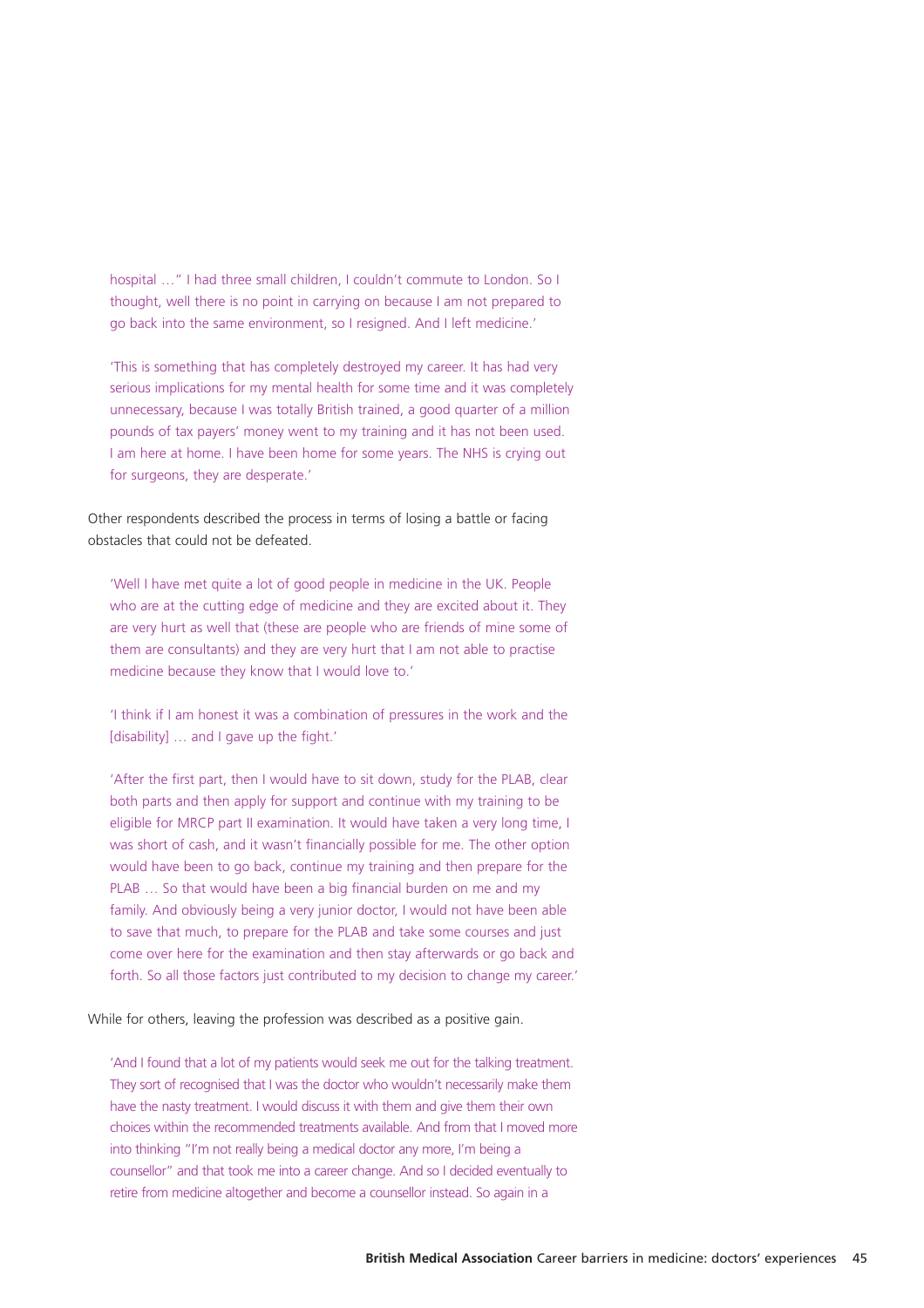sense what you might perceive as a barrier, as I was not happy with the work I was doing, turned into a … positive and I thought "well what am I going to do" and looking at what I'm good at ... So I'm working at the age of 60. I'm working halftime with a range of counselling jobs. I've still got several part-time jobs and you know, completely different specialty from where I started out and I'm very happy.'

Key messages from the respondents: leaving the profession

- Barriers to career progression can play an important part in any decision to leave the profession.
- In extreme circumstances this can have an impact on physical and mental health.
- The decision is not one taken lightly and often came at the end of a long and difficult process.
- Leaving the profession can be perceived in terms of loss and as a positive impetus for change.

#### Support structures and role models

The subject of support provoked a wide range of positive and negative comments. The following reflects the mixed spectrum of support. It also includes different perspectives and approaches from formal and informal support.

'My impression of the medical profession is that they know no more about [the disability] than the general public and that attitudes to me are just as variable.'

#### *The value of good support*

Support was received both formally and informally. There seemed to be a sense that a supportive environment or person genuinely made a difference and provided the opportunity for people to overcome barriers and in some cases, continue to practise medicine. Support seemed to be valuable and beneficial.

'I have been very fortunate. Ninety per cent of what I got I wanted to achieve and met a lot of nice people on the way, who encouraged and supported me (most of whom were 'white')'

'I basically discussed this with her [the flexible training advisor] and she said you can become a flexible trainee … I think they fast-tracked me … So I then went through my SHO training scheme. If I hadn't had the flexible training I would not have survived, I would have left medicine ... probably in another area of the country this wouldn't have happened. It is very 'postcode'… Once I was able to go part time and I could control my diary, rather than the diary controlling me, I was fine.'

*'I met a lot of nice people who ... encouraged and supported me'*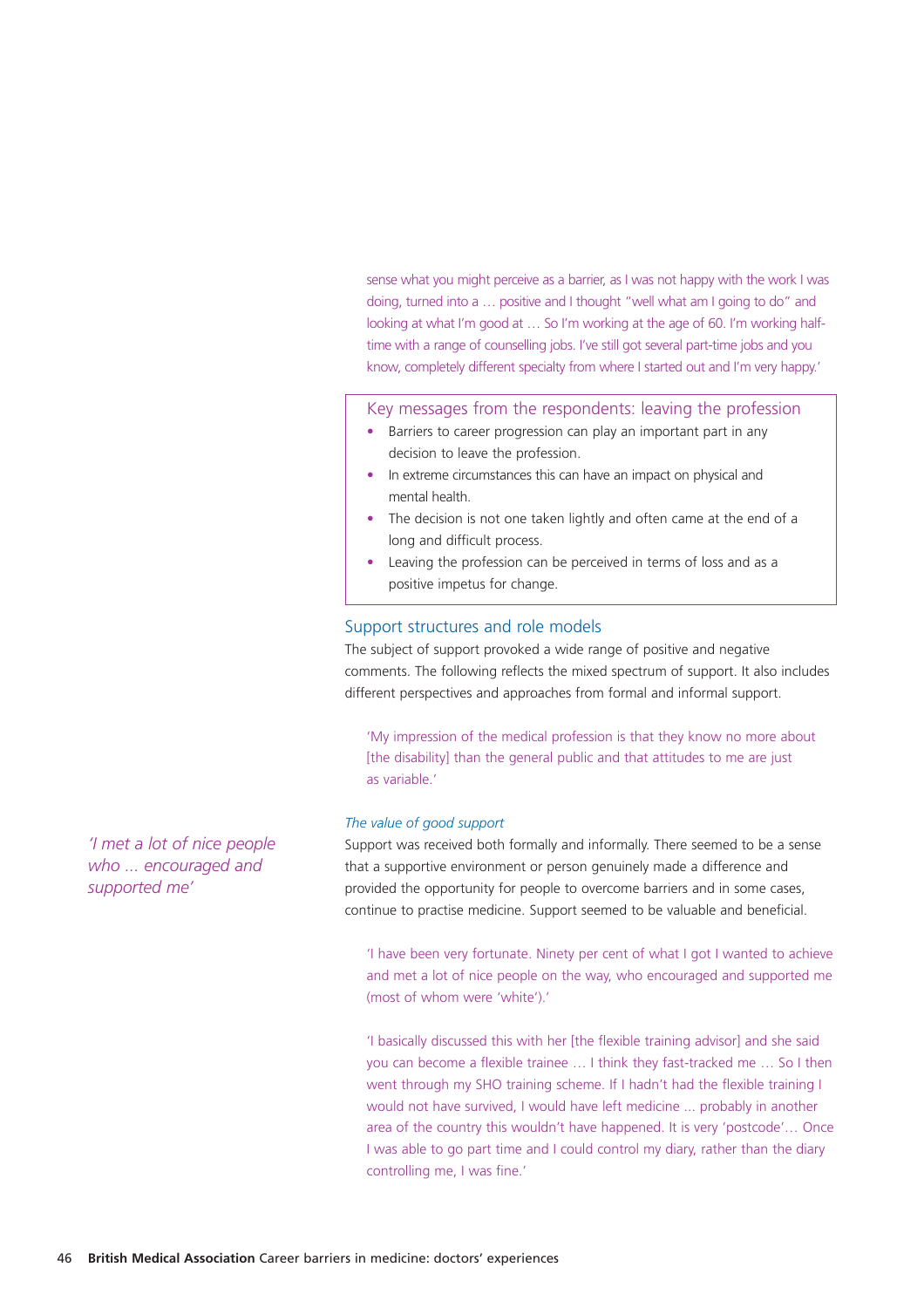'I keep in touch with my occupational health physician … we have an understanding so I phone him up when I need him … He knows I know enough about the situation and that I'll call him if I am in a crisis and they are pretty good at sort of getting you through and getting people off your back.'

'I have received excellent support and guidance from my postgraduate dean, my psychiatrist, CPN and counsellors.'

'I have attended GLADD events for a couple of years now, which has been refreshing. It was just really nice to go into an environment where people aren't going to judge you based on answers you give regarding your relationships so you don't have to lie, which unfortunately I do quite a lot to maintain privacy.'

'I was encouraged. And as a woman I was encouraged by my colleagues and peers so I felt that I was making normal progress and doing what I wanted to do.'

'Towards the end of my clinical years, just around the time when we were due to take finals, I became quite severely depressed. I was under a lot of pressure around the exams, everything seemed to pile in on me and issues around my sexuality and who I was and who I wanted to be. Fortunately I sought treatment, but it got so bad that I ended up attempting suicide and almost succeeding, but I was rescued by one fellow student in a fairly spectacular way. I owe him and my close friends at that time a great deal – in fact the rest of my life. I went into hospital and somehow that was a turning point. It seemed to me I think that I had to be me, I had to be authentically me, and all this sort of pretence was just doing me a severe disservice really.'

#### *Mixed experiences of support*

Other respondents described more mixed experiences in terms of wanting, needing and receiving support.

'I cannot say that I have been supported. I had an operation and was off for four weeks and I went back … I wasn't functioning 100 per cent … so it was all quite stressful ... There were colleagues, who didn't like that I was off, although the consultant was very good. He was excellent.'

'When I was in South Africa essentially I never felt that I experienced any obstacles and it was no problem for me to be fully open about myself, my life, and my supervisors and bosses have always been supportive. I think in this country people tend to respect one's privacy, but it seems that with one's managers, it is not an issue that is addressed or talked about openly … People aren't very frank about issues of discrimination and even racism. One of the difficulties I've been experiencing in this country is actually racism.

*'it is also proving really difficult even getting suitable [equipment]'*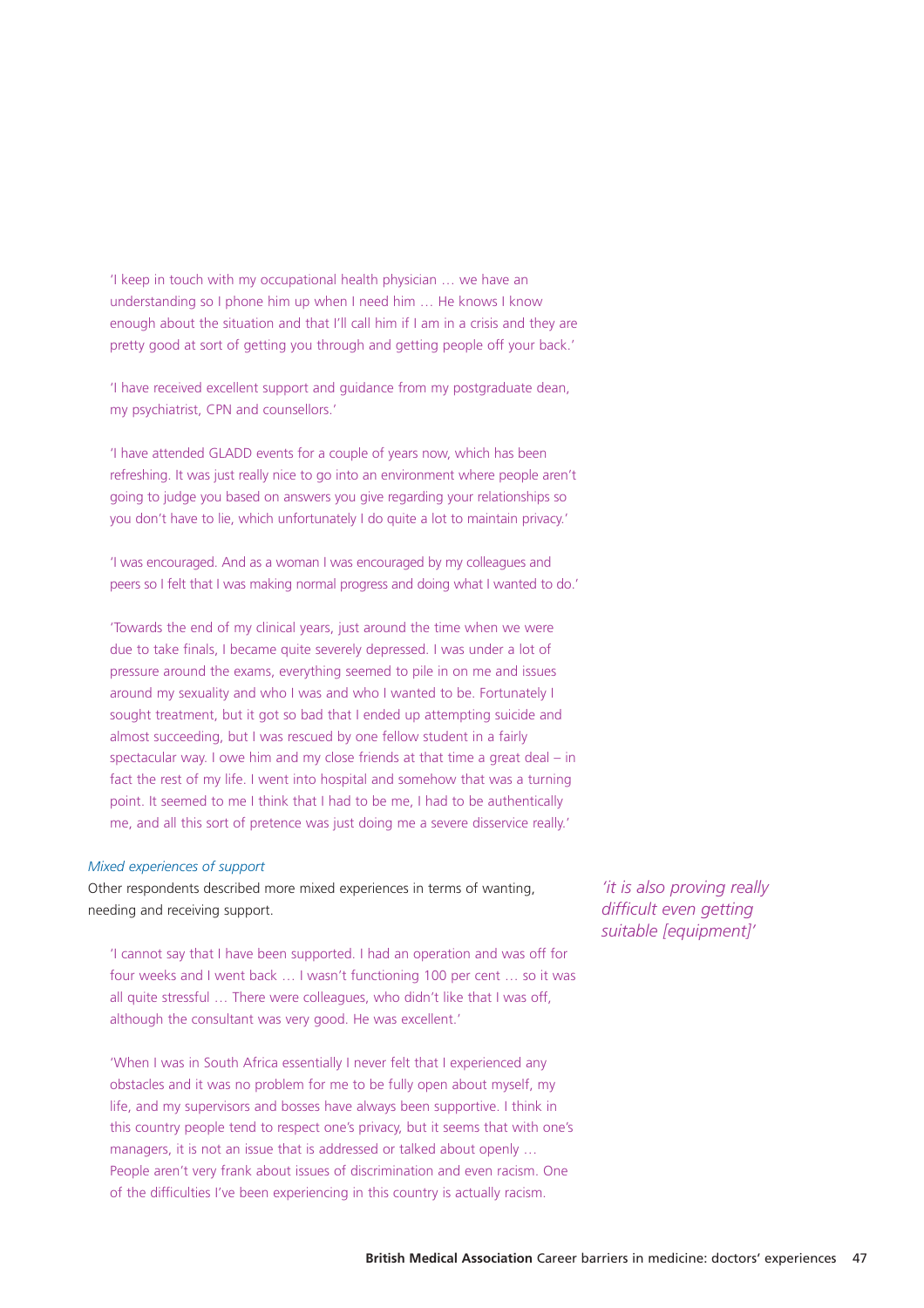Much more than frank homophobia, but in terms of career progression I don't think, I can't think of any frank examples. It's difficult to say.'

'The knowledge that I am not obliged to reveal health information directly to employers (shielded by occupational health) and being told my illness was not a barrier to continued employment in the NHS was a revelation (which was only revealed to me years into my experience). It is such a pity I was not aware of OHS much earlier in my career.'

'The financial help available is limited. If I had not been in work, or if I were self-employed, I could have applied for full funding for all the equipment I needed. Because I am employed, my employer is expected to pay the first few hundred pounds and then 20 per cent of the rest … (that) will cost £6,000. My employers are the GPs I work for. This is a great deal of money for them to find and I do not feel it right to ask them for it. We work in a very deprived area, we have a profound shortage of GPs, the service they provide is excellent so they are very short of money… I think this is an unfair system … It is also proving really difficult even getting suitable [equipment] … I do wonder whether all NHS staff should be given priority on waiting lists and should be seen by more senior, experienced healthcare professionals. We have a shortage of many professionals and a demoralised workforce. Should we not be doing all we can to keep us in good health?'

'People with a disability have spent their lives working with the disability and minimising its impact and they are not really terribly keen to advertise it … I don't want to be seen as a disabled person … my whole energy is going into demonstrating that I can do the job and the disability is irrelevant.'

#### *Lack of support*

The respondent group provided numerous examples where they had experienced a lack of support. This may impact on other areas of concern, for example, it may exacerbate issues such as feelings of isolation and weakness, thereby compounding problems for the individual.

'I have found it really difficult getting information about stethoscopes and other aids … Yet surely there are many professionals with hearing loss.'

'What would have helped me when I returned … would have been a much clearer acceptance of responsibility to assist me. I asked for adapted telephone, I had to nag and nag and I felt very humiliated constantly reminding people ... I hated having to constantly harp on about it ... [The additional equipment required] only cost about £25 … Instead of the lead consultant simply saying OK such and such a person will be responsible for doing that … Every time a patient

*'I felt helpless'*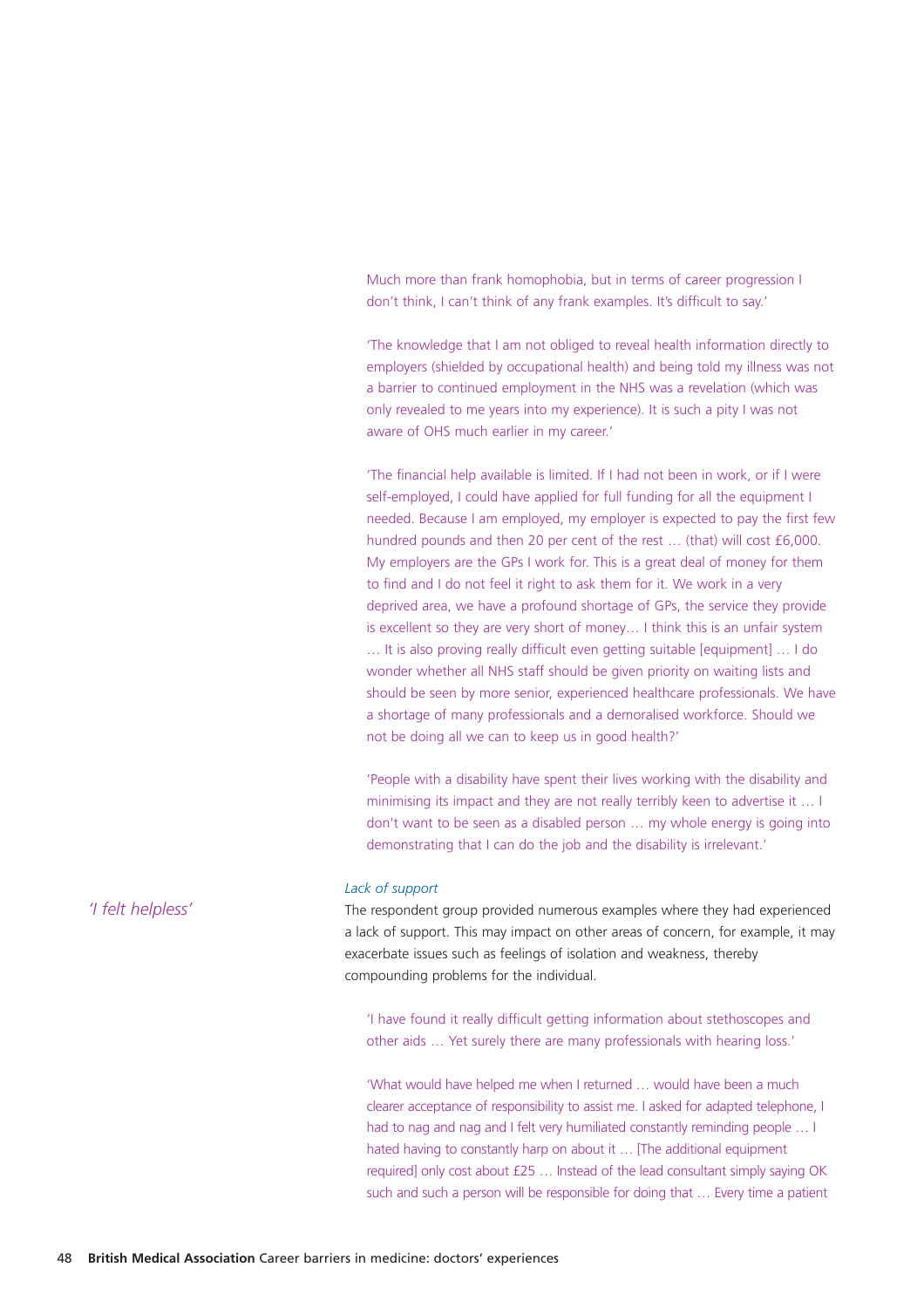came in I had to go and seek somebody out and ask if they would do it, which they always did, but it would have been much easier for me if it was simply laid down that somebody did it … It was kind of like rubbing salt in the wound a bit.'

'Anyway, it was the last straw, I left and I went into work for two or three days feeling very angry and very determined to hold up my end, because I felt it was completely wrong and completely unfair. I also went to the postgraduate dean, I went to the personnel officer, in fact, that very evening I went home and I wrote down a full account of the whole thing, because it was so outrageous and so illegal and I, then I talked over the next few days to these other people and I felt helpless.'

'And then came the event that precipitated my departure from medicine … I was very isolated in the department. I felt very unwanted, I felt positively bullied.'

#### Role models, support networks and organisations

Role models, support networks and organisations were mentioned on several occasions. They were able to provide positive assistance and were valued by those who identified with, or engaged with them.

'It kind of gives you a more positive sense of self to see that there are doctors that are 50 or 60 that are happy, in long-standing, caring [same-sex] relationships and that have managed to succeed in their careers … It's just nice to have a conversation with people where you can see a future for yourself in medicine.'

'I wanted to meet somebody else who has had the same problem … I think if you had an illness it would help to talk.'

Respondents seemed to appreciate support networks. Sometimes they just valued knowing that they were there even if they did not use them personally.

'I think this is one of the reasons why one would join something like GLADD. It's basically to develop networks and get to meet peers you know in the same area while at the same time supporting the goals of your organisation, but I think for me certainly coming from somewhere else, I needed to find some way of linking up with people.'

'I was extremely, extremely happy to have left the hospital, and at that time to have left medicine, I have to say. But, I still felt a great, acute sense of injustice because I have always been the high flier. I wasn't the incompetent surgeon. I wasn't somebody pushed beyond their capacity. I

*'it would help to talk'*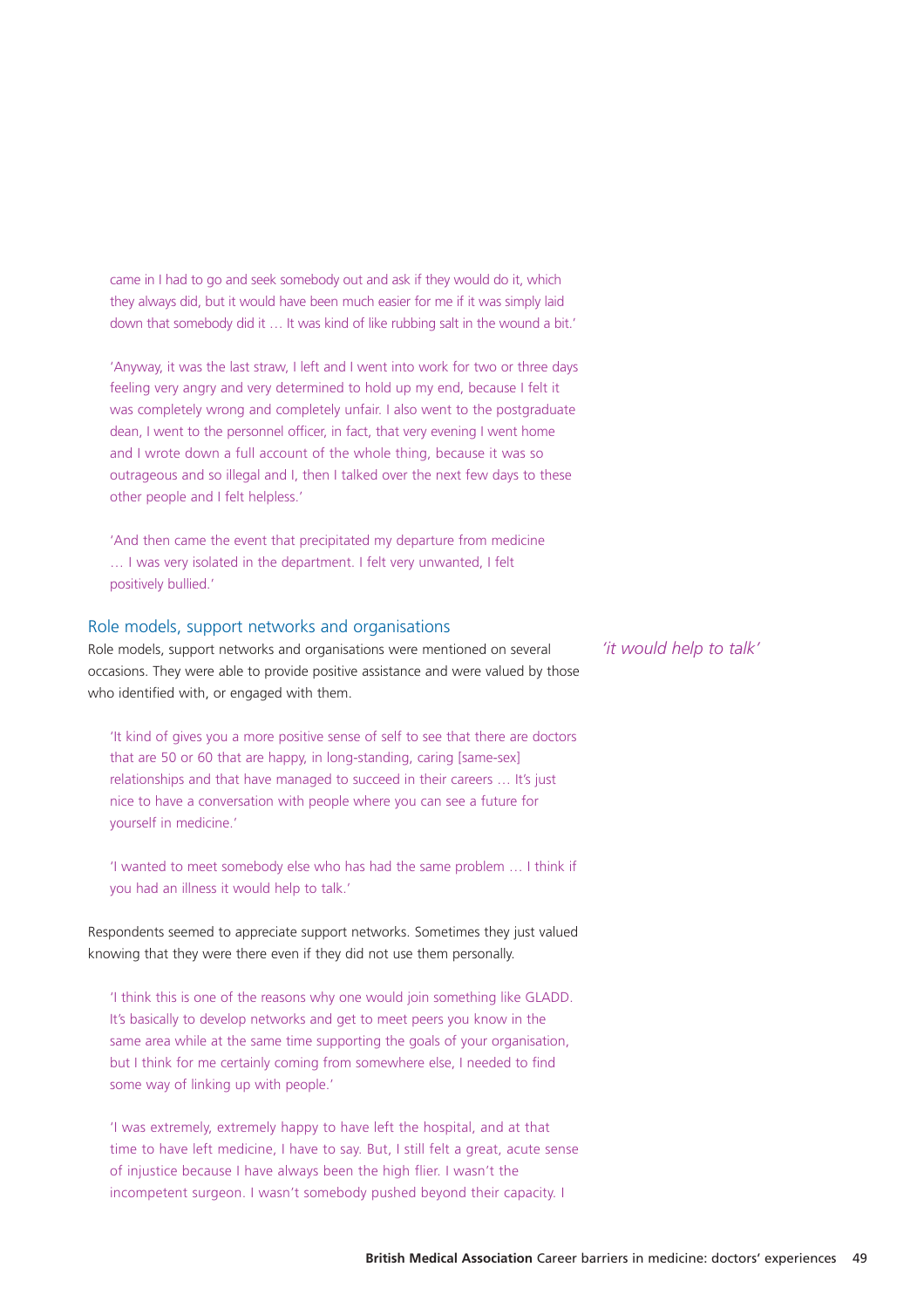was somebody who had been broken down, who had been good. I remember thinking during this time ... What has happened that I now seem to be so bad. Is it because I have children? That can't have affected my brain, my skills, you know, I couldn't understand it. Anyway, so I brooded over this, and I contacted the Medical Women's Federation and I talked to a lot of people about my situation, just because I was trying to understand it.'

'The only solution in my book is to be true to yourself which I feel includes sharing who you are with yourself and with other people. In saying this I want to pay tribute to a number of people, one therapist in particular, who has helped and worked with me over many years. One of the sadnesses is that we still meet doctors who try and live a double life. They hide their sexuality in professional terms and I suspect from their families too. My heart goes out to them. I feel we can't expect people to genuinely love us unless we tell them "this is who I really am." Otherwise we are dealing with irreconcilables which cause stress and disharmony and I believe inhibit personal growth.'

#### *Confidence and self-awareness*

Other respondents described mechanisms that were more about increased self-confidence and self-awareness. These qualities seemed to provide an additional means of support which could give the individual strength to overcome their difficulties.

'If you hit an obstacle you have to do something about it. You have to either sit back and do nothing or you bring some energy to it and decide you're going to have a go.'

'So I'm coming out more and more because it helps me feel more relaxed and people's attitudes may change in a non-confrontational way. They may automatically reassess their views about gay people.'

#### Key messages from the respondents: support

- A supportive environment or person seemed to make a genuine difference and benefit the doctor.
- Some respondents described a lack of support within the profession, which exacerbated feelings such as isolation.
- Role models and support networks were generally appreciated by respondents.

*'you have to do something about it'*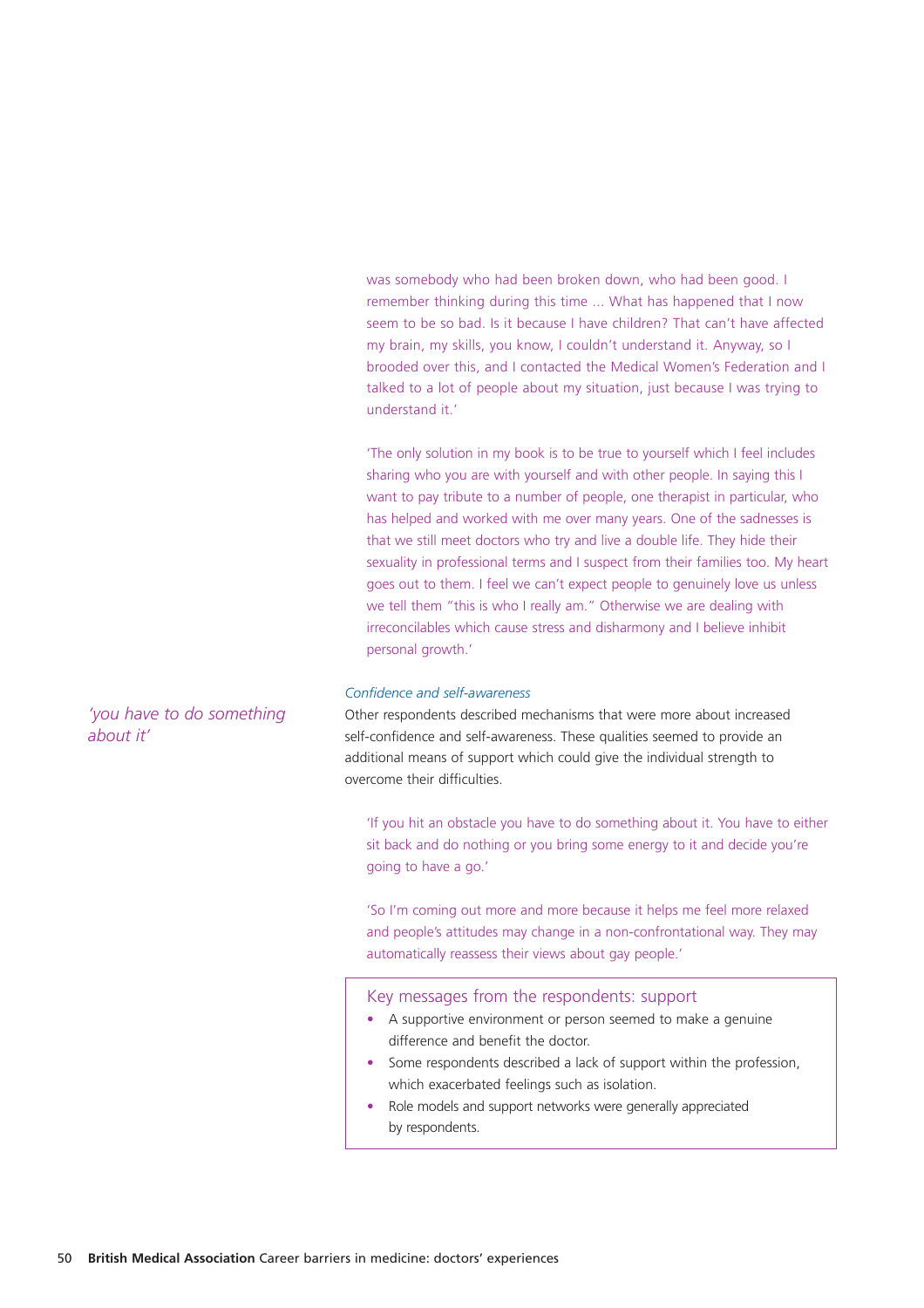# 9 The role of the BMA

#### Interaction with the BMA

Some interviewees were asked about their interaction with the BMA and how they perceive it as a professional association. The results highlight more areas where the BMA can be more responsive to the needs of its members.<sup>vi</sup> Although not always positive, the interviewees seemed pleased that the BMA is actively seeking the views of doctors to inform a report.

'I think things are improving, but the BMA still has a long way to go. I am really impressed with recent events. But the BMA has to do a lot to convince its members and should communicate much better with the grassroots and ethnic minority doctors.'

'I know I could go there if there was a problem and especially if there was legal issues, I know who to call.'

'There is the BMA helpline; that's very good.'

'At that time, I contacted the BMA who were not desperately helpful. They basically said it was an educational matter and we don't do educational matters. Basically their line was, "it's not an employment matter. This is a matter about the deanery and the royal colleges and we don't get involved in that. We don't have a responsibility for doctors in training." That was kind of what they were saying. And they said, "basically until you get anything in writing, there is nothing we can do." And I am like well they have never put anything in writing and that is part of the problem.'

'There are no women on this committee [EOC] and as far as I am concerned, that immediately colours my feeling about what I will say even in this interview because I do not feel that I will get a sympathetic hearing from men as I would from women. And I think if this committee is to have any validity, and if its conclusions are to be trusted by women, there must be a woman on it … Simply advertising for women is not enough. If there isn't a woman who volunteers, a woman must be sought – a medical woman. And I know there are plenty of women in medical politics such as the women in the Medical Women's Federation. One of them must be found and invited to join the committee, and pleaded with to join the committee, or it will not have strength.'

Key messages from the respondents: the BMA

- There is still more that the BMA can do for its members especially at grass-roots level.
- That the committee structure should reflect membership more broadly.

vi In addition to the publications and initiatives of the BMA, the BMA's *Directory of membership services* and *Student directory of membership services* are updated annually with information on services provided by the BMA for its members.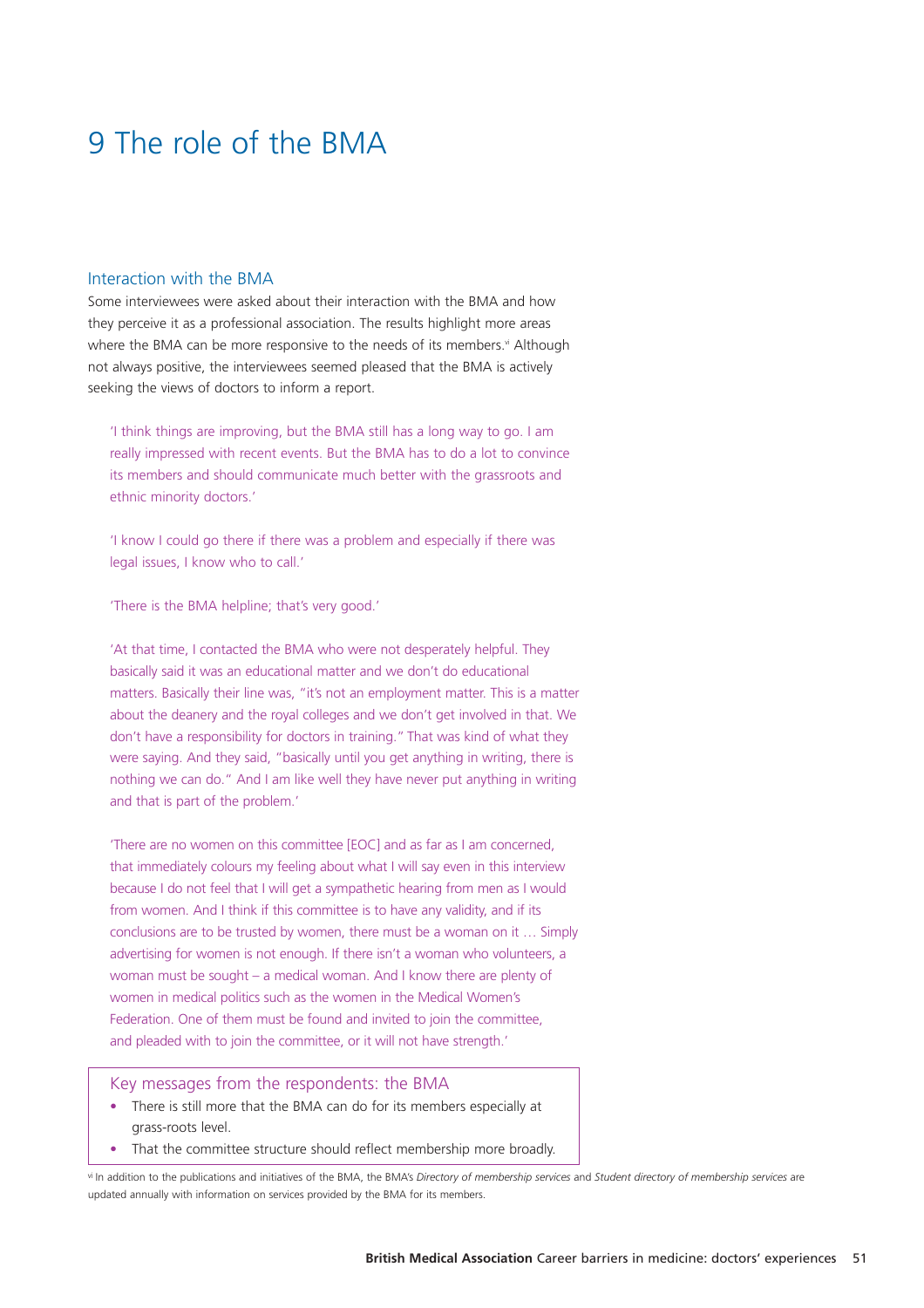# 10 The way forward

The issues raised in this report are challenging. The respondents, in their own words, have told us that not enough is being done. This is confirmed by evidence in the literature showing that for these groups of doctors, discrimination and barriers to career progression are the reality of their everyday lives.

This report, on its own, cannot answer all the questions or solve the problems identified. What it can do, however, is bring these issues into stark focus by adding the voices of those individuals who have experienced these problems.

This report clearly shows that these are issues for everybody – not just for those who are affected by career barriers and a negative working environment. We are all responsible for creating that environment and it is only through our own collective and individual actions that the environment can change. Attitudes need to be altered to implement change.

The legal framework is changing rapidly and this may offer people more protection from many of the problems raised here. However, legal action itself must be seen as a last resort. Many of our respondents indicated that they did not wish to take that course of action and that decision must be respected. This reluctance is due, in part, to the fact that such discrimination is carried out within a culture where it is difficult to stand up and state that something is unacceptable.

The BMA, through its equal opportunities committee, will continue to explore these issues and has set in place a comprehensive programme of work for the forthcoming session. The following highlights that both short term and long term goals need to be set. Many of the same problems are repeated. Reiterating unfulfilled recommendations may not necessarily be the most effective method of influencing change, because the focus of where the problem exists may have changed.

Within the following section, the BMA identifies some of the key issues that need to be addressed and presents suggested approaches, whilst at the same time, remaining open to further discussion. The equality strategy being developed by the BMA will be able to identify time scales and responsibilities. Through this organisational approach, priorities and actions can be implemented in a more structured way to facilitate change.

#### Overcoming medical career barriers

**There must be zero tolerance of discrimination** Suggestions:

• *The BMA will continue to work with the health departments to develop a comprehensive 'zero tolerance' strategy for the NHS that includes all forms of discrimination experienced by doctors.*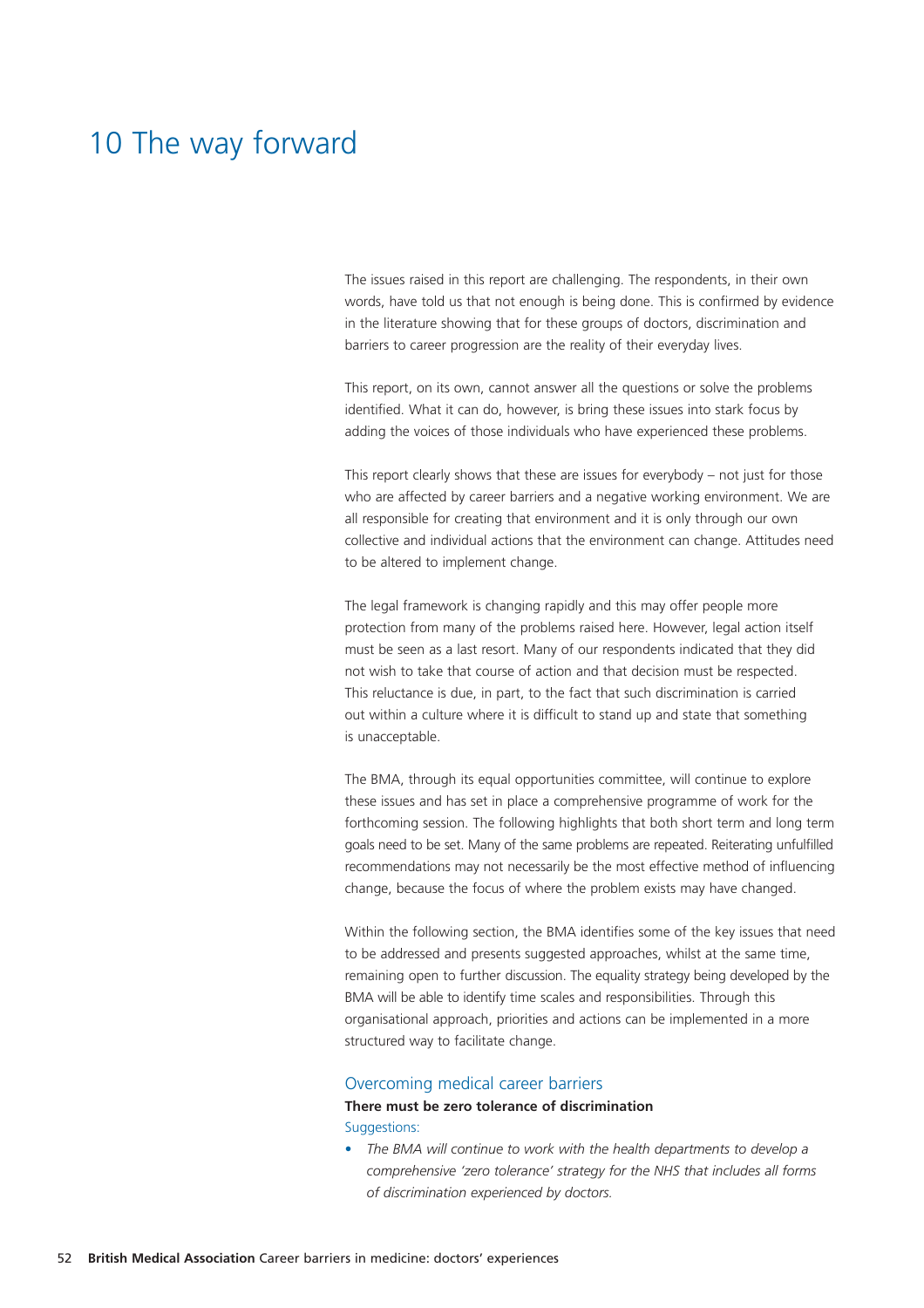This should be based on the work of the NHS zero tolerance initiative on bullying and harassment of NHS staff.

• *The BMA will lobby the government to provide more funding to enable all Trusts and NHS organisations to sign up to initiatives such as Positively Diverse.* Positively Diverse is a successful programme developed in the NHS to encourage equality and diversity in the workplace.

## **Education and training in equality and diversity is a key tool in challenging attitudes and changing behaviour**

Suggestions:

- *Guidelines for education and training in diversity and equality matters should be developed by the BMA in conjunction with the Council of Heads of Medical Schools, General Medical Council, royal colleges, regional postgraduate deans, advisors in general practice and undergraduate deans.* Medical education has a critical role in challenging stereotypes and the BMA believes that medical schools should ensure incorporation of education into diversity and equality issues into the undergraduate curricula as well as postgraduate training programmes. Such education should be stimulating and encourage individuals to challenge their own attitudes and stereotypes.
- *Trusts should run training sessions on diversity and equality as part of their induction programmes for newly appointed doctors.* Such training would help to increase awareness of equality and diversity issues and provide doctors with contact details of individuals and organisations who can advise them, or with whom they can safely discuss such issues, if they feel that they are being treated unfairly.

#### **Doctors need good quality careers guidance and support**

#### Suggestions:

- *Stakeholders from universities, deaneries, royal colleges, as well as clinical tutors should continue to work together with the BMJ/BMA in a national initiative "Supporting Doctor's Career Choices".*  There is an urgent need for doctors and medical students to receive support in their career choices. This initiative targets specialised groups such as female, disabled, and ethnic minority doctors while also addressing the needs of the wider community. It provides guidance on career options, recognised and alternative career paths, as well as retraining options.
- *• The BMA, should continue to provide expert guidance and support to members in dealing with issues of discrimination.*  This should be done particularly through the work of regional services, the equal opportunities committee and 24-hour telephone counselling service.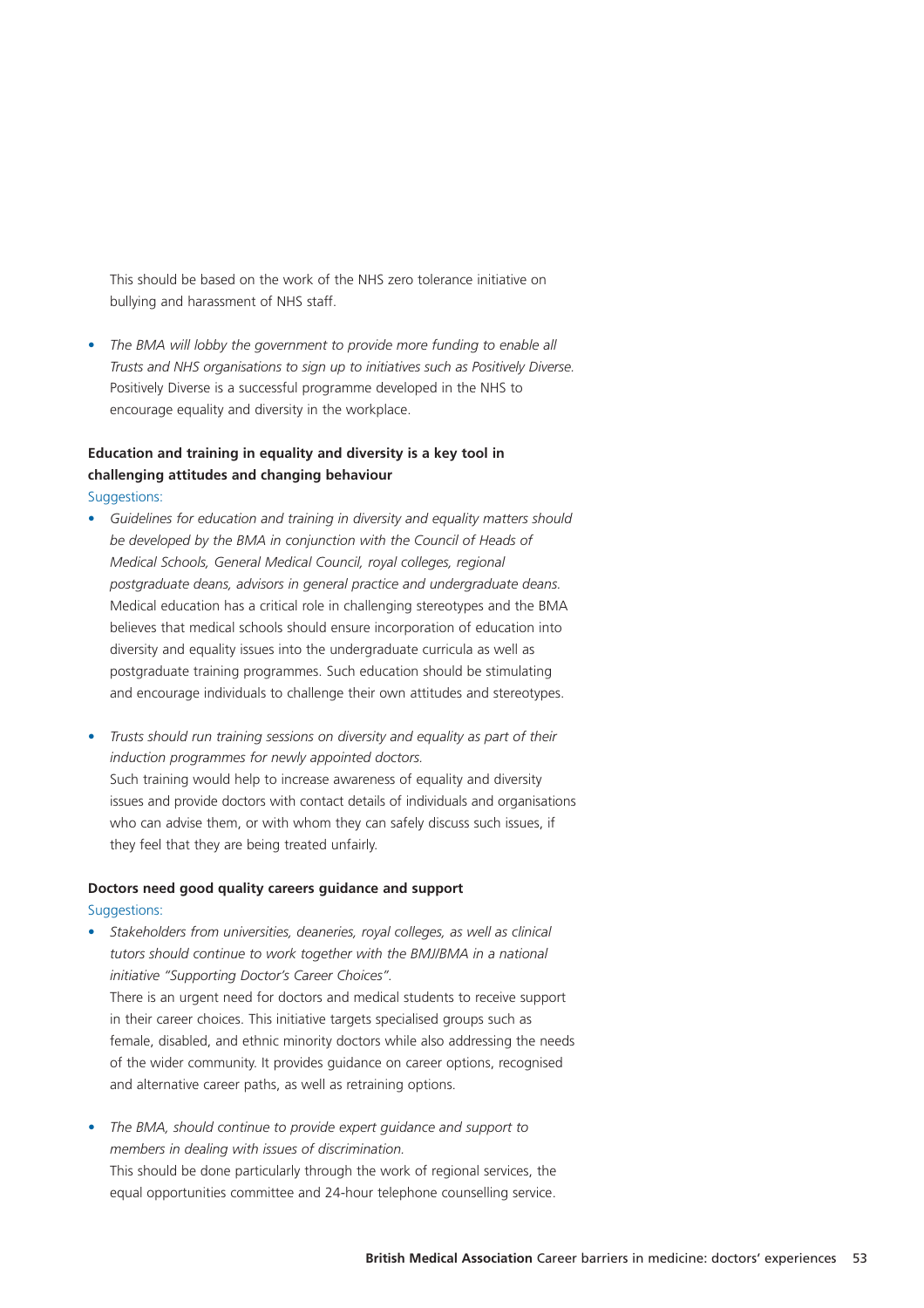## **Under-represented groups should be supported into leadership and management roles**

#### Suggestion:

• *The BMA supports the work of the NHS Leadership Centre to promote leadership development across the NHS.*

The Breaking Through programme aims to support the progression of black and minority ethnic staff into senior leadership roles. It provides one example of how organisations can work towards a more balanced workforce. Programmes and schemes should be extended to include other underrepresented groups such as women, doctors with disabilities, and gay, lesbian and bisexual doctors.

## **Best practice in equality and diversity should be shared**

## Suggestion:

*• The BMA should report examples of best practice in the area of equality and diversity in relation to the medical profession.* The BMA can publicise and enhance positive examples through their website and publications such as BMA News.

## **More work needs to be done to examine and highlight the underlying issues that present barriers to career progression**

Suggestions:

- *• More research needs to be undertaken into the experiences of doctors and career barriers that exist within the medical profession.* This report contributes to the expanding literature illustrating that barriers to career progression are not isolated issues for a minority of doctors, but are more widespread and common. More research will continue to pressure the medical profession and stakeholders to be more actively responsive to barriers.
- *BMA news, BMJ and Student BMJ should publish case histories on a regular basis*

This is a further way that the medical media can increase awareness and recognition of the problems and issues faced by these groups.

#### Minority ethnic doctors and doctors with international qualifications

## **The recruitment process (including job applications and interviews) is a problem area for discrimination**

Suggestions:

- *• Trusts should ensure that members of interview panels and selection committees receive equal opportunities awareness training.*
- *• Deaneries and Trusts should provide guidance on filling in application forms and information about interview procedures.*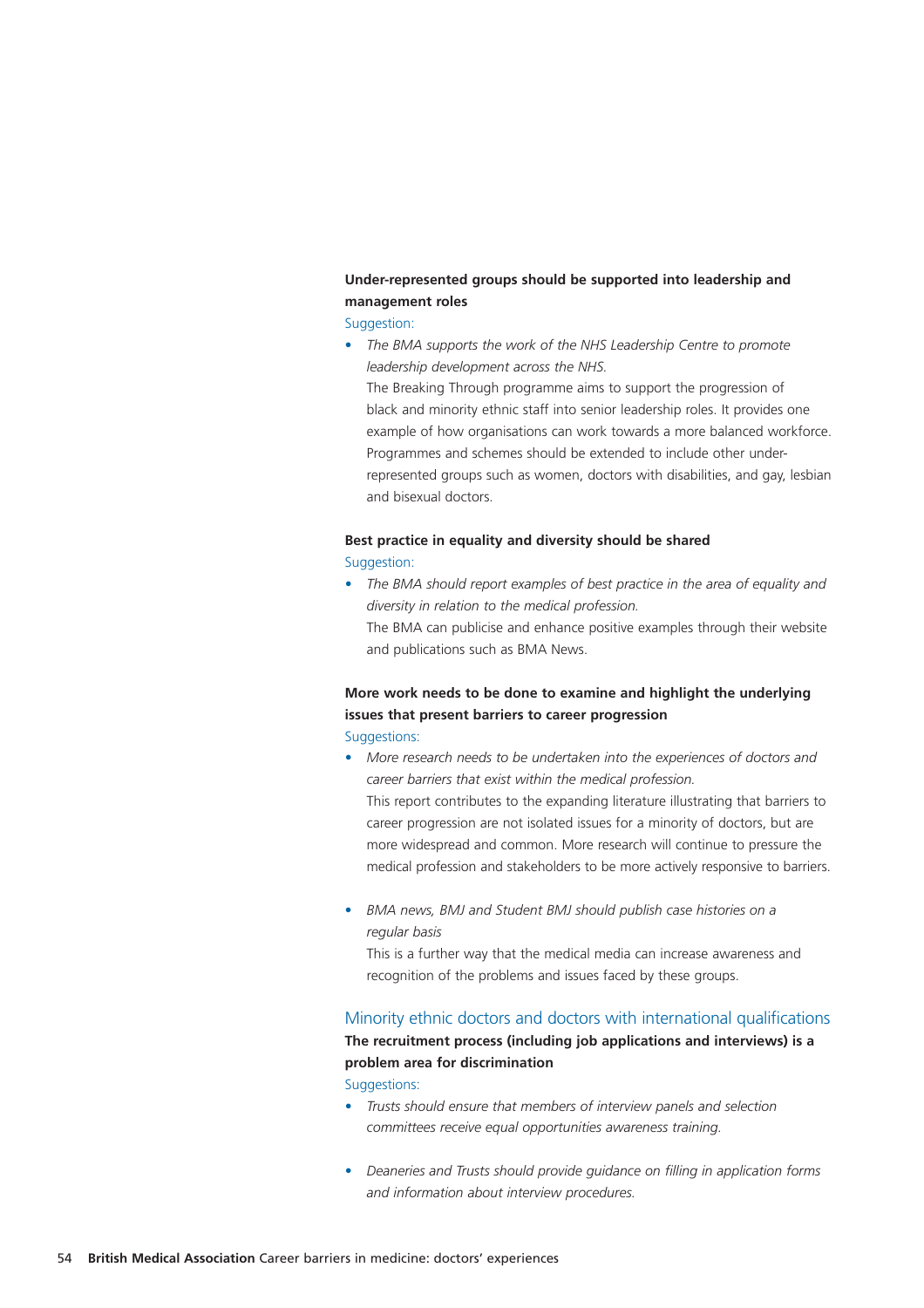This could include examples of likely questions or points for discussion so that interviewees can be adequately prepared.

*• Equal opportunities monitoring should be carried out by Trusts in relation to applications for job vacancies.* 

In the first instance, Trusts should monitor gender, ethnicity and disability. Consideration should be given to developing ways to monitor sensitive data such as religion, sexual orientation and age. Any bias or perceived discrimination should be investigated and appropriate actions taken.

*• Trusts should consider the use of anonymised application forms for job vacancies.* 

This is one option by which some of the bias that might arise on the basis of non-English names might be removed. This approach would also help to focus the assessment of the candidate on their medical skills and relevant experience.

#### **Disciplinary systems must be fair and constructive**

#### Suggestions:

*• The BMA will encourage the GMC and the NCAA in their quantitative analysis of data on disciplinary cases.*

In addition, a report should be prepared which includes qualitatively focused examination of the underlying reasons why minority ethnic and overseas doctors are more likely to be disciplined or suspended. This information would help highlight any issues within the disciplinary system and to target future initiatives and support to specific problem areas experienced by this group of doctors.

*• The BMA should repeat (on a regular basis) the 2004 survey of cases referred to regional services which investigated the underlying causes of doctors' disciplinary problems.* 

This would help to determine how the patterns of disciplinary problems are changing and to identify emerging themes that need to be addressed.

## **Staff and associate specialist grades must have opportunities for career development**

#### Suggestion:

- *• The BMA should continue to work with the Department of Health to support the implementation and further development of the recommendations contained in "Choice & opportunity: modernising medical careers for non-consultant career grades"* (NCCGs, also known as staff and associate specialist grades – SAS). These recommendations include:
	- enabling all SAS doctors to have opportunities for career progression
	- developing a fair system of competency based assessment to enable SAS doctors to enter career grade posts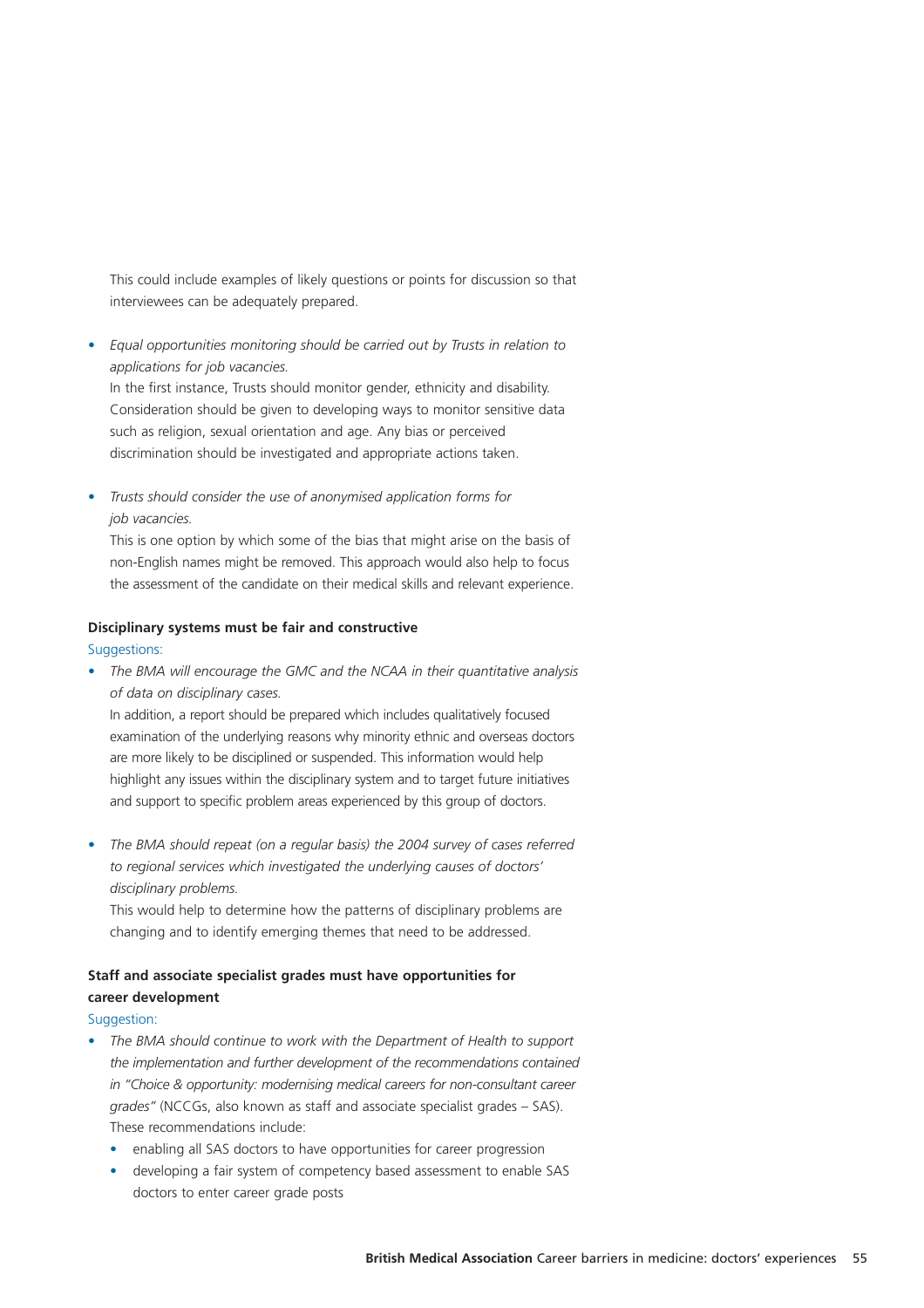- developing a system of competencies through which SAS doctors with formally recognised skills can work independently at the appropriate level
- providing the resources and infrastructures for continuing professional development of SAS doctors.

#### **Clinical excellence awards must be open, fair and non-discriminatory** Suggestions:

- *• Trusts should ensure that there is openness and transparency within the clinical excellence awards system.*
- *• Trusts should monitor clinical excellence awards in terms of ethnicity, gender, disability and sexual orientation.* The results of this monitoring should be collated, analysed and published by the Advisory Committee on Clinical Excellence Awards.

#### **Ethnicity data is needed for general practitioners**

#### Suggestion:

- *• Primary care organisations should collect ethnicity monitoring data for general practitioners.* 
	- This data should be collated and analysed centrally by the health departments in order to provide a clearer picture of the composition of the GP workforce.

## **Requirements and implications of PLAB and other examinations need to be reviewed**

Suggestions:

*• The BMA welcomes the review of the PLAB examination being carried out by the GMC.* 

This should consider the relevance and suitability of the test as a means of assessing a doctor's ability. In addition, the costs should not be prohibitive.

*• The GMC, with support from the BMA, should examine the arrangement whereby doctors qualifying outside the UK or EU are currently required to take the International English Language Testing System (IELTS) examination regardless of nationality.* 

Action needs to be taken to avoid any unnecessary examination burden for those individuals who, for example, have English as their first language, or received their main education in English.

### **Employment information is needed for doctors who have trained internationally**

Suggestions:

*• A single official website for internationally trained doctors should provide clear and updated information about employment prospects in the UK.*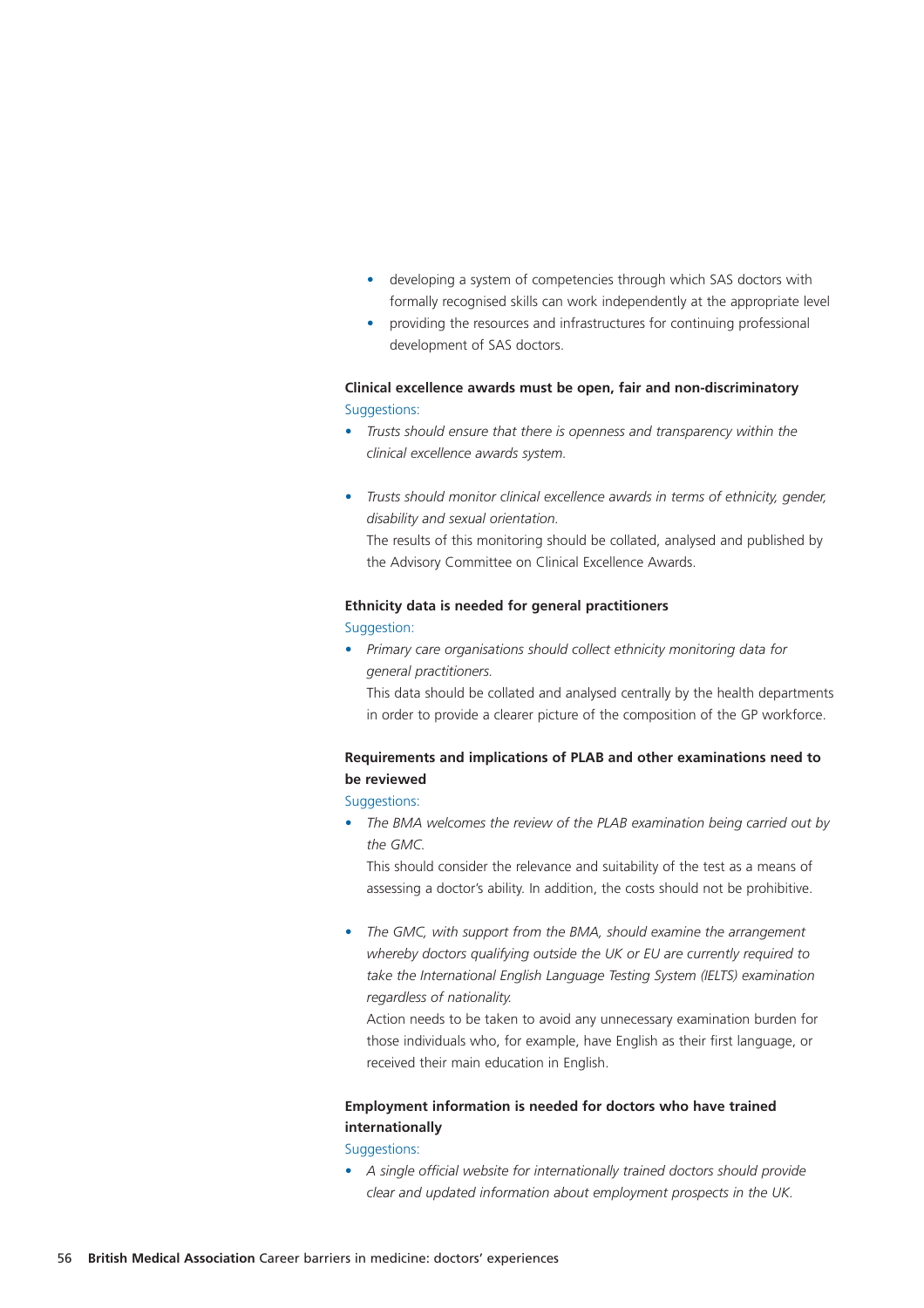There is much confusion about registration procedures, and employment processes and opportunities in the UK for doctors with international qualifications. It would be beneficial if one site provided information and up to date links to relevant organisations. For example, the National Advice Centre for postgraduate Medical Education (NACPME), maintained by the British Council (www.britishcouncil.org) is currently updating its website. This website should be the central information point with relevant and accurate information for doctors coming to work in the UK. The BMA will continue to monitor the provision of information on the web, and make appropriate recommendations.

*• The GMC should consider developing a central database of overseas doctors who are registered and seeking employment, particular overseas doctors who have passed the PLAB test.* 

This could allow monitoring of the types of appointments obtained by this group, the number of applications made and the length of time spent on the register. The data could also be valuable to target initiatives aimed at helping this group of doctors into employment.

## **Support organisations and networks play a valuable role in ameliorating difficulties facing minority ethnic doctors**

Suggestion:

*• The BMA should work with the Department of Health to encourage and facilitate networking amongst minority ethnic doctors so that they can meet one another to give mutual support, share experience and advice.*

#### Doctors with disabilities

## **More information is needed about doctors with disabilities** Suggestions:

- *• Health Departments should collect and publish anonymised data on the number of health care professionals (by profession and grade) with disabilities in the UK.*
- *More research is required into whether and how disabled doctors' needs are being met in employment and medical education.*

## **Doctors with disabilities need more information about the options and support available**

#### Suggestions:

*• The BMA should continue to review and update the "Doctors with disabilities" web resource.* 

This is a sign-posting service to provide contact details and web links to information sources for disabled doctors and medical student members.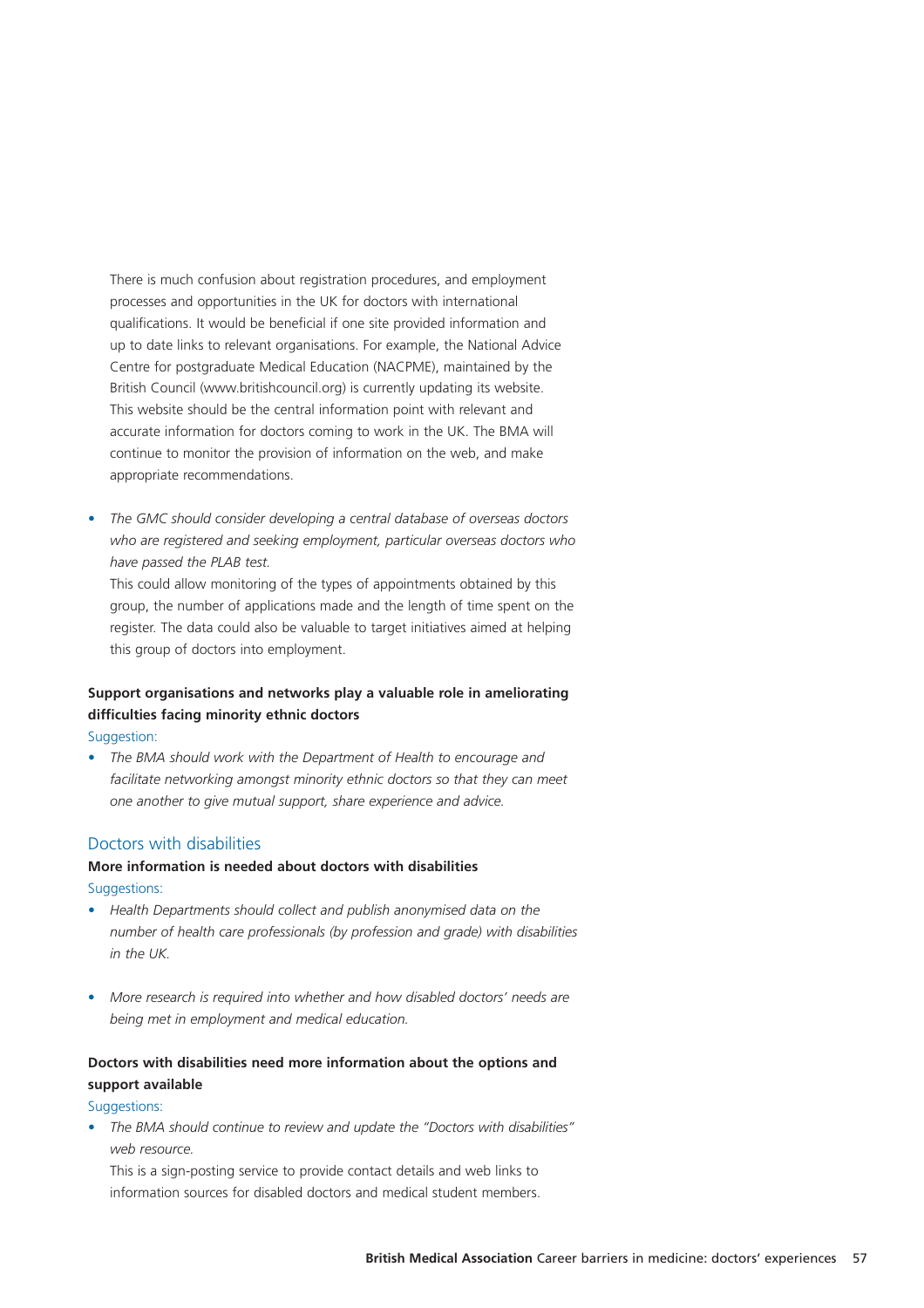This service provides information about aids, facilities, equipment and financial help, and includes a link to the BMJ Career Focus Chronic Illness Matching Scheme which is a resource through which disabled doctors and medical students can get in touch with one another.

- *• Medical schools should provide clear admissions information about the facilities, course content, as well as physical access, that is available for disabled or chronically ill individuals wishing to study medicine.*
- *• The definition of disability used for monitoring within the health sector, including by UCAS for entry to medical school should be reviewed.* This revised definition should encompass a broader understanding of disabilities in the context of a disabling environment. It should not only be focused on those disabilities requiring special needs or extra support.

## **Comprehensive occupational health services should be available for all doctors**

#### Suggestion:

*• There should be a fully comprehensive NHS occupational health service for all doctors, including general practitioners.*  Occupational health practitioners and specialists who are experienced in dealing with the needs of people with disabilities should be available to provide advice for doctors and students. Occupational health practitioners should work in partnership with disability organisations to give advice and support.

## **Assessment criteria should consider desirability in relation to skills, abilities and specific job description**

#### Suggestion:

*• The GMC should work with the BMA and medical schools to develop guidelines on skills assessment for doctors with disabilities.* This should include consideration of the knowledge, skills, attitudes and behaviour that are required to follow different medical career paths, the suitable training required to equip individuals to follow these careers, as well as innovative approaches to demonstrate the ways in which students with a wide range of disabilities or health conditions can achieve the required standards.

## **Doctors and medical students with disabilities need improved access and facilities**

#### Suggestions:

*• Trusts, medical schools and primary care organisations must take action to ensure that they meet their legal obligations under the Disability Discrimination Act.*  In October 2004, the DDA is being extended to apply to service providers, who will be required to make reasonable adjustments to facilities for disabled medical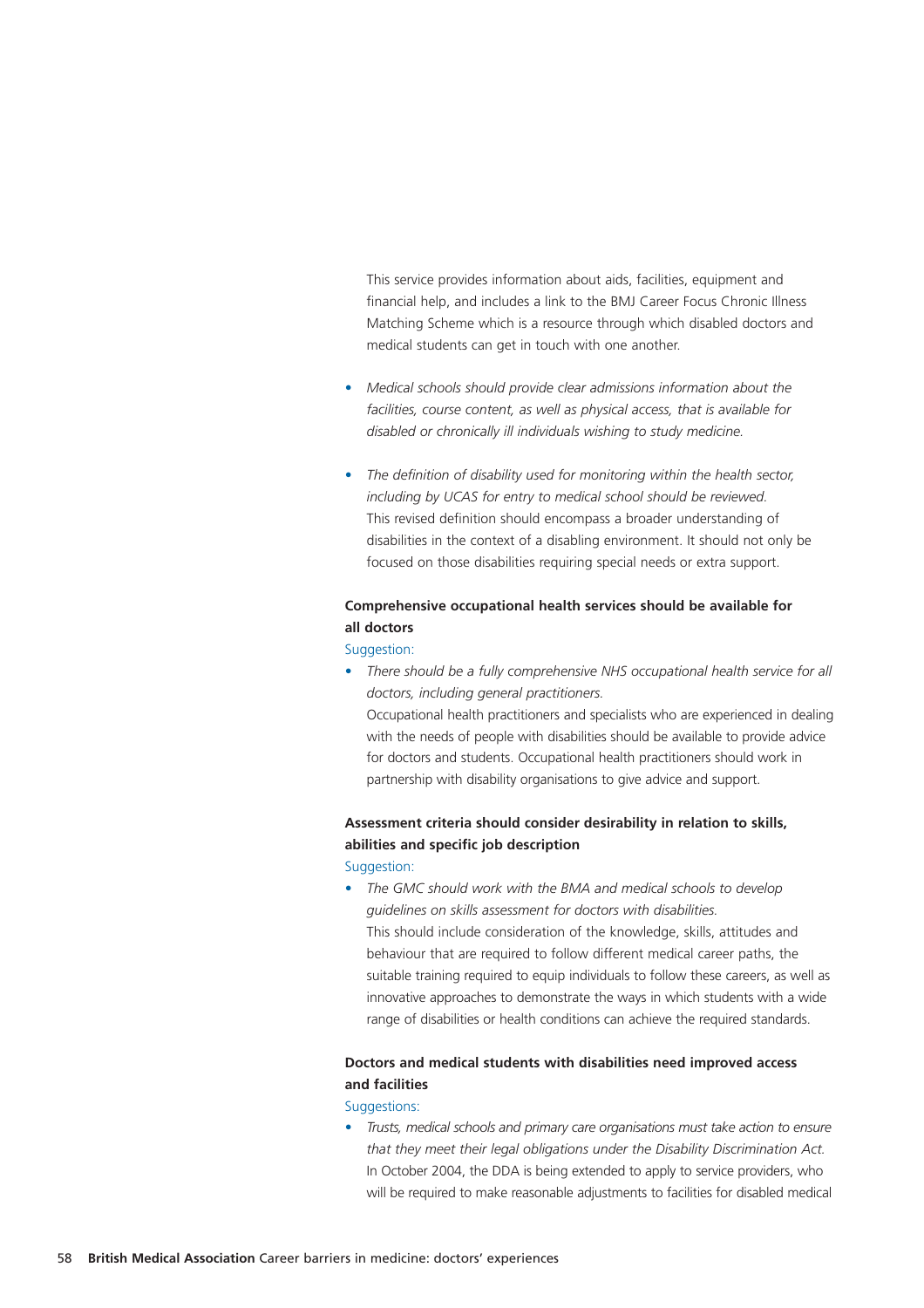students and doctors. Furthermore, it will be unlawful for an employer to discriminate against a disabled person in recruitment, promotion, dismissal or redundancy.

- *• There should be financial assistance for Trusts and general practices employing doctors with disabilities when special equipment, aids and structural alterations are required.*
- *• Medical schools should foster greater awareness of, and provision for, disability issues during medical training.* Medical students may become disabled during their undergraduate training. They should be provided with rehabilitation and support to continue with their training in line with the treatment that doctors would receive.

## **There needs to be a change in attitudes and behaviour which positively values people with all levels of ability**

#### Suggestions:

- *• Guidelines for education and training in disability matters should be developed by the BMA in conjunction with the medical royal colleges, regional postgraduate deans, advisors in general practice and undergraduate deans.* Training should acknowledge the important multi-dimensional contributions of different healthcare professionals and include the social model of disability.
- *• Doctors should be made aware of how their environment can or may be disabling to their colleagues.* This should be promoted through disability awareness /equality training within

the undergraduate curriculum and in post-graduate programmes.

*• All employers and general practitioners should ensure that policies and procedures for equal opportunities include disability in all employment matters, including recruitment and selection, training, promotion and career development.* They should seek to attain the Two Ticks Symbol – Positive About Disabled People, which is given by Jobcentre Plus, to employers who have agreed to meet five commitments regarding the recruitment, employment, retention and career development of disabled people.

### Medical women

## **Flexible working needs to be valued as a positive career option by everyone in the profession**

Suggestions:

• *There is a need to change the culture and attitudes within the profession which view flexible and part-time working as being less committed and inflexible.* This would benefit not only women, but all members of the profession for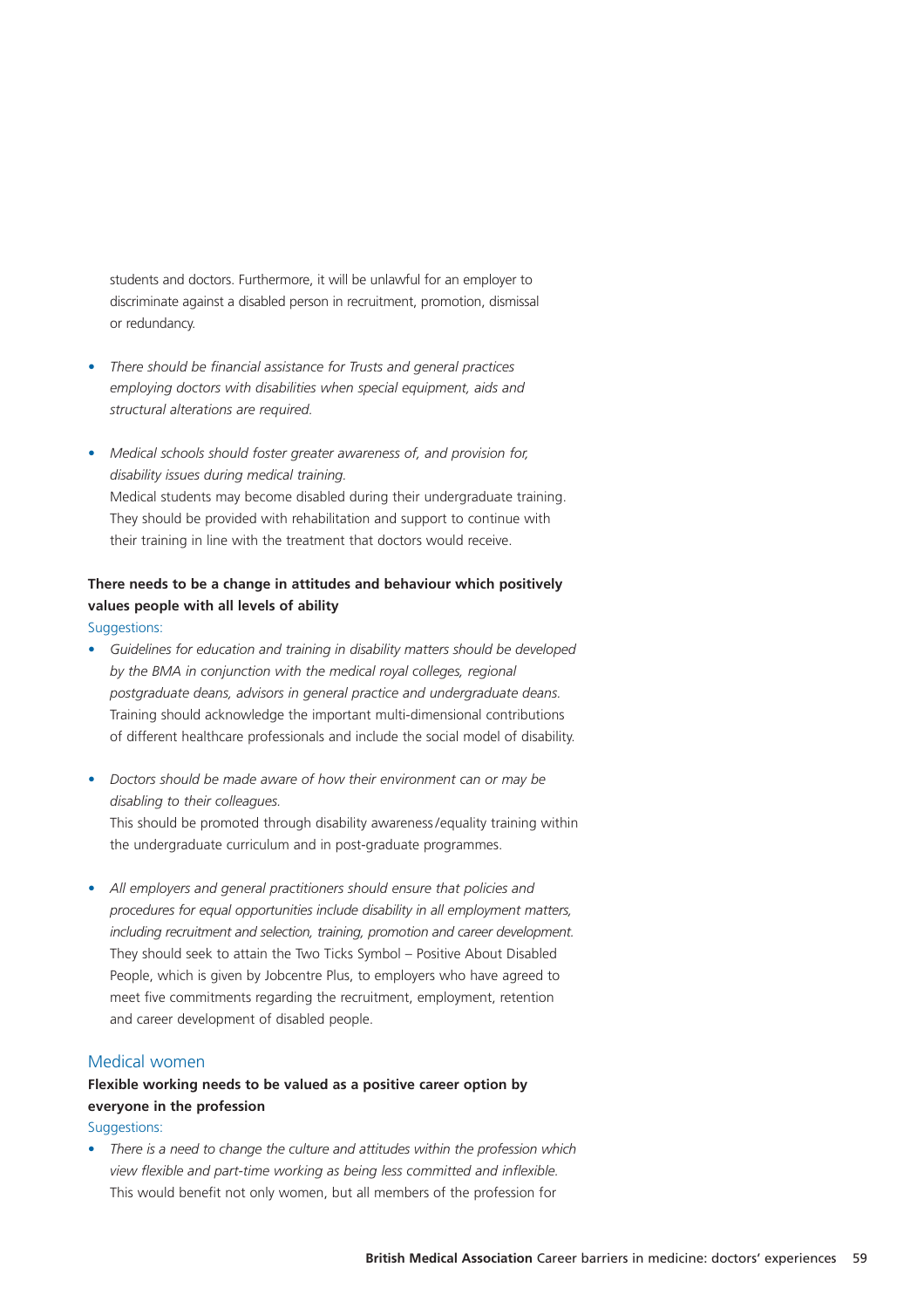whom this style of working would be suitable. A change in culture would also aid the concept of a continuum of training, with no marked dichotomy between full-time and flexible training.

*• The BMA should continue to support the Department of Health, Improving Working Lives (IWL) initiative.* 

The IWL initiative commits the NHS to delivering a range of flexible working practices. This should include ensuring fairness and equality of access, increasing awareness of flexible working, as well as supporting and encouraging the uptake of the flexible careers scheme in both hospital and general practice settings. The IWL initiative should also identify role models/advisors within individual trusts, deaneries and colleges who can promote the benefits of flexible working and training more widely within their area.

*• The IWL good practice database should be promoted and used by Trusts to help them identify options for flexible working practices and to share experience of good practice across the NHS.* This should include the provision of adequate information about cost implications.

## **Affordable and accessible childcare should be widely available** Suggestion:

*• With the support of the NHS childcare strategy, Trusts should provide good quality, affordable and accessible childcare facilities for those working in the medical profession.*

Trusts need to recognise and provide funding provision for the additional cost of child care during out-of-hours periods. Childcare co-ordinators are to be welcomed, as a valuable source of advice, however more coverage is needed across the country.

#### Lesbian, gay and bisexual doctors

## **Legislation needs to be understood and implemented in relation to sexual orientation**

Suggestions:

- *The BMA should produce guidance on sexual orientation to address some of the issues and concerns for doctors as employers and employees, in the light of new Employment Equality (sexual orientation) Regulations.* The guidance should help to raise awareness within the health sector more generally as well as providing information and resources, potential strategies, patient interaction, educational strategies and recommendations.
- *Trusts and primary care organisations should ensure that they are fully aware of the legislative requirements and should implement existing guidance.* Some examples are work produced by ACAS, GLADD, and Stonewall-NHS Scotland.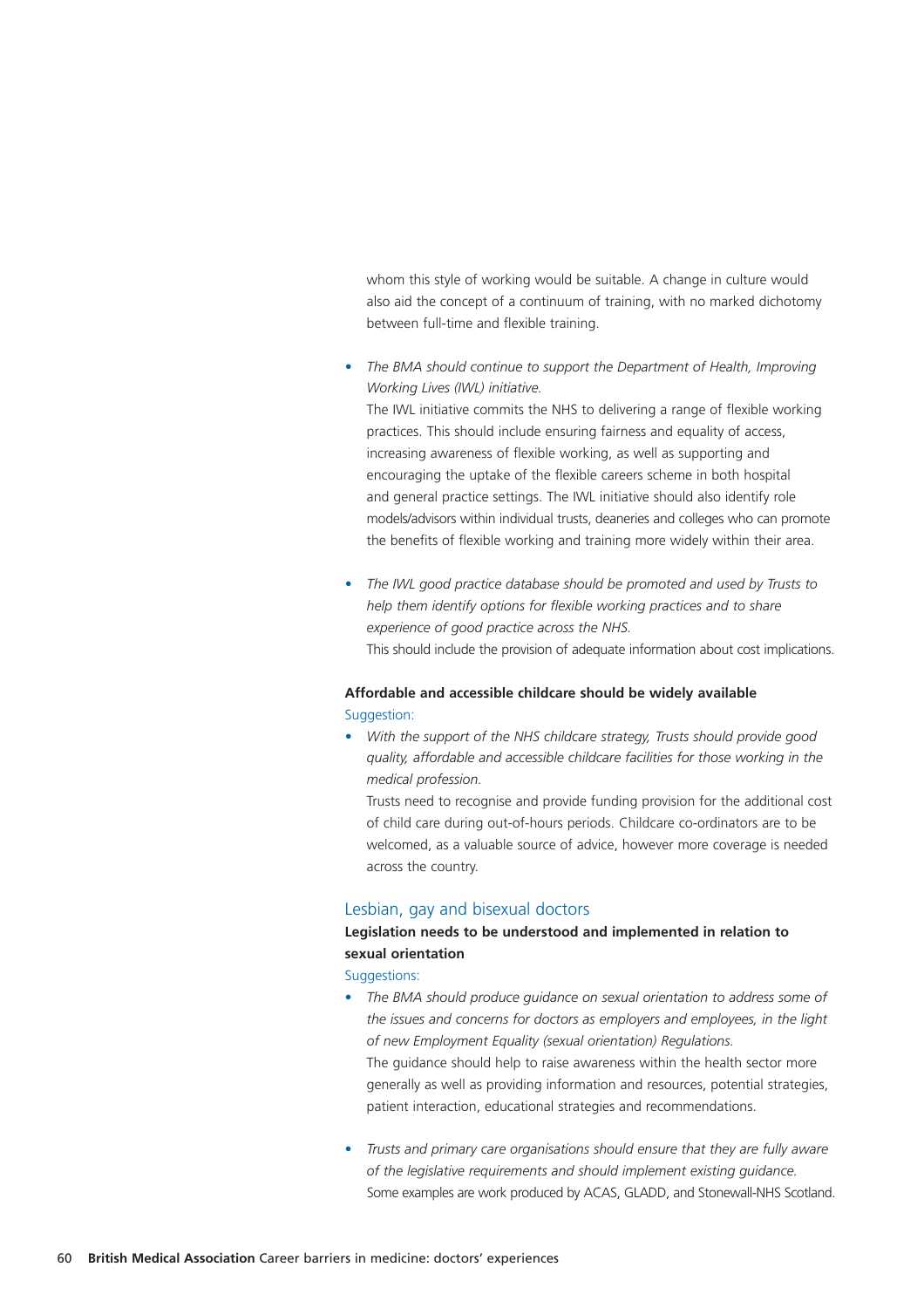## **Data would assist in identifying where problems exist and should be collected in a sensitive manner**

#### Suggestion:

*• More data need to be collected on lesbian, gay and bisexual doctors.*  The health departments should consider how such information could be gathered for the medical workforce, in addition to other statistical information currently collected. However, great care and sensitivity will be needed in the collection, collation and dissemination of this data.

## **Support should be more widely available and confidentiality should be ensured**

#### Suggestion:

*• Trusts and deaneries should identify a key individual who can act as a first line of support and confidential advice to doctors.*

These individuals should be identified and provide confidential advice to doctors who raise concerns about issues of discrimination in relation to sexual orientation. The role of these individuals needs to be supported by the Trust so that there are procedures in place which address concerns and allegations of discrimination.

## **Medical schools should regularly review curricula**

#### Suggestions:

- *• Medical schools should review the way in which sexual orientation is presented within the medical curriculum.* In particular, teaching about 'homosexuality' should be integrated into the curriculum rather than defined in contrast to a normative standard of 'heterosexuality' as this perpetually reinforces negative stereotypes. In addition sexuality should not be exclusively taught and discussed in the context of HIV, genitourinary medicine or psychiatry.
- *• Medical schools should consider issues of sexual orientation within their admissions policies and within their anti-bullying and harassment procedures.*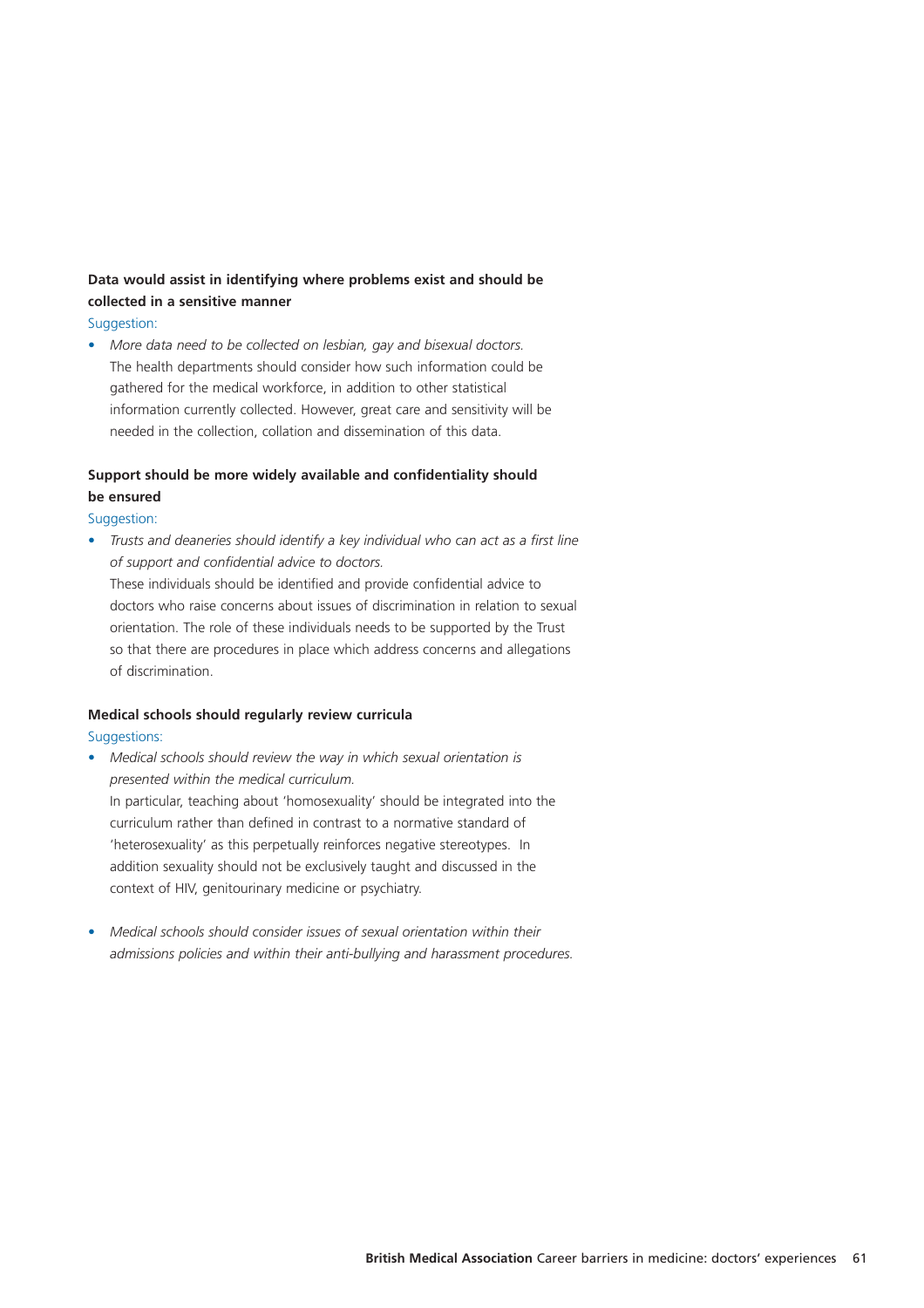# References

- 1 British Educational Research Organisation (1992) *Ethical Guidelines*. www.bera.ac.uk (accessed May 2004)
- 2 Unwin L (2001) Career progression and job satisfaction. In: Coker N (ed) *Racism in medicine*. London: King's Fund.
- 3 Dadabhoy S (2001) The next generation, the problematic children: a personal story. In: Coker N (ed) *Racism in medicine*. London: King's Fund.
- 4 Esmail A & Everington S (1993) Racial discrimination against doctors from ethnic minorities. *British Medical Journal* **306**: 691-2.
- 5 Esmail A & Everington S (1997) Asian doctors are still being discriminated against. *British Medical Journal* **314**: 1619.
- 6 GMC Press Office (2004) *Registration statistics* 1999-2003. General Medical Council. www.gmc-uk.org (accessed May 2004)
- 7 General Medical Council (2003) *Council paper 6a*. www.gmc-uk.org (accessed May 2004)
- 8 Allen I (2003) *Summary and conclusions from an analysis of the nature and outcome of complaints received by the* GMC, considered by the PPC and considered by the PCC in 1999, 2000 and 2001. Policy Studies Institute. Annex A of General Medical Council (2003) Council paper 6a. www.gmc-uk.org (accessed May 2004)
- 9 National Clinical Assessment Authority (2003) *Evaluation of NCAA advice and assessment service, prototype phase*. www.ncaa.nhs.uk (accessed May 2004)
- 10 British Medical Association (2004) *Underlying causes of doctors' disciplinary problems: survey results*. London: British Medical Association.
- 11 Audit Commission (2002) *Medical staffing*. London: Audit Commission.
- 12 British Medical Association (2003) *BMA response to the Department of Health's consultation document, Choice & opportunity: modernising medical careers for non-consultant career grade doctors*. www.bma.org.uk
- 13 Department of Health (2001) *Eighth annual distinction awards report published today*. Department of Health. www.dh.gov.uk (accessed May 2004)
- 14 Esmail A, Abel P & Everington S (2003) Discrimination in the discretionary points award scheme: comparison of white with non-white consultants and men with women. *British Medical Journal* **326**: 687-8.
- 15 Welsh C (2000) Training overseas doctors in the United Kingdom. *British Medical Journal* **321**: 253-4.
- 16 Gill P (2001) General practitioners, ethnic diversity and racism. In: Coker N (ed) *Racism in Medicine*. London: King's Fund.
- 17 Taylor Jr DH & Esmail A (1999) Retrospective analysis of census data on general practitioners who qualified in South Asia: who will replace them as they retire? *British Medical Journal* **318**: 306-310.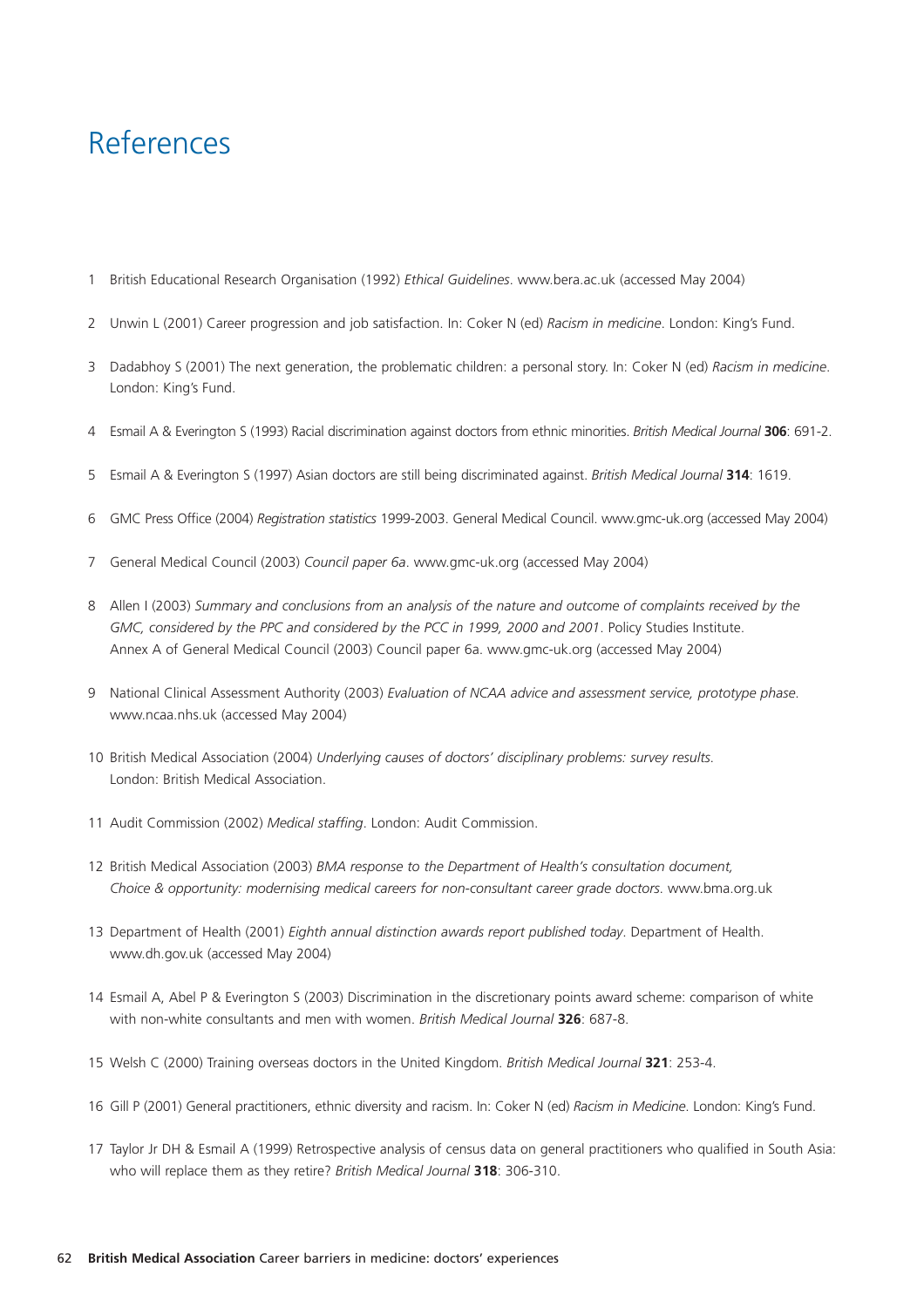18 Constable J, Fish I & McKenna C (2002) A quick guide to working in the United Kingdom. *British Medical Journal* **325**: 153.

- 19 Sridhar M (2000) What is the future for training overseas graduates? *British Medical Journal* **321**: 307.
- 20 Disability Rights Commission (2004) *Who we are: what we do*. http://www.drc-gb.org (accessed April 2004)
- 21 Disability Rights Commission (2004) *Disability briefing January 2004, key facts and figures*. Labour Force Survey (LFS). www.drc-gb.org (accessed May 2004)
- 22 The Self Direction Community Project (2001) *The medical and social model of disability*. www.selfdirection.org (accessed May 2004)
- 23 British Medical Association (1997) *Meeting the needs of doctors with disabilities*. London: British Medical Association.
- 24 Working party of the Federation of Royal Colleges of Physicians (2001) *Women in hospital medicine: career choices and opportunities*. London: Federation of Royal Colleges of Physicians. http://www.rcplondon.ac.uk (accessed March 2004).
- 25 Risdon C, Cook D & Willns D (2000) Gay and lesbian physicians in training: a qualitative study. *Canadian Medical Association* **162**: 331-4.
- 26 Department of Trade and Industry (2003) *Protection against discrimination at work in grounds of sexual orientation*. UK: Department of Trade and Industry. www.dti.gov.uk (accessed May 2004)
- 27 Gay and Lesbian Association of Doctors and Dentists (1999) *An enquiry into gay and lesbian issues in British medical and dental schools – final report and recommendations*. www.gladd.org.uk (accessed February 2004)
- 28 Rose L (1994) Homophobia among doctors. *British Medical Journal* **308**: 586-7.
- 29 Burke BP & White JC (2001) Wellbeing of gay, lesbian and bisexual doctors. *British Medical Journal* **322**: 422-5.
- 30 London Lesbian, Gay & Bisexual Mental Health Strategy Group, *PACE Good practice guidelines in working with lesbians, gay men and bisexuals in mental health services*. www.pacehealth.org.uk (accessed February 2004)
- 31 MacDonald R (2002) Discrimination in medicine: the BMJ careers discrimination matching scheme could help. *British Medical Journal* **324**: 1112.
- 32 BMA working party on flexible training (2003) *Flexible training: report of the BMA led working party on flexible training*. www.bma.org.uk (accessed May 2004)
- 33 Health Policy and Economic Research Unit (2004) *Why do doctors leave the profession?* London: British Medical Association.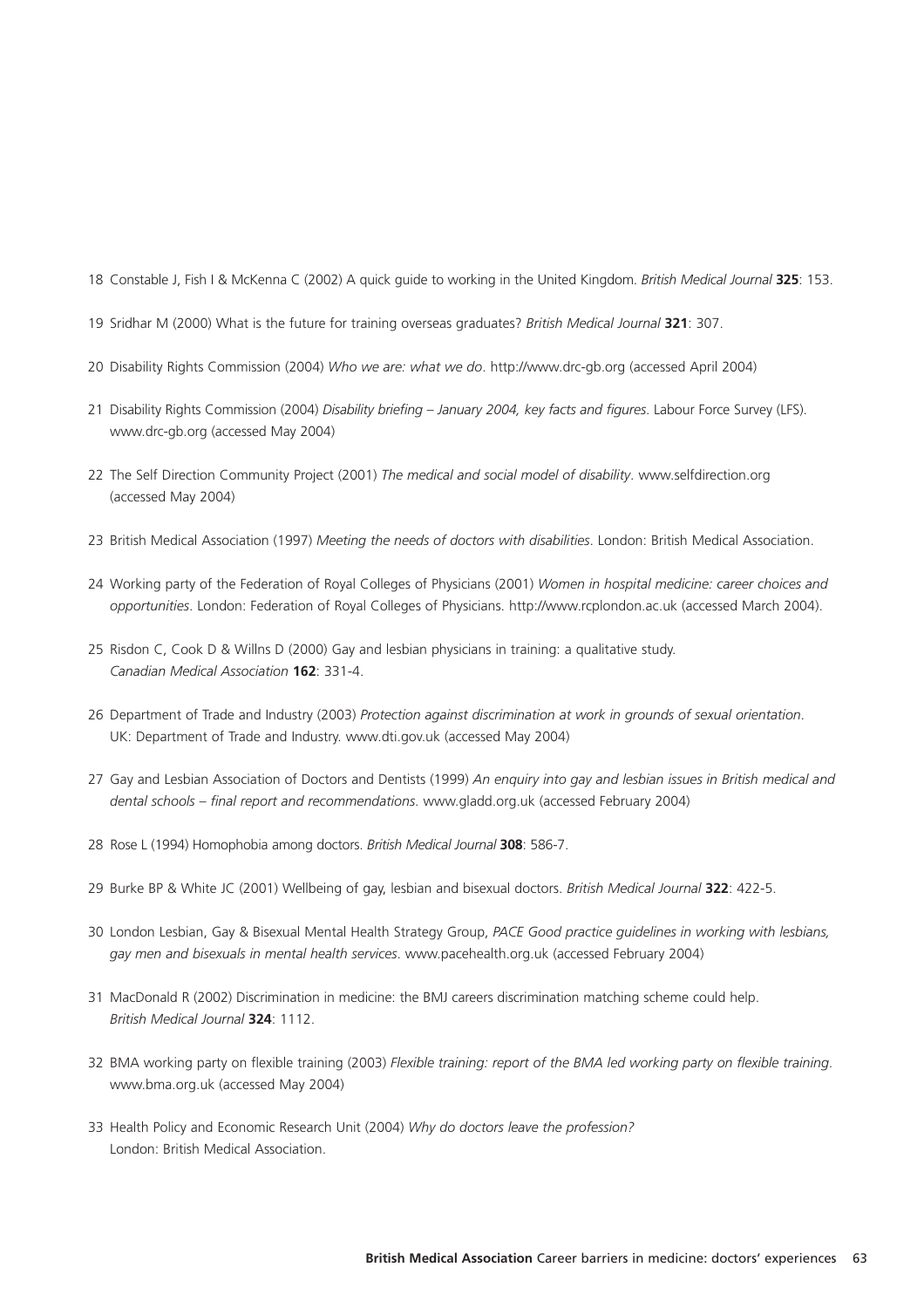# 11 Bibliography and sources

Advisory, Conciliation and Arbitration Service (2003) *Guidance, sexual orientation and the workplace; putting the Employment Equality (Sexual Orientation) Regulations 2003 into practice*. UK: ACAS. www.acas.org.uk (accessed April 2004)

Allen I (1994) Doctors *and their careers*. London: Policy Studies Institute.

Allen I (2003) *Summary and conclusions from an analysis of the nature and outcome of complaints received by the GMC, considered by the PPC and considered by the PCC in 1999, 2000 and 2001.* Policy Studies Institute. Annex A of General Medical Council (2003) Council paper 6a. www.gmc-uk.org (accessed May 2004)

Audit Commission (2002) *Medical Staffing*. London: Audit Commission.

British Council (2004) *National Advice Centre for Postgraduate Medical Education*. www.britishcouncil.org (accessed June 2004)

British Educational Research Organisation (1992) *Ethical Guidelines*. www.bera.ac.uk (accessed May 2004)

British Medical Association (2003) *Appraisal: a guide for medical practitioners*. London: British Medical Association.

British Medical Association (2003) *BMA response to the Department of Health's consultation document, Choice & opportunity: modernising medical careers for non-consultant career grade doctors*. www.bma.org.uk (accessed May 2004)

British Medical Association (2003) *Bullying, harassment and discrimination: still rife in the 21st century NHS*. www.bma.org.uk (accessed November 2003)

British Medical Association (2003) *Dealing with discrimination: guidelines for BMA members.* www.bma.org.uk (accessed November 2003)

British Medical Association (2004) *Demography of medical schools: a discussion paper*. London: British Medical Association.

British Medical Association (2003) *Directory of membership services 2003-04*. London: British Medical Association.

British Medical Association (2004) *Exploring mentoring*. London: British Medical Association. (in press)

British Medical Association (1997) *Meeting the needs of doctors with disabilities*. London: British Medical Association.

British Medical Association (2003) *Racism in the medical profession: the experience of UK graduates*. London: British Medical Association.

British Medical Association (2003) *Student directory of membership services 2003-04*. London: British Medical Association.

British Medical Association (2004) *Tackling racism in medical careers: the role of consultants – Consultation Document No 2*. London: Central Consultants and Specialists Committee.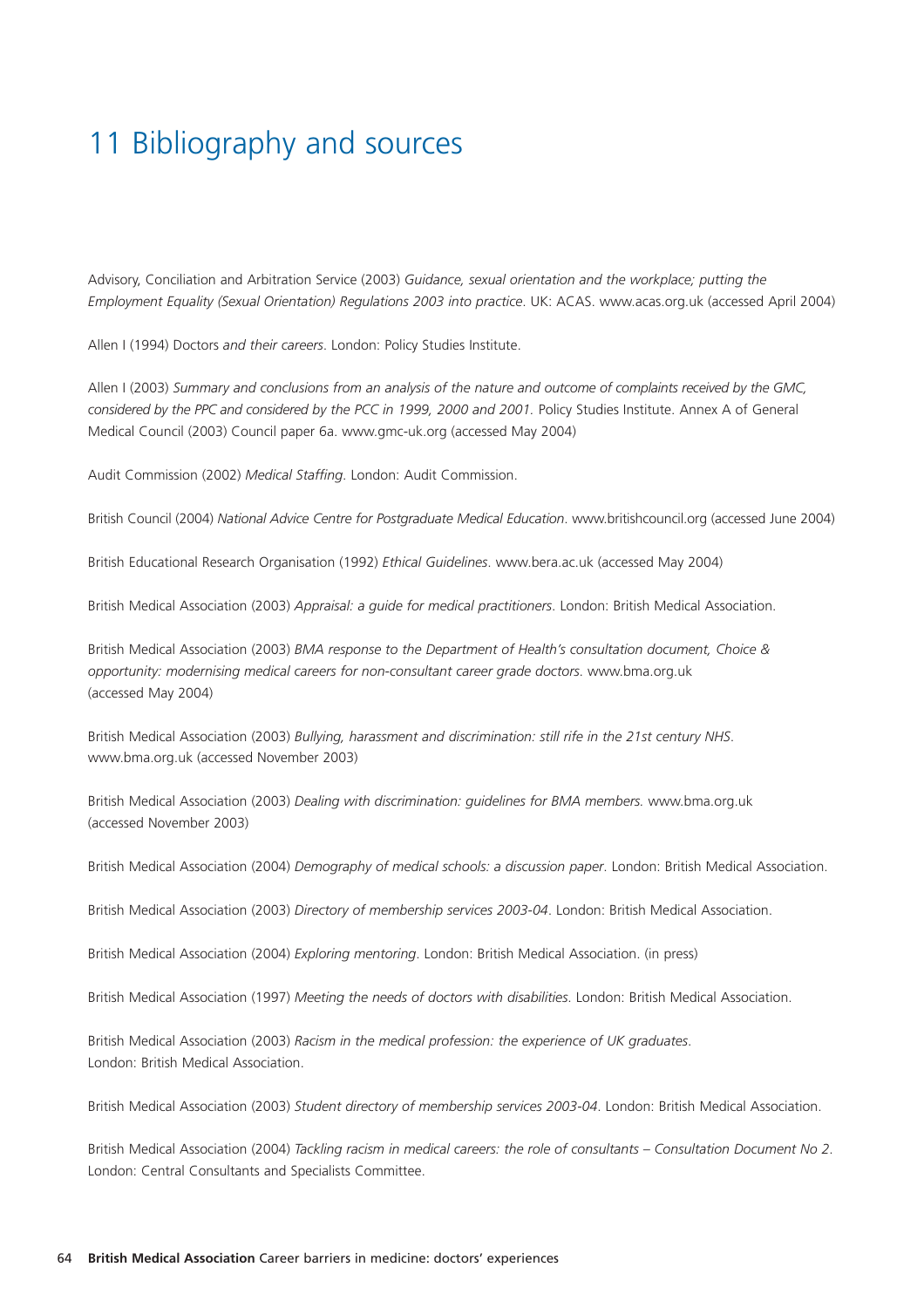British Medical Association (2004) *Underlying causes of doctors' disciplinary problems: survey results*. London: British Medical Association.

BMA working party on flexible training (2003) *Flexible training: report of the BMA led working party on flexible training*. www.bma.org.uk (accessed May 2004)

Burke BP & White JC (2001) Wellbeing of gay, lesbian and bisexual doctors. *British Medical Journal* **322**: 422-5.

Career Progress of Doctors Committee (1998) *Discrimination on the grounds of sexual orientation: guidelines for promoting equal opportunities in the health service*. London: British Medical Association.

Constable J, Fish I & McKenna C (2002) A quick guide to working in the United Kingdom. *British Medical Journal* **325**: 153.

Dadabhoy S (2001) The next generation, the problematic children: a personal story. In: Coker N (ed) *Racism in medicine*. London: King's Fund.

Department of Health (2001) *Eighth annual distinction awards report published toda*y. Department of Health. www.dh.gov.uk (accessed May 2004)

Department of Health (2003) *Equalities and diversity in the NHS – progress and priorities*. London: Department of Health Publications.

Department of Health (2000) *General Practitioner recruitment, retention and vacancy survey for England and Wales*. Government statistical service. www.dh.gov.uk (accessed April 2004)

Department of Health (2003) *Medical and dental workforce census England, Table 6: Hospital medical staff by ethnic category and grade*. www.dh.gov.uk (accessed May 2004)

Department of Health (2003) *Table 1A: All practitioners GMS and PMS (excluding retainers): analysis by sex*. www.dh.gov.uk (accessed May 2004)

Department of Health (2003) *Table 4: Hospital medical staff by nature of contract, gender and grade*. www.dh.gov.uk (accessed May 2004)

Department of Health (2003) *Table 5: Hospital medical staff by country of qualification, gender and grade*: England www.dh.gov.uk (accessed May 2004)

Department of Health (2002) *Table 10: Hospital medical staff by ethnic category and grade*. http://www.dh.gov.uk (accessed November 2003)

Department of Trade and Industry (2003) *Protection against discrimination at work in grounds of sexual orientation*. UK: Department of Trade and Industry. www.dti.gov.uk (accessed May 2004)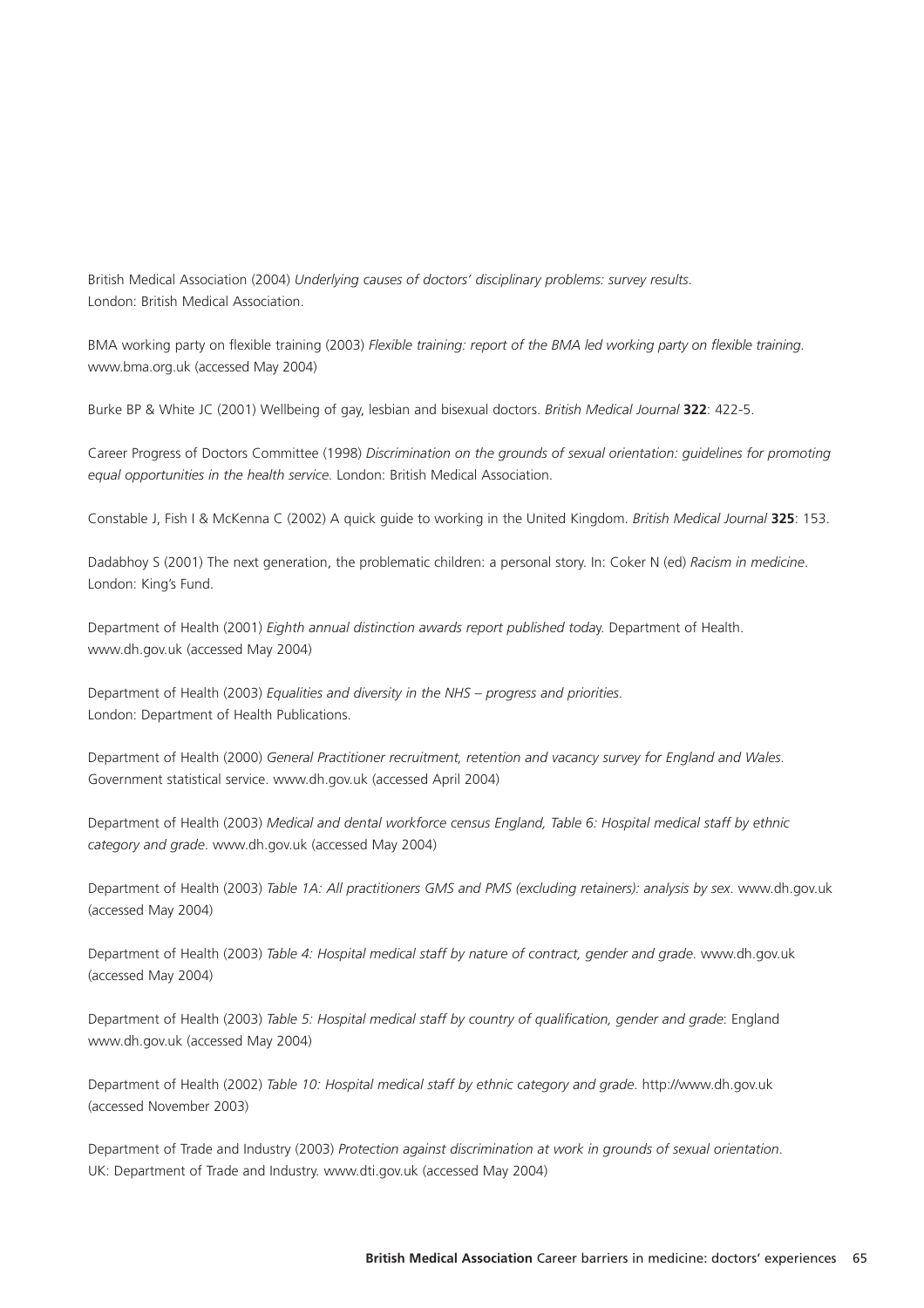Disability Rights Commission (2004) *Definition of disability*. http://www.drc-gb.org (accessed May 2004)

Disability Rights Commission (2004) *Disability briefing – January 2004, key facts and figures*. Labour Force Survey (LFS). www.drc-gb.org (accessed May 2004)

Disability Rights Commission (2004) *Who we are: what we do*. http://www.drc-gb.org (accessed April 2004)

Esmail A, Abel P & Everington S (2003) Discrimination in the discretionary points award scheme: comparison of white with non-white consultants and men with women. *British Medical Journal* **326**: 687-8.

Esmail A & Everington S (1997) Asian doctors are still being discriminated against. *British Medical Journal* **314**: 1619.

Esmail A & Everington S (1993) Racial discrimination against doctors from ethnic minorities. *British Medical Journal* **306**: 691-2.

Gay and Lesbian Association of Doctors and Dentists (1999) *An enquiry into gay and lesbian issues in British medical and dental schools – final report and recommendations.* www.gladd.org.uk (accessed February 2004)

Gay and Lesbian Association of Doctors and Dentists (2003) *Improving working lives: dignity at work for lesbians and gay men in the NHS.* www.gladd.org.uk (accessed April 2004)

General Medical Council (2003) *Council paper 6a*. www.gmc-uk.org (accessed May 2004)

General Medical Council (2001) *Good medical practice*. www.gmc-uk.org (accessed June 2004)

General Medical Council, Press Office (2004) *Registration statistics* 1999-2003. General Medical Council. www.gmc-uk.org (accessed May 2004)

Gill P (2001) General practitioners, ethnic diversity and racism. In: Coker N (ed) *Racism in medicine*. London: King's Fund.

Health Policy and Economic Research Unit (2004) *Why do doctors leave the profession?* London: British Medical Association.

ISD Workforce Statistics (2002) B7- all medical and dental staff employed in NHS Scotland by type and service, grade, contract type and gender. *Medical and Dental Census General Medical Practitioner Database*. http://nhsscotland.com (accessed May 2004)

ISD Workforce Statistics (2003) C2 - general medical practitioners; by sex and contract status – all unrestricted principles. *General Medical Practitioner Database, ISD Scotland*. http://nhsscotland.com (accessed May 2004)

ISD Workforce Statistics (2002) G2 - hospital, community and public health medical and dental staff, by grade and ethnic origin. *Medical and Dental Census ISD Scotland.* http://nhsscotland.com (accessed May 2004)

London Lesbian, Gay & Bisexual Mental Health Strategy Group, *PACE Good practice guidelines in working with lesbians, gay men and bisexuals in mental health services*. www.pacehealth.org.uk (accessed February 2004)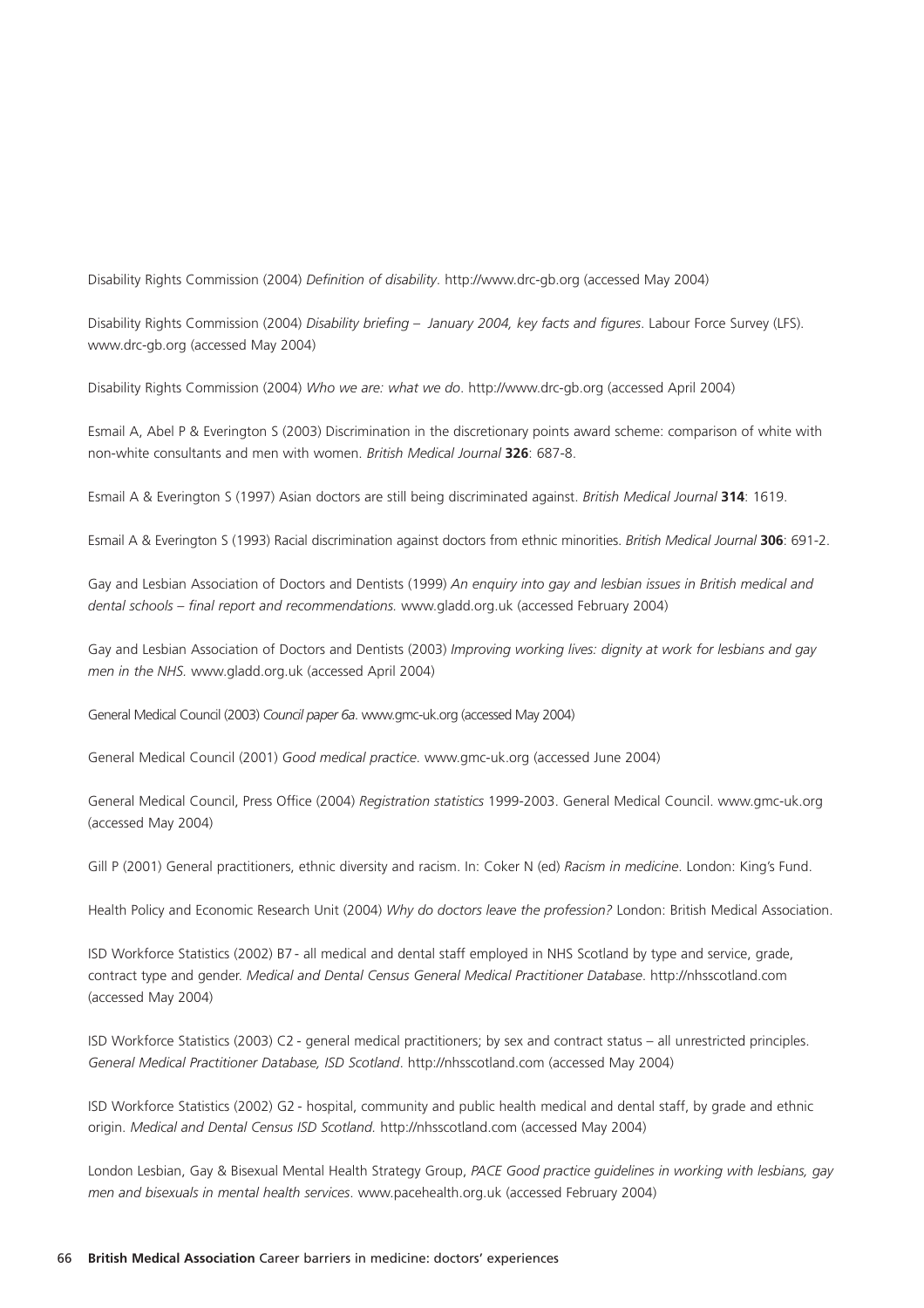MacDonald R (2002) Discrimination in medicine: the BMJ careers discrimination matching scheme could help. *British Medical Journal* **324**: 1112

McManus IC & Sproston KA (2000) Women in hospital medicine in the United Kingdom: glass ceiling, preference, prejudice or cohort effect? *Journal of Epidemiology and Community Health* **54**: 10-16.

Medical Practitioners Union (2002) *Still discriminating after all these years.* London: MPU.

Mercer S (1998) Career development for doctors with a disability. *British Medical Journal* **317**: 7154.

National Clinical Assessment Authority (2003) *Evaluation of NCAA advice and assessment service, prototype phase.* www.ncaa.nhs.uk (accessed May 2004)

NI HPSS Workforce Census (2002) *The health and personal social services workforce.* www.dhsspsni.gov.uk (accessed May 2004)

Qualitative Research Consultants Association (2004) *What is qualitative research?* http://www.qrca.org (accessed May 2004)

Quine L (2002) Workplace bullying in junior doctors: questionnaire survey. *British Medical Journal* **324**: 878-9.

Quinn Patton M (1990) *Qualitative evaluation and research methods.* London: Sage.

Risdon C, Cook D & Willns D (2000) Gay and lesbian physicians in training: a qualitative study. *Canadian Medical Association*, **162**: 331-4.

Ritchie J & Lewis J (eds) (2003) *Qualitative research practice: a guide for social science students and researchers*. London: Sage.

Robson C (2002) *Real world research*. Oxford: Blackwell.

Rose L (1994) Homophobia among doctors. *British Medical Journal* **308**: 586-7.

Royal College of Physicians (2002) *Consultant workforce by age and gender, all medical specialties (England, Wales, Northern Ireland and Scotland)*. RCP Consultant Census. www.rcplondon.ac.uk (accessed May 2004)

Royal College of Physicians (2002) *Specialty breakdown of consultant physicians*. RCP Consultant Census. www.rcplondon.ac.uk (accessed May 2004)

The Self Direction Community Project (2001) *The medical and social model of disability*. www.selfdirection.org (accessed May 2004)

Silverman D (2000) *Doing qualitative research: a practical handbook.* London: Sage.

Sridhar M (2000) What is the future for training overseas graduates? *British Medical Journal* **321**: 307.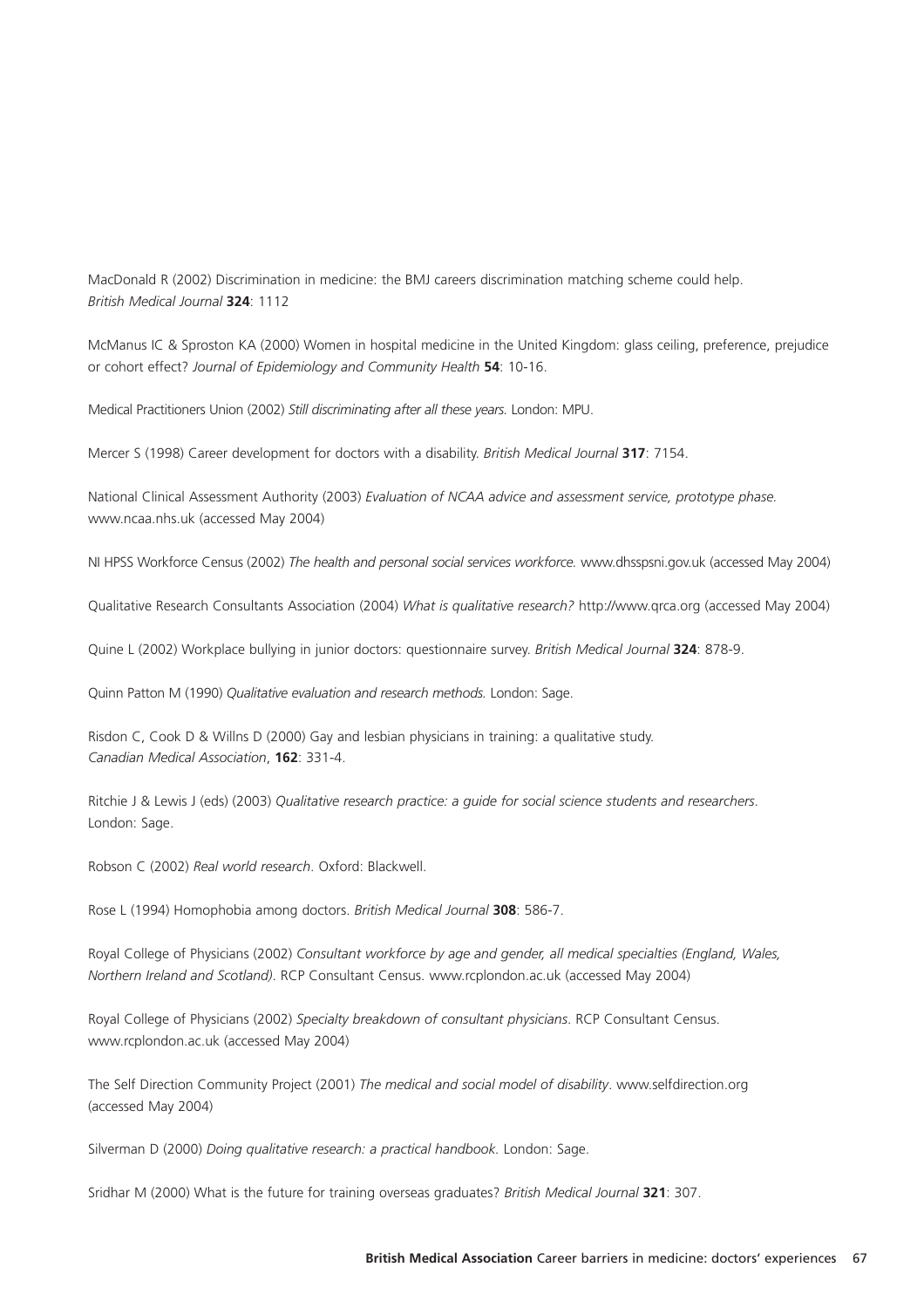Taylor Jr DH & Esmail A (1999) Retrospective analysis of census data on general practitioners who qualified in South Asia: who will replace them as they retire? *British Medical Journal* **318**: 306-10.

UCAS (2004) *Data supplied by statistical enquiries team*.

UCAS (2004) *Statistics compiled from UCAS website.* (accessed May 2004)

Unwin L (2001) Career progression and job satisfaction. In: Coker N (ed) *Racism in medicine*. London: King's Fund.

Welsh C (2000) Training overseas doctors in the United Kingdom. *British Medical Journal* **321**:253-4.

Working party of the Federation of Royal Colleges of Physicians (2001) *Women in hospital medicine: career choices and opportunities*. London: Federation of Royal Colleges of Physicians. http://www.rcplondon.ac.uk (accessed March 2004).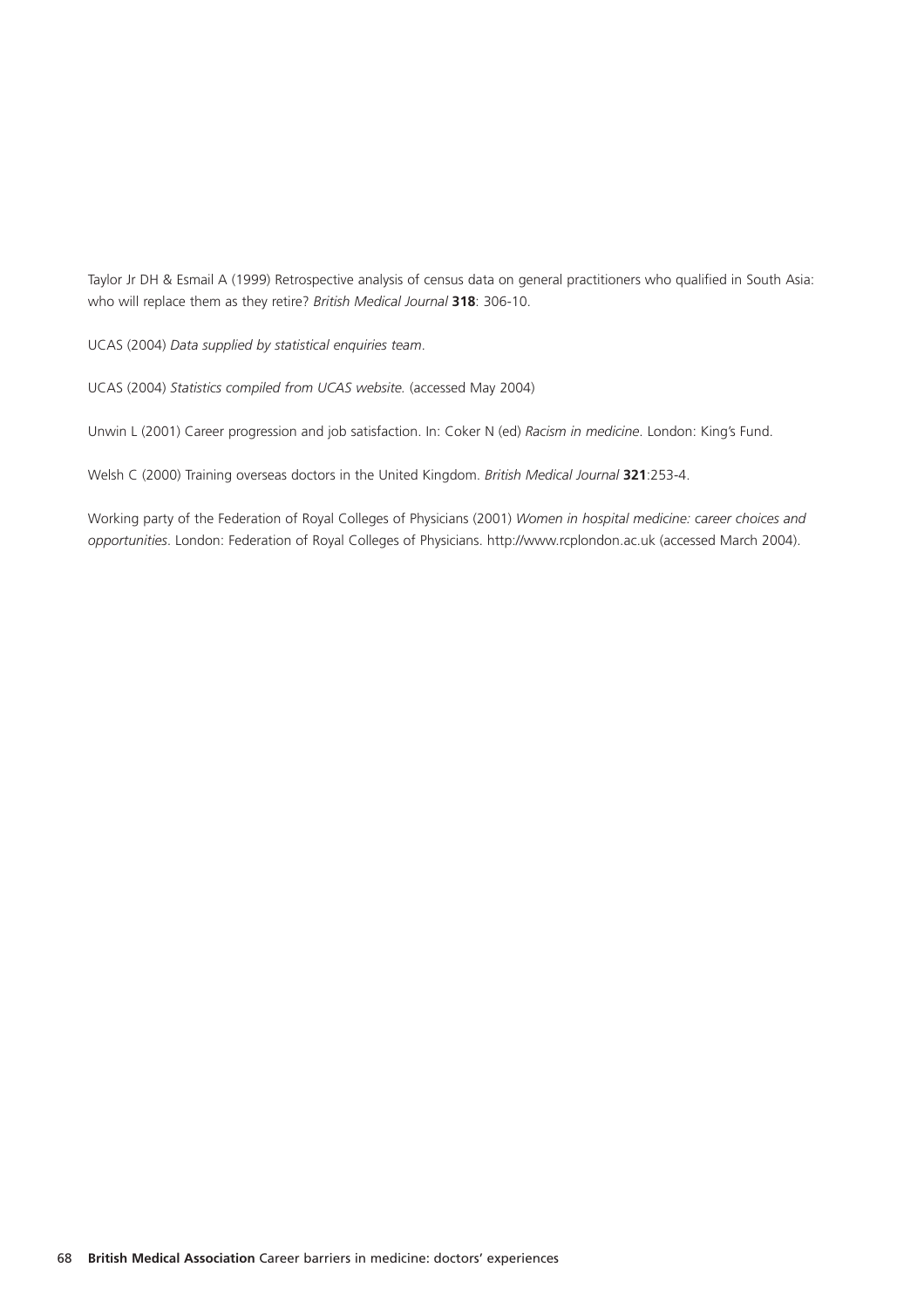# Appendix A – Interview schedule

## Guidelines and shaping questions for the barriers to career progression project equal opportunities committee November 2003

*Remember: this is just a guide, you need not ask every question or even ANY question on this list. The hope is that the conversation will be a free-flowing one in which you will not have to speak too much, and during which the interviewee will lead the discussions.*

Potential themes which may arise and which you may want to explore:

- support and sources of help
- discrimination
- changes experienced over time, eg attitudes, facilities
- time as a student/qualified doctor, present experiences.

#### Welcome

- Thank you for agreeing to speak with me.
- Are you comfortable with me recording our conversation? If not....
- All the content of our discussion will be anonymised.
- In this interview we will be talking about people from minority groups. We are interested in, for example, women/doctors with disabilities/ethnic minority doctors/gay doctors

#### The interview

What made you interested in medicine/becoming a doctor?

How did you hear about this project and what made you decide to be a part of this study?

Where do you currently work?

Which medial school did you go to?

Where are you currently in your medical training? When did you qualify?

What was the process that led to your current job? (This question is very large in scope, but could bring out some interesting comments in its vagueness)

(If the interviewee is a junior doctor) What specialty do you hope to chose?

What factors influenced your decision to choose your specialty?

Were there specialties that you specifically chose not to pursue? Why?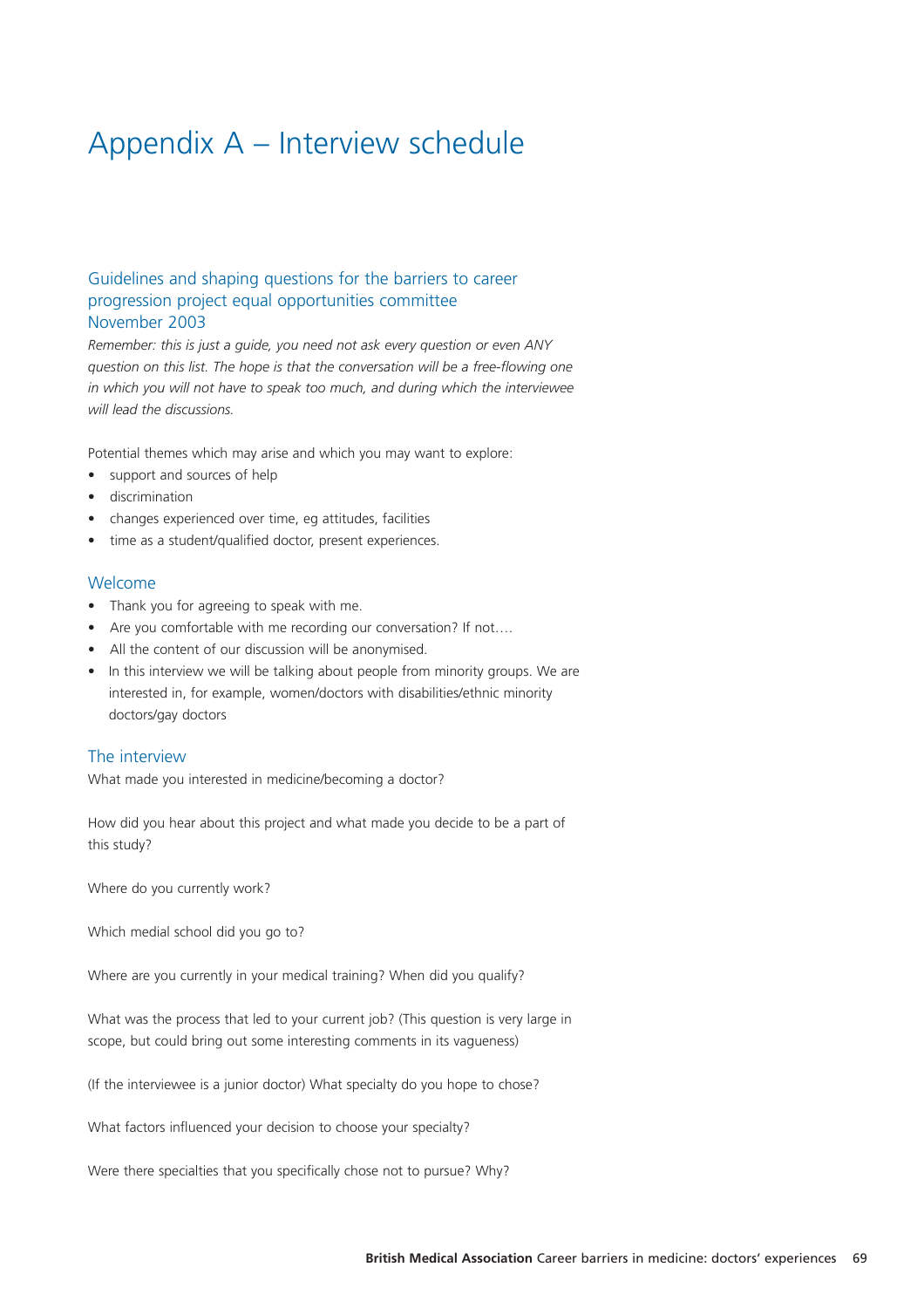Have you ever been made to feel uncomfortable in the workplace? In what way? And who by?

What are your perceptions of problems in the medical community for people in minority groups? (women/doctors with disabilities/ethnic minority doctors/gay doctors?)

Have you heard about other doctors who have experienced barriers to career progression or other similar difficulties?

Do you think things need to change? In what way? How would you like things to change?

Do you have any examples of good practice/positive experiences?

Tell me about your experiences. (For example, as a female doctor/doctor with a disability/ gay, lesbian, or transgender doctor, doctor from an ethnic minority).

What is your perception of the problems in career progression faced by members of minority groups (for example, disabled doctors).

Have you ever contacted the BMA on a matter relating to equal opportunities?

#### **Closing**

- Once we have produced a transcript of this discussion, I will share a copy of the draft final report and ask for comments and, of course, guarantee anonymity.
- Thank you for speaking with me.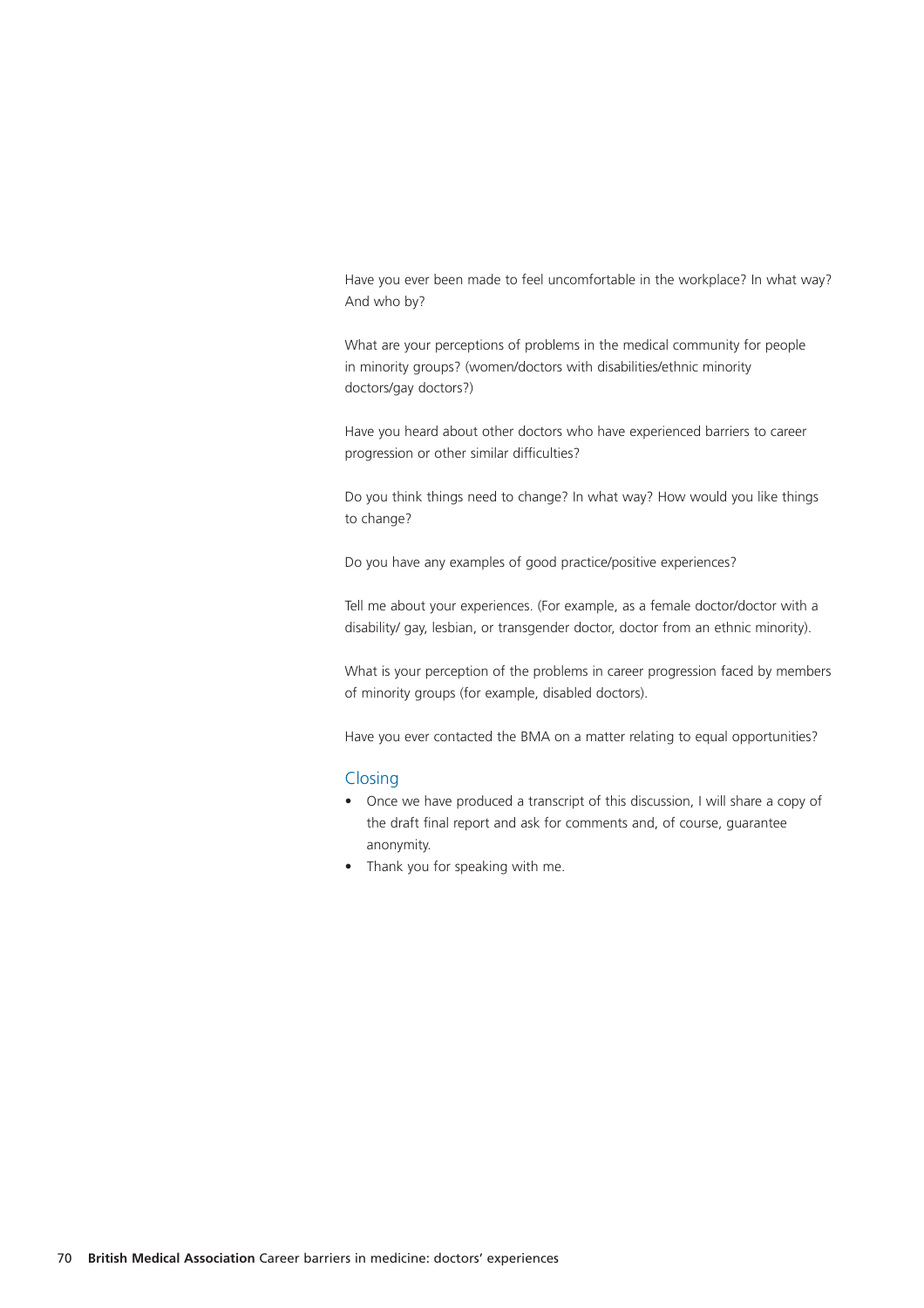# Appendix B – Overview of the interviews conducted

| The following table presents the number of doctors interviewed in the required 'categories' |                        |                               |  |  |  |  |  |  |  |
|---------------------------------------------------------------------------------------------|------------------------|-------------------------------|--|--|--|--|--|--|--|
|                                                                                             | Face-to-Face interview | Response sent by post / email |  |  |  |  |  |  |  |
| Minority ethnic doctors                                                                     | $\overline{4}$         |                               |  |  |  |  |  |  |  |
| Doctors with disabilities                                                                   | $\overline{4}$         | 3                             |  |  |  |  |  |  |  |
| Women doctors                                                                               |                        |                               |  |  |  |  |  |  |  |
| Gay, lesbian and bisexual doctors                                                           |                        |                               |  |  |  |  |  |  |  |
| <b>Total</b>                                                                                | 18                     |                               |  |  |  |  |  |  |  |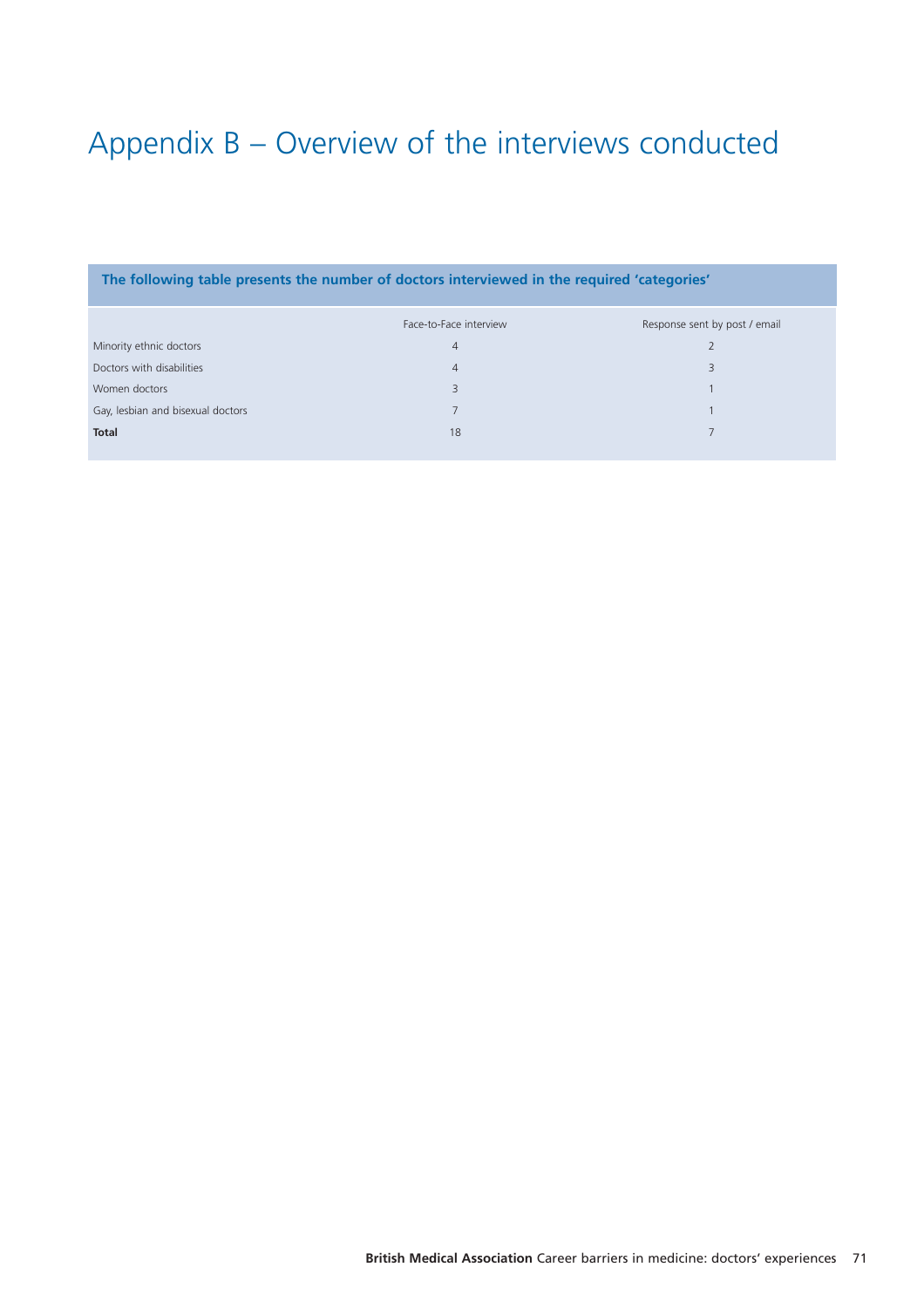## Appendix C – Questionnaire for email/post

## British Medical Association Barriers to career progression January 2004

Thank you for agreeing to participate in the British Medical Association's Barriers to career progression project. The questions provided here are a guide. Please feel free to answer those questions that you feel are relevant to you. You do not need to answer all the questions listed.

#### Background information

The British Medical Association is currently working on a project titled Barriers to career progression exploring some of the barriers that doctors experience throughout their careers. The aim is to provide a voice and relevant context to often marginalised groups of doctors. The project is based on qualitative interviews so that the stories of those who have experienced barriers throughout their medical careers can be highlighted. At the suggestion of our equal opportunities committee, the report will focus on doctors of ethnic minorities, women doctors, disabled doctors, and gay, lesbian, bisexual and trans doctors.

#### **Ouestions**

What made you interested in medicine / becoming a doctor?

Where do you currently work?

What medical training have you undertaken?

What factor/s influenced your decision to choose your current job / specialty?

Describe your experience in the medical profession. What (if any) kind of barriers have you experienced?

Have you ever been made to feel uncomfortable in the workplace? In what way?

Have you heard about other medical professionals who may have experienced barriers to career progression or other similar difficulties?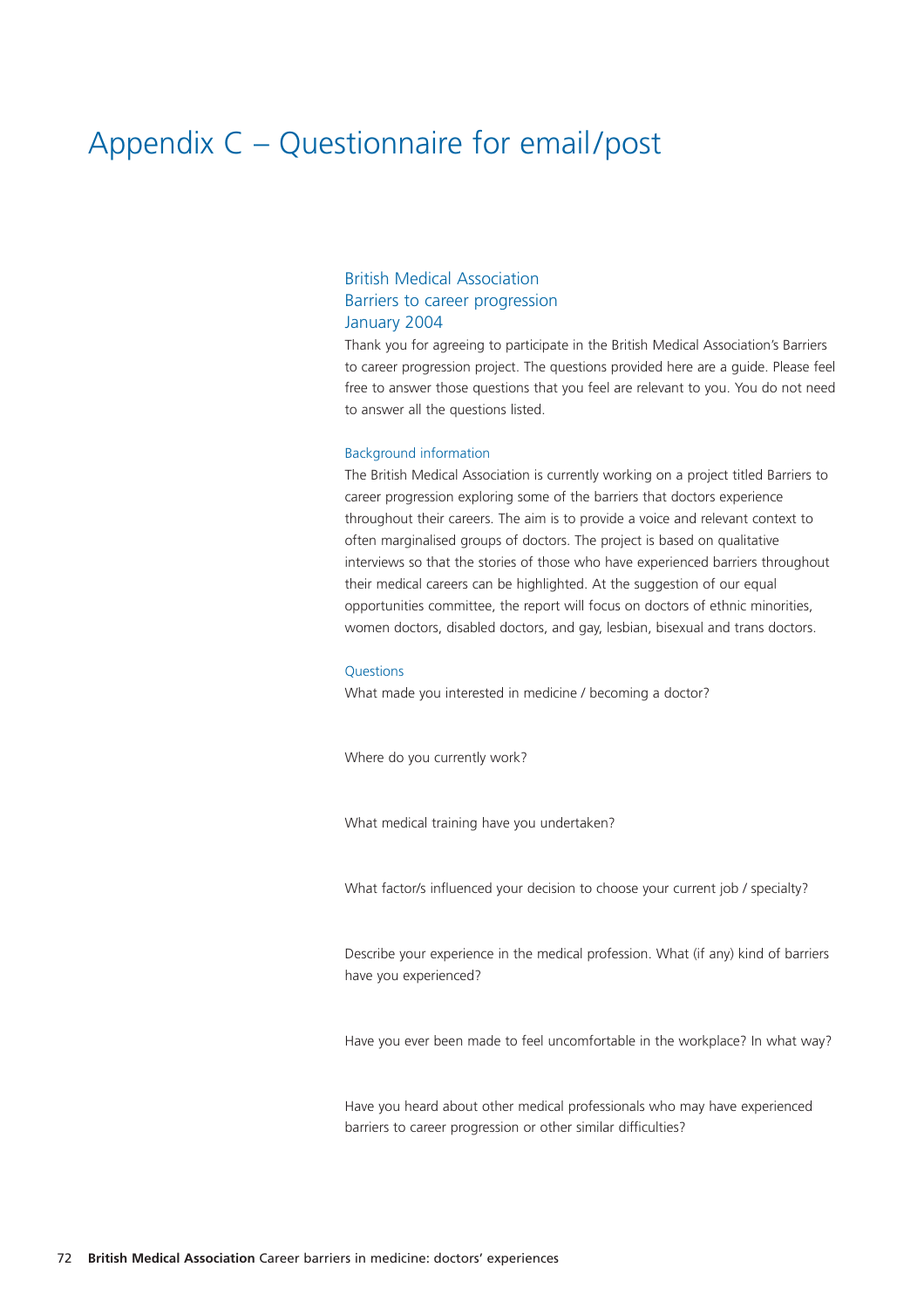Have you ever contacted the British Medical Association on a matter relating to equal opportunities?

Any further comments you wish to add.

#### Additional information

Once all the interviews have been conducted we will circulate a draft with your comments for consideration. You can then decide whether you would like your comments attributed to you or if you would prefer to remain anonymous. Please do not hesitate to contact me should you require further information or clarification; by email or phone.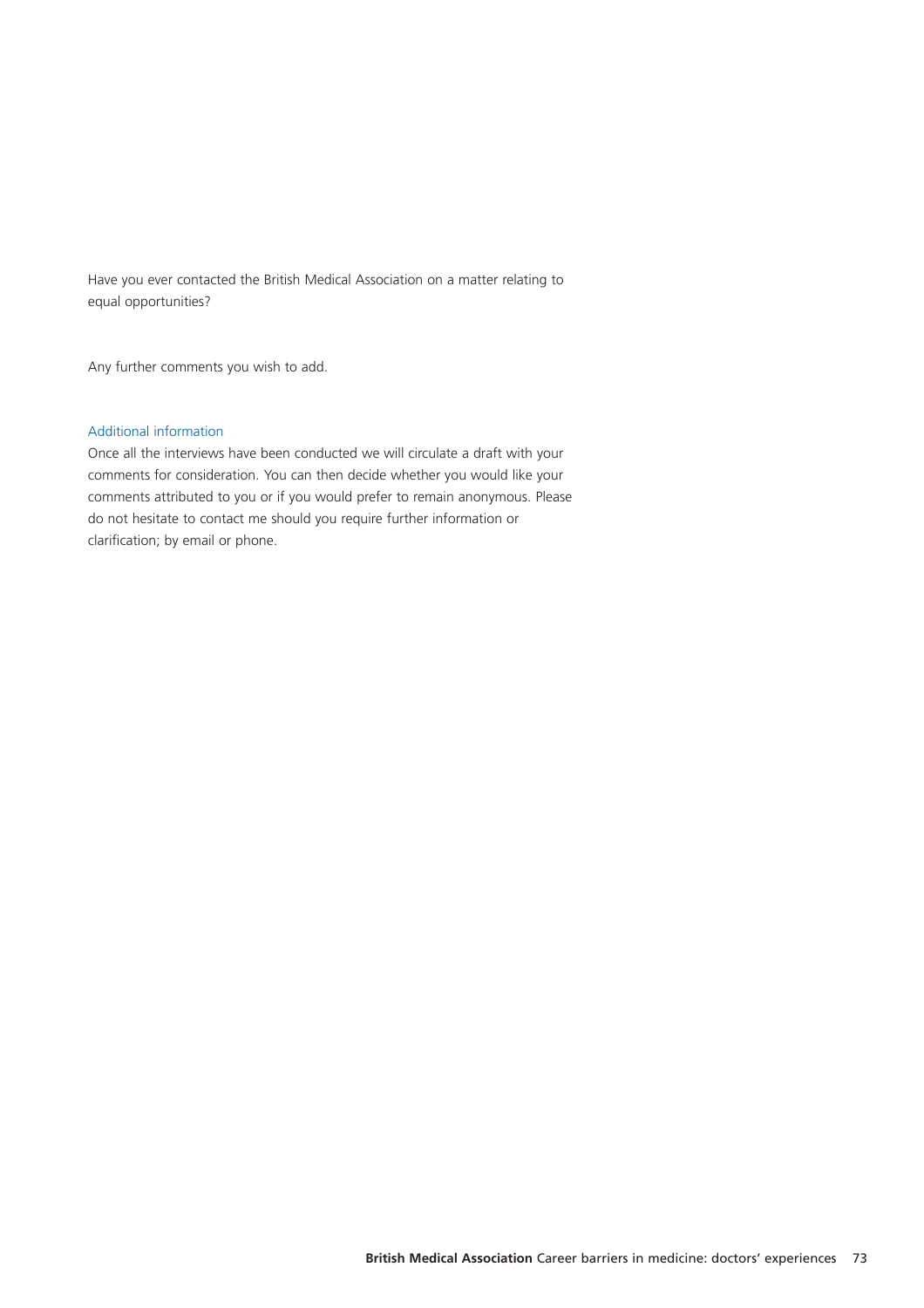# Appendix D – UCAS data on application and acceptance to medicine and all courses

#### **Applicants to higher education by disability 2000 –2003**

| <b>Disability</b>                  | 2000    |       | 2001    |       | 2002    |       | 2003**                          |       |
|------------------------------------|---------|-------|---------|-------|---------|-------|---------------------------------|-------|
|                                    | no      | (% )  | no      | (% )  | no      | (% )  | no                              | (% )  |
| No disability                      | 373,583 | 96.01 | 380,494 | 95.21 | 382,266 | 95.13 | 389,597                         | 95.03 |
| Dyslexia*                          | 7,110   | 1.83  | 9,336   | 2.34  | 10,044  | 2.50  |                                 |       |
| Learning difficulty                |         |       |         |       |         |       | 10,930                          | 2.67  |
| Blind / partially sighted          | 456     | 0.12  | 598     | 0.15  | 602     | 0.15  | 641                             | 0.16  |
| Deaf / hard of hearing             | 793     | 0.20  | 868     | 0.22  | 875     | 0.22  | 900                             | 0.22  |
| Wheelchair / mobility difficulties | 441     | 0.11  | 477     | 0.12  | 580     | 0.14  | 659                             | 0.16  |
| Need personal care support         | 19      | 0.00  | 19      | 0.00  | 41      | 0.01  | $\hspace{0.1mm}-\hspace{0.1mm}$ |       |
| Autistic disorder                  |         |       |         |       |         |       | 165                             | 0.04  |
| Mental health difficulties         | 472     | 0.12  | 622     | 0.16  | 553     | 0.14  | 663                             | 0.16  |
| Unseen diabetes, epilepsy, asthma  | 2,939   | 0.76  | 3,304   | 0.83  | 2,776   | 0.69  | 2,817                           | 0.69  |
| 2+ disabilities / special needs    | 560     | 0.14  | 647     | 0.16  | 638     | 0.16  | 702                             | 0.17  |
| Other disabilities / special needs | 2,718   | 0.70  | 3,280   | 0.82  | 3,479   | 0.87  | 2,894                           | 0.71  |
| Total                              | 389,091 | 100   | 399,645 | 100   | 401,854 | 100   | 409,968                         | 100   |

Source: UCAS (2004) *Statistics compiled from UCAS website.*

## **Accepted applicants to higher education by disability 2000 –2003**

| <b>Disability</b>                  | 2000    |       | 2001    |       | 2002    |       | 2003**                          |       |
|------------------------------------|---------|-------|---------|-------|---------|-------|---------------------------------|-------|
|                                    | no      | (% )  | no      | (% )  | no      | (% )  | no                              | (% )  |
| No disability                      | 296,559 | 96.06 | 310,174 | 95.30 | 315,930 | 95.24 | 317,587                         | 95.10 |
| Dyslexia*                          | 5,681   | 1.84  | 7,570   | 2.33  | 8,153   | 2.46  |                                 |       |
| Learning difficulty                |         |       |         |       |         |       | 8,866                           | 2.65  |
| Blind / partially sighted          | 370     | 0.12  | 467     | 0.14  | 501     | 0.15  | 507                             | 0.15  |
| Deaf / hard of hearing             | 621     | 0.20  | 696     | 0.21  | 709     | 0.21  | 715                             | 0.21  |
| Wheelchair / mobility difficulties | 348     | 0.11  | 371     | 0.11  | 458     | 0.14  | 536                             | 0.16  |
| Need personal care support         | 15      | 0.00  | 15      | 0.00  | 31      | 0.01  | $\hspace{0.1mm}-\hspace{0.1mm}$ |       |
| Autistic disorder                  |         |       |         |       |         |       | 139                             | 0.04  |
| Mental health difficulties         | 314     | 0.10  | 444     | 0.14  | 380     | 0.11  | 495                             | 0.15  |
| Unseen diabetes, epilepsy, asthma  | 2,307   | 0.75  | 2,648   | 0.81  | 2,238   | 0.67  | 2,226                           | 0.67  |
| 2+ disabilities / special needs    | 422     | 0.14  | 504     | 0.15  | 482     | 0.15  | 542                             | 0.16  |
| Other disabilities / special needs | 2,081   | 0.67  | 2,583   | 0.79  | 2,843   | 0.86  | 2,329                           | 0.70  |
| <b>Total</b>                       | 308,718 | 100   | 325,472 | 100   | 331,725 | 100   | 333,942                         | 100   |

Source: UCAS (2004) *Statistics compiled from UCAS website.*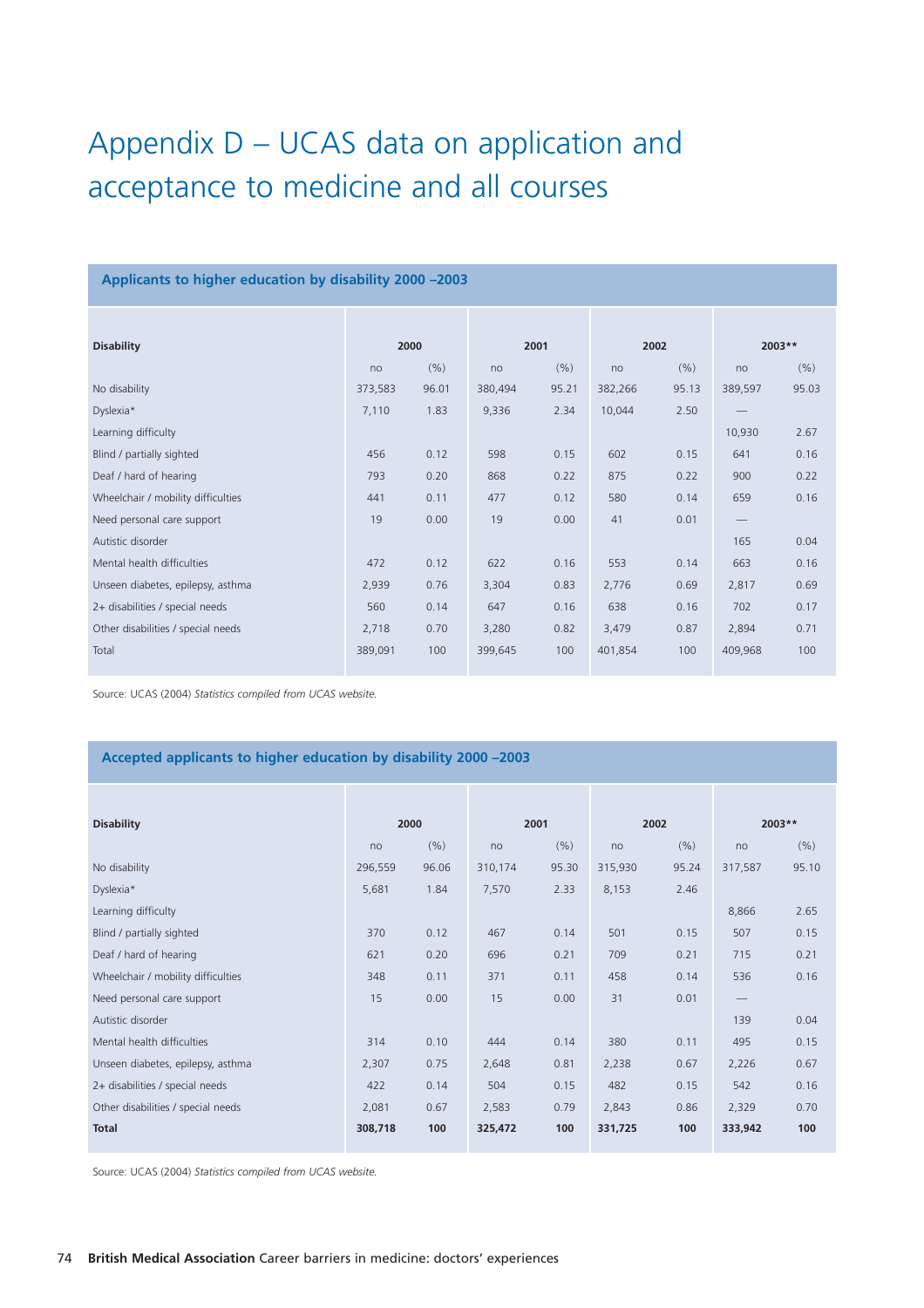#### **Applicants to pre-clinical medicine, by disability 2000–03**

| <b>Disability</b>                  | 2000           |       | 2001           |       | 2002           |       | $2003**$ |       |
|------------------------------------|----------------|-------|----------------|-------|----------------|-------|----------|-------|
|                                    | no             | (% )  | no             | (9/6) | no             | (% )  | no       | (% )  |
| No disability                      | 10,597         | 97.98 | 10,565         | 97.57 | 12,368         | 97.45 | 15,428   | 97.09 |
| Dyslexia*                          | 69             | 0.64  | 83             | 0.77  | 145            | 1.14  | 198      | 1.25  |
| Blind / partially sighted          | $\overline{4}$ | 0.04  | 8              | 0.07  | $\overline{7}$ | 0.06  | 11       | 0.07  |
| Deaf / hard of hearing             | 11             | 0.10  | 11             | 0.10  | 15             | 0.12  | 23       | 0.14  |
| Wheelchair / mobility difficulties | 6              | 0.06  | 3              | 0.03  | $\,8\,$        | 0.06  | 12       | 0.08  |
| Need personal care support         | 3              | 0.03  | $\overline{0}$ | 0.00  | 3              | 0.02  | N/A      | N/A   |
| Mental health difficulties         | $\overline{4}$ | 0.04  | 3              | 0.03  | 5              | 0.04  | 11       | 0.07  |
| Unseen diabetes, epilepsy, asthma  | 78             | 0.72  | 90             | 0.83  | 67             | 0.53  | 113      | 0.71  |
| 2+ disabilities / special needs    | 3              | 0.03  | $\overline{2}$ | 0.02  | $\overline{4}$ | 0.03  | 16       | 0.10  |
| Other disabilities / special needs | 40             | 0.37  | 63             | 0.58  | 69             | 0.54  | 78       | 0.49  |
| <b>Total</b>                       | 10,815         | 100   | 10,828         | 100   | 12,691         | 100   | 15,890   | 100   |

Source: UCAS (2004) *Data supplied by statistical enquiries team.*

#### **Accepted applicants to pre-clinical medicine, by disability, 2000-03**

| <b>Disability</b>                  | 2000         |       | 2001           |              | 2002         |       | 2003**         |       |
|------------------------------------|--------------|-------|----------------|--------------|--------------|-------|----------------|-------|
|                                    | no           | (% )  | no             | (% )         | no           | (% )  | no             | (% )  |
| No disability                      | 5,602        | 98.04 | 6,100          | 97.76        | 6,791        | 97.59 | 7,455          | 97.23 |
| Dyslexia*                          | 37           | 0.65  | 51             | 0.82         | 79           | 1.14  | 101            | 1.32  |
| Blind / partially sighted          | 3            | 0.05  | $\overline{2}$ | 0.03         | $\mathbf{1}$ | 0.01  | $\overline{4}$ | 0.05  |
| Deaf / hard of hearing             | 9            | 0.16  | 5              | 0.08         | 6            | 0.09  | $\overline{9}$ | 0.12  |
| Wheelchair / mobility difficulties | 4            | 0.07  | $\overline{0}$ | $\mathbf{0}$ | 3            | 0.04  | 7              | 0.09  |
| Need personal care support         | $\mathbf{0}$ | 0.00  | $\overline{0}$ | 0.00         | $\mathbf{1}$ | 0.01  | N/A            | N/A   |
| Mental health difficulties         |              | 0.02  | $\overline{2}$ | 0.03         | $\mathbf{1}$ | 0.01  | 6              | 0.08  |
| Unseen diabetes, epilepsy, asthma  | 39           | 0.68  | 46             | 0.74         | 39           | 0.56  | 48             | 0.63  |
| 2+ disabilities / special needs    | 2            | 0.04  | $\overline{2}$ | 0.03         | $\mathbf{1}$ | 0.01  | 5              | 0.07  |
| Other disabilities / special needs | 17           | 0.30  | 32             | 0.51         | 37           | 0.53  | 32             | 0.42  |
| <b>Total</b>                       | 5,714        | 100   | 6,240          | 100          | 6,959        | 100   | 7,667          | 100   |

Source: UCAS (2004) *Data supplied by statistical enquiries team.*

\* In 2003, the wording on the application form changed from 'You have dyslexia' to 'You have a specific learning difficulty (for example, dyslexia)'. \*\* In 2003, the 'Need personal care support' category was not an option on the application form; an additional category of 'You have Autistic Spectrum Disorder / Asperger Syndrome' was introduced, but no medical applicants/accepted applicants indicated that they had this disability

We have reservations regarding the robustness of this data. In the past it has been suggested to us that students:

• may be unwilling to declare a disability at the time of application, preferring to 'go it alone' without 'special' consideration or declare it once they have enrolled or when difficulties arise.

• at the time of application may have not been assessed or aware that they have a disability (eg dyslexia)

• may have acquired a 'disability' between applying and attending HE.